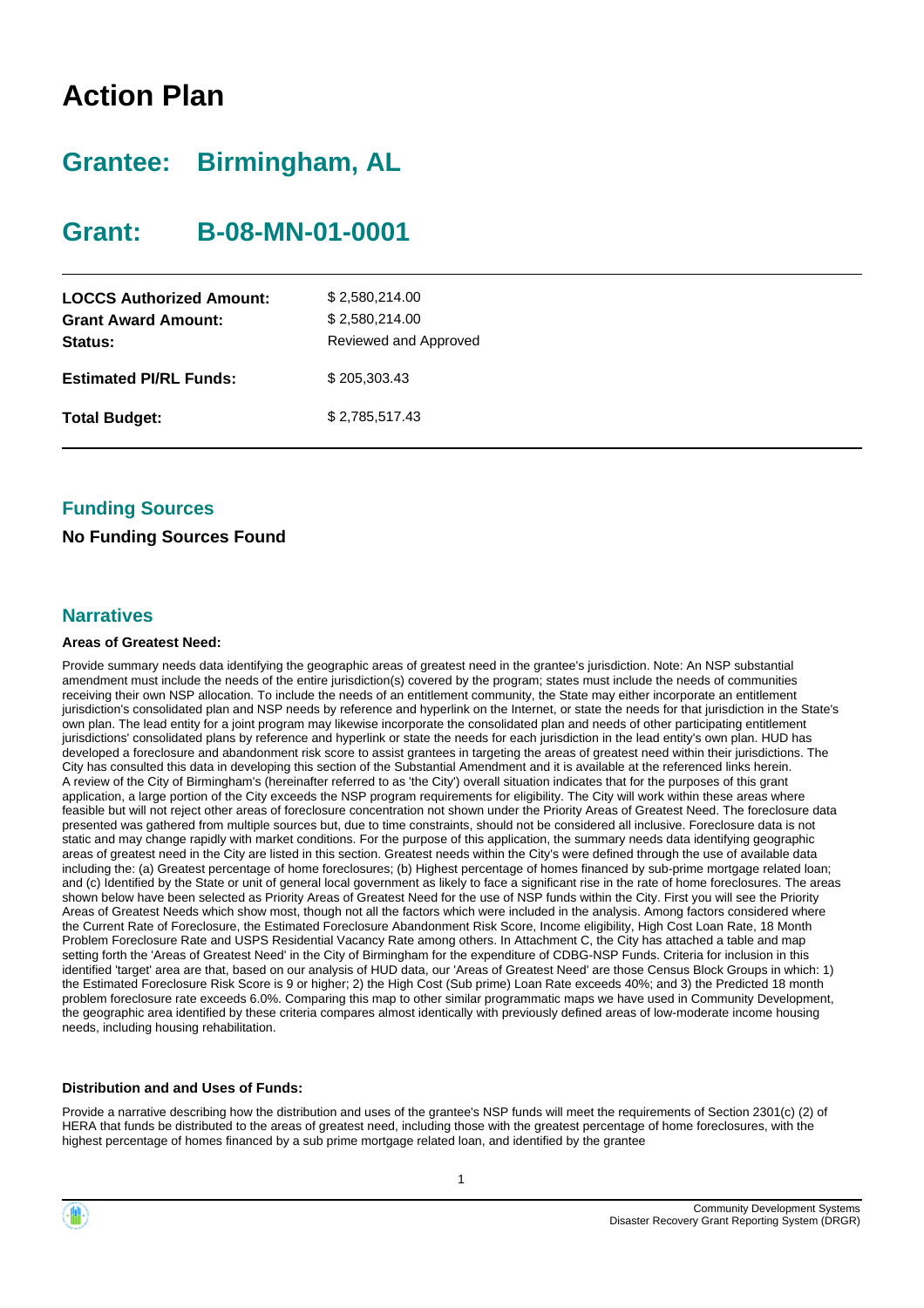as likely to face a significant rise in the rate of home foreclosures. Note: The grantee's narrative must address these three stipulated need categories in the NSP statute, but the grantee may also consider other need categories.

In Attachment C, we have attached a table and map setting forth the 'Areas of Greatest Need' in the City of Birmingham for the expenditure of CDBG-NSP Funds. Criteria for inclusion in this identified 'target' area are that, based on our analysis of HUD data, our 'Areas of Greatest Need' are those Census Block Groups in which: 1) the Estimated Foreclosure Risk Score is 9 or higher; 2) and the High Cost (Sub prime) Loan Rate exceeds 40%; and 3) the Predicted 18 month problem foreclosure rate exceeds 6.0%. Comparing this map to other similar programmatic maps we have used in Community Development, the geographic area identified by these criteria compares almost identically with previously defined areas of low-moderate income housing needs, including housing rehabilitation.

#### **Definitions and Descriptions:**

(1) Definition of 'blighted structure' in context of state or local law. Response: Blight ' Standards for blight in the State of Alabama and the City of Birmingham are found in two places: 1) Chapter 2, Title 24, Code of Alabama, 1975. In Section 24-2-2-c 'blighted property' is defined to include: 'property that contains any of the following factors: 'structures, buildings or improvements which, because of dilapidation, deterioration or unsanitary or unsafe conditions' are unfit for human habitation' structures from which utilities, plumbing, heating, sewerage or other facilities have been destroyed, removed or rendered ineffective' the presence of 'overgrown noxious weeds, trash and debris, a haven for mosquitoes, rodents or other vermin' 2) Code of the City of Birmingham ' Housing Ordinance ' Section 7. In Section 7-1-172, the following standard for blight is set forth: Any dwelling or dwelling unit or place of employment which shall be found to have any of the following defects shall be condemned as unfit for human habitation or as a place of employment and shall be so designated and placarded by the director of buildings and inspections: (1) One which is so damaged, decayed, dilapidated, unsanitary, and unsafe or vermin infested that it creates a serious hazard to the health or safety of the occupants or of the public. (2) One which lacks illumination, ventilation or sanitation facilities adequate to protect the health or safety of the occupants or of the public. (3) One which because of its general condition or location is unsanitary, or otherwise dangerous, to the health or safety of the occupants or of the public. (2) Definition of 'affordable rents.' Note: Grantees may use the definition they have adopted for their CDBG program but should review their existing definition to ensure compliance with NSP program 'specific requirements such as continue affordability. Response: HOME program rents will be used by the City for projects funded by NSP. These are updated annually by the U.S. Department of Housing and Urban Development. HOME Program rent limits are available atwww.hud.gov. (3) Describe how the grantee will ensure continued affordability for NSP assisted housing. Response: CONTINUED AFFORDABILITY; The City has adopted the HOME Program affordability standards found at 24 CFR 92.252 (a), (c), (e), and (f), and 24 CFR 92.254 to meet the continued affordability standards of the Neighborhood Stabilization Program. Utilizing these standards, the City will ensure that all NSP assisted housing remains affordable to individuals or families whose incomes do not exceed 120 percent of area median income or, for units originally assisted with funds under the requirements of section 2301 (f) (3) (A) (ii), remain affordable to individuals and families whose incomes do not exceed 50 percent of area median income. Enforcement Mechanisms HOME rules require that assisted properties remain affordable for a specific period of time (5, 10, 15 or 20 years), depending on the activity and the level of funds invested. Participating Jurisdictions are required to place certain restrictions on assisted properties in order to preserve affordable housing in their communities. Restrictions involving the period of affordability will be incorporated in a deed restriction and/or mortgage documents or other appropriate and binding documents (Note: covenants on land may be used in lieu of deed restrictions). Qualification as Affordable Housing: Rental Housing (a) 24 CFR 92.252 (a) Rent limitation. HUD provides the following maximum HOME rent limits. The maximum HOME rents (High HOME Rents) are the lesser of: (1) The fair market rent for existing housing for comparable units in the area as established by HUD under 24 CFR § 888.111; or (2) A rent that does not exceed 30 percent of the adjusted income of a family whose annual income equals 65 percent of the median income for the area, as determined by HUD, with adjustments for number of bedrooms

#### **Low Income Targeting:**

Identify the estimated amount of funds appropriated or otherwise made available under the NSP to be used to purchase and redevelop abandoned or foreclosed upon homes or residential properties for housing individuals or families whose incomes do not exceed 50 percent of area median income: At least \$650,000.00. Note: At least 25% of funds must be used for housing individuals and families whose incomes do not exceed 50 percent of area median income.

The City of Birmingham anticipates receiving an amount of \$2,580,214 under the NSP Program. We anticipate spending at least \$650,000 (25.2%) of this amount to benefit individuals or families whose incomes do not exceed 50% of area median income (AMI). The 2008 AMI for the Birmingham ' Hoover, AL Metro FMR Area is \$59,100. The City of Birmingham's poverty rate is 24.8%; some 29% of our residents report some sort of disability. In light of the significant housing challenges of special needs populations in our City, we will make every effort to partner with non-profit service providers to provide affordable housing opportunities for these special needs families and individuals with NSP funds. Most of these special needs populations have incomes well below 50% of AMI, and we will make it a priority to work cooperatively to develop functional permanent supportive housing models to meet the needs of these families and individuals.

#### **Acquisition and Relocation:**

Indicate whether grantee intends to demolish or convert any low- and moderate-income dwelling units (i.e., = 80% of area median income). If so, include: ' The number of low- and moderate-income dwelling units 'i.e., = 80% of area median income 'reasonably expected to be demolished or converted as a direct result of NSP-assisted activities. 'The number of NSP affordable housing units made available to lowmoderate-, and middle-income households 'i.e., = 120% of area median income 'reasonably expected to be produced by activity and income level as provided for in DRGR, by each NSP activity providing such housing (including a proposed time schedule for commencement and completion). The number of dwelling units reasonably expected to be made available for households whose income does not exceed 50 percent of area median income.

Grantee does not intend to demolish or convert any low-and-moderate income dwelling units. The City does, however, intend on offering modest compensation to foreclosed property owners in return for their forfeiture of their right of redemption under Alabama State law. This will have the effect of expediting the acquisition of foreclosed homes.

 $\overline{2}$ 

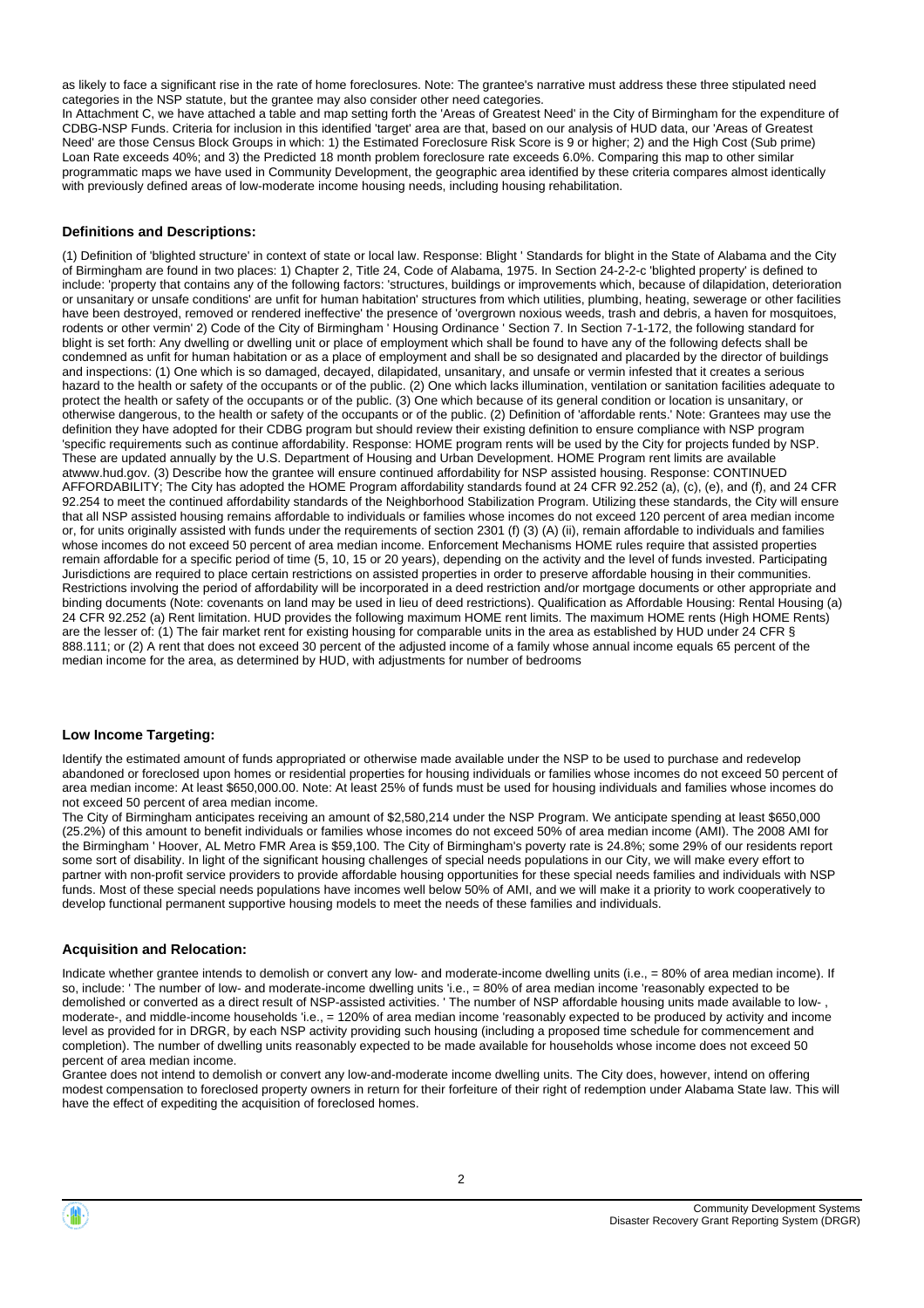#### **Public Comment:**

Provide a summary of public comments received to the proposed NSP Substantial Amendment.

Comment period began Thursday, November 6, 2008 and ended Monday, November 24, 2008 at 5:00 p.m. Comments and responses were available December 1, 2008. NSP Program Summary Publication is included as Attachment A and a Summary of Citizen Comments received is included in Attachment D.

# **Project Summary**

| Project # | <b>Project Title</b>       | <b>Grantee Activity #</b> | <b>Activity Title</b> |
|-----------|----------------------------|---------------------------|-----------------------|
| 0001      | <b>Administrative Cost</b> | Admin-001                 | Admin-001             |
|           |                            | Administration - 002      | Administration - 002  |
| 0002      | Purchase & Rehab           | Acquisition - 001         | Acquisition - 001     |
|           |                            | Acquisition - 002         | Acquisition - 002     |
|           |                            | Acquisition - 003         | Acquisition - 003     |
|           |                            | Acquisition - 004         | Acquisition - 004     |
|           |                            | Acquisition - 005         | Acquisition - 005     |
|           |                            | Acquisition - 006         | Acquisition - 006     |
|           |                            | Acquisition - 007         | Acquisition - 007     |
|           |                            | Acquisition - 008         | Acquisition - 008     |
|           |                            | Acquisition - 009         | Acquisition - 009     |
|           |                            | Acquisition - 010         | Acquisition - 010     |
|           |                            | Acquisition - 011         | Acquisition - 011     |
|           |                            | Acquisition - 012         | Acquisition - 012     |
|           |                            | Acquisition - 013         | Acquisition - 013     |
|           |                            | Acquisition - 014         | Acquisition - 014     |
|           |                            | Acquisition - 015         | Acquisition - 015     |
|           |                            | Acquisition - 016         | Acquisition - 016     |
|           |                            | Acquisition - 017         | Acquisition - 017     |
|           |                            | Acquisition - 018         | Acquisition - 018     |
|           |                            | Acquisition - 019         | Acquisition - 019     |
|           |                            | Acquisition - 020         | Acquisition - 020     |
|           |                            | Acquisition - 021         | Acquisition - 021     |
|           |                            | Disposition - 001         | Disposition - 001     |
|           |                            | Disposition - 002         | Disposition - 002     |
|           |                            | Disposition - 003         | Disposition - 003     |
|           |                            | Disposition - 004         | Disposition - 004     |
|           |                            | Disposition - 005         | Disposition - 005     |
|           |                            | Disposition - 006         | Disposition - 006     |
|           |                            | Disposition - 007         | Disposition - 007     |
|           |                            | Disposition - 008         | Disposition - 008     |
|           |                            | Disposition - 009         | Disposition - 009     |
|           |                            | Disposition - 010         | Disposition - 010     |
|           |                            | Disposition - 011         | Disposition - 011     |
|           |                            | Disposition - 012         | Disposition - 012     |
|           |                            | Disposition - 013         | Disposition - 013     |
|           |                            | Disposition - 014         | Disposition - 014     |
|           |                            | Disposition - 015         | Disposition - 015     |
|           |                            |                           |                       |

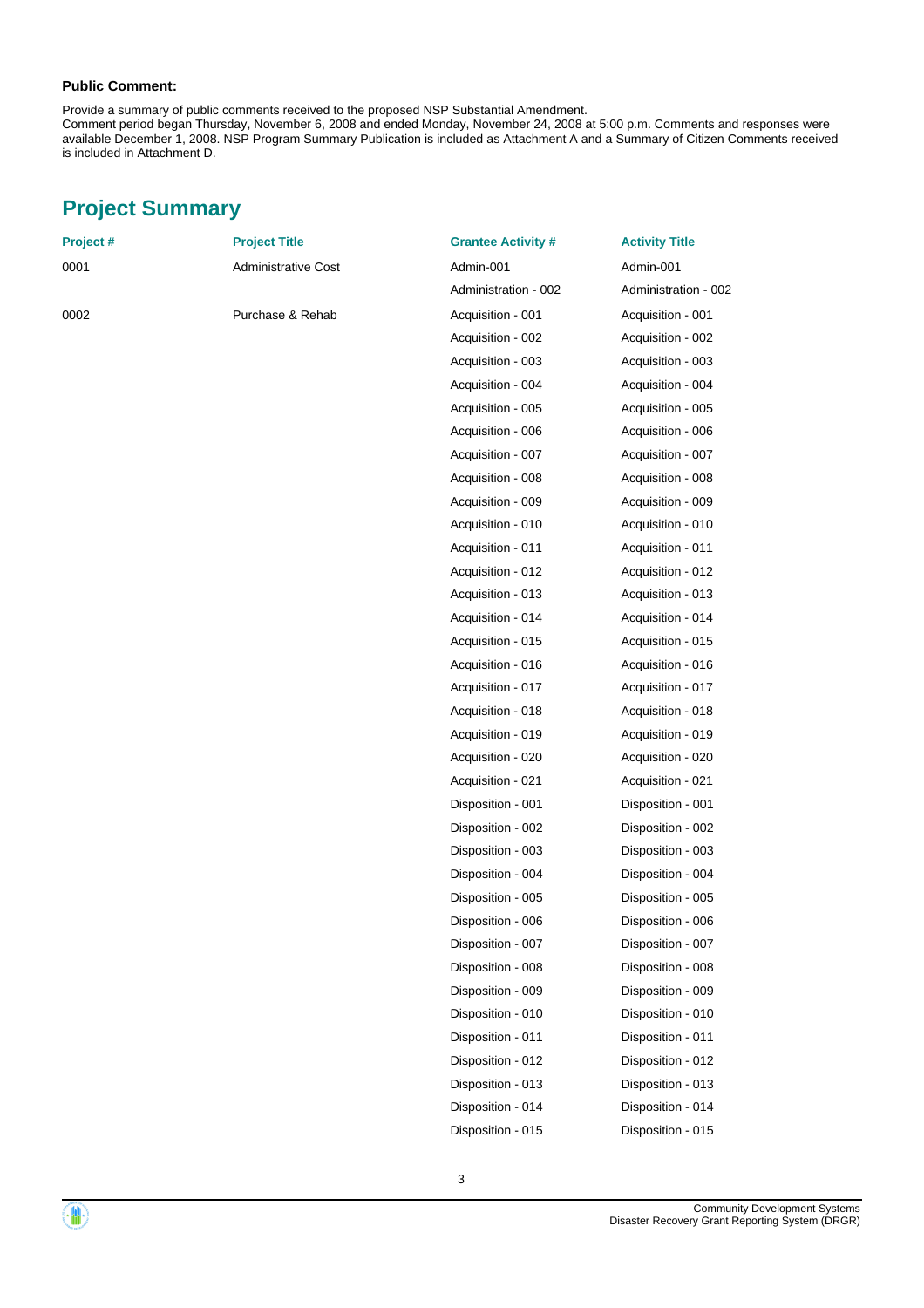| Disposition - 016                |                             | Disposition - 016                                                |
|----------------------------------|-----------------------------|------------------------------------------------------------------|
| Disposition - 017                |                             | Disposition - 017                                                |
| Disposition - 018                |                             | Disposition - 018                                                |
| Disposition - 019                |                             | Disposition - 019                                                |
| Disposition - 020                |                             | Disposition - 020                                                |
| Disposition - 021                |                             | Disposition - 021                                                |
|                                  | Rehab 001 - 628 Barclay Ln  | Rehab 001 - 628 Barclay Ln                                       |
| Drive                            | Rehab 002 - 1320 Falcon     | Rehab 002 - 1320 Falcon Drive                                    |
| SW                               | Rehab 003 - 329 9th Avenue  | Rehab 003 - 329 9th Avenue SW                                    |
| Drive                            |                             | Rehab 004 - 477 Westchester Rehab 004 - 477 Westchester Drive    |
| Lane                             |                             | Rehab 005 - 632 Shadywood Rehab 005 - 632 Shadywood Lane         |
| Circle                           | Rehab 006 - 8520 Val Bark   | Rehab 006 - 8520 Val Bark Circle                                 |
| Dr.                              | Rehab 007 - 1269 Pine Tree  | Rehab 007 - 1269 Pine Tree Dr.                                   |
| Rehab 008 - 716 Cherry<br>Avenue |                             | Rehab 008 - 716 Cherry Avenue                                    |
| Road                             | Rehab 009 - 1608 Cresthill  | Rehab 009 - 1608 Cresthill Road                                  |
|                                  | Rehab 010 - 31 Sunset Lane  | Rehab 010 - 31 Sunset Lane                                       |
| Drive                            | Rehab 011 - 38 Sunscape     | Rehab 011 - 38 Sunscape Drive                                    |
|                                  | Rehab 012 - 400 Chestnut St | Rehab 012 - 400 Chestnut St                                      |
| South                            |                             | Rehab 013 - 1645 12th Street Rehab 013 - 1645 12th Street South  |
| Drive                            | Rehab 014 - 1258 Hiawatha   | Rehab 014 - 1258 Hiawatha Drive                                  |
| <b>Street</b>                    | Rehab 015 - 1224 Oakwood    | Rehab 015 - 1224 Oakwood Street                                  |
| Road                             | Rehab 016 - 1712 Winewood   | Rehab 016 - 1712 Winewood Road                                   |
| Road                             |                             | Rehab 017 - 1037 Village Mill Rehab 017 - 1037 Village Mill Road |
| Lane                             |                             | Rehab 018 - 1957 Huntington Rehab 018 - 1957 Huntington Lane     |
| Drive                            | Rehab 019 - 1336 Juniper    | Rehab 019 - 1336 Juniper Drive                                   |
|                                  | Rehab 020 - 1625 13th St S  | Rehab 020 - 1625 13th St S                                       |
| <b>Street</b>                    | Rehab 021 - 429 Hickory     | Rehab 021 - 429 Hickory Street                                   |
|                                  |                             |                                                                  |

9999 Restricted Balance Restricted Balance Restricted Balance No activities in this project

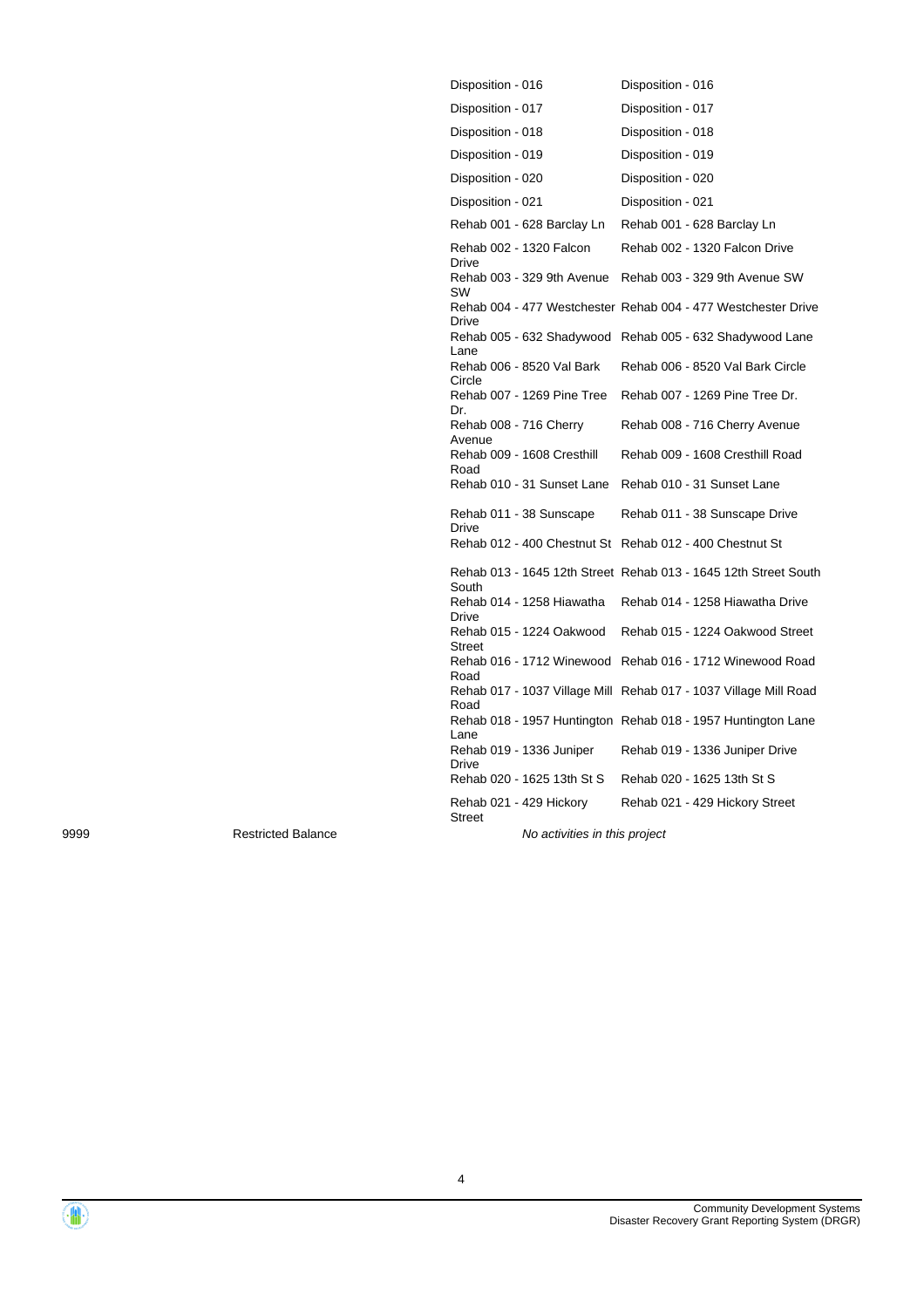# **Activities**

# **Project # / Title: 0001 / Administrative Cost**

| <b>Grantee Activity Number:</b><br><b>Activity Title:</b>                                                               | Admin-001<br>Admin-001 |                                                                                                                                                |                                  |
|-------------------------------------------------------------------------------------------------------------------------|------------------------|------------------------------------------------------------------------------------------------------------------------------------------------|----------------------------------|
| <b>Activity Type:</b><br>Administration<br><b>Project Number:</b><br>0001<br><b>Projected Start Date:</b><br>07/28/2009 |                        | <b>Activity Status:</b><br><b>Under Way</b><br><b>Project Title:</b><br><b>Administrative Cost</b><br><b>Projected End Date:</b><br>12/30/2017 |                                  |
| <b>Project Draw Block by HUD:</b><br>Not Blocked<br><b>Activity Draw Block by HUD:</b>                                  |                        | Project Draw Block Date by HUD:<br><b>Activity Draw Block Date by HUD:</b>                                                                     |                                  |
| Not Blocked<br><b>Block Drawdown By Grantee:</b><br>Not Blocked                                                         |                        | <b>Total Budget:</b>                                                                                                                           | \$219,979.13                     |
| <b>National Objective:</b><br>Not Applicable - (for Planning/Administration or Unprogrammed<br>Funds only)              |                        | Most Impacted and<br><b>Distressed Budget:</b><br><b>Other Funds:</b><br><b>Total Funds:</b>                                                   | \$0.00<br>\$0.00<br>\$219,979.13 |
| <b>Benefit Report Type:</b><br><b>NA</b>                                                                                |                        |                                                                                                                                                |                                  |

| Activity is being carried out by Grantee:<br><b>No</b>      | Activity is being carried out through: |                        |
|-------------------------------------------------------------|----------------------------------------|------------------------|
| <b>Organization carrying out Activity:</b>                  |                                        |                        |
| Jefferson County Committee for Economic Opportunity (JCCEO) |                                        |                        |
| Proposed budgets for organizations carrying out Activity:   |                                        |                        |
| <b>Responsible Organization</b>                             | <b>Organization Type</b>               | <b>Proposed Budget</b> |
| Jefferson County Committee for Economic Opportunity (JCCEO) | Non-Profit                             | \$219.979.13           |
|                                                             |                                        |                        |

#### **Location Description:**

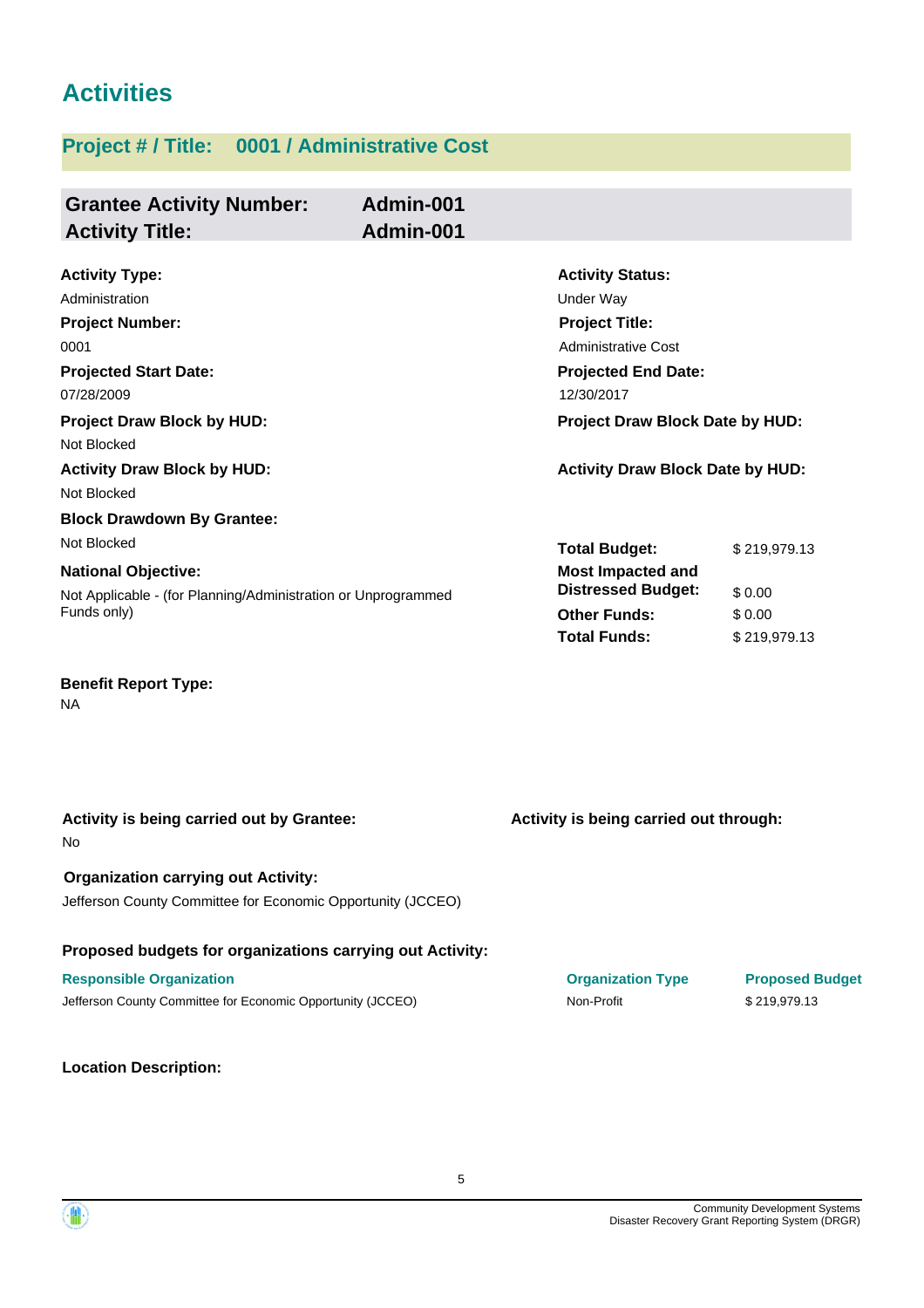Jefferson County Commission for Economic Opportunity (JCCEO) - 300 8th Avenue West, Birmingham, AL 35204

#### **Activity Description:**

Administration Cost to Jefferson County Commission for Economic Opportunity (JCCEO) in the amount of \$8,737.40, check date of 12/15/2009.

Administration Cost to Jefferson County Commission for Economic Opportunity (JCCEO) in the amount of \$9,113.35, check date of 12/15/2009.

Administration Cost to Jefferson County Commission for Economic Opportunity (JCCEO) in the amount of \$8,735.73, check date of 12/17/2009.

Administration cost to JCCEO in the amount of \$23,617.52, check date 3/11/10, check number 138622 - (ADM-004) Administration cost to JCCEO in the amount of \$14,896.75, check date 3/11/10, check number 138621 (ADM - 005) Total of both adm-004 & 005 (\$38,514.27)

**Environmental Assessment:** EXEMPT



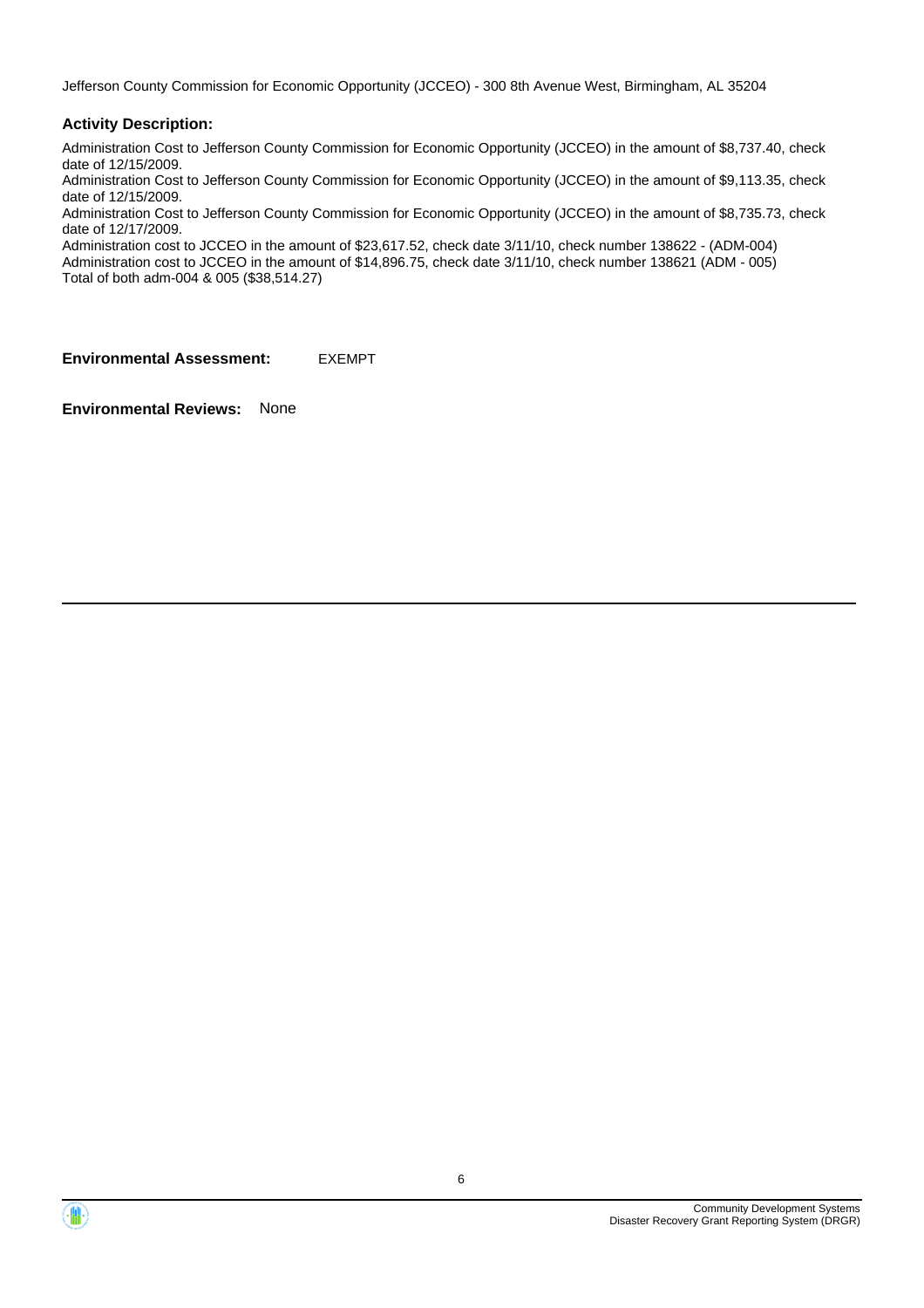| <b>Activity Type:</b>                                        | <b>Activity Status:</b>                 |        |
|--------------------------------------------------------------|-----------------------------------------|--------|
| Administration                                               | Cancelled                               |        |
| <b>Project Number:</b>                                       | <b>Project Title:</b>                   |        |
| 0001                                                         | Administrative Cost                     |        |
| <b>Projected Start Date:</b>                                 | <b>Projected End Date:</b>              |        |
| 07/28/2009                                                   | 06/30/2011                              |        |
| <b>Project Draw Block by HUD:</b>                            | <b>Project Draw Block Date by HUD:</b>  |        |
| Not Blocked                                                  |                                         |        |
| <b>Activity Draw Block by HUD:</b>                           | <b>Activity Draw Block Date by HUD:</b> |        |
| Not Blocked                                                  |                                         |        |
| <b>Block Drawdown By Grantee:</b>                            |                                         |        |
| Not Blocked                                                  | <b>Total Budget:</b>                    | \$0.00 |
| <b>National Objective:</b>                                   | <b>Most Impacted and</b>                |        |
| LMMI: Low, Moderate and Middle Income National Objective for | <b>Distressed Budget:</b>               | \$0.00 |
| NSP Only                                                     | <b>Other Funds:</b>                     | \$0.00 |
|                                                              | <b>Total Funds:</b>                     | \$0.00 |

NA

No **Activity is being carried out by Grantee:** **Activity is being carried out through:**

#### **Organization carrying out Activity:**

City of Birmingham - Community Development

#### **Proposed budgets for organizations carrying out Activity:**

#### **Responsible Organization Organization Type Proposed Budget**

City of Birmingham - Community Development **All and Structure City of Birmingham - Community Development City of Birmingham - Community Development** 

#### **Location Description:**

Jefferson County Committee for Economic Opportunity (JCCEO) - 300 8th Avenue West, Birmingham Al 35204

#### **Activity Description:**

Administration cost to JCCEO in the amount of \$23,617.52, check date 3/11/10, check number 138622 - (ADM-004) Administration cost to JCCEO in the amount of \$14,896.75, check date 3/11/10, check number 138621 (ADM -

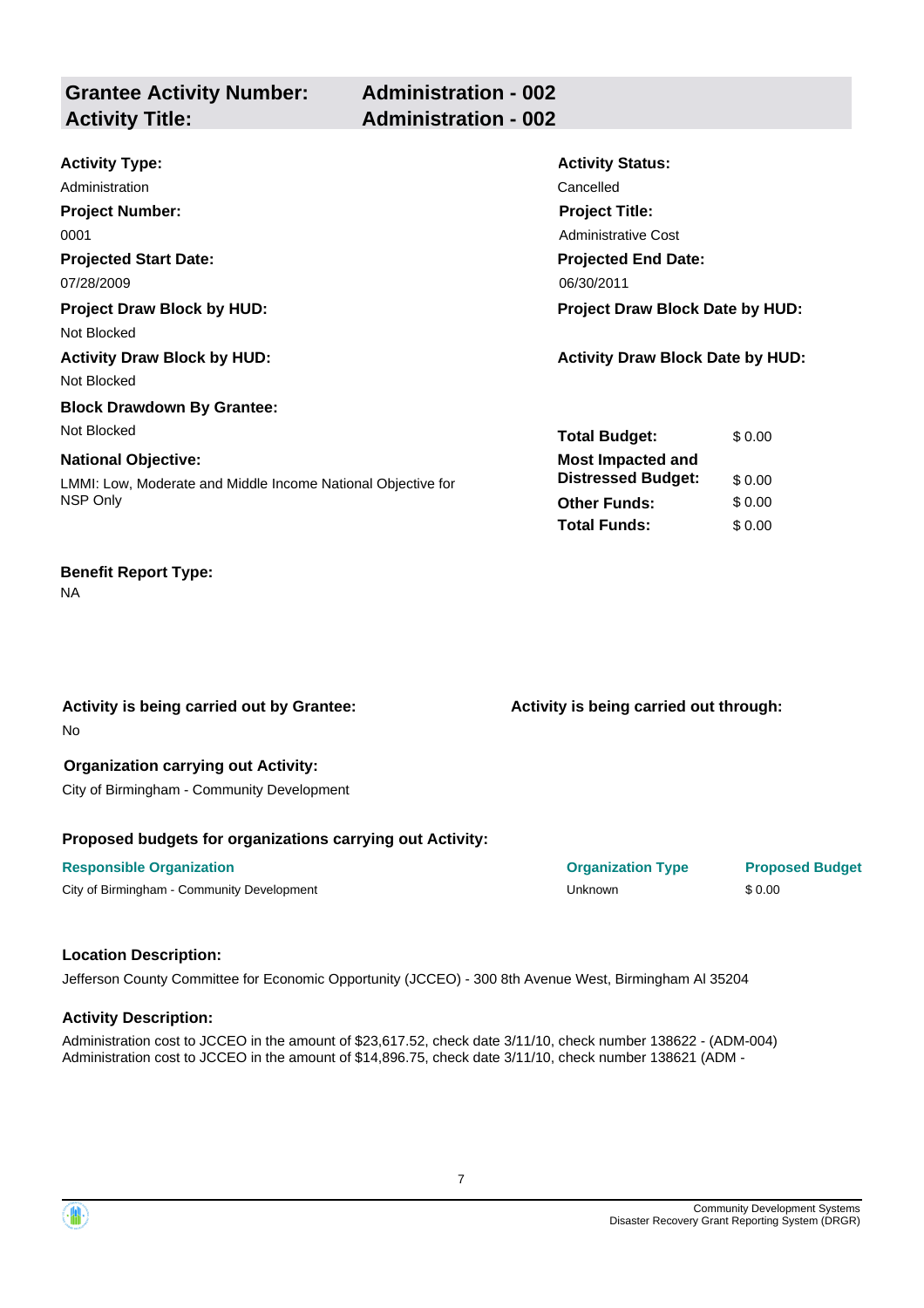005) Total of both adm-004 & 005 (\$38,514.27)

#### **Environmental Assessment:**

**Environmental Reviews:** None

# **Project # / Title: 0002 / Purchase & Rehab**

| <b>Grantee Activity Number:</b> | <b>Acquisition - 001</b> |
|---------------------------------|--------------------------|
| <b>Activity Title:</b>          | <b>Acquisition - 001</b> |
|                                 |                          |

| <b>Activity Type:</b>                                         | <b>Activity Status:</b>                 |             |
|---------------------------------------------------------------|-----------------------------------------|-------------|
| Acquisition - general                                         | Completed                               |             |
| <b>Project Number:</b>                                        | <b>Project Title:</b>                   |             |
| 0002                                                          | Purchase & Rehab                        |             |
| <b>Projected Start Date:</b>                                  | <b>Projected End Date:</b>              |             |
| 07/28/2009                                                    | 06/30/2011                              |             |
| <b>Project Draw Block by HUD:</b>                             | Project Draw Block Date by HUD:         |             |
| Not Blocked                                                   |                                         |             |
| <b>Activity Draw Block by HUD:</b>                            | <b>Activity Draw Block Date by HUD:</b> |             |
| Not Blocked                                                   |                                         |             |
| <b>Block Drawdown By Grantee:</b>                             |                                         |             |
| Not Blocked                                                   | <b>Total Budget:</b>                    | \$46,680.66 |
| <b>National Objective:</b>                                    | <b>Most Impacted and</b>                |             |
| LH25: Funds targeted for housing for households whose incomes | <b>Distressed Budget:</b>               | \$0.00      |
| are at or under 50% Area Median Income.                       | <b>Other Funds:</b>                     | \$0.00      |
|                                                               | <b>Total Funds:</b>                     | \$46,680.66 |
| <b>Benefit Report Type:</b><br>NА                             |                                         |             |

| <b>Proposed Accomplishments</b> | <b>Total</b> |
|---------------------------------|--------------|
| # of Singlefamily Units         |              |
| # of Housing Units              |              |
| # of Properties                 |              |

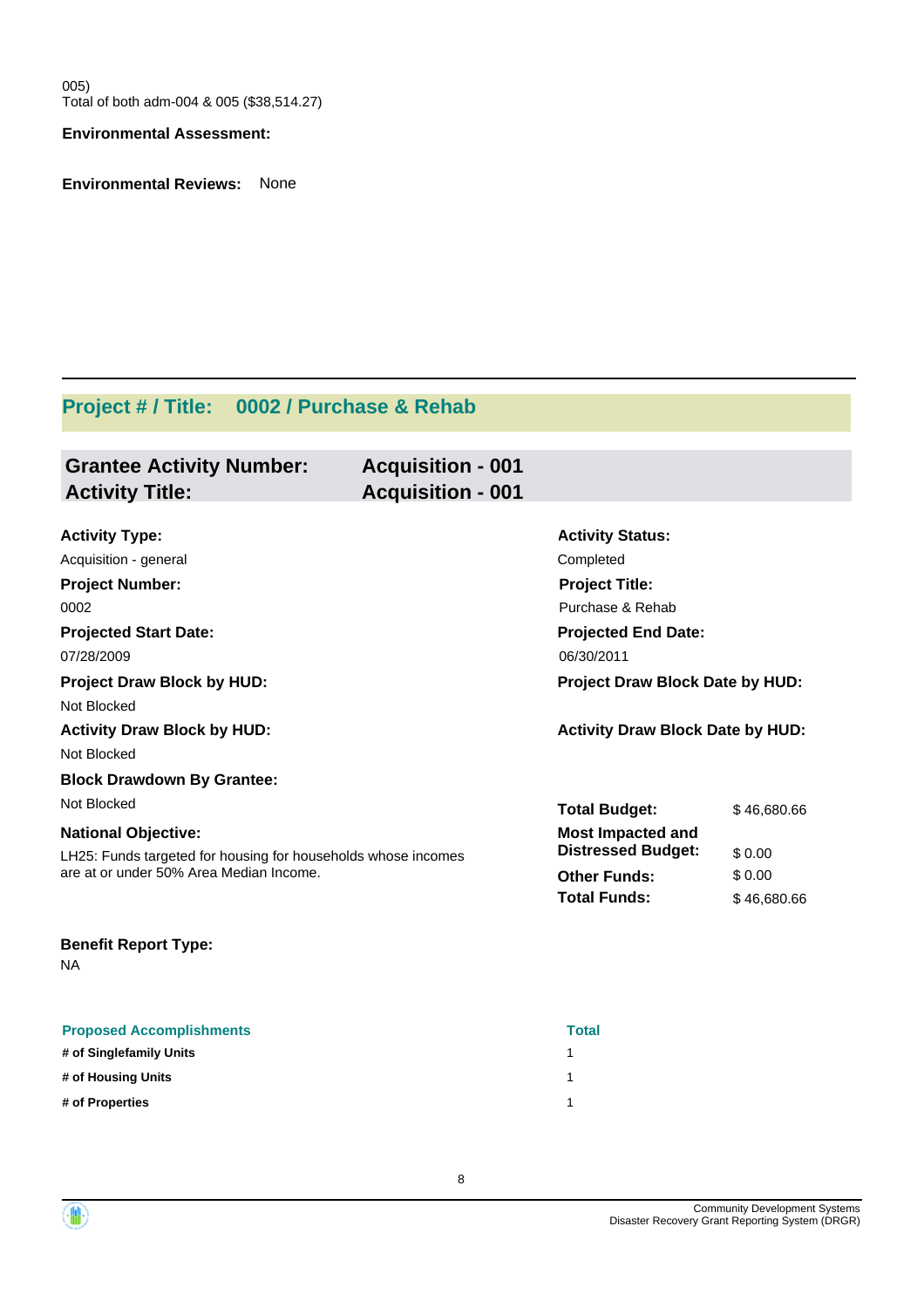#### **Activity is being carried out by Grantee:**

No

#### **Organization carrying out Activity:**

Jefferson County Committee for Economic Opportunity (JCCEO)

#### **Proposed budgets for organizations carrying out Activity:**

**Responsible Organization COVID-10 COVID-10 Organization Type Proposed Budget** Jefferson County Committee for Economic Opportunity (JCCEO) Non-Profit \$ 46,680.66

#### **Location Description:**

628 Barclay Lane, Birmingham, AL 35206

#### **Activity Description:**

Acquisition number 001 for 628 Barclay Lane, Birmingham, AL 35206. Acquisition cost of \$46,680.66, check date of 12/17/2009. Total Acquisition Budget of \$47,125.00.

**Environmental Assessment:** COMPLETED

**Environmental Reviews:** None

**Activity is being carried out through:**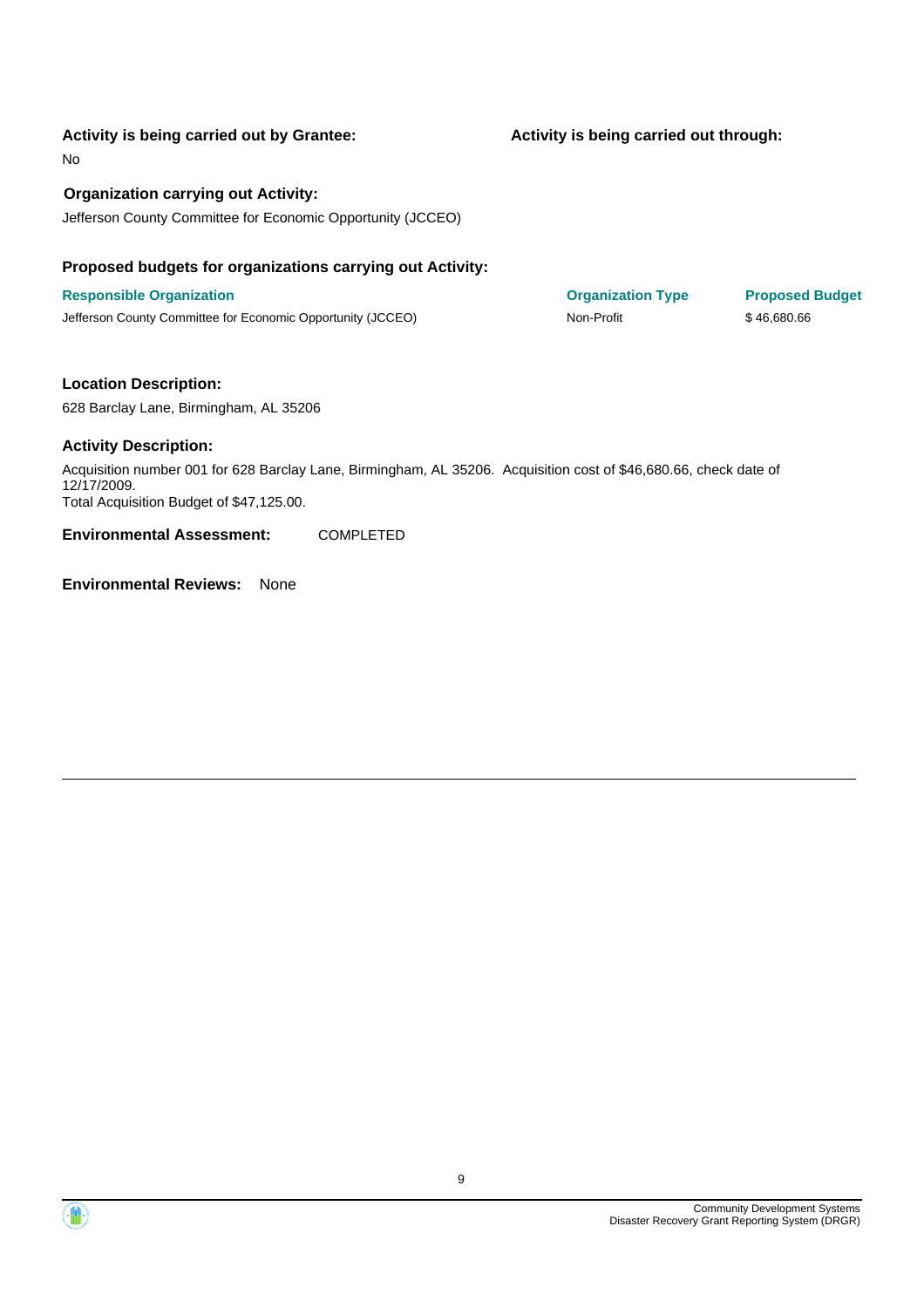| <b>Grantee Activity Number:</b> | <b>Acquisition - 002</b> |
|---------------------------------|--------------------------|
| <b>Activity Title:</b>          | <b>Acquisition - 002</b> |
|                                 |                          |

| <b>Activity Type:</b>                                         | <b>Activity Status:</b>                 |             |  |
|---------------------------------------------------------------|-----------------------------------------|-------------|--|
| Acquisition - general                                         | Completed                               |             |  |
| <b>Project Number:</b>                                        | <b>Project Title:</b>                   |             |  |
| 0002                                                          | Purchase & Rehab                        |             |  |
| <b>Projected Start Date:</b>                                  | <b>Projected End Date:</b>              |             |  |
| 07/28/2009                                                    | 06/30/2011                              |             |  |
| <b>Project Draw Block by HUD:</b>                             | <b>Project Draw Block Date by HUD:</b>  |             |  |
| Not Blocked                                                   |                                         |             |  |
| <b>Activity Draw Block by HUD:</b>                            | <b>Activity Draw Block Date by HUD:</b> |             |  |
| Not Blocked                                                   |                                         |             |  |
| <b>Block Drawdown By Grantee:</b>                             |                                         |             |  |
| Not Blocked                                                   | <b>Total Budget:</b>                    | \$40,464,00 |  |
| <b>National Objective:</b>                                    | <b>Most Impacted and</b>                |             |  |
| LH25: Funds targeted for housing for households whose incomes | <b>Distressed Budget:</b>               | \$0.00      |  |
| are at or under 50% Area Median Income.                       | <b>Other Funds:</b>                     | \$0.00      |  |
|                                                               | <b>Total Funds:</b>                     | \$40,464.00 |  |

| <b>Proposed Accomplishments</b> | <b>Total</b> |
|---------------------------------|--------------|
| # of Singlefamily Units         |              |
| # of Housing Units              |              |
| # of Properties                 |              |

| Activity is being carried out by Grantee:<br><b>No</b>      | Activity is being carried out through: |                        |
|-------------------------------------------------------------|----------------------------------------|------------------------|
| <b>Organization carrying out Activity:</b>                  |                                        |                        |
| Jefferson County Committee for Economic Opportunity (JCCEO) |                                        |                        |
| Proposed budgets for organizations carrying out Activity:   |                                        |                        |
| <b>Responsible Organization</b>                             | <b>Organization Type</b>               | <b>Proposed Budget</b> |
| Jefferson County Committee for Economic Opportunity (JCCEO) | Non-Profit                             | \$40,464.00            |
|                                                             |                                        |                        |
| <b>Location Description:</b>                                |                                        |                        |
| 329 9th Ave. SW, Birmingham, AL 35211                       |                                        |                        |

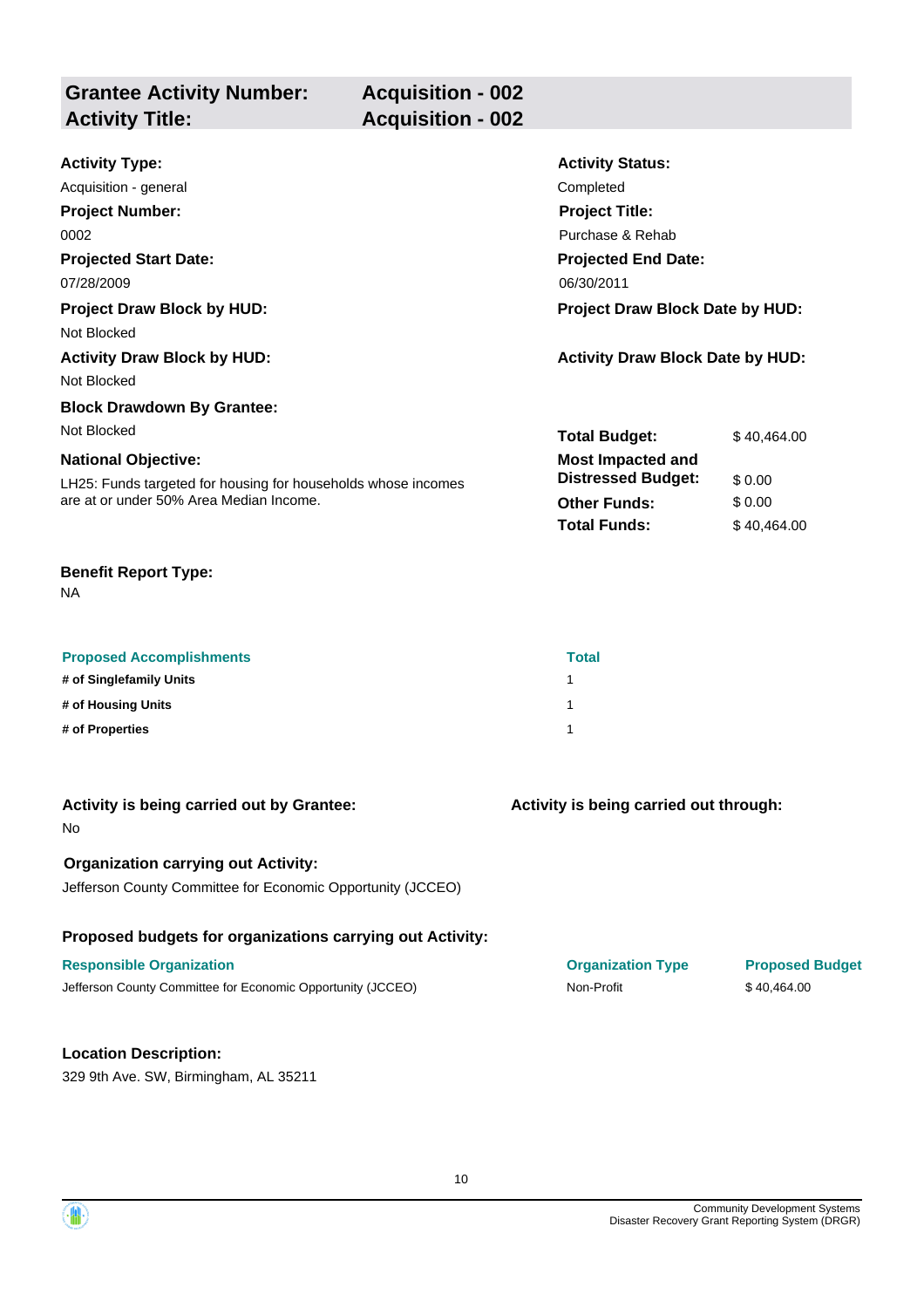Acquisition number 002 for 329 9th Ave. SW, Birmingham, AL 35211. Acquisition cost of \$40,464.00, check date of 02/25/2010. Total Acquisition Budget of \$41,951.00.

**Environmental Assessment:** COMPLETED



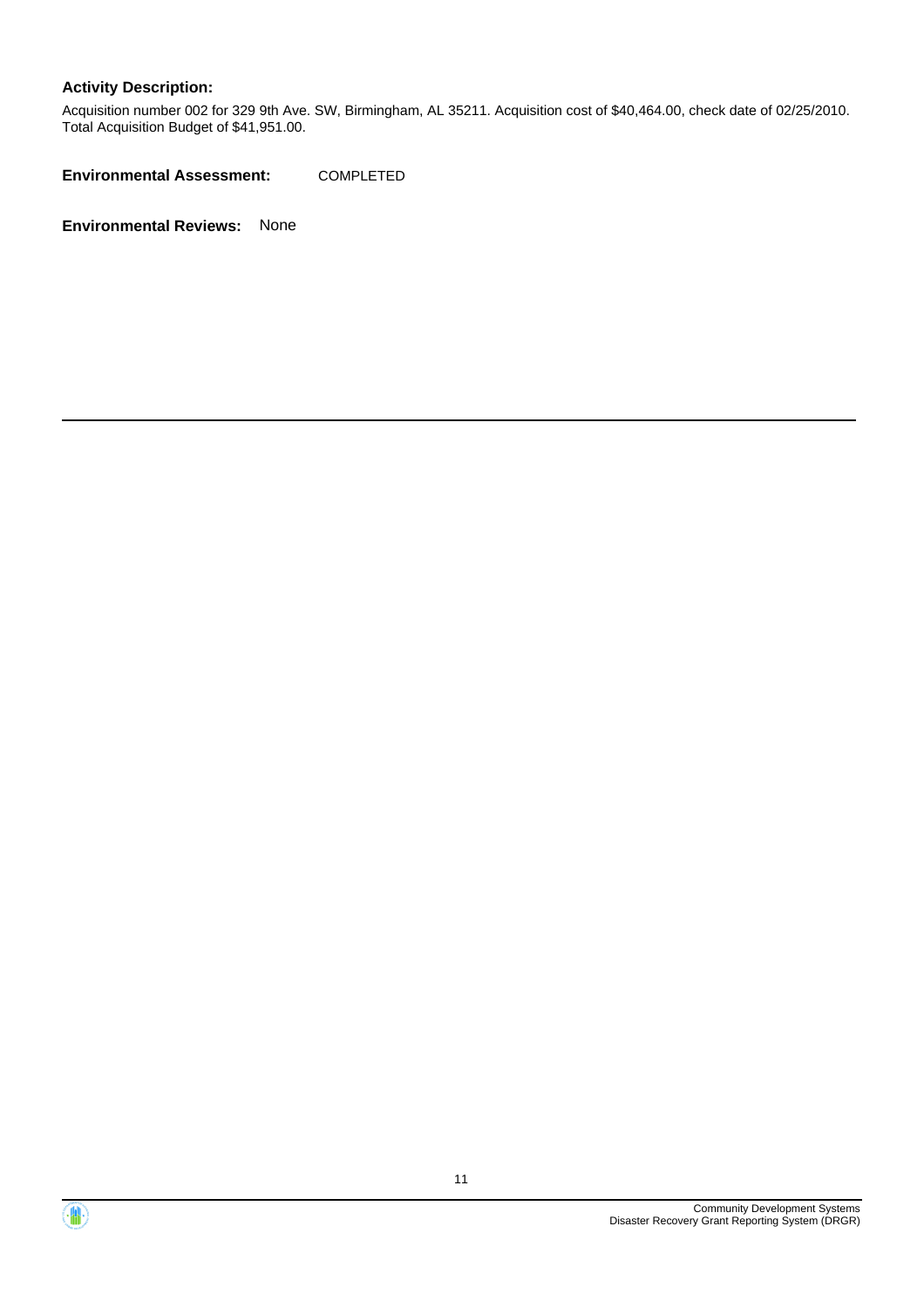| <b>Grantee Activity Number:</b> | <b>Acquisition - 003</b> |
|---------------------------------|--------------------------|
| <b>Activity Title:</b>          | <b>Acquisition - 003</b> |

| <b>Activity Type:</b>                                        | <b>Activity Status:</b>                 |             |
|--------------------------------------------------------------|-----------------------------------------|-------------|
| Acquisition - general                                        | Completed                               |             |
| <b>Project Number:</b>                                       | <b>Project Title:</b>                   |             |
| 0002                                                         | Purchase & Rehab                        |             |
| <b>Projected Start Date:</b>                                 | <b>Projected End Date:</b>              |             |
| 07/28/2009                                                   | 06/30/2011                              |             |
| <b>Project Draw Block by HUD:</b>                            | <b>Project Draw Block Date by HUD:</b>  |             |
| Not Blocked                                                  |                                         |             |
| <b>Activity Draw Block by HUD:</b>                           | <b>Activity Draw Block Date by HUD:</b> |             |
| Not Blocked                                                  |                                         |             |
| <b>Block Drawdown By Grantee:</b>                            |                                         |             |
| Not Blocked                                                  | <b>Total Budget:</b>                    | \$56,482.50 |
| <b>National Objective:</b>                                   | <b>Most Impacted and</b>                |             |
| LMMI: Low, Moderate and Middle Income National Objective for | <b>Distressed Budget:</b>               | \$0.00      |
| NSP Only                                                     | <b>Other Funds:</b>                     | \$0.00      |
|                                                              | <b>Total Funds:</b>                     | \$56,482.50 |

| <b>Proposed Accomplishments</b> | <b>Total</b> |
|---------------------------------|--------------|
| # of Singlefamily Units         |              |
| # of Housing Units              |              |
| # of Properties                 |              |

| Activity is being carried out by Grantee:<br><b>No</b>      | Activity is being carried out through: |                        |
|-------------------------------------------------------------|----------------------------------------|------------------------|
| <b>Organization carrying out Activity:</b>                  |                                        |                        |
| Jefferson County Committee for Economic Opportunity (JCCEO) |                                        |                        |
| Proposed budgets for organizations carrying out Activity:   |                                        |                        |
| <b>Responsible Organization</b>                             | <b>Organization Type</b>               | <b>Proposed Budget</b> |
| Jefferson County Committee for Economic Opportunity (JCCEO) | Non-Profit                             | \$56,482.50            |
|                                                             |                                        |                        |
| <b>Location Description:</b>                                |                                        |                        |
| 1320 Falcon Drive, Birmingham, AL 35235                     |                                        |                        |

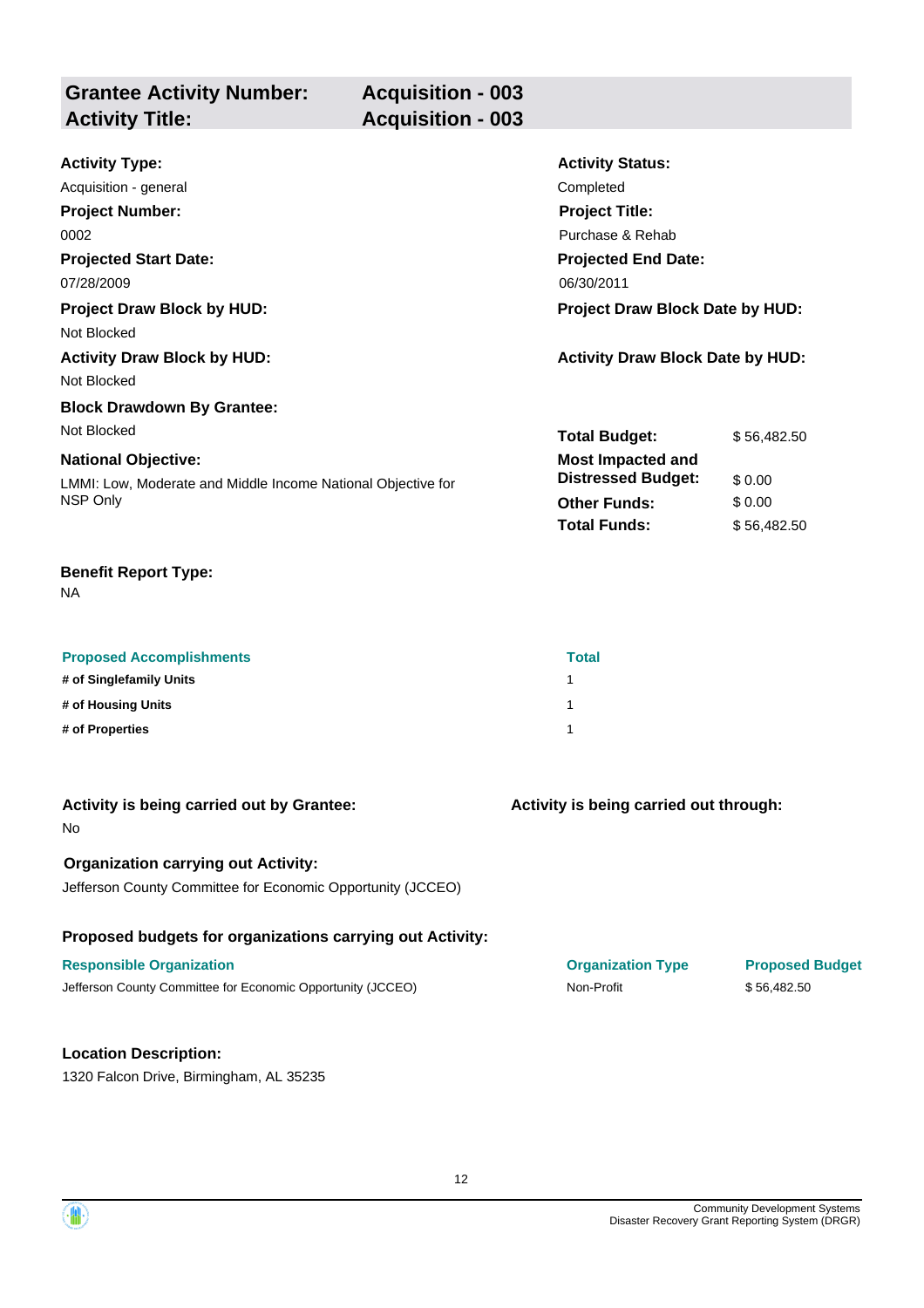Acquisition number 003 for 1320 Falcon Drive, Birmingham, AL 35235. Acquisition cost of \$56,482.50, check date of 02/25/2010. Total Acquisition Budget of \$57,682.00.

**Environmental Assessment:** COMPLETED



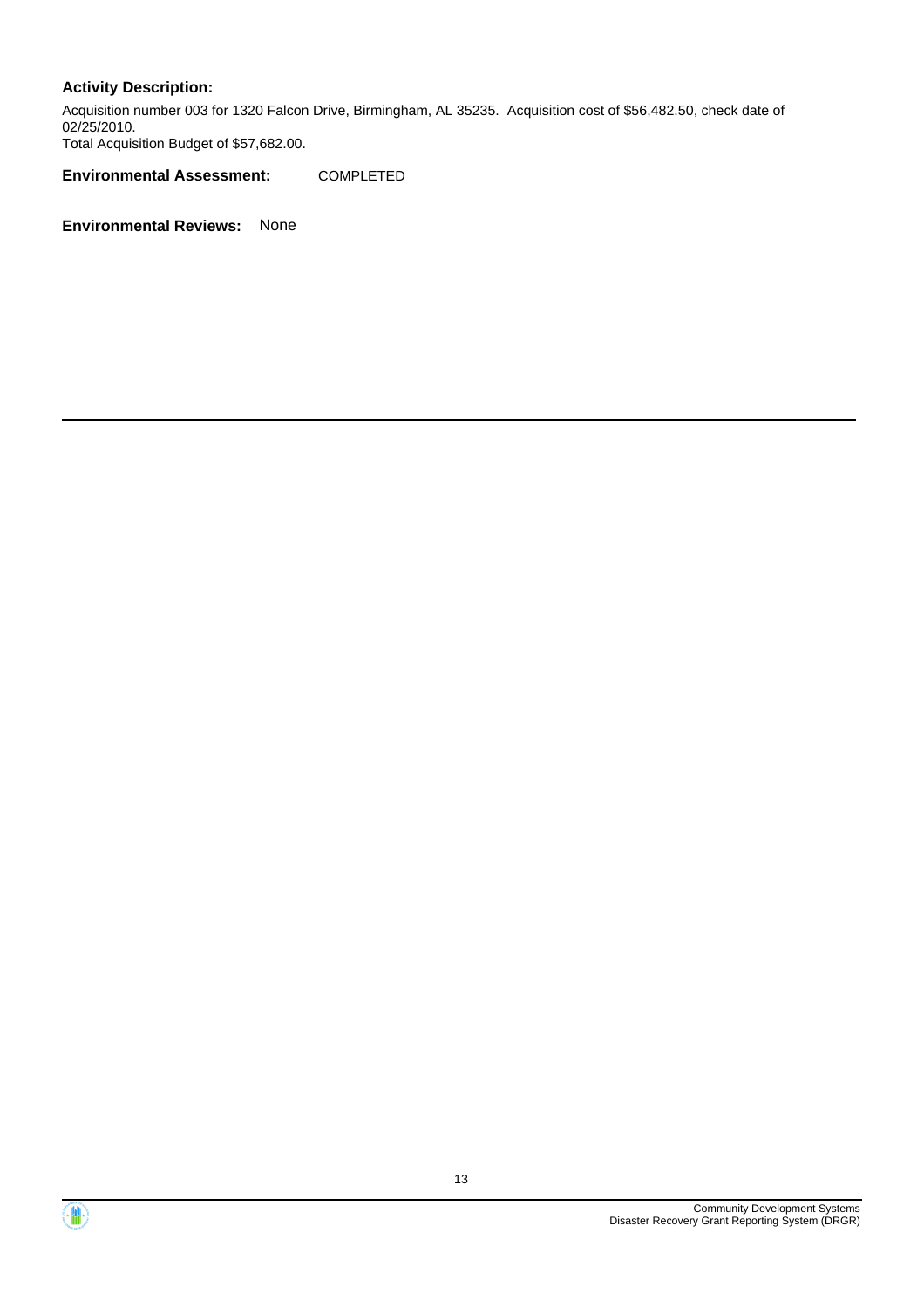| <b>Grantee Activity Number:</b> | <b>Acquisition - 004</b> |
|---------------------------------|--------------------------|
| <b>Activity Title:</b>          | <b>Acquisition - 004</b> |
|                                 |                          |

| <b>Activity Type:</b>                                         | <b>Activity Status:</b>                 |             |
|---------------------------------------------------------------|-----------------------------------------|-------------|
| Acquisition - general                                         | Completed                               |             |
| <b>Project Number:</b>                                        | <b>Project Title:</b>                   |             |
| 0002                                                          | Purchase & Rehab                        |             |
| <b>Projected Start Date:</b>                                  | <b>Projected End Date:</b>              |             |
| 07/28/2009                                                    | 06/30/2011                              |             |
| <b>Project Draw Block by HUD:</b>                             | <b>Project Draw Block Date by HUD:</b>  |             |
| Not Blocked                                                   |                                         |             |
| <b>Activity Draw Block by HUD:</b>                            | <b>Activity Draw Block Date by HUD:</b> |             |
| Not Blocked                                                   |                                         |             |
| <b>Block Drawdown By Grantee:</b>                             |                                         |             |
| Not Blocked                                                   | <b>Total Budget:</b>                    | \$63,015.66 |
| <b>National Objective:</b>                                    | <b>Most Impacted and</b>                |             |
| LH25: Funds targeted for housing for households whose incomes | <b>Distressed Budget:</b>               | \$0.00      |
| are at or under 50% Area Median Income.                       | <b>Other Funds:</b>                     | \$0.00      |
|                                                               | <b>Total Funds:</b>                     | \$63,015.66 |

| <b>Proposed Accomplishments</b> | <b>Total</b> |
|---------------------------------|--------------|
| # of Singlefamily Units         |              |
| # of Housing Units              |              |
| # of Properties                 |              |

| Activity is being carried out by Grantee:<br>No.                                                          | Activity is being carried out through: |                        |
|-----------------------------------------------------------------------------------------------------------|----------------------------------------|------------------------|
| <b>Organization carrying out Activity:</b><br>Jefferson County Committee for Economic Opportunity (JCCEO) |                                        |                        |
| Proposed budgets for organizations carrying out Activity:                                                 |                                        |                        |
| <b>Responsible Organization</b>                                                                           | <b>Organization Type</b>               | <b>Proposed Budget</b> |
| Jefferson County Committee for Economic Opportunity (JCCEO)                                               | Non-Profit                             | \$63,015.66            |
|                                                                                                           |                                        |                        |
| <b>Location Description:</b>                                                                              |                                        |                        |
| 477 Westchester Drive, Birmingham, AL 35215                                                               |                                        |                        |

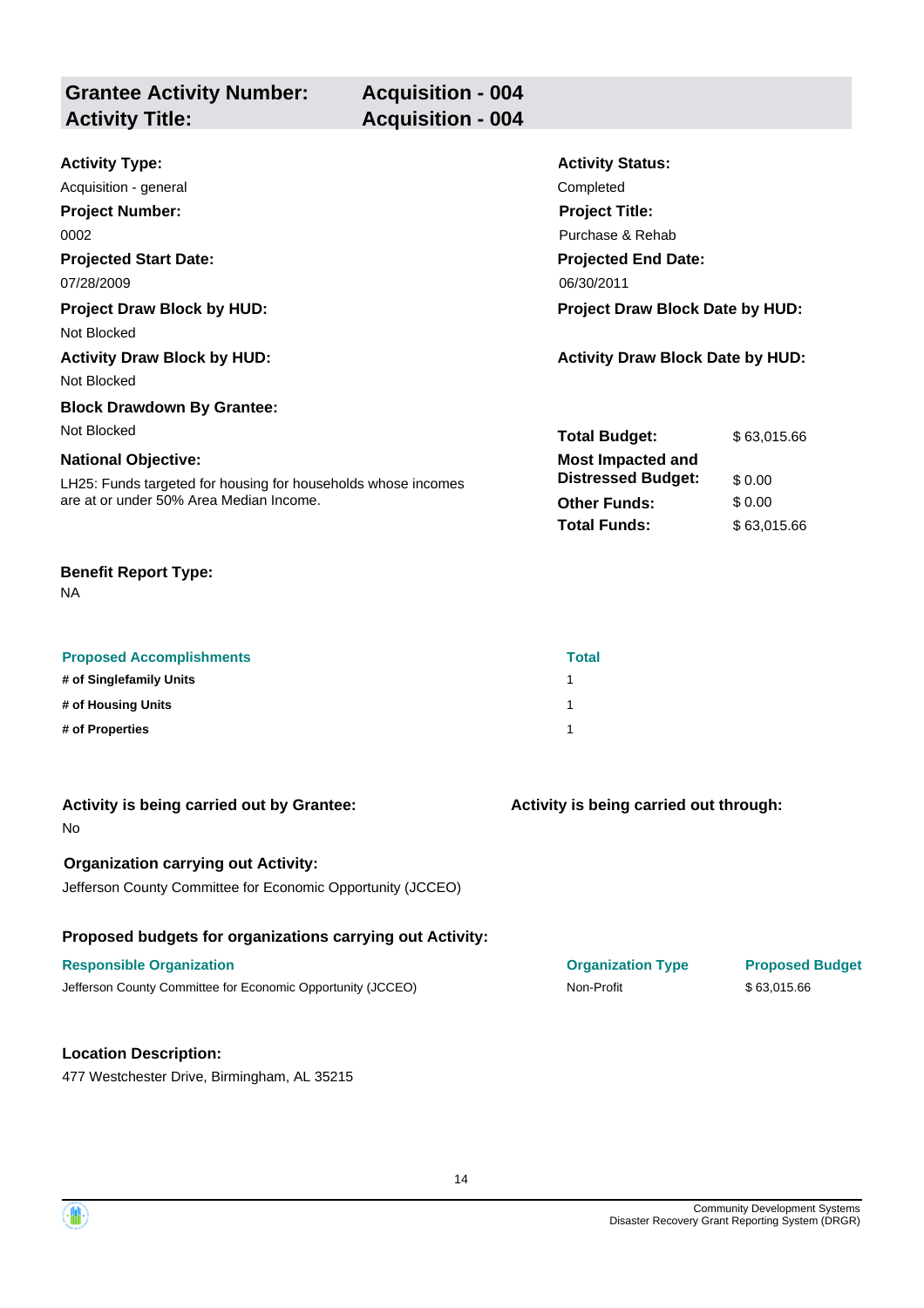Acquisition number 004 - for 477 Westchester Drive, Birmingham, AL 35215. Acquisition cost of \$63,015.66, check date 3/15/10. Total Acquisition Budget of \$64,606.00.

**Environmental Assessment:** COMPLETED



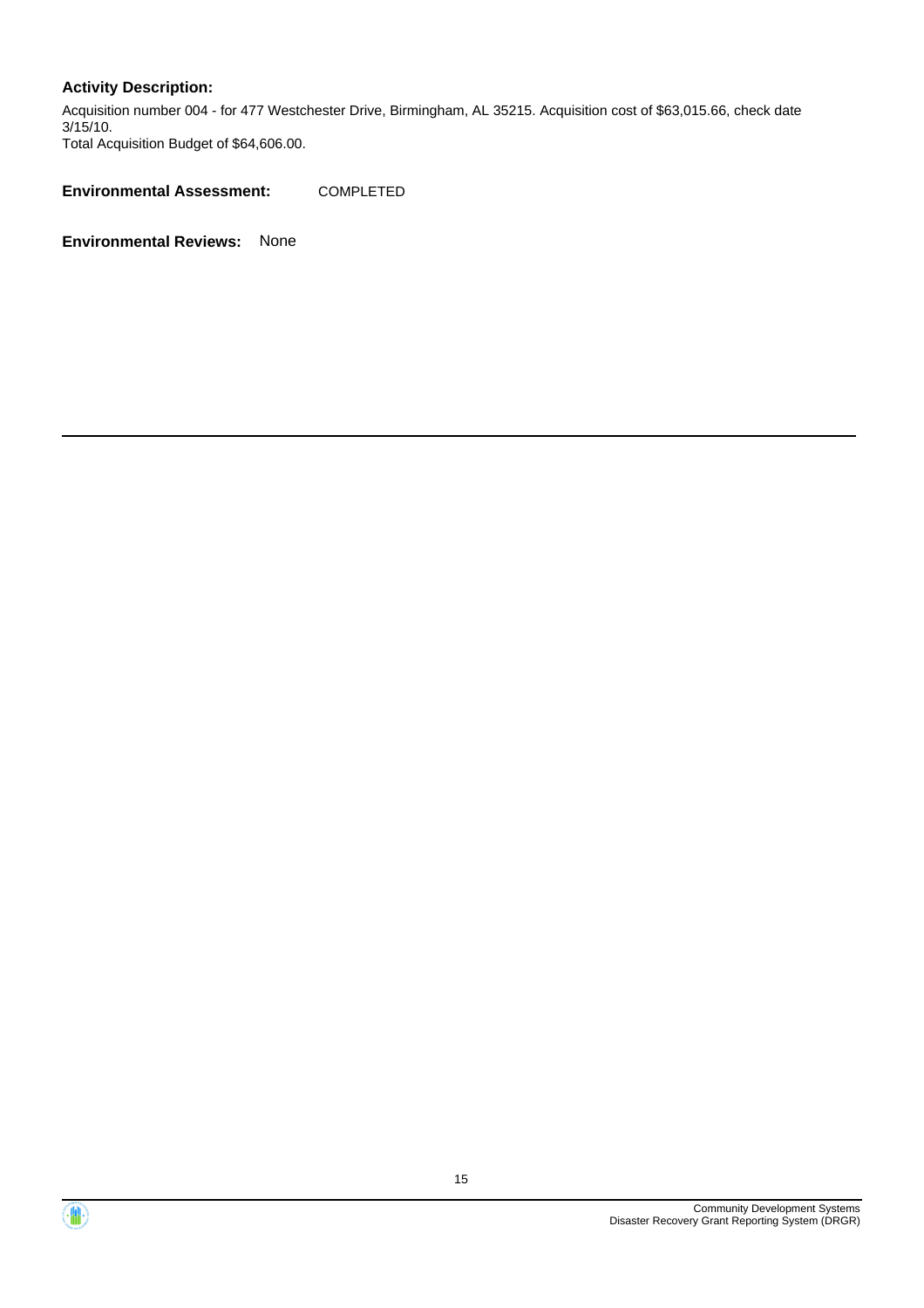| <b>Grantee Activity Number:</b> | <b>Acquisition - 005</b> |
|---------------------------------|--------------------------|
| <b>Activity Title:</b>          | <b>Acquisition - 005</b> |

| <b>Activity Type:</b>                                        | <b>Activity Status:</b>                 |             |
|--------------------------------------------------------------|-----------------------------------------|-------------|
| Acquisition - general                                        | Completed                               |             |
| <b>Project Number:</b>                                       | <b>Project Title:</b>                   |             |
| 0002                                                         | Purchase & Rehab                        |             |
| <b>Projected Start Date:</b>                                 | <b>Projected End Date:</b>              |             |
| 07/28/2009                                                   | 06/30/2011                              |             |
| <b>Project Draw Block by HUD:</b>                            | Project Draw Block Date by HUD:         |             |
| Not Blocked                                                  |                                         |             |
| <b>Activity Draw Block by HUD:</b>                           | <b>Activity Draw Block Date by HUD:</b> |             |
| Not Blocked                                                  |                                         |             |
| <b>Block Drawdown By Grantee:</b>                            |                                         |             |
| Not Blocked                                                  | <b>Total Budget:</b>                    | \$87,422.48 |
| <b>National Objective:</b>                                   | <b>Most Impacted and</b>                |             |
| LMMI: Low, Moderate and Middle Income National Objective for | <b>Distressed Budget:</b>               | \$0.00      |
| NSP Only                                                     | <b>Other Funds:</b>                     | \$0.00      |
|                                                              | <b>Total Funds:</b>                     | \$87,422.48 |

NA

| <b>Proposed Accomplishments</b> | <b>Total</b> |
|---------------------------------|--------------|
| # of Singlefamily Units         |              |
| # of Housing Units              |              |
| # of Properties                 |              |

| Activity is being carried out by Grantee:<br>No.                                                          | Activity is being carried out through: |                        |
|-----------------------------------------------------------------------------------------------------------|----------------------------------------|------------------------|
| <b>Organization carrying out Activity:</b><br>Jefferson County Committee for Economic Opportunity (JCCEO) |                                        |                        |
| Proposed budgets for organizations carrying out Activity:                                                 |                                        |                        |
| <b>Responsible Organization</b>                                                                           | <b>Organization Type</b>               | <b>Proposed Budget</b> |
| Jefferson County Committee for Economic Opportunity (JCCEO)                                               | Non-Profit                             | \$89,416.00            |
| <b>Location Description:</b>                                                                              |                                        |                        |
| 632 Shadywood Lane, Birmingham, AL 35206.                                                                 |                                        |                        |

16

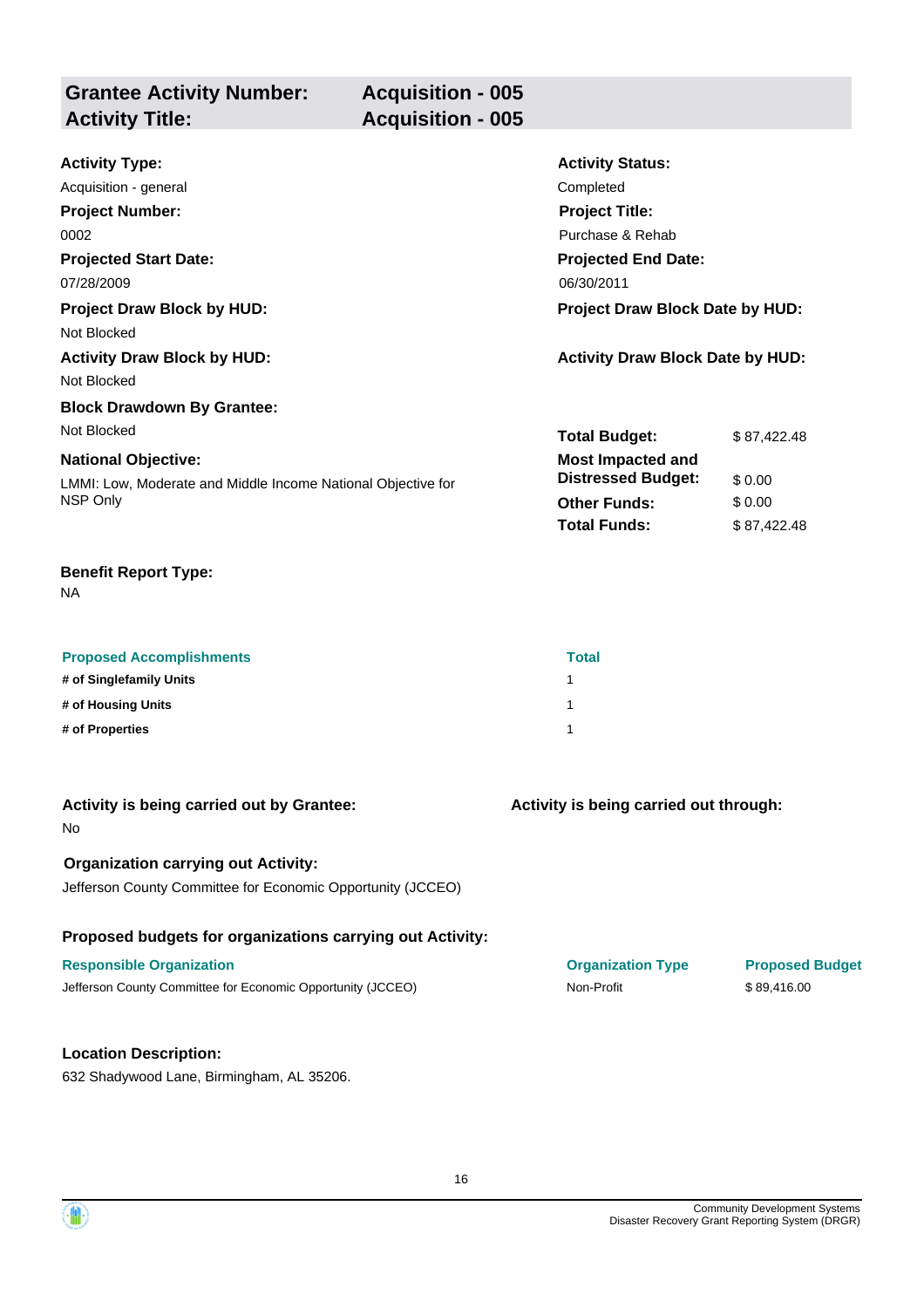Acquisition 005 - 632 Shadywood Lane, Birmingham, AL 35206. Acquisition cost \$87,422.48, check date of 5/13/2010. Total Acquisition Budget of \$89,416.00.

**Environmental Assessment:** COMPLETED



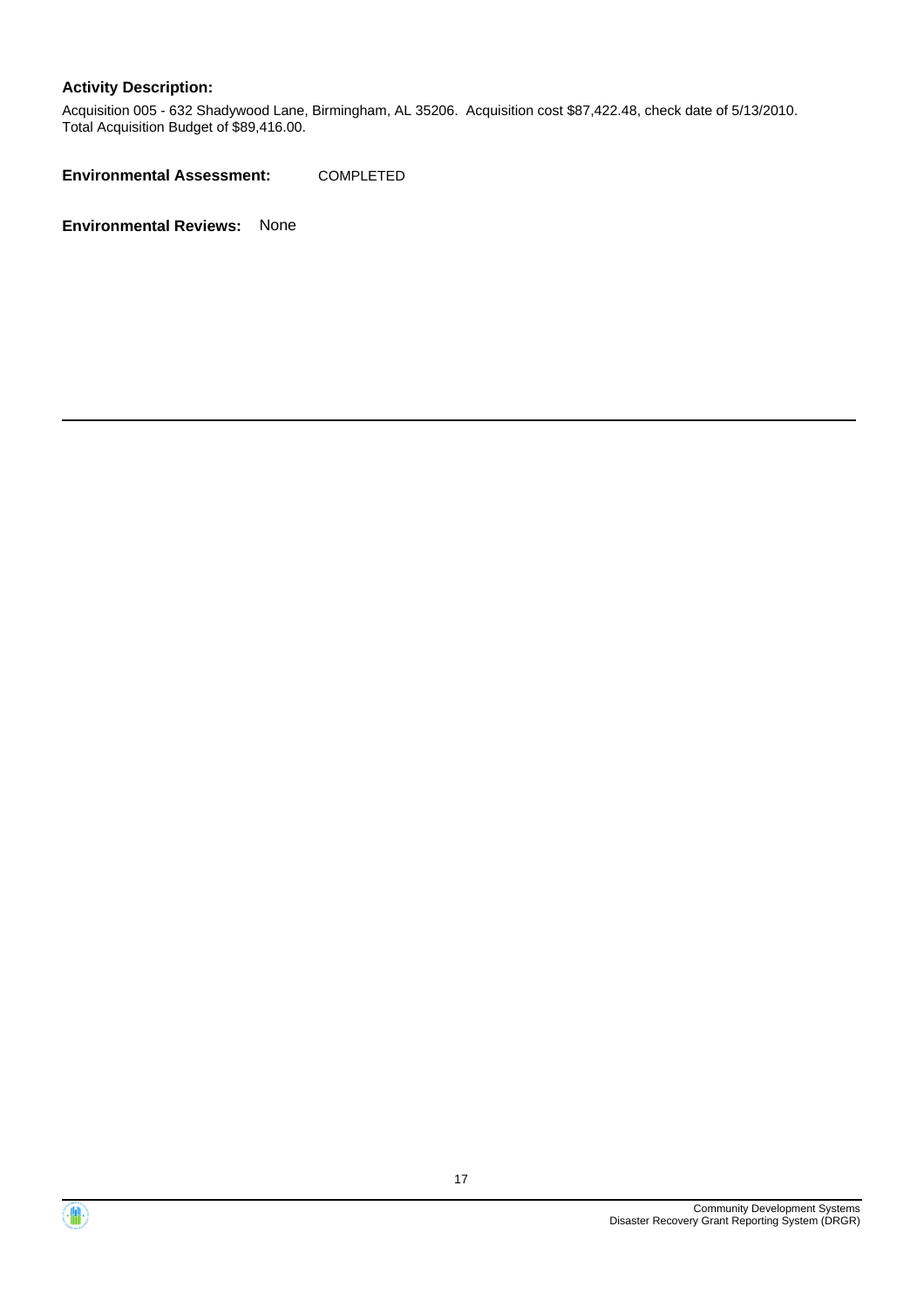| <b>Grantee Activity Number:</b> | <b>Acquisition - 006</b> |
|---------------------------------|--------------------------|
| <b>Activity Title:</b>          | <b>Acquisition - 006</b> |

| <b>Activity Type:</b>                                        | <b>Activity Status:</b>                 |             |
|--------------------------------------------------------------|-----------------------------------------|-------------|
| Acquisition - general                                        | Completed                               |             |
| <b>Project Number:</b>                                       | <b>Project Title:</b>                   |             |
| 0002                                                         | Purchase & Rehab                        |             |
| <b>Projected Start Date:</b>                                 | <b>Projected End Date:</b>              |             |
| 07/28/2009                                                   | 06/30/2011                              |             |
| <b>Project Draw Block by HUD:</b>                            | Project Draw Block Date by HUD:         |             |
| Not Blocked                                                  |                                         |             |
| <b>Activity Draw Block by HUD:</b>                           | <b>Activity Draw Block Date by HUD:</b> |             |
| Not Blocked                                                  |                                         |             |
| <b>Block Drawdown By Grantee:</b>                            |                                         |             |
| Not Blocked                                                  | <b>Total Budget:</b>                    | \$75,124.08 |
| <b>National Objective:</b>                                   | <b>Most Impacted and</b>                |             |
| LMMI: Low, Moderate and Middle Income National Objective for | <b>Distressed Budget:</b>               | \$0.00      |
| NSP Only                                                     | <b>Other Funds:</b>                     | \$0.00      |
|                                                              | <b>Total Funds:</b>                     | \$75,124.08 |

NA

| <b>Proposed Accomplishments</b> | <b>Total</b> |
|---------------------------------|--------------|
| # of Singlefamily Units         |              |
| # of Housing Units              |              |
| # of Properties                 |              |

| Activity is being carried out by Grantee:<br><b>No</b>      | Activity is being carried out through: |                        |
|-------------------------------------------------------------|----------------------------------------|------------------------|
| <b>Organization carrying out Activity:</b>                  |                                        |                        |
| Jefferson County Committee for Economic Opportunity (JCCEO) |                                        |                        |
| Proposed budgets for organizations carrying out Activity:   |                                        |                        |
| <b>Responsible Organization</b>                             | <b>Organization Type</b>               | <b>Proposed Budget</b> |
| Jefferson County Committee for Economic Opportunity (JCCEO) | Non-Profit                             | \$75,124.08            |
|                                                             |                                        |                        |
| <b>Location Description:</b>                                |                                        |                        |

8520 Val Barck Circle, Birmingham, AL 35206.

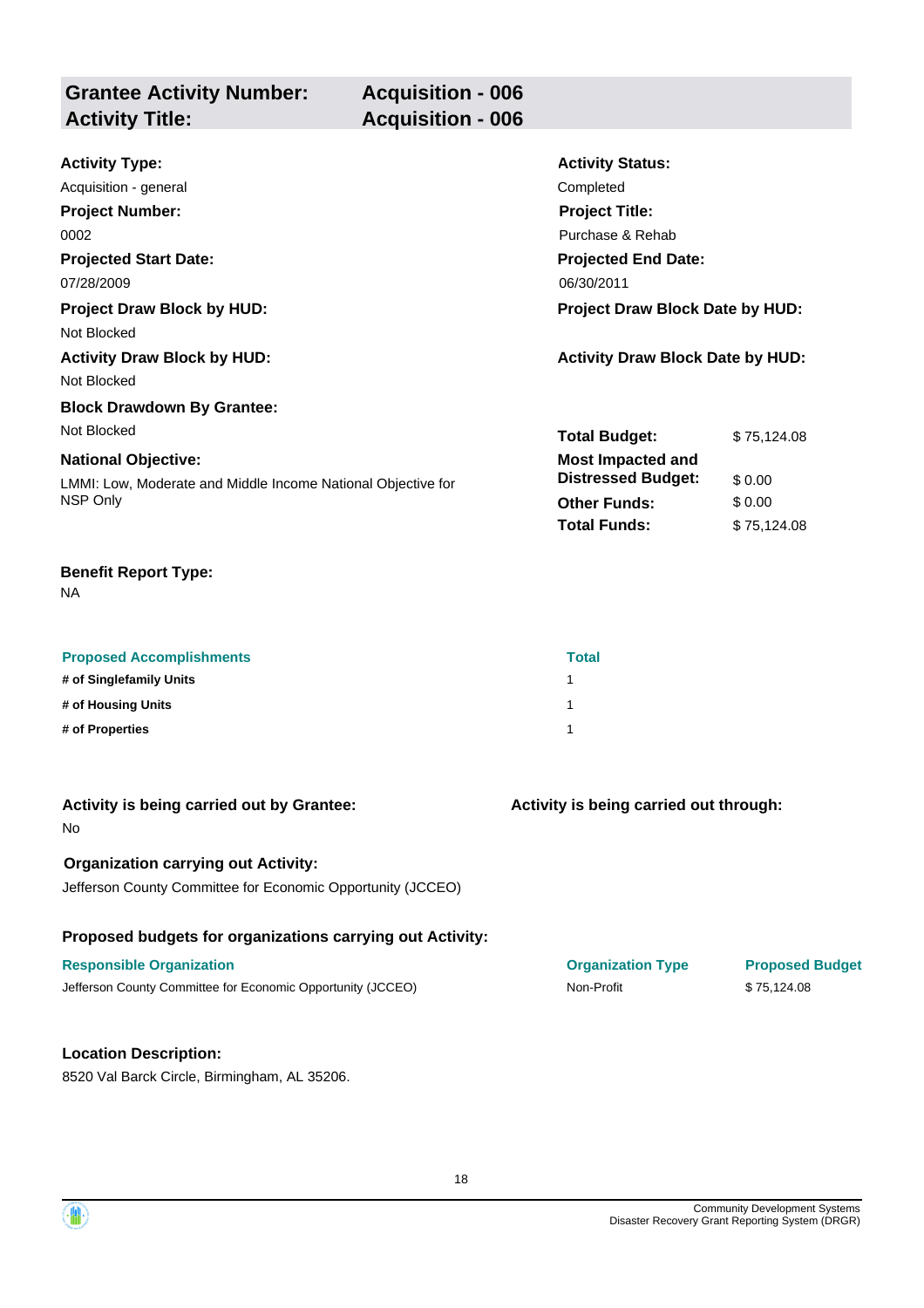Acquisition 006 - 8520 Val Barck Circle, Birmingham, AL 35206. Acquisition cost \$74,624.08. Real estate fees of \$500.00, check date 7/23/10. Total Acquisition Budget of \$76,610.00.

**Environmental Assessment:** COMPLETED



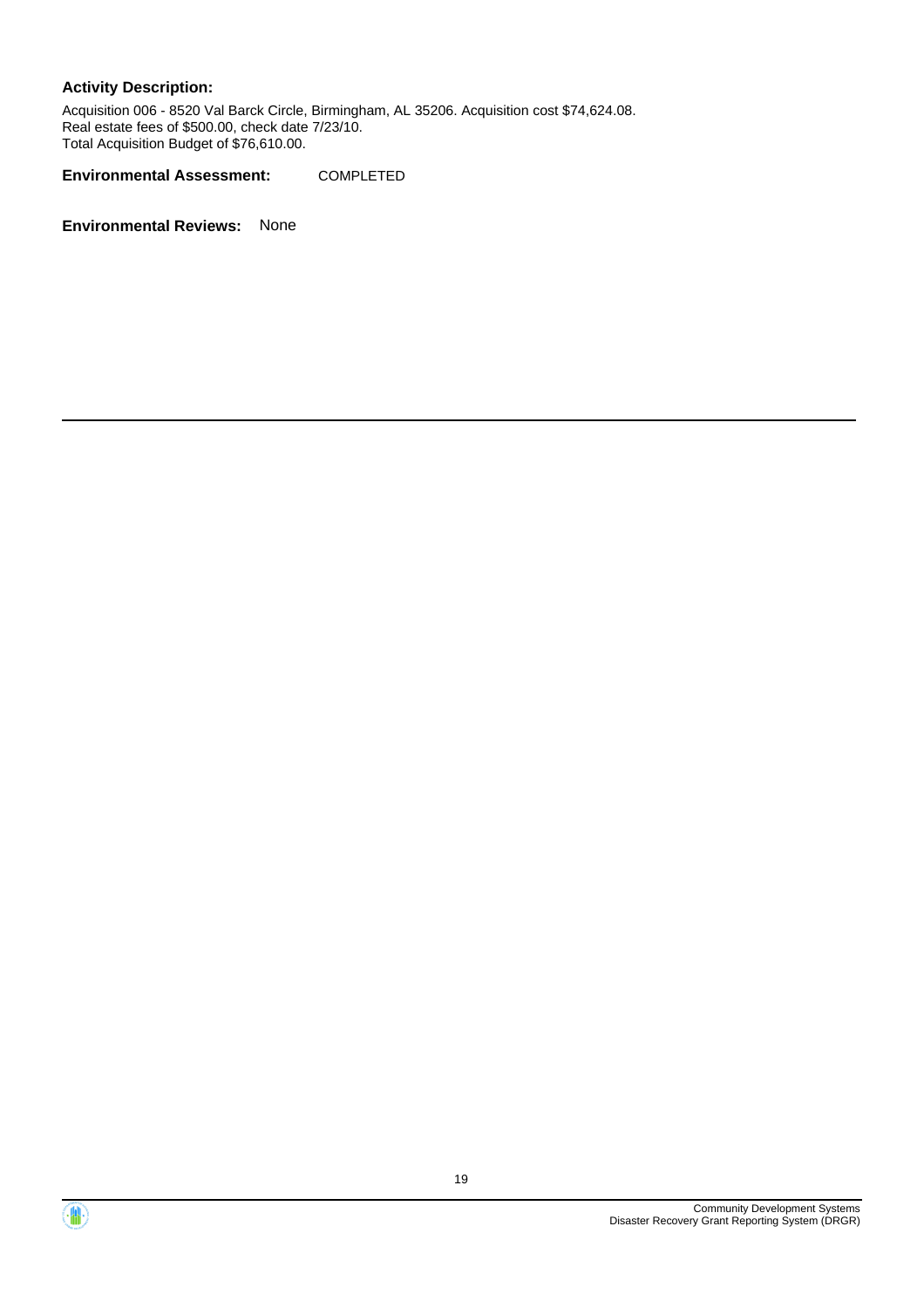| <b>Grantee Activity Number:</b> | <b>Acquisition - 007</b> |
|---------------------------------|--------------------------|
| <b>Activity Title:</b>          | <b>Acquisition - 007</b> |

| <b>Activity Type:</b>                                        | <b>Activity Status:</b>                 |             |
|--------------------------------------------------------------|-----------------------------------------|-------------|
| Acquisition - general                                        | Completed                               |             |
| <b>Project Number:</b>                                       | <b>Project Title:</b>                   |             |
| 0002                                                         | Purchase & Rehab                        |             |
| <b>Projected Start Date:</b>                                 | <b>Projected End Date:</b>              |             |
| 07/28/2009                                                   | 06/30/2011                              |             |
| <b>Project Draw Block by HUD:</b>                            | <b>Project Draw Block Date by HUD:</b>  |             |
| Not Blocked                                                  |                                         |             |
| <b>Activity Draw Block by HUD:</b>                           | <b>Activity Draw Block Date by HUD:</b> |             |
| Not Blocked                                                  |                                         |             |
| <b>Block Drawdown By Grantee:</b>                            |                                         |             |
| Not Blocked                                                  | <b>Total Budget:</b>                    | \$68,521.50 |
| <b>National Objective:</b>                                   | <b>Most Impacted and</b>                |             |
| LMMI: Low, Moderate and Middle Income National Objective for | <b>Distressed Budget:</b>               | \$0.00      |
| NSP Only                                                     | <b>Other Funds:</b>                     | \$0.00      |
|                                                              | <b>Total Funds:</b>                     | \$68,521.50 |

NA

| <b>Proposed Accomplishments</b> | Total |
|---------------------------------|-------|
| # of Singlefamily Units         |       |
| # of Housing Units              |       |
| # of Properties                 |       |

| Activity is being carried out by Grantee:<br>No.                                                          | Activity is being carried out through: |                        |
|-----------------------------------------------------------------------------------------------------------|----------------------------------------|------------------------|
| <b>Organization carrying out Activity:</b><br>Jefferson County Committee for Economic Opportunity (JCCEO) |                                        |                        |
| Proposed budgets for organizations carrying out Activity:                                                 |                                        |                        |
| <b>Responsible Organization</b>                                                                           | <b>Organization Type</b>               | <b>Proposed Budget</b> |
| Jefferson County Committee for Economic Opportunity (JCCEO)                                               | Non-Profit                             | \$68,521.50            |
|                                                                                                           |                                        |                        |
| <b>Location Description:</b>                                                                              |                                        |                        |

20



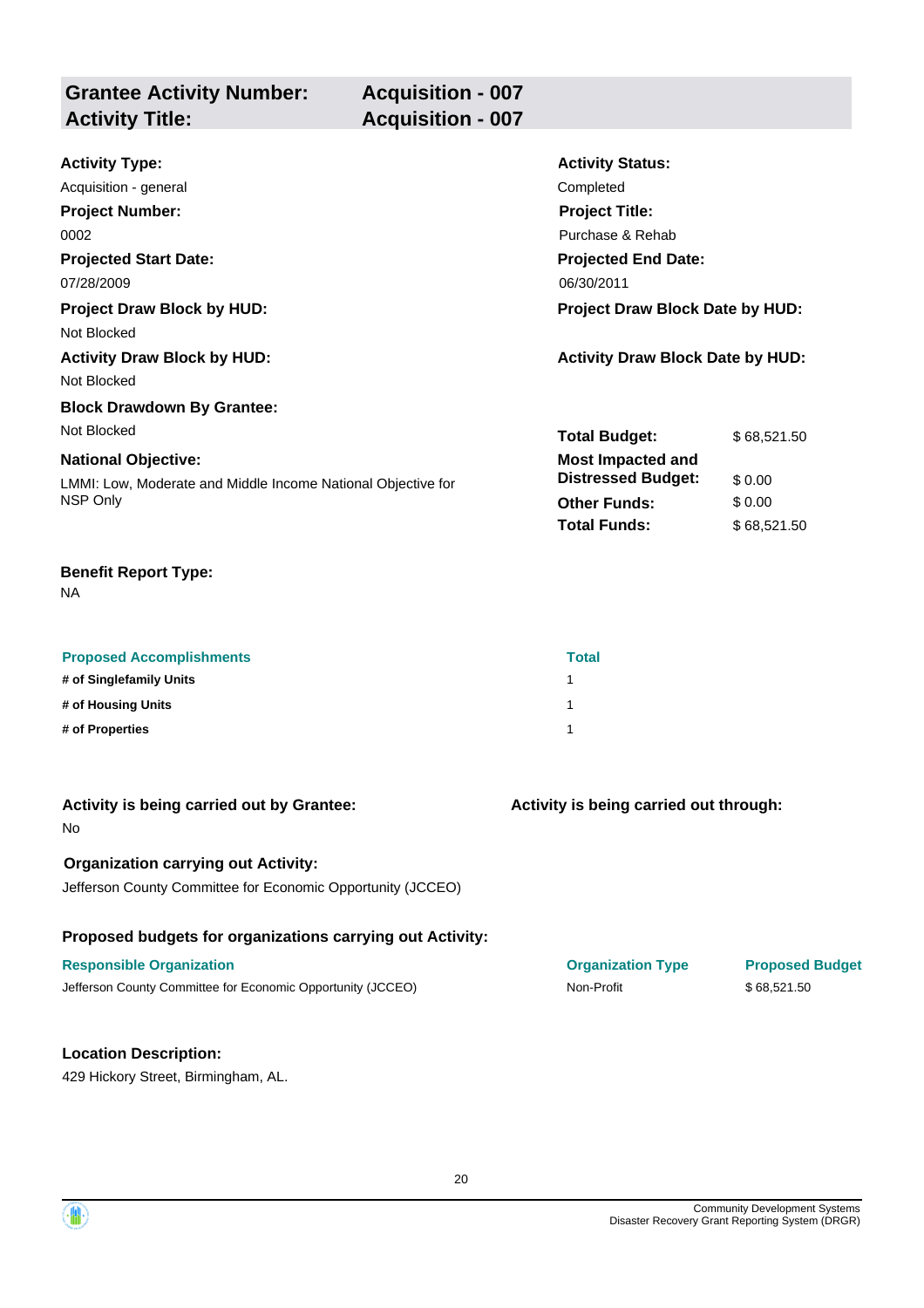Acquisition 007 - 429 Hickory Street, Birmingham, AL. Acquisition cost of \$65,000.00 check date 8/31/10. Acquisition activity delivery cost of \$3,521.50, check date 9/16/10. Total Acquisition Budget of \$68,700.00.

**Environmental Assessment:** COMPLETED



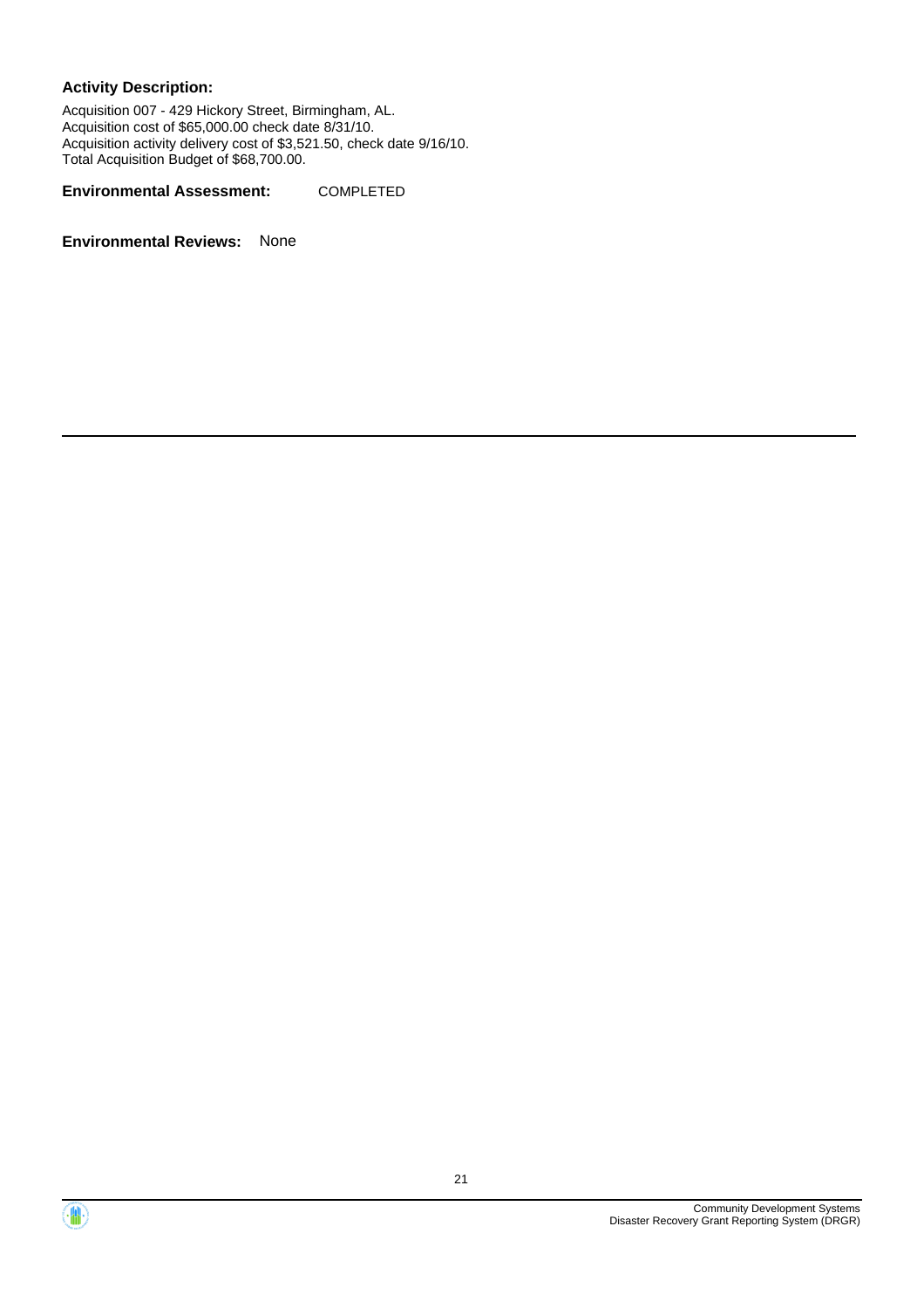| <b>Grantee Activity Number:</b> |  |
|---------------------------------|--|
| <b>Activity Title:</b>          |  |

**Acquisition - 008 Acquisition - 008** 

| <b>Activity Type:</b>                                        | <b>Activity Status:</b>                 |             |
|--------------------------------------------------------------|-----------------------------------------|-------------|
| Acquisition - general                                        | Completed                               |             |
| <b>Project Number:</b>                                       | <b>Project Title:</b>                   |             |
| 0002                                                         | Purchase & Rehab                        |             |
| <b>Projected Start Date:</b>                                 | <b>Projected End Date:</b>              |             |
| 07/28/2009                                                   | 06/30/2011                              |             |
| <b>Project Draw Block by HUD:</b>                            | <b>Project Draw Block Date by HUD:</b>  |             |
| Not Blocked                                                  |                                         |             |
| <b>Activity Draw Block by HUD:</b>                           | <b>Activity Draw Block Date by HUD:</b> |             |
| Not Blocked                                                  |                                         |             |
| <b>Block Drawdown By Grantee:</b>                            |                                         |             |
| Not Blocked                                                  | <b>Total Budget:</b>                    | \$51,865.00 |
| <b>National Objective:</b>                                   | <b>Most Impacted and</b>                |             |
| LMMI: Low, Moderate and Middle Income National Objective for | <b>Distressed Budget:</b>               | \$0.00      |
| NSP Only                                                     | <b>Other Funds:</b>                     | \$0.00      |
|                                                              | <b>Total Funds:</b>                     | \$51,865.00 |

## **Benefit Report Type:**

NA

| <b>Proposed Accomplishments</b> | <b>Total</b> |
|---------------------------------|--------------|
| # of Singlefamily Units         |              |
| # of Housing Units              |              |
| # of Properties                 |              |

| Activity is being carried out by Grantee:<br>No.                                                          | Activity is being carried out through: |                        |
|-----------------------------------------------------------------------------------------------------------|----------------------------------------|------------------------|
| <b>Organization carrying out Activity:</b><br>Jefferson County Committee for Economic Opportunity (JCCEO) |                                        |                        |
| Proposed budgets for organizations carrying out Activity:                                                 |                                        |                        |
| <b>Responsible Organization</b>                                                                           | <b>Organization Type</b>               | <b>Proposed Budget</b> |
| Jefferson County Committee for Economic Opportunity (JCCEO)                                               | Non-Profit                             | \$51,865.00            |
|                                                                                                           |                                        |                        |
| <b>Location Description:</b>                                                                              |                                        |                        |

1957 Huntington Lane, Birmingham, AL 35214.

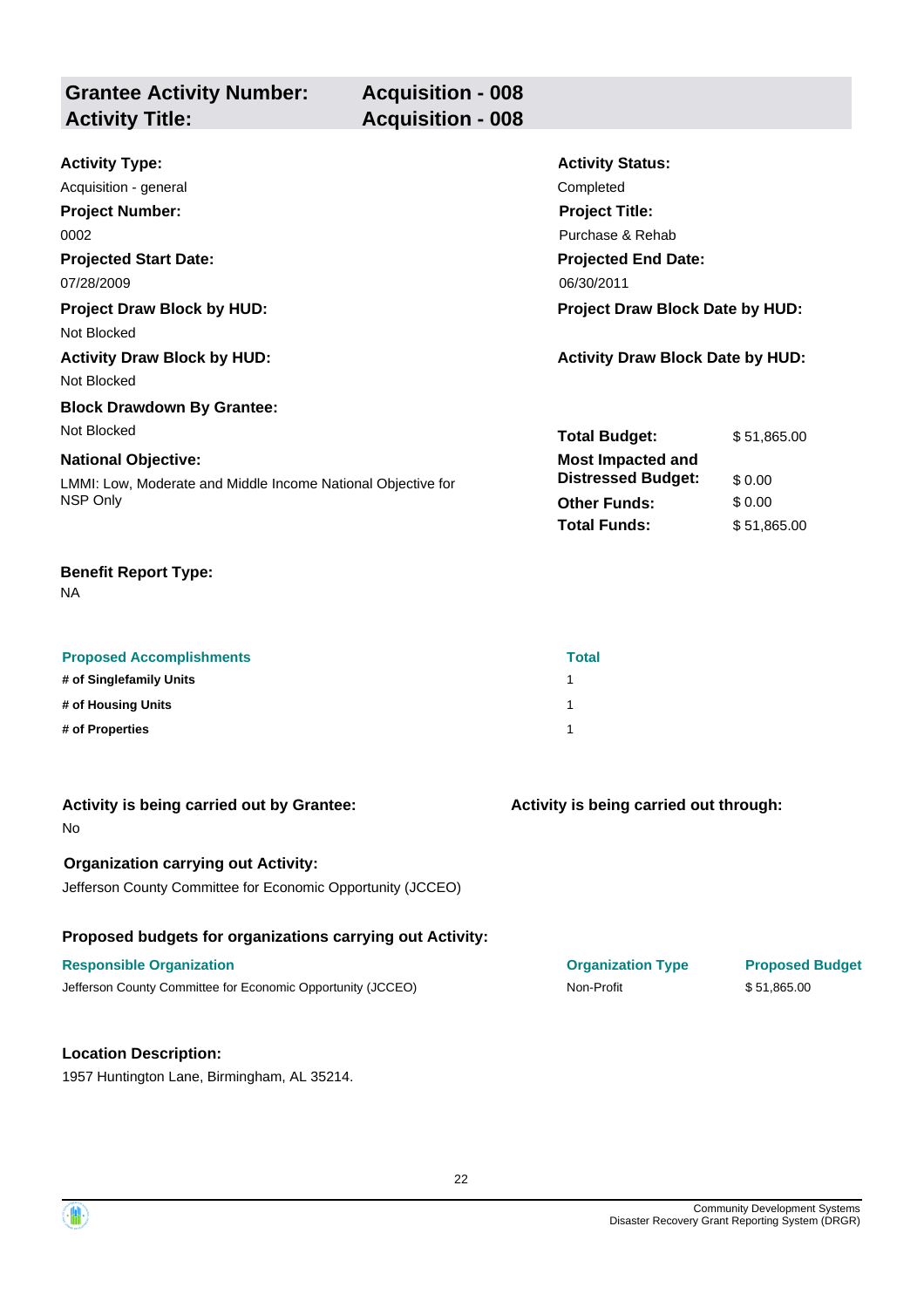Acquisition 008 - 1957 Huntington Lane, Birmingham, AL 35214. Total Acquisition Budget of \$52,486.00. Acquisition cost of \$51,865.00, check date 9/16/10.

**Environmental Assessment:** COMPLETED



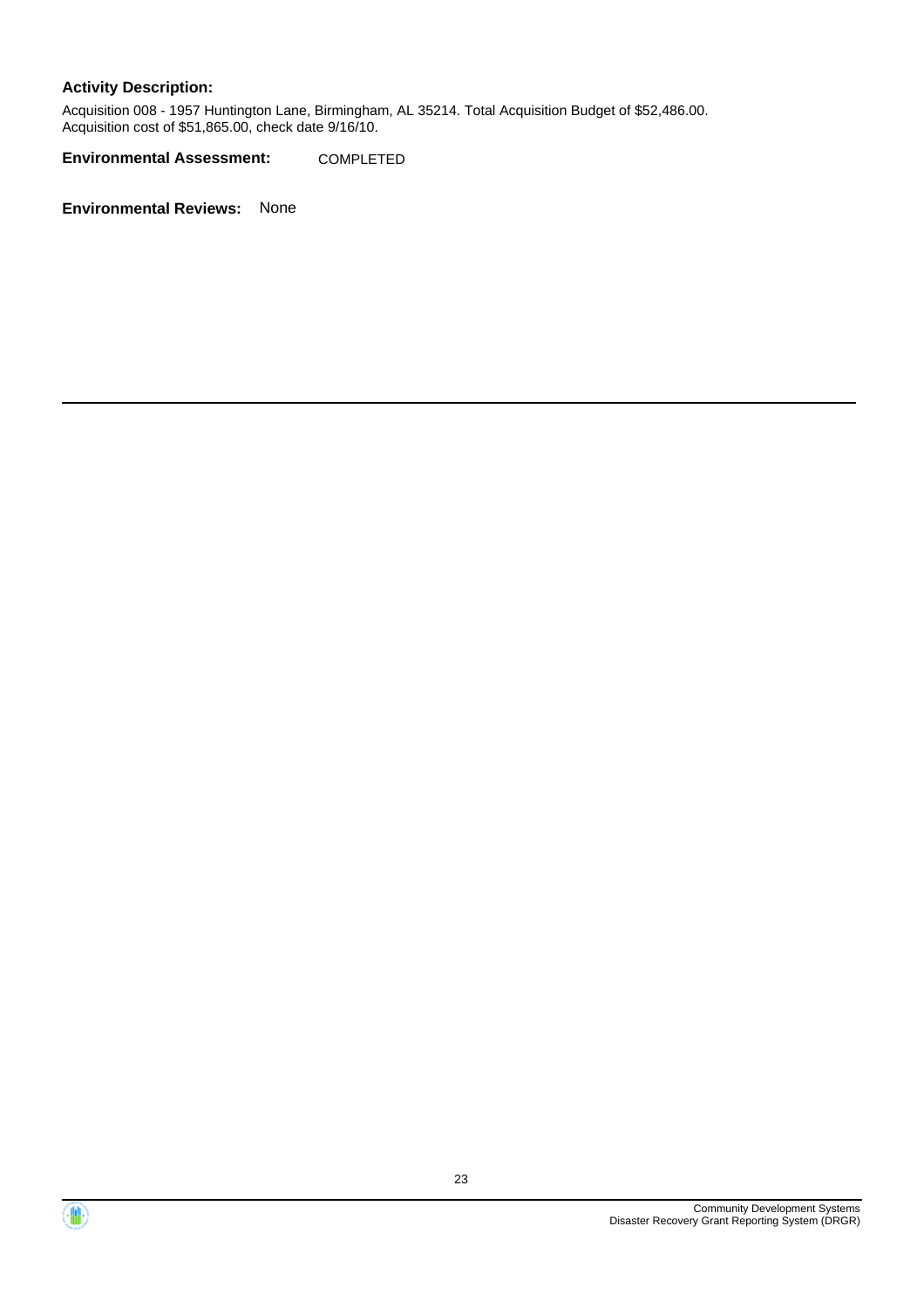| <b>Grantee Activity Number:</b> | <b>Acquisition - 009</b> |
|---------------------------------|--------------------------|
| <b>Activity Title:</b>          | <b>Acquisition - 009</b> |

| <b>Activity Type:</b>                                        | <b>Activity Status:</b>                 |             |
|--------------------------------------------------------------|-----------------------------------------|-------------|
| Acquisition - general                                        | Completed                               |             |
| <b>Project Number:</b>                                       | <b>Project Title:</b>                   |             |
| 0002                                                         | Purchase & Rehab                        |             |
| <b>Projected Start Date:</b>                                 | <b>Projected End Date:</b>              |             |
| 07/28/2009                                                   | 06/30/2011                              |             |
| <b>Project Draw Block by HUD:</b>                            | Project Draw Block Date by HUD:         |             |
| Not Blocked                                                  |                                         |             |
| <b>Activity Draw Block by HUD:</b>                           | <b>Activity Draw Block Date by HUD:</b> |             |
| Not Blocked                                                  |                                         |             |
| <b>Block Drawdown By Grantee:</b>                            |                                         |             |
| Not Blocked                                                  | <b>Total Budget:</b>                    | \$49,229.00 |
| <b>National Objective:</b>                                   | <b>Most Impacted and</b>                |             |
| LMMI: Low, Moderate and Middle Income National Objective for | <b>Distressed Budget:</b>               | \$0.00      |
| NSP Only                                                     | <b>Other Funds:</b>                     | \$0.00      |
|                                                              | <b>Total Funds:</b>                     | \$49,229.00 |

| <b>Proposed Accomplishments</b> | <b>Total</b> |
|---------------------------------|--------------|
| # of Singlefamily Units         |              |
| # of Housing Units              |              |
| # of Properties                 |              |

| Activity is being carried out by Grantee:<br>No.                                                          | Activity is being carried out through: |                        |
|-----------------------------------------------------------------------------------------------------------|----------------------------------------|------------------------|
| <b>Organization carrying out Activity:</b><br>Jefferson County Committee for Economic Opportunity (JCCEO) |                                        |                        |
| Proposed budgets for organizations carrying out Activity:                                                 |                                        |                        |
| <b>Responsible Organization</b>                                                                           | <b>Organization Type</b>               | <b>Proposed Budget</b> |
| Jefferson County Committee for Economic Opportunity (JCCEO)                                               | Non-Profit                             | \$49,229.00            |
|                                                                                                           |                                        |                        |
| <b>Location Description:</b>                                                                              |                                        |                        |
| 1269 Pine Street, Birmingham, AL                                                                          |                                        |                        |

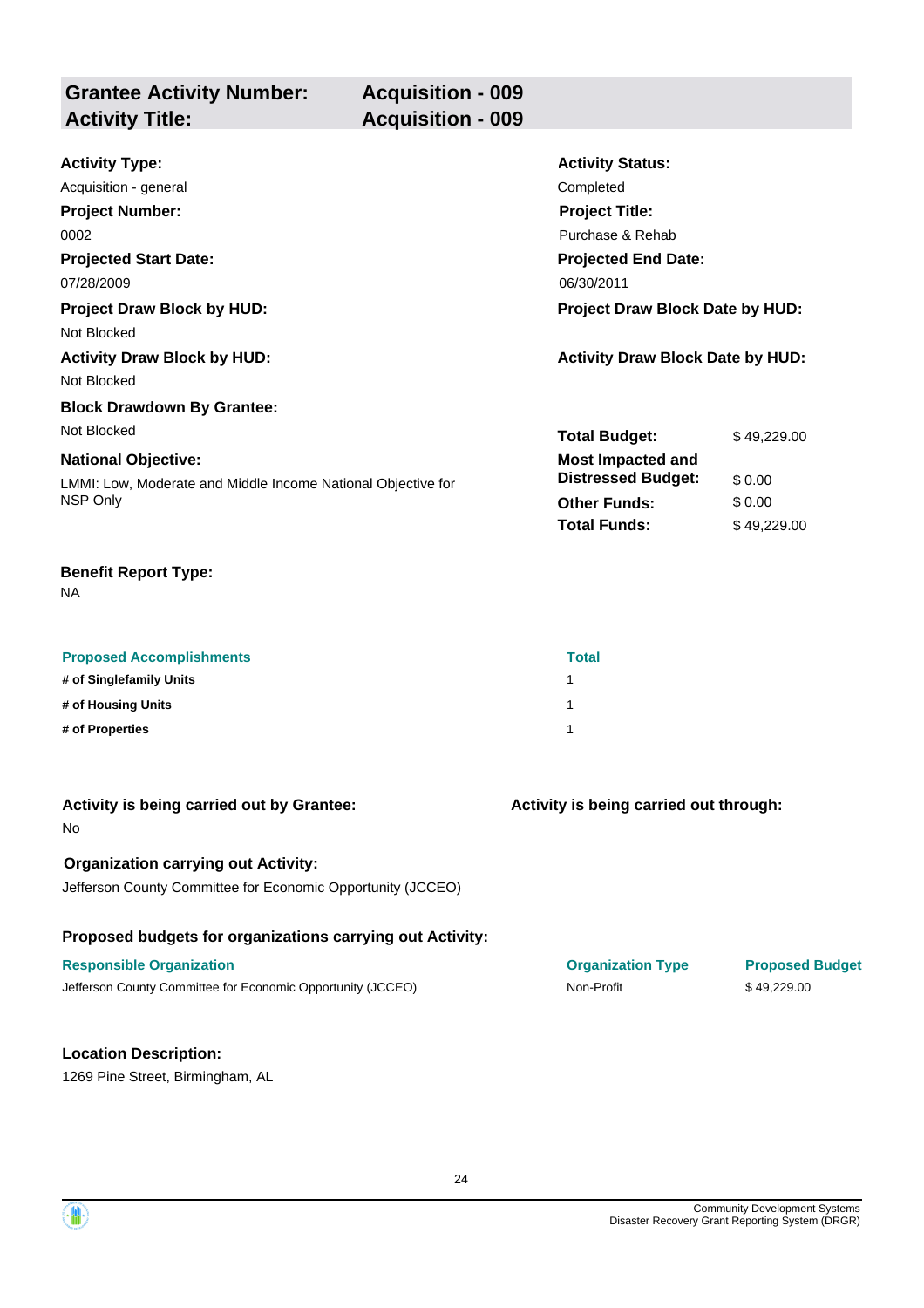Acquisition 009 - 1269 Pine Street, Birmingham, AL. Total Acquisition Budget of \$49,733.00. Acquisition cost of \$49,229.00, check date 7/22/2010.

**Environmental Assessment:** COMPLETED



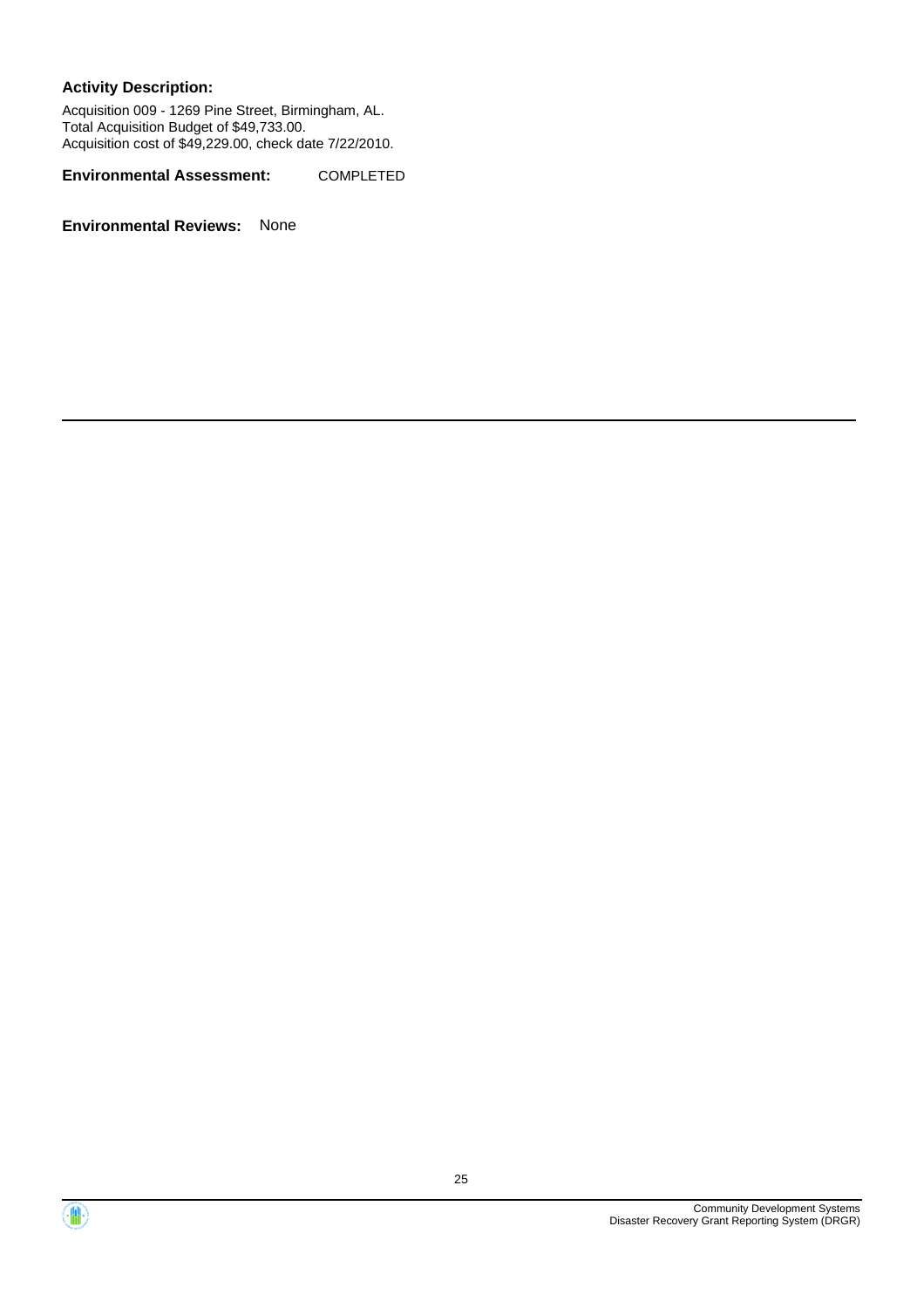| <b>Grantee Activity Number:</b> | <b>Acquisition - 010</b> |
|---------------------------------|--------------------------|
| <b>Activity Title:</b>          | <b>Acquisition - 010</b> |
|                                 |                          |

| <b>Activity Type:</b>                                        | <b>Activity Status:</b>                 |              |
|--------------------------------------------------------------|-----------------------------------------|--------------|
| Acquisition - general                                        | Completed                               |              |
| <b>Project Number:</b>                                       | <b>Project Title:</b>                   |              |
| 0002                                                         | Purchase & Rehab                        |              |
| <b>Projected Start Date:</b>                                 | <b>Projected End Date:</b>              |              |
| 07/28/2009                                                   | 06/30/2011                              |              |
| <b>Project Draw Block by HUD:</b>                            | Project Draw Block Date by HUD:         |              |
| Not Blocked                                                  |                                         |              |
| <b>Activity Draw Block by HUD:</b>                           | <b>Activity Draw Block Date by HUD:</b> |              |
| Not Blocked                                                  |                                         |              |
| <b>Block Drawdown By Grantee:</b>                            |                                         |              |
| Not Blocked                                                  | <b>Total Budget:</b>                    | \$114,935.00 |
| <b>National Objective:</b>                                   | <b>Most Impacted and</b>                |              |
| LMMI: Low, Moderate and Middle Income National Objective for | <b>Distressed Budget:</b>               | \$0.00       |
| NSP Only                                                     | <b>Other Funds:</b>                     | \$0.00       |
|                                                              | <b>Total Funds:</b>                     | \$114,935.00 |

| <b>Proposed Accomplishments</b> | <b>Total</b> |
|---------------------------------|--------------|
| # of Singlefamily Units         |              |
| # of Housing Units              |              |
| # of Properties                 |              |

| Activity is being carried out by Grantee:<br>No.            | Activity is being carried out through: |                        |
|-------------------------------------------------------------|----------------------------------------|------------------------|
| <b>Organization carrying out Activity:</b>                  |                                        |                        |
| Jefferson County Committee for Economic Opportunity (JCCEO) |                                        |                        |
| Proposed budgets for organizations carrying out Activity:   |                                        |                        |
| <b>Responsible Organization</b>                             | <b>Organization Type</b>               | <b>Proposed Budget</b> |
| Jefferson County Committee for Economic Opportunity (JCCEO) | Non-Profit                             | \$114,935.00           |
|                                                             |                                        |                        |
| <b>Location Description:</b>                                |                                        |                        |
| 1625 13th Street South, Birmingham, AL                      |                                        |                        |

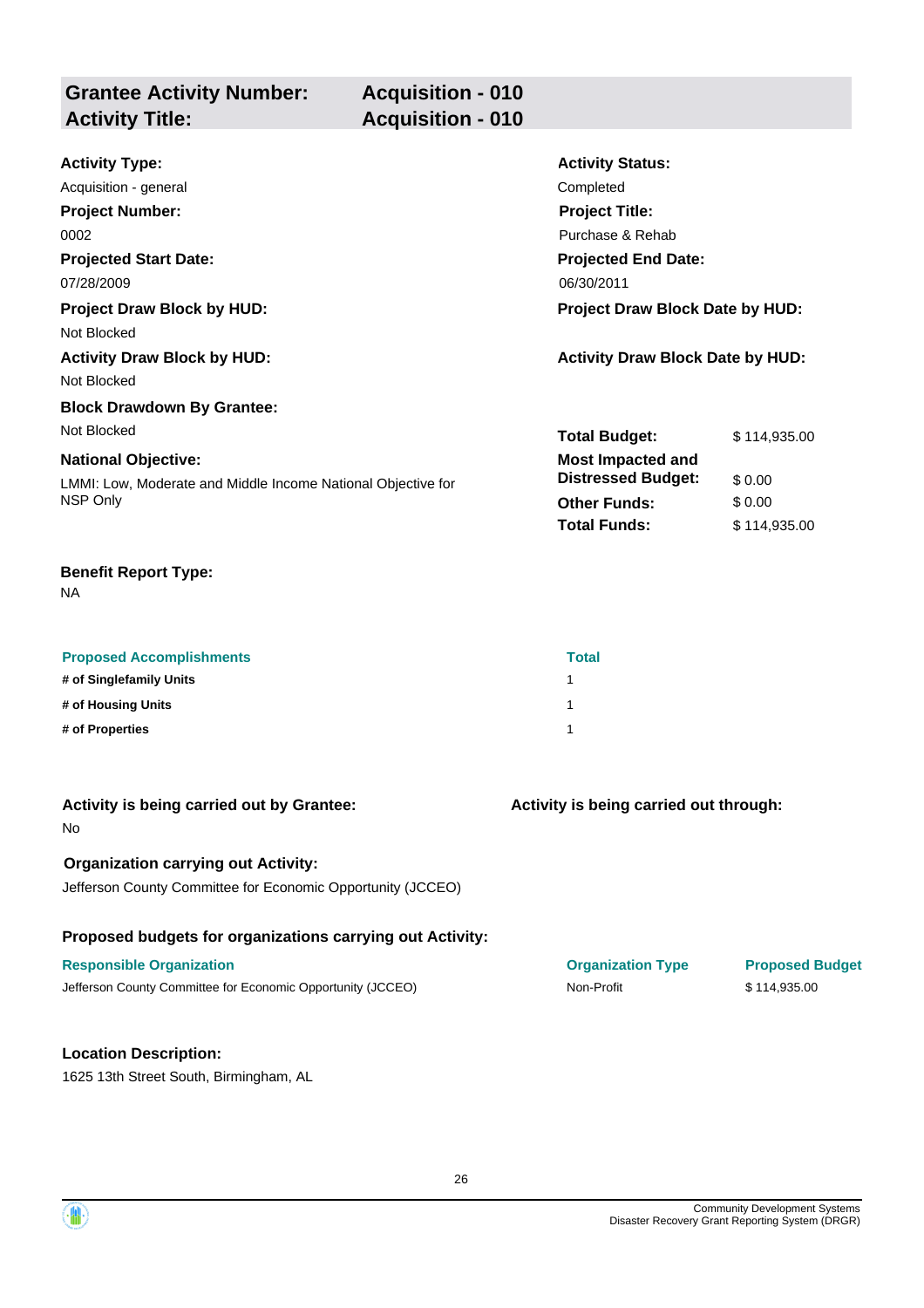Acquisition 010 - 1625 13th Street South, Birmingham, AL. Total Acquisition Budget of \$115,439.00. Acquisition cost of \$114,935.00, check date 7/22/10.

**Environmental Assessment:** COMPLETED



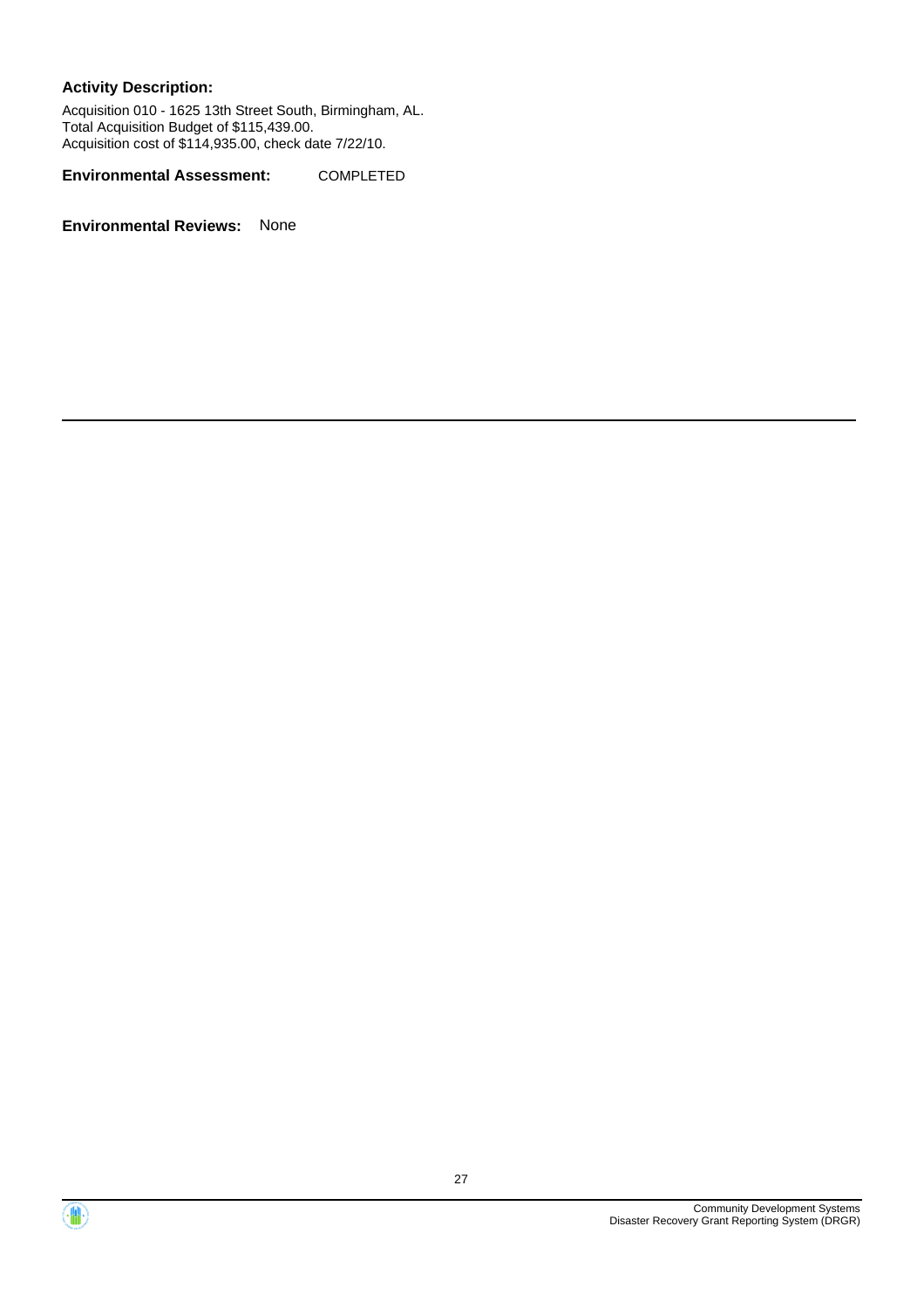| <b>Grantee Activity Number:</b><br><b>Activity Title:</b> | <b>Acquisition - 011</b><br><b>Acquisition - 011</b> |   |
|-----------------------------------------------------------|------------------------------------------------------|---|
| .                                                         |                                                      | . |

| <b>Activity Type:</b>                                         | <b>Activity Status:</b>                 |             |
|---------------------------------------------------------------|-----------------------------------------|-------------|
| Acquisition - general                                         | Completed                               |             |
| <b>Project Number:</b>                                        | <b>Project Title:</b>                   |             |
| 0002                                                          | Purchase & Rehab                        |             |
| <b>Projected Start Date:</b>                                  | <b>Projected End Date:</b>              |             |
| 07/28/2009                                                    | 06/30/2011                              |             |
| <b>Project Draw Block by HUD:</b>                             | <b>Project Draw Block Date by HUD:</b>  |             |
| Not Blocked                                                   |                                         |             |
| <b>Activity Draw Block by HUD:</b>                            | <b>Activity Draw Block Date by HUD:</b> |             |
| Not Blocked                                                   |                                         |             |
| <b>Block Drawdown By Grantee:</b>                             |                                         |             |
| Not Blocked                                                   | <b>Total Budget:</b>                    | \$73,789.00 |
| <b>National Objective:</b>                                    | <b>Most Impacted and</b>                |             |
| LH25: Funds targeted for housing for households whose incomes | <b>Distressed Budget:</b>               | \$0.00      |
| are at or under 50% Area Median Income.                       | <b>Other Funds:</b>                     | \$0.00      |
|                                                               | <b>Total Funds:</b>                     | \$73,789.00 |

| <b>Proposed Accomplishments</b> | <b>Total</b> |
|---------------------------------|--------------|
| # of Singlefamily Units         |              |
| # of Housing Units              |              |
| # of Properties                 |              |

| Activity is being carried out by Grantee:<br>No.            | Activity is being carried out through: |                        |
|-------------------------------------------------------------|----------------------------------------|------------------------|
| <b>Organization carrying out Activity:</b>                  |                                        |                        |
| Jefferson County Committee for Economic Opportunity (JCCEO) |                                        |                        |
| Proposed budgets for organizations carrying out Activity:   |                                        |                        |
| <b>Responsible Organization</b>                             | <b>Organization Type</b>               | <b>Proposed Budget</b> |
| Jefferson County Committee for Economic Opportunity (JCCEO) | Non-Profit                             | \$73,789.00            |
|                                                             |                                        |                        |
| <b>Location Description:</b>                                |                                        |                        |
| 1645 12th Street South, Birmingham, AL                      |                                        |                        |

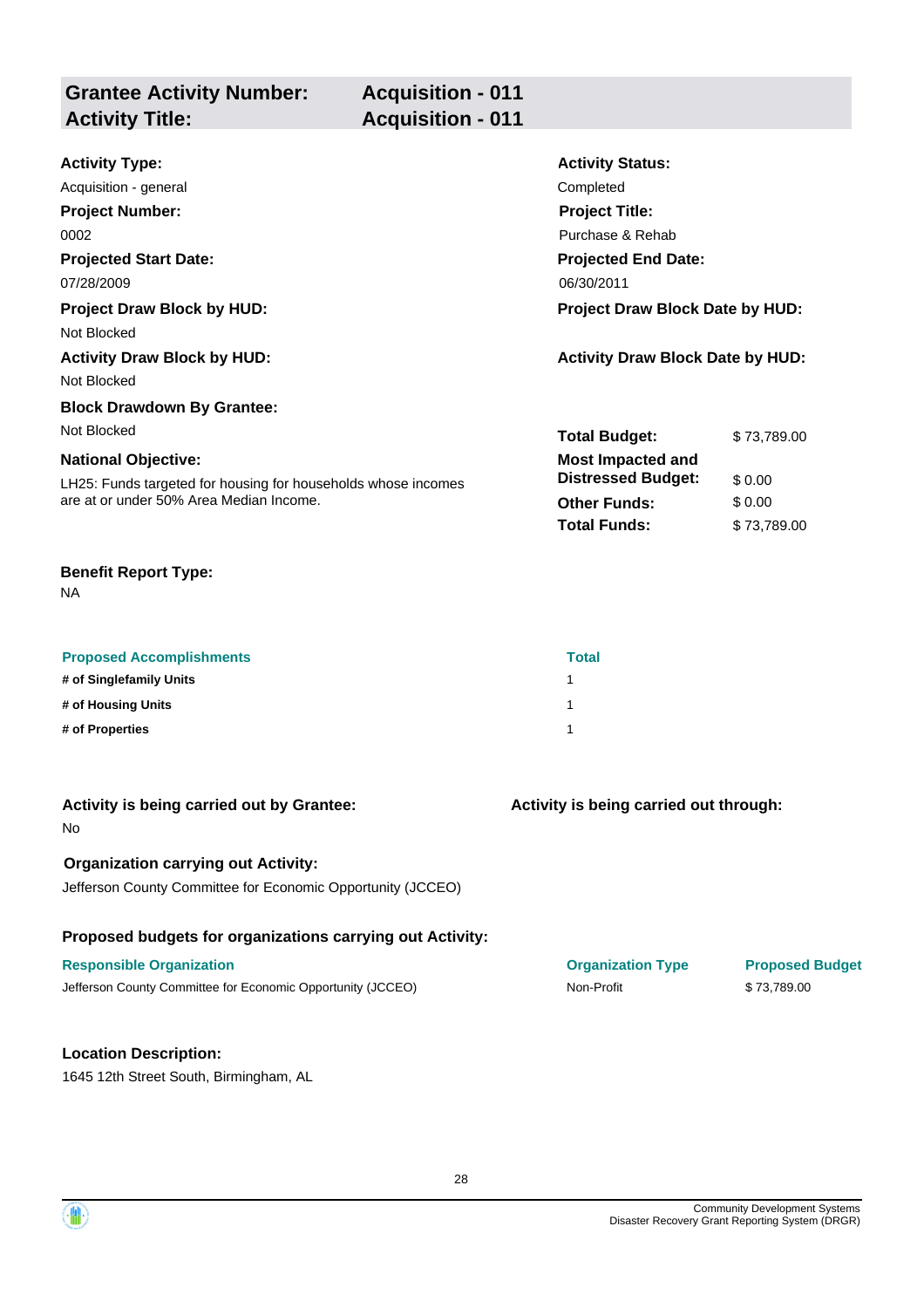Acquisition 011 - 1645 12th Street South, Birmingham, AL. Total Acquisition Budget of \$74,293.00. Acquisition cost of \$73,789.00, check date 7/22/10.

**Environmental Assessment:** COMPLETED



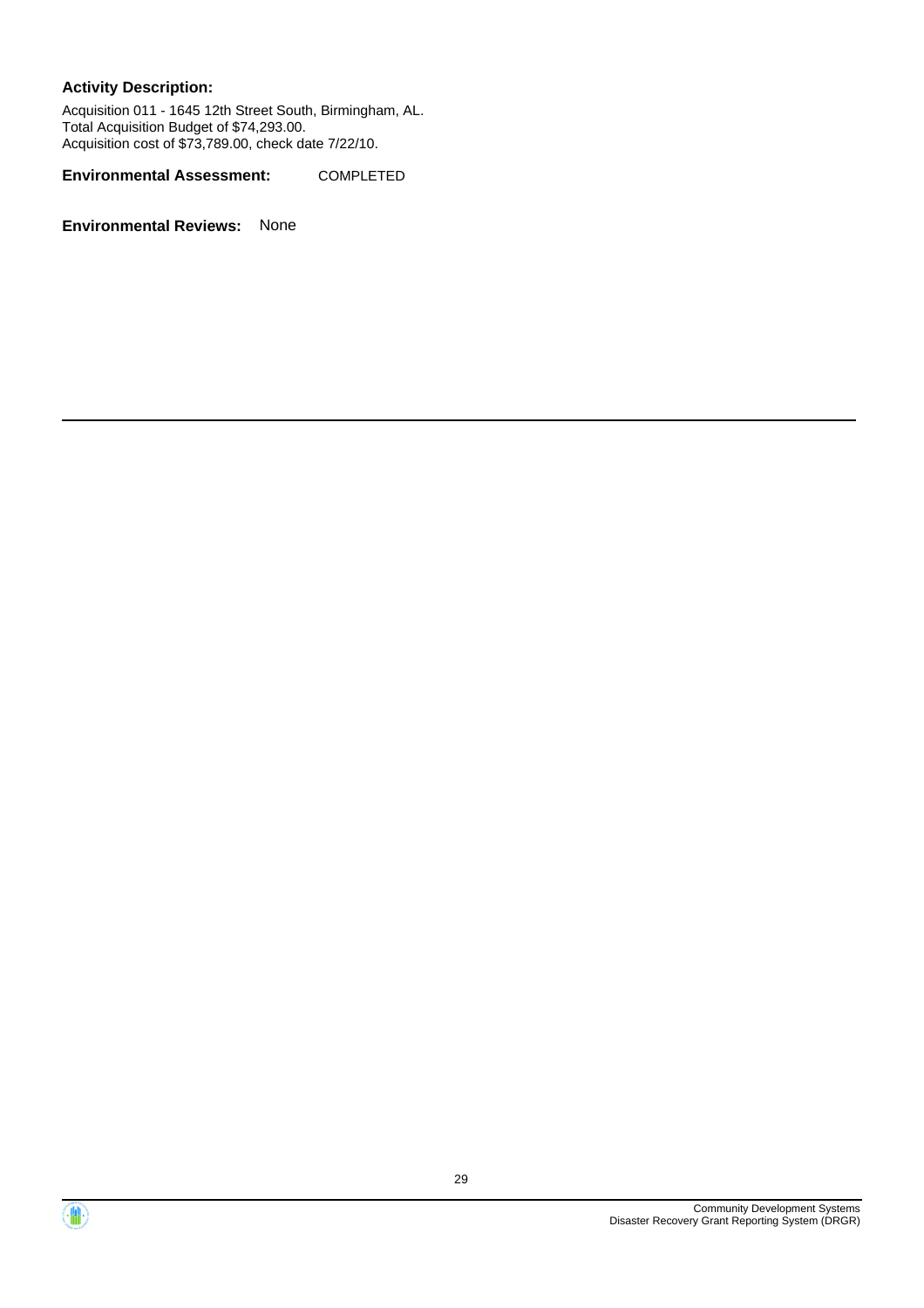| <b>Grantee Activity Number:</b><br><b>Activity Title:</b> | <b>Acquisition - 012</b><br><b>Acquisition - 012</b> |                         |
|-----------------------------------------------------------|------------------------------------------------------|-------------------------|
| <b>Activity Type:</b>                                     |                                                      | <b>Activity Status:</b> |
| Acquisition - general                                     |                                                      | Completed               |
| <b>Project Number:</b>                                    |                                                      | <b>Project Title:</b>   |
| 0002                                                      |                                                      | Purchase & Rehab        |

**Projected End Date:**

**Most Impacted and**

**Total Budget:** \$ 110,461.50

**Total Funds:** \$ 110,461.50

**Other Funds:** \$ 0.00

**Distressed Budget:** \$ 0.00

## **Projected Start Date:** 07/28/2009 06/30/2011

**Project Draw Block by HUD: Project Draw Block Date by HUD:**

Not Blocked

# **Activity Draw Block by HUD: Activity Draw Block Date by HUD:**

Not Blocked

#### **Block Drawdown By Grantee:** Not Blocked

#### **National Objective:**

LMMI: Low, Moderate and Middle Income National Objective for NSP Only

#### **Benefit Report Type:**

NA

| <b>Proposed Accomplishments</b> | <b>Total</b> |
|---------------------------------|--------------|
| # of Singlefamily Units         |              |
| # of Housing Units              |              |
| # of Properties                 |              |

| Activity is being carried out by Grantee:<br>No.            | Activity is being carried out through: |                        |
|-------------------------------------------------------------|----------------------------------------|------------------------|
| <b>Organization carrying out Activity:</b>                  |                                        |                        |
| Jefferson County Committee for Economic Opportunity (JCCEO) |                                        |                        |
| Proposed budgets for organizations carrying out Activity:   |                                        |                        |
| <b>Responsible Organization</b>                             | <b>Organization Type</b>               | <b>Proposed Budget</b> |
| Jefferson County Committee for Economic Opportunity (JCCEO) | Non-Profit                             | \$110.461.50           |

#### **Location Description:**

1608 Cresthill Road, Birmingham, AL

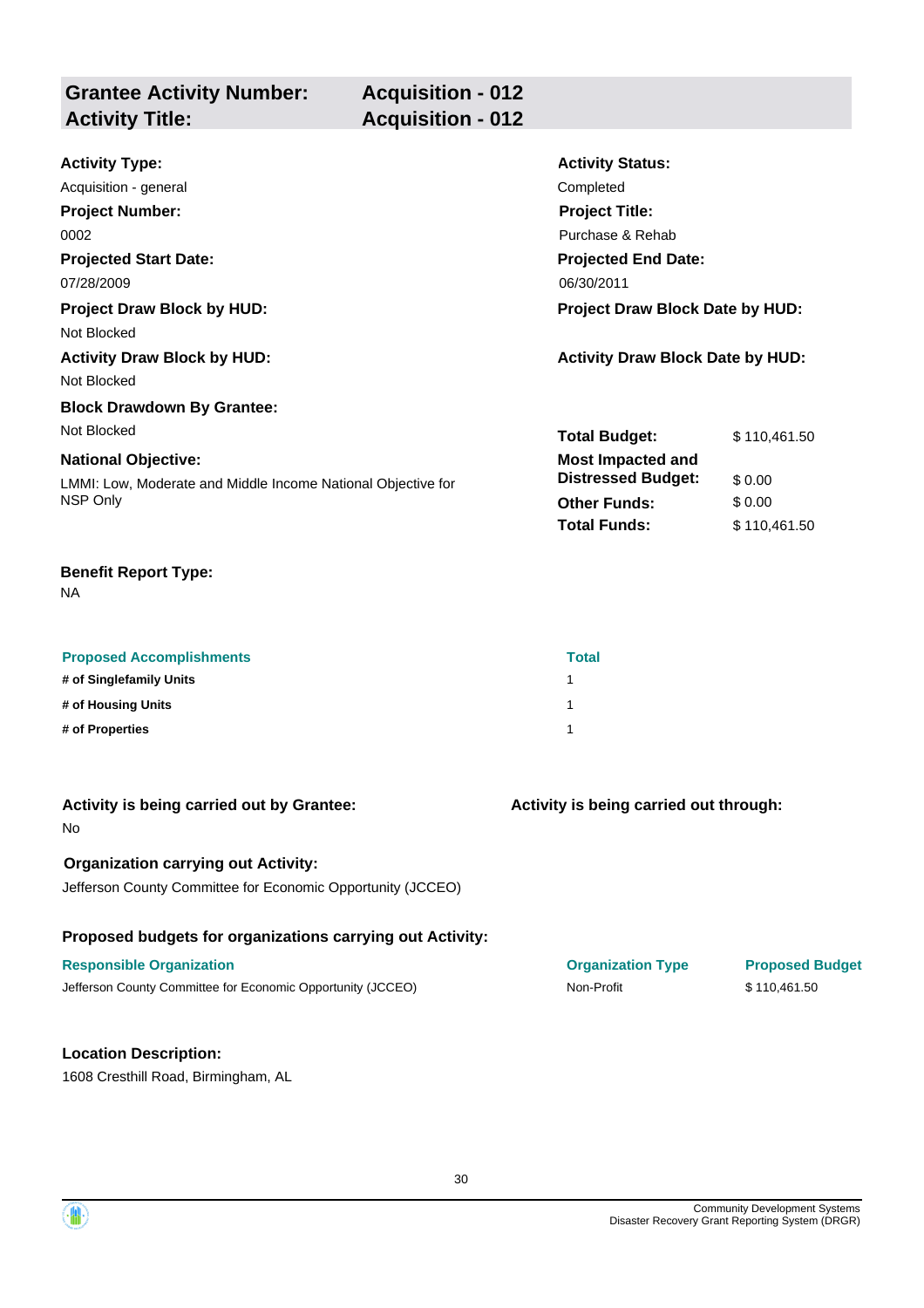Acquisition 012 - 1608 Cresthill Road, Birmingham, AL. Total Acquisition Budget of \$110,962.00. Acquisition cost of \$110,461.50, check date 7/22/2010.

**Environmental Assessment:** COMPLETED



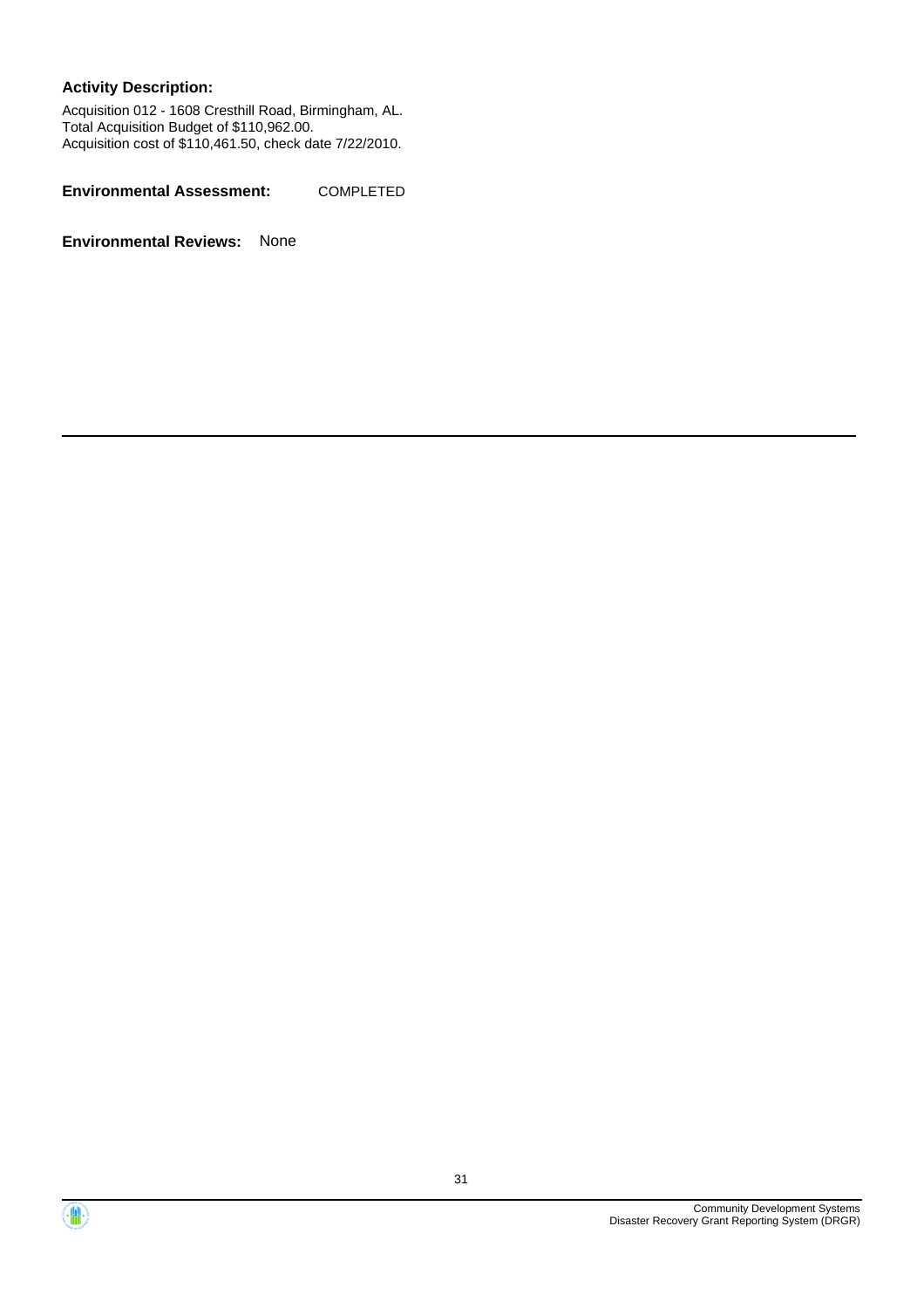| <b>Grantee Activity Number:</b><br><b>Activity Title:</b> | <b>Acquisition - 013</b><br><b>Acquisition - 013</b> |                         |
|-----------------------------------------------------------|------------------------------------------------------|-------------------------|
| Activity Type:                                            |                                                      | <b>Activity Status:</b> |

| Acquisition - general                                        | Completed                               |             |  |
|--------------------------------------------------------------|-----------------------------------------|-------------|--|
| <b>Project Number:</b>                                       | <b>Project Title:</b>                   |             |  |
| 0002                                                         | Purchase & Rehab                        |             |  |
| <b>Projected Start Date:</b>                                 | <b>Projected End Date:</b>              |             |  |
| 07/28/2009                                                   | 06/30/2011                              |             |  |
| <b>Project Draw Block by HUD:</b>                            | Project Draw Block Date by HUD:         |             |  |
| Not Blocked                                                  |                                         |             |  |
| <b>Activity Draw Block by HUD:</b>                           | <b>Activity Draw Block Date by HUD:</b> |             |  |
| Not Blocked                                                  |                                         |             |  |
| <b>Block Drawdown By Grantee:</b>                            |                                         |             |  |
| Not Blocked                                                  | <b>Total Budget:</b>                    | \$68,482.50 |  |
| <b>National Objective:</b>                                   | <b>Most Impacted and</b>                |             |  |
| LMMI: Low, Moderate and Middle Income National Objective for | <b>Distressed Budget:</b>               | \$0.00      |  |
| NSP Only                                                     | <b>Other Funds:</b>                     | \$0.00      |  |
|                                                              | <b>Total Funds:</b>                     | \$68,482.50 |  |

NA

| <b>Proposed Accomplishments</b> | <b>Total</b> |
|---------------------------------|--------------|
| # of Singlefamily Units         |              |
| # of Housing Units              |              |
| # of Properties                 |              |

| Activity is being carried out by Grantee:<br>No.            | Activity is being carried out through: |                        |
|-------------------------------------------------------------|----------------------------------------|------------------------|
|                                                             |                                        |                        |
| <b>Organization carrying out Activity:</b>                  |                                        |                        |
| Jefferson County Committee for Economic Opportunity (JCCEO) |                                        |                        |
|                                                             |                                        |                        |
| Proposed budgets for organizations carrying out Activity:   |                                        |                        |
| <b>Responsible Organization</b>                             | <b>Organization Type</b>               | <b>Proposed Budget</b> |
| Jefferson County Committee for Economic Opportunity (JCCEO) | Non-Profit                             | \$68,482.50            |
|                                                             |                                        |                        |
| <b>Location Description:</b>                                |                                        |                        |
|                                                             |                                        |                        |

400 Chestnut Street, Birmingham, AL



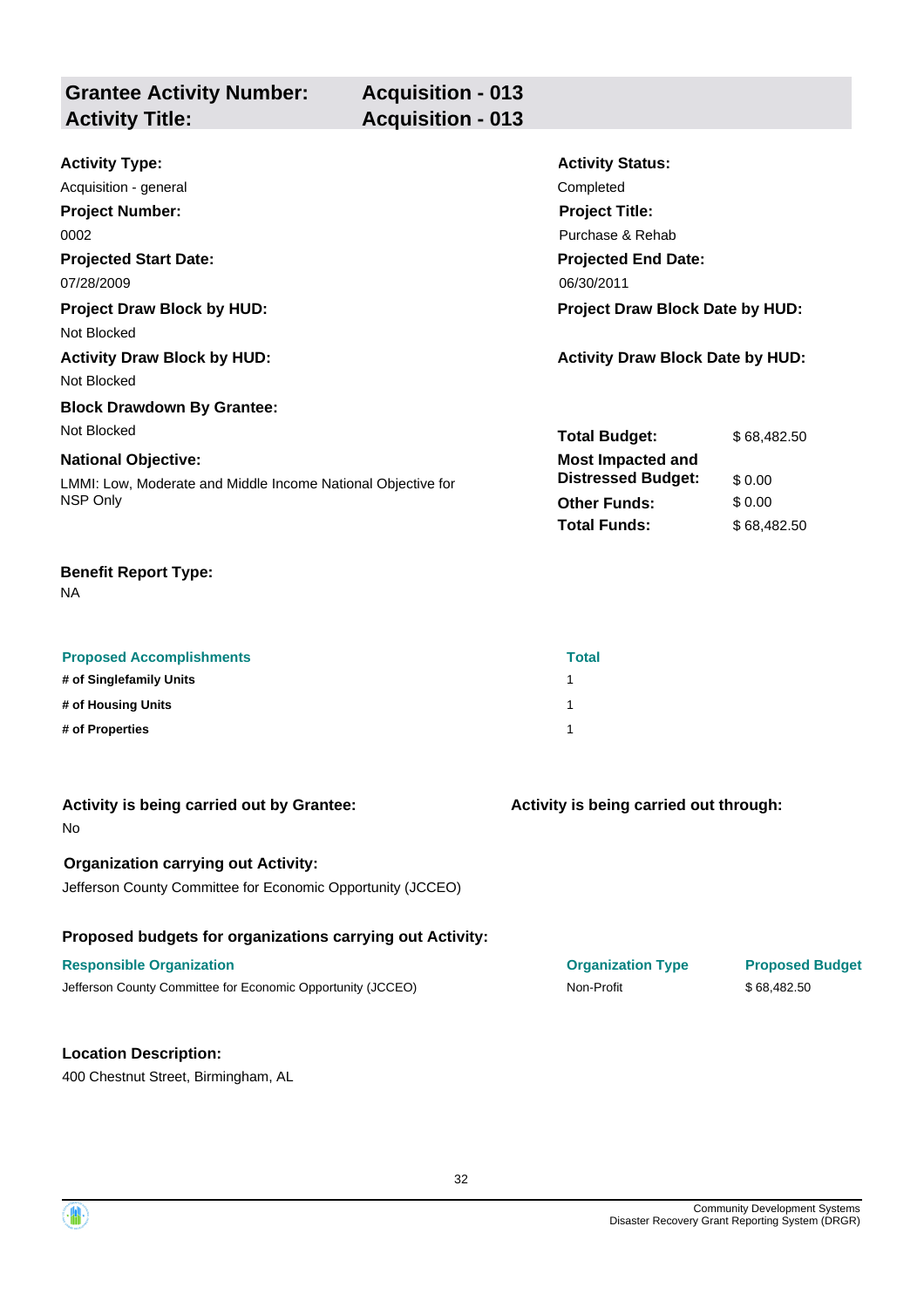Acquisition 013 - 400 Chestnut Street, Birmingham, AL. Total Acquisition Budget of \$68,983.00. Acquisition cost of \$65,000.00, check date 7/22/10. Acquisition activity delivery cost of \$3,482.50.

**Environmental Assessment:** COMPLETED



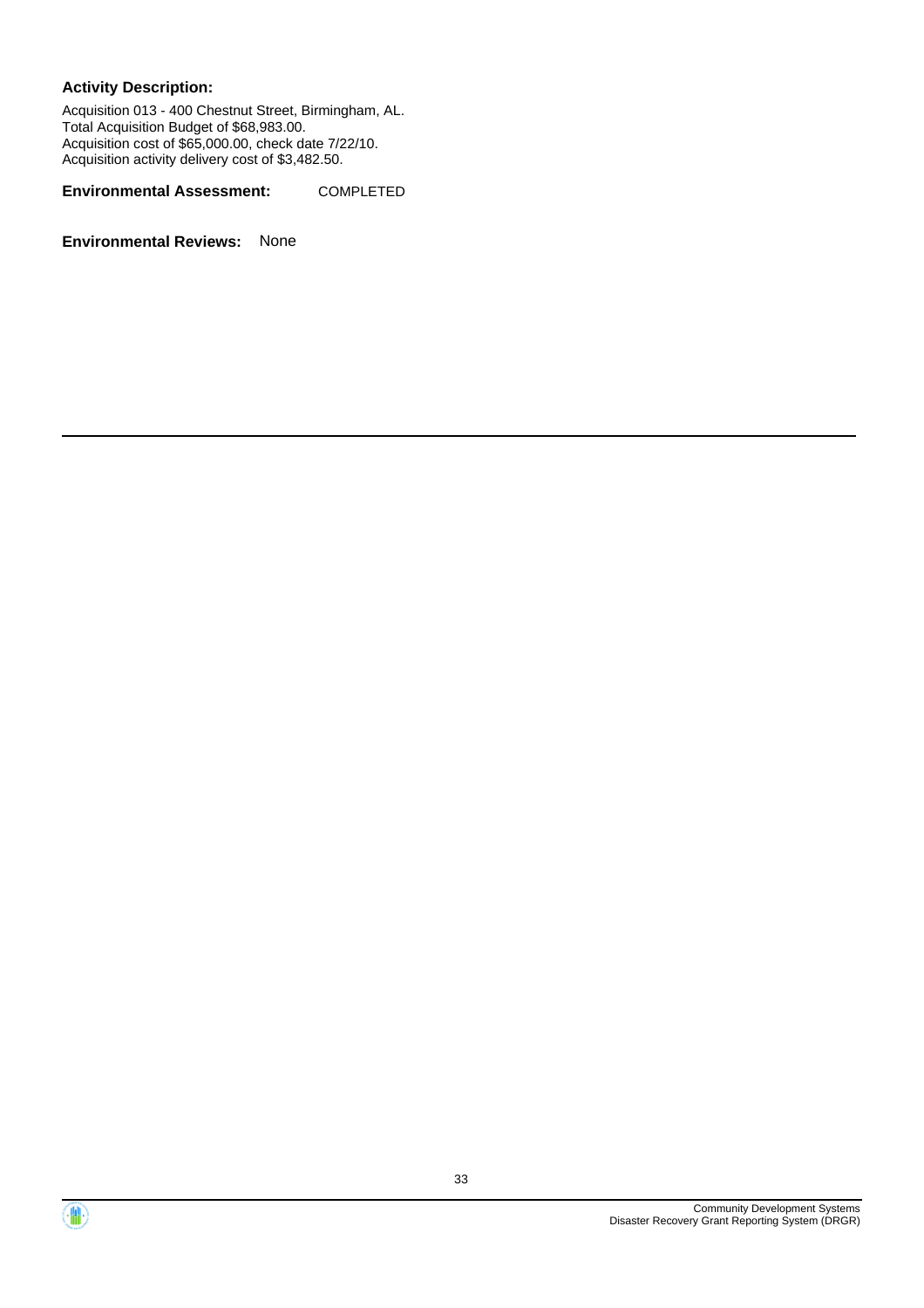| <b>Grantee Activity Number:</b><br><b>Activity Title:</b> | <b>Acquisition - 014</b><br><b>Acquisition - 014</b> |  |
|-----------------------------------------------------------|------------------------------------------------------|--|
| .                                                         | .                                                    |  |

| <b>Activity Type:</b>                                        | <b>Activity Status:</b>                 |             |
|--------------------------------------------------------------|-----------------------------------------|-------------|
| Acquisition - general                                        | Completed                               |             |
| <b>Project Number:</b>                                       | <b>Project Title:</b>                   |             |
| 0002                                                         | Purchase & Rehab                        |             |
| <b>Projected Start Date:</b>                                 | <b>Projected End Date:</b>              |             |
| 07/28/2009                                                   | 06/30/2011                              |             |
| <b>Project Draw Block by HUD:</b>                            | <b>Project Draw Block Date by HUD:</b>  |             |
| Not Blocked                                                  |                                         |             |
| <b>Activity Draw Block by HUD:</b>                           | <b>Activity Draw Block Date by HUD:</b> |             |
| Not Blocked                                                  |                                         |             |
| <b>Block Drawdown By Grantee:</b>                            |                                         |             |
| Not Blocked                                                  | <b>Total Budget:</b>                    | \$43,387.00 |
| <b>National Objective:</b>                                   | <b>Most Impacted and</b>                |             |
| LMMI: Low, Moderate and Middle Income National Objective for | <b>Distressed Budget:</b>               | \$0.00      |
| NSP Only                                                     | <b>Other Funds:</b>                     | \$0.00      |
|                                                              | <b>Total Funds:</b>                     | \$43,387.00 |

| <b>Proposed Accomplishments</b> | Total |
|---------------------------------|-------|
| # of Singlefamily Units         |       |
| # of Housing Units              |       |
| # of Properties                 |       |

| Activity is being carried out by Grantee:<br>No.                                                          | Activity is being carried out through: |                        |
|-----------------------------------------------------------------------------------------------------------|----------------------------------------|------------------------|
| <b>Organization carrying out Activity:</b><br>Jefferson County Committee for Economic Opportunity (JCCEO) |                                        |                        |
| Proposed budgets for organizations carrying out Activity:                                                 |                                        |                        |
| <b>Responsible Organization</b>                                                                           | <b>Organization Type</b>               | <b>Proposed Budget</b> |
| Jefferson County Committee for Economic Opportunity (JCCEO)                                               | Non-Profit                             | \$43,387.00            |
|                                                                                                           |                                        |                        |
| <b>Location Description:</b>                                                                              |                                        |                        |
| 31 Sunset Drive Birmingham, AL                                                                            |                                        |                        |

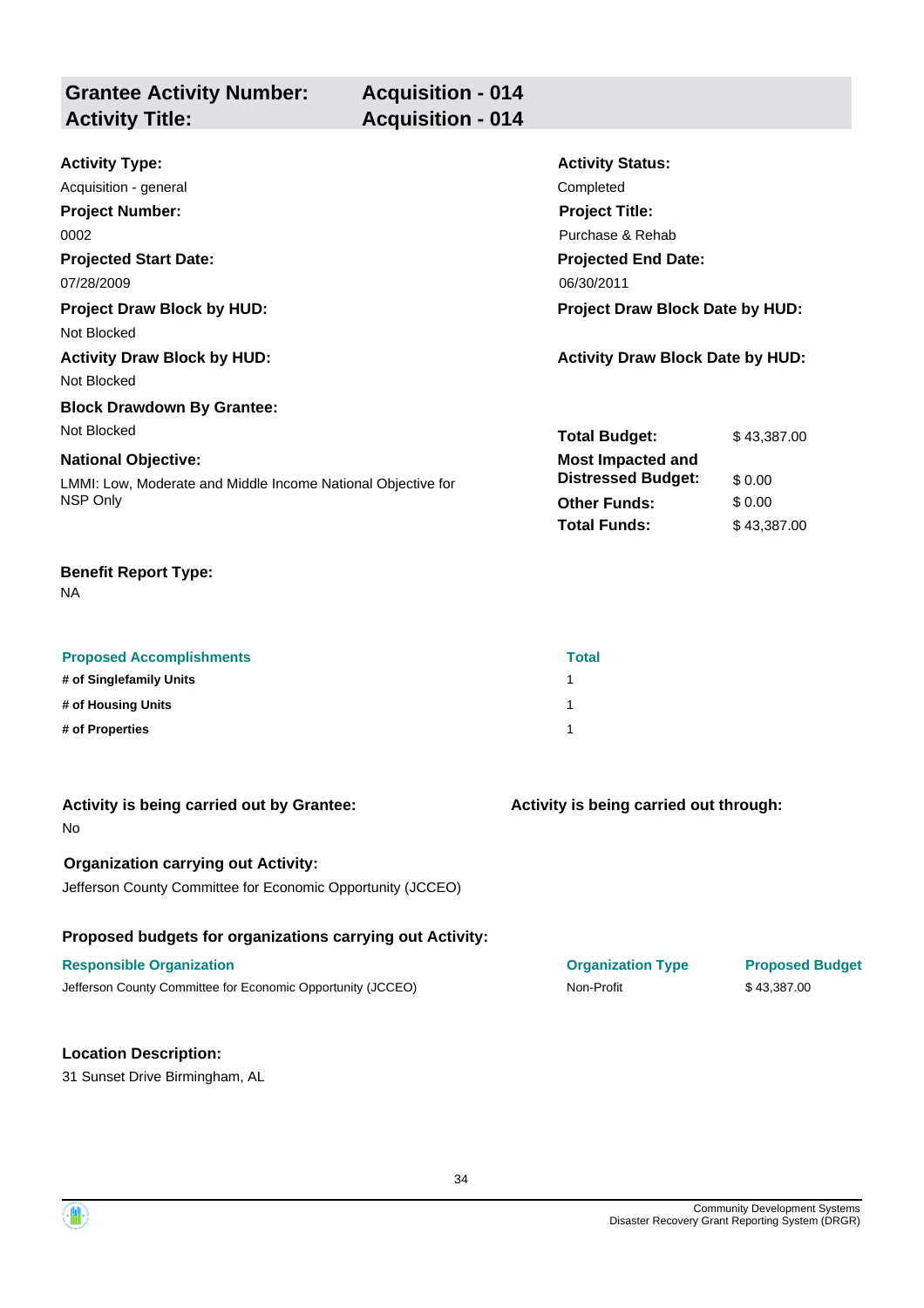Acquisition 014 - 31 Sunset Drive Birmingham, AL. Total Acquisition Budget of \$43,887.00. Acquisition cost of \$43,387.00, check date 7/22/10.

**Environmental Assessment:** COMPLETED



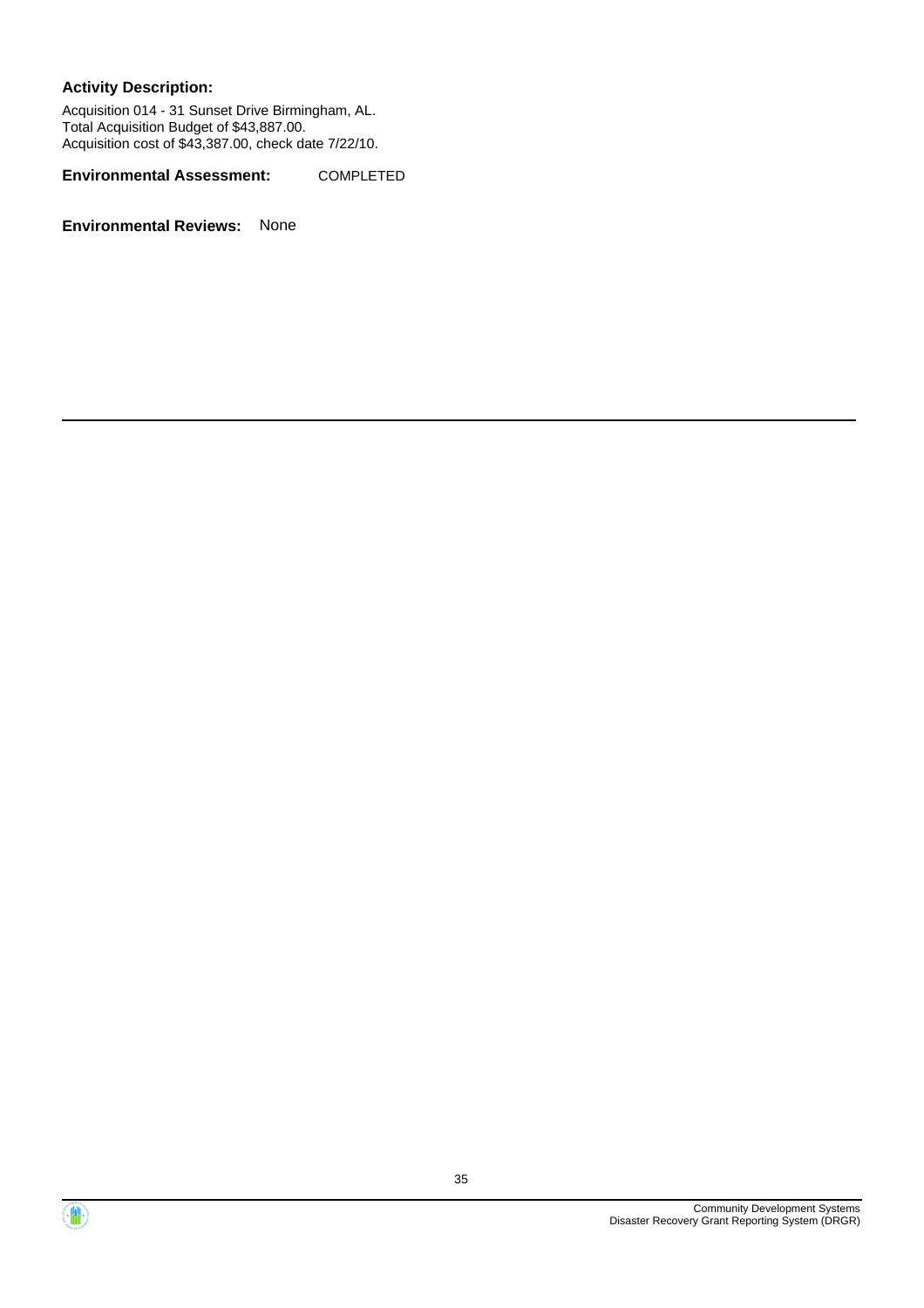| <b>Grantee Activity Number:</b><br><b>Activity Title:</b> | <b>Acquisition - 015</b><br><b>Acquisition - 015</b> |                         |
|-----------------------------------------------------------|------------------------------------------------------|-------------------------|
| <b>Activity Type:</b>                                     |                                                      | <b>Activity Status:</b> |

| Acquisition - general                                         | Completed                               |             |
|---------------------------------------------------------------|-----------------------------------------|-------------|
| <b>Project Number:</b>                                        | <b>Project Title:</b>                   |             |
| 0002                                                          | Purchase & Rehab                        |             |
| <b>Projected Start Date:</b>                                  | <b>Projected End Date:</b>              |             |
| 07/28/2009                                                    | 06/30/2011                              |             |
| <b>Project Draw Block by HUD:</b>                             | Project Draw Block Date by HUD:         |             |
| Not Blocked                                                   |                                         |             |
| <b>Activity Draw Block by HUD:</b>                            | <b>Activity Draw Block Date by HUD:</b> |             |
| Not Blocked                                                   |                                         |             |
| <b>Block Drawdown By Grantee:</b>                             |                                         |             |
| Not Blocked                                                   | <b>Total Budget:</b>                    | \$38,953.00 |
| <b>National Objective:</b>                                    | <b>Most Impacted and</b>                |             |
| LH25: Funds targeted for housing for households whose incomes | <b>Distressed Budget:</b>               | \$0.00      |
| are at or under 50% Area Median Income.                       | <b>Other Funds:</b>                     | \$0.00      |
|                                                               | <b>Total Funds:</b>                     | \$38,953.00 |

| <b>Proposed Accomplishments</b> | Total |
|---------------------------------|-------|
| # of Singlefamily Units         |       |
| # of Housing Units              |       |
| # of Properties                 |       |

| Activity is being carried out by Grantee:<br>No.            | Activity is being carried out through: |                        |
|-------------------------------------------------------------|----------------------------------------|------------------------|
| <b>Organization carrying out Activity:</b>                  |                                        |                        |
| Jefferson County Committee for Economic Opportunity (JCCEO) |                                        |                        |
| Proposed budgets for organizations carrying out Activity:   |                                        |                        |
| <b>Responsible Organization</b>                             | <b>Organization Type</b>               | <b>Proposed Budget</b> |
| Jefferson County Committee for Economic Opportunity (JCCEO) | Non-Profit                             | \$38,953.00            |
|                                                             |                                        |                        |
| <b>Location Description:</b>                                |                                        |                        |
| 1258 Hiawatha Drive, Birmingham, AL                         |                                        |                        |

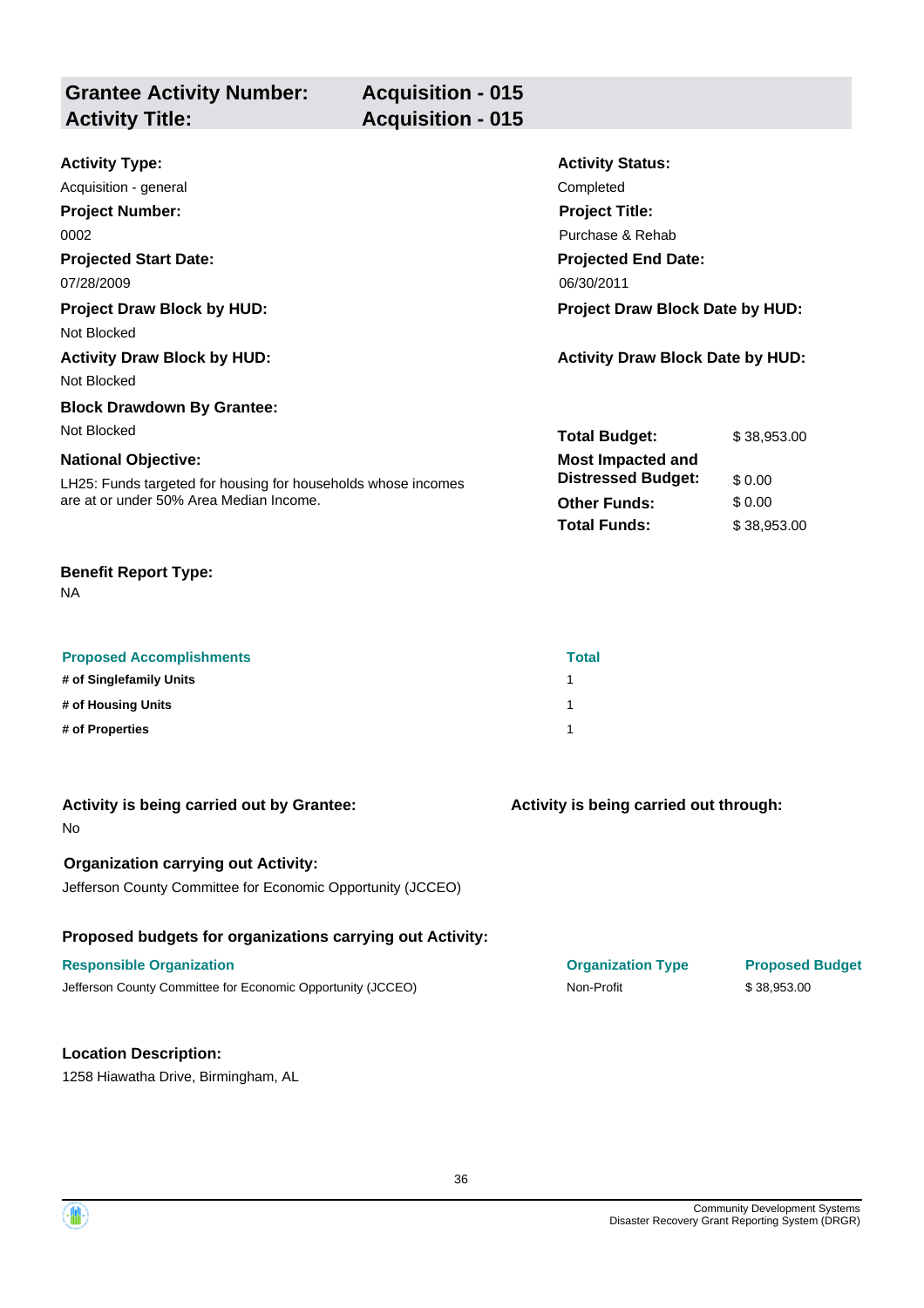Acquisition 015 - 1258 Hiawatha Drive, Birmingham, AL. Total Acquisition Budget of \$41,500.00. Acquisition cost of \$36,000.00, check date 7/22/10. Acquisition activity delivery cost of \$2,953.00, check date 8/12/10.

**Environmental Assessment:** COMPLETED



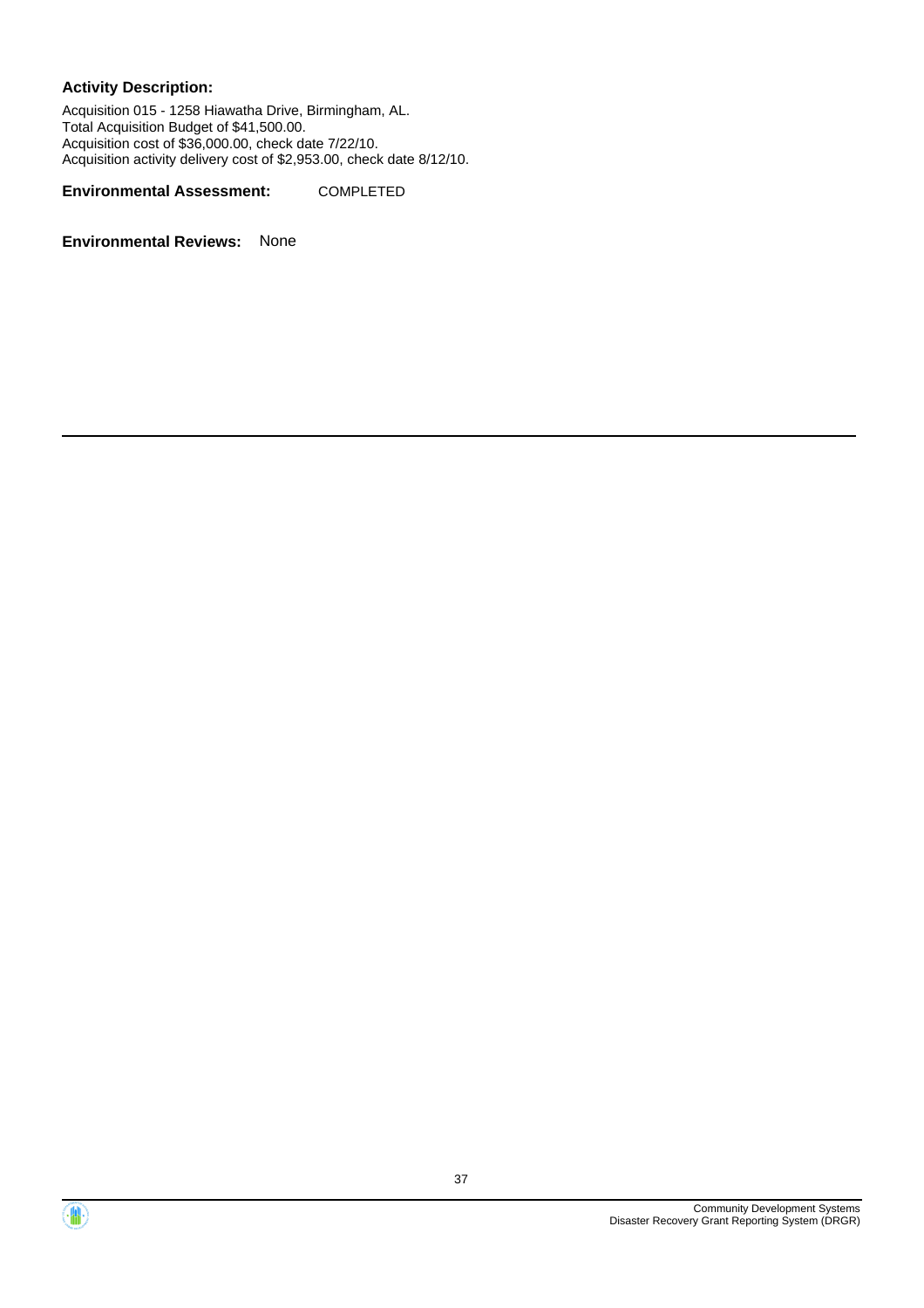| <b>Grantee Activity Number:</b> | <b>Acquisition - 016</b> |
|---------------------------------|--------------------------|
| <b>Activity Title:</b>          | <b>Acquisition - 016</b> |
|                                 |                          |

| <b>Activity Type:</b>                                         | <b>Activity Status:</b>                 |             |
|---------------------------------------------------------------|-----------------------------------------|-------------|
| Acquisition - general                                         | Completed                               |             |
| <b>Project Number:</b>                                        | <b>Project Title:</b>                   |             |
| 0002                                                          | Purchase & Rehab                        |             |
| <b>Projected Start Date:</b>                                  | <b>Projected End Date:</b>              |             |
| 07/28/2009                                                    | 06/30/2011                              |             |
| <b>Project Draw Block by HUD:</b>                             | <b>Project Draw Block Date by HUD:</b>  |             |
| Not Blocked                                                   |                                         |             |
| <b>Activity Draw Block by HUD:</b>                            | <b>Activity Draw Block Date by HUD:</b> |             |
| Not Blocked                                                   |                                         |             |
| <b>Block Drawdown By Grantee:</b>                             |                                         |             |
| Not Blocked                                                   | <b>Total Budget:</b>                    | \$47,727.00 |
| <b>National Objective:</b>                                    | <b>Most Impacted and</b>                |             |
| LH25: Funds targeted for housing for households whose incomes | <b>Distressed Budget:</b>               | \$0.00      |
| are at or under 50% Area Median Income.                       | <b>Other Funds:</b>                     | \$0.00      |
|                                                               | <b>Total Funds:</b>                     | \$47,727.00 |

NA

| <b>Proposed Accomplishments</b> | <b>Total</b> |
|---------------------------------|--------------|
| # of Singlefamily Units         |              |
| # of Housing Units              |              |
| # of Properties                 |              |

| Activity is being carried out by Grantee:<br>No.                                                          | Activity is being carried out through: |                        |
|-----------------------------------------------------------------------------------------------------------|----------------------------------------|------------------------|
| <b>Organization carrying out Activity:</b><br>Jefferson County Committee for Economic Opportunity (JCCEO) |                                        |                        |
| Proposed budgets for organizations carrying out Activity:                                                 |                                        |                        |
| <b>Responsible Organization</b>                                                                           | <b>Organization Type</b>               | <b>Proposed Budget</b> |
| Jefferson County Committee for Economic Opportunity (JCCEO)                                               | Non-Profit                             | \$47,727.00            |
|                                                                                                           |                                        |                        |
| <b>Location Description:</b>                                                                              |                                        |                        |
| 38 Sunscape Drive, Birmingham, AL                                                                         |                                        |                        |

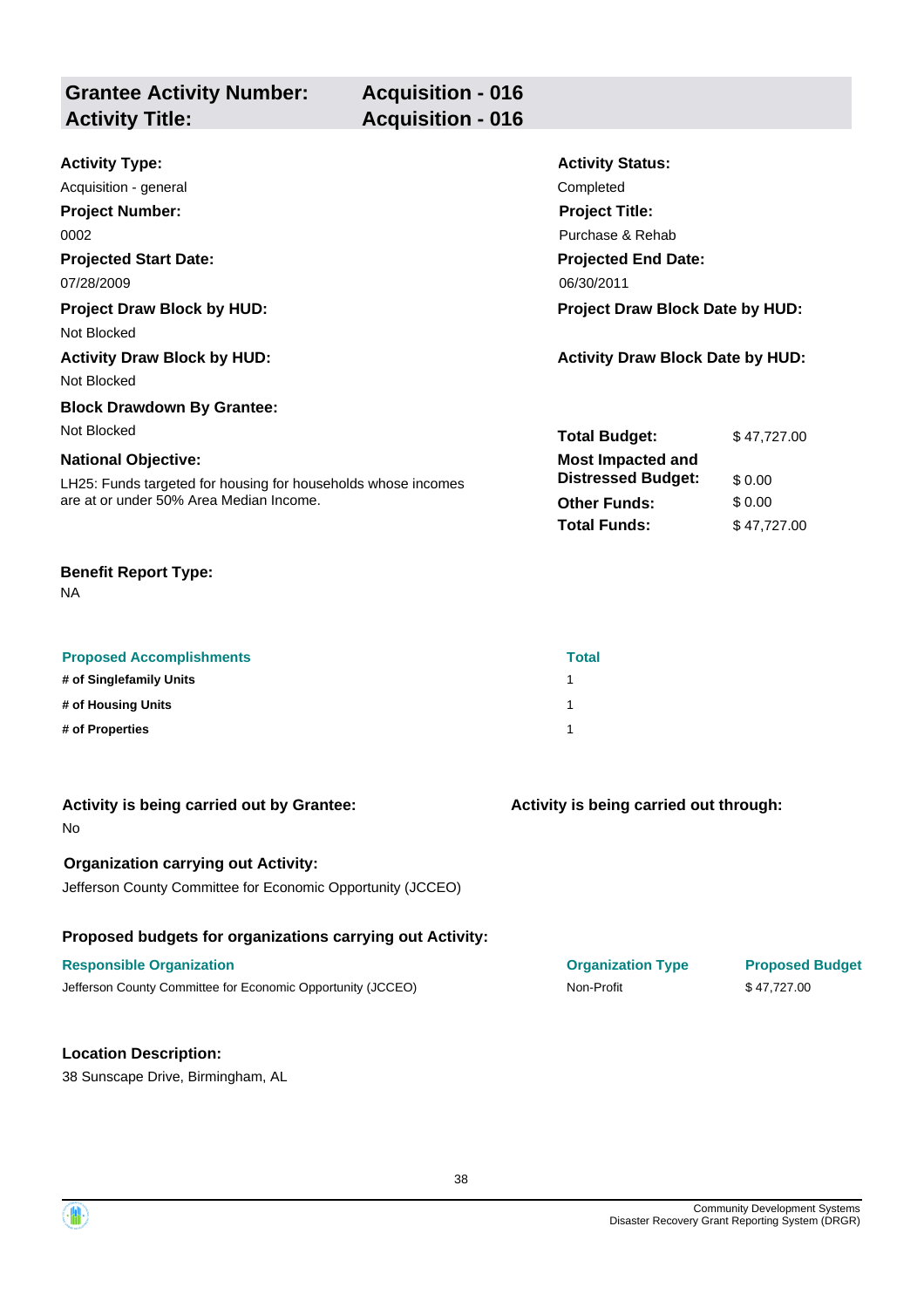Acquisition 016 - 38 Sunscape Drive, Birmingham, AL. Total Acquisition Budget of \$50,227.00. Acquisition cost of \$47,727.00, check date 7/19/10.

**Environmental Assessment:** COMPLETED



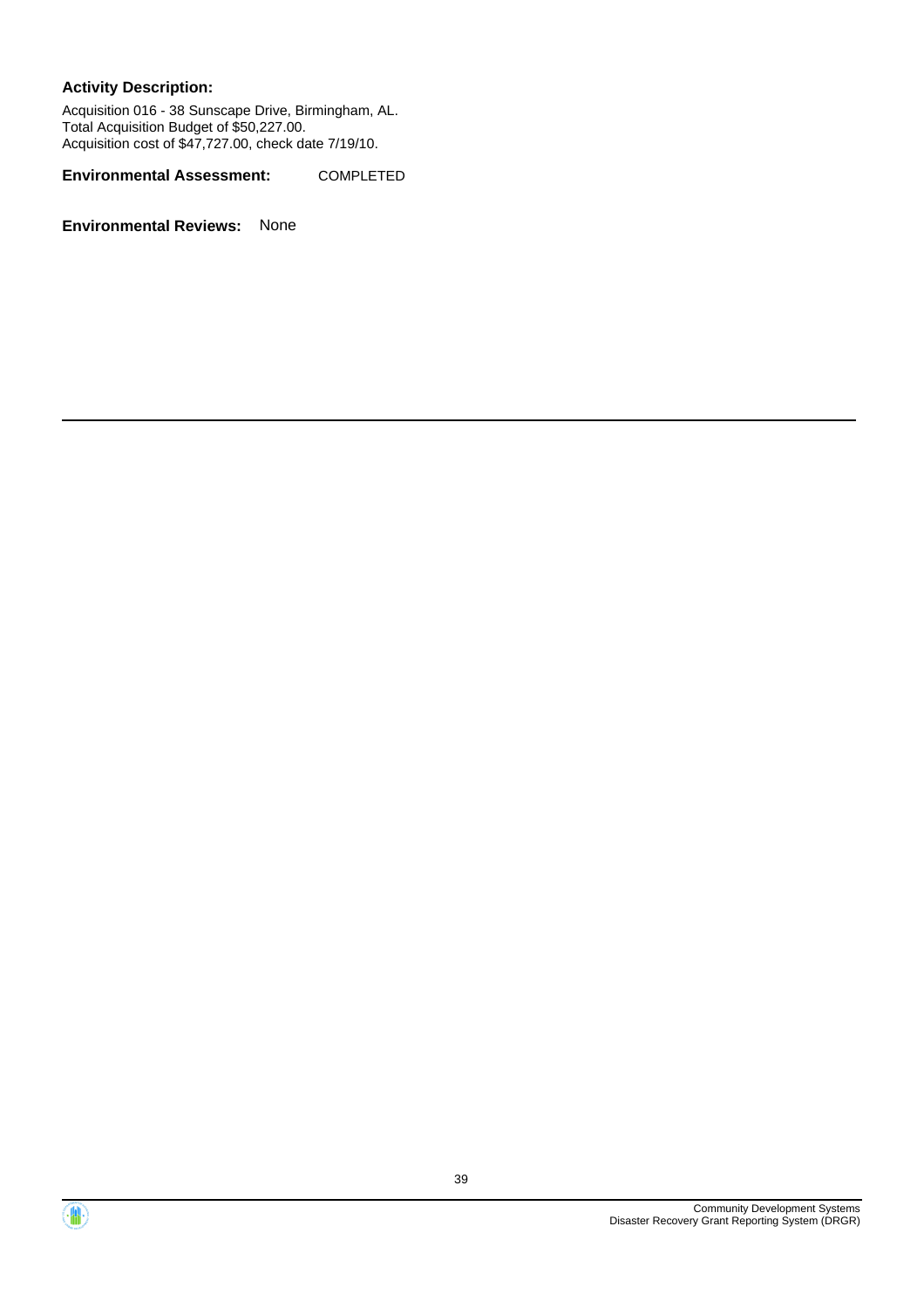| <b>Grantee Activity Number:</b><br><b>Activity Title:</b>                          | <b>Acquisition - 017</b><br><b>Acquisition - 017</b> |  |
|------------------------------------------------------------------------------------|------------------------------------------------------|--|
| Andrett and the company of the second service of the service of the service of the |                                                      |  |

| <b>Activity Type:</b>                                        | <b>Activity Status:</b>                 |             |
|--------------------------------------------------------------|-----------------------------------------|-------------|
| Acquisition - general                                        | Completed                               |             |
| <b>Project Number:</b>                                       | <b>Project Title:</b>                   |             |
| 0002                                                         | Purchase & Rehab                        |             |
| <b>Projected Start Date:</b>                                 | <b>Projected End Date:</b>              |             |
| 07/28/2009                                                   | 06/30/2011                              |             |
| <b>Project Draw Block by HUD:</b>                            | <b>Project Draw Block Date by HUD:</b>  |             |
| Not Blocked                                                  |                                         |             |
| <b>Activity Draw Block by HUD:</b>                           | <b>Activity Draw Block Date by HUD:</b> |             |
| Not Blocked                                                  |                                         |             |
| <b>Block Drawdown By Grantee:</b>                            |                                         |             |
| Not Blocked                                                  | <b>Total Budget:</b>                    | \$34,138.00 |
| <b>National Objective:</b>                                   | <b>Most Impacted and</b>                |             |
| LMMI: Low, Moderate and Middle Income National Objective for | <b>Distressed Budget:</b>               | \$0.00      |
| NSP Only                                                     | <b>Other Funds:</b>                     | \$0.00      |
|                                                              | <b>Total Funds:</b>                     | \$34,138.00 |

NA

| <b>Proposed Accomplishments</b> | Total |
|---------------------------------|-------|
| # of Singlefamily Units         |       |
| # of Housing Units              |       |
| # of Properties                 |       |

| Activity is being carried out by Grantee:<br>No.                                                          | Activity is being carried out through: |                        |
|-----------------------------------------------------------------------------------------------------------|----------------------------------------|------------------------|
| <b>Organization carrying out Activity:</b><br>Jefferson County Committee for Economic Opportunity (JCCEO) |                                        |                        |
| Proposed budgets for organizations carrying out Activity:                                                 |                                        |                        |
| <b>Responsible Organization</b>                                                                           | <b>Organization Type</b>               | <b>Proposed Budget</b> |
| Jefferson County Committee for Economic Opportunity (JCCEO)                                               | Non-Profit                             | \$34,138.00            |
|                                                                                                           |                                        |                        |
| <b>Location Description:</b>                                                                              |                                        |                        |
| 716 Cherry Avenue, Birmingham, AL 35214                                                                   |                                        |                        |

40

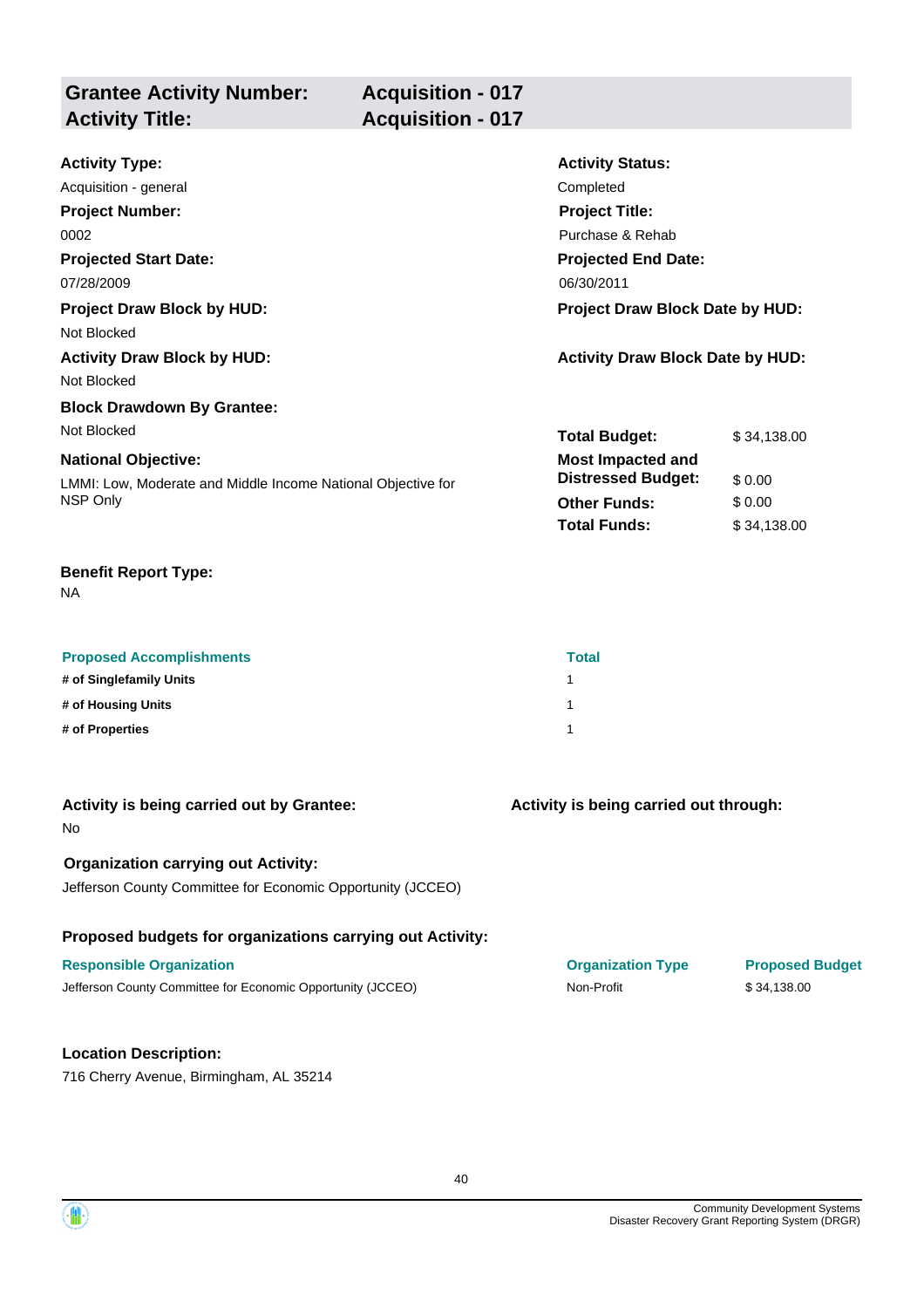Acquisition 017 - 716 Cherry Avenue, Birmingham, AL 35214. Total Acquisition Budget of \$35,624.00. Acquisition cost of \$34,138.00, check date of 7/23/10.

**Environmental Assessment:** COMPLETED



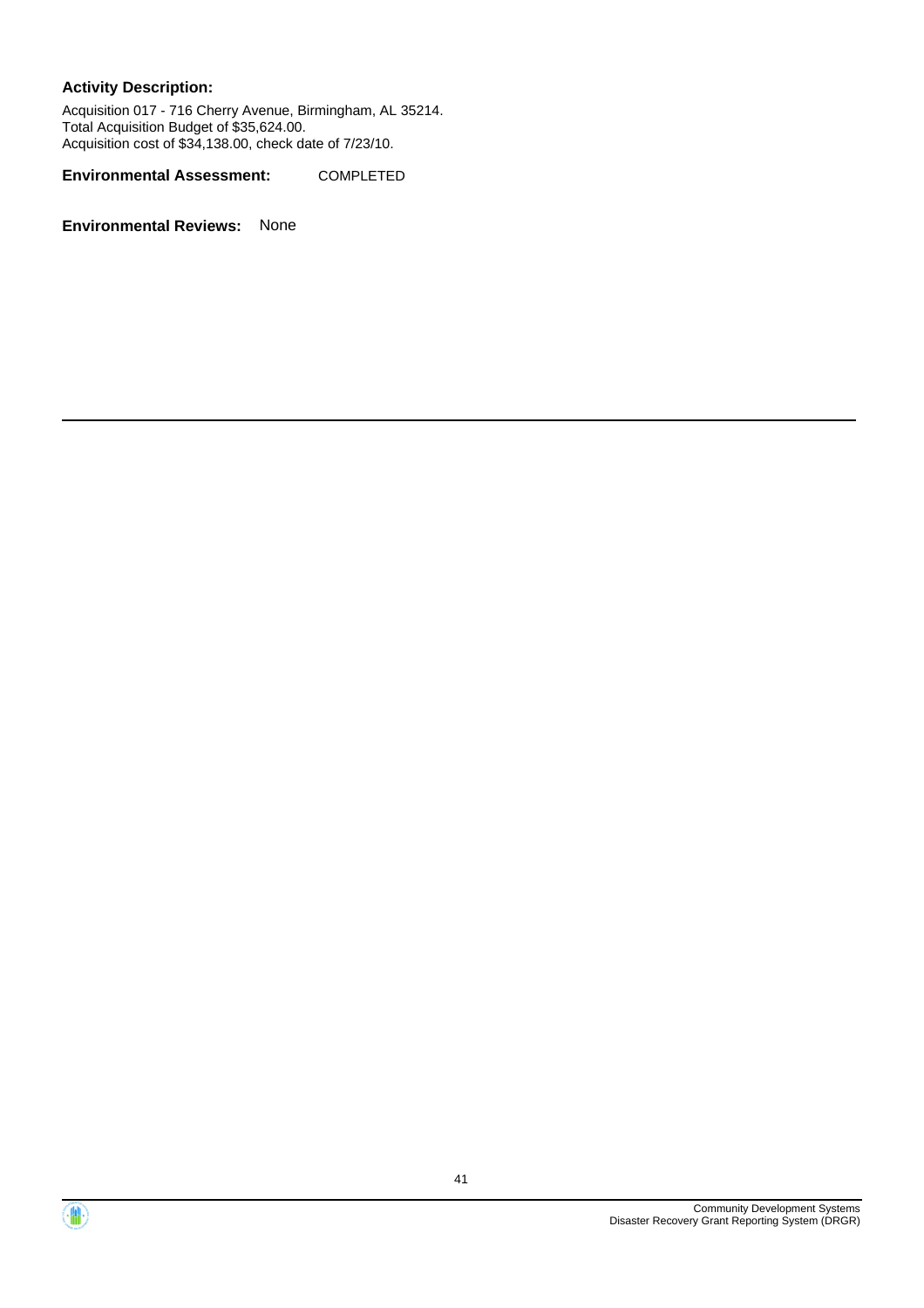| <b>Grantee Activity Number:</b> | <b>Acquisition - 018</b> |
|---------------------------------|--------------------------|
| <b>Activity Title:</b>          | <b>Acquisition - 018</b> |
|                                 |                          |

| <b>Activity Type:</b>                                        | <b>Activity Status:</b>                 |             |
|--------------------------------------------------------------|-----------------------------------------|-------------|
| Acquisition - general                                        | Completed                               |             |
| <b>Project Number:</b>                                       | <b>Project Title:</b>                   |             |
| 0002                                                         | Purchase & Rehab                        |             |
| <b>Projected Start Date:</b>                                 | <b>Projected End Date:</b>              |             |
| 07/28/2009                                                   | 06/30/2011                              |             |
| <b>Project Draw Block by HUD:</b>                            | <b>Project Draw Block Date by HUD:</b>  |             |
| Not Blocked                                                  |                                         |             |
| <b>Activity Draw Block by HUD:</b>                           | <b>Activity Draw Block Date by HUD:</b> |             |
| Not Blocked                                                  |                                         |             |
| <b>Block Drawdown By Grantee:</b>                            |                                         |             |
| Not Blocked                                                  | <b>Total Budget:</b>                    | \$39,456.00 |
| <b>National Objective:</b>                                   | <b>Most Impacted and</b>                |             |
| LMMI: Low, Moderate and Middle Income National Objective for | <b>Distressed Budget:</b>               | \$0.00      |
| NSP Only                                                     | <b>Other Funds:</b>                     | \$0.00      |
|                                                              | <b>Total Funds:</b>                     | \$39,456.00 |

NA

| <b>Proposed Accomplishments</b> | <b>Total</b> |
|---------------------------------|--------------|
| # of Singlefamily Units         |              |
| # of Housing Units              |              |
| # of Properties                 |              |

| Activity is being carried out by Grantee:                                                                 | Activity is being carried out through: |                        |
|-----------------------------------------------------------------------------------------------------------|----------------------------------------|------------------------|
| No.                                                                                                       |                                        |                        |
| <b>Organization carrying out Activity:</b><br>Jefferson County Committee for Economic Opportunity (JCCEO) |                                        |                        |
| Proposed budgets for organizations carrying out Activity:                                                 |                                        |                        |
| <b>Responsible Organization</b>                                                                           | <b>Organization Type</b>               | <b>Proposed Budget</b> |
| Jefferson County Committee for Economic Opportunity (JCCEO)                                               | Non-Profit                             | \$39,456.00            |
|                                                                                                           |                                        |                        |
| <b>Location Description:</b>                                                                              |                                        |                        |

1224 Oakwood Street Birmingham, AL 35215

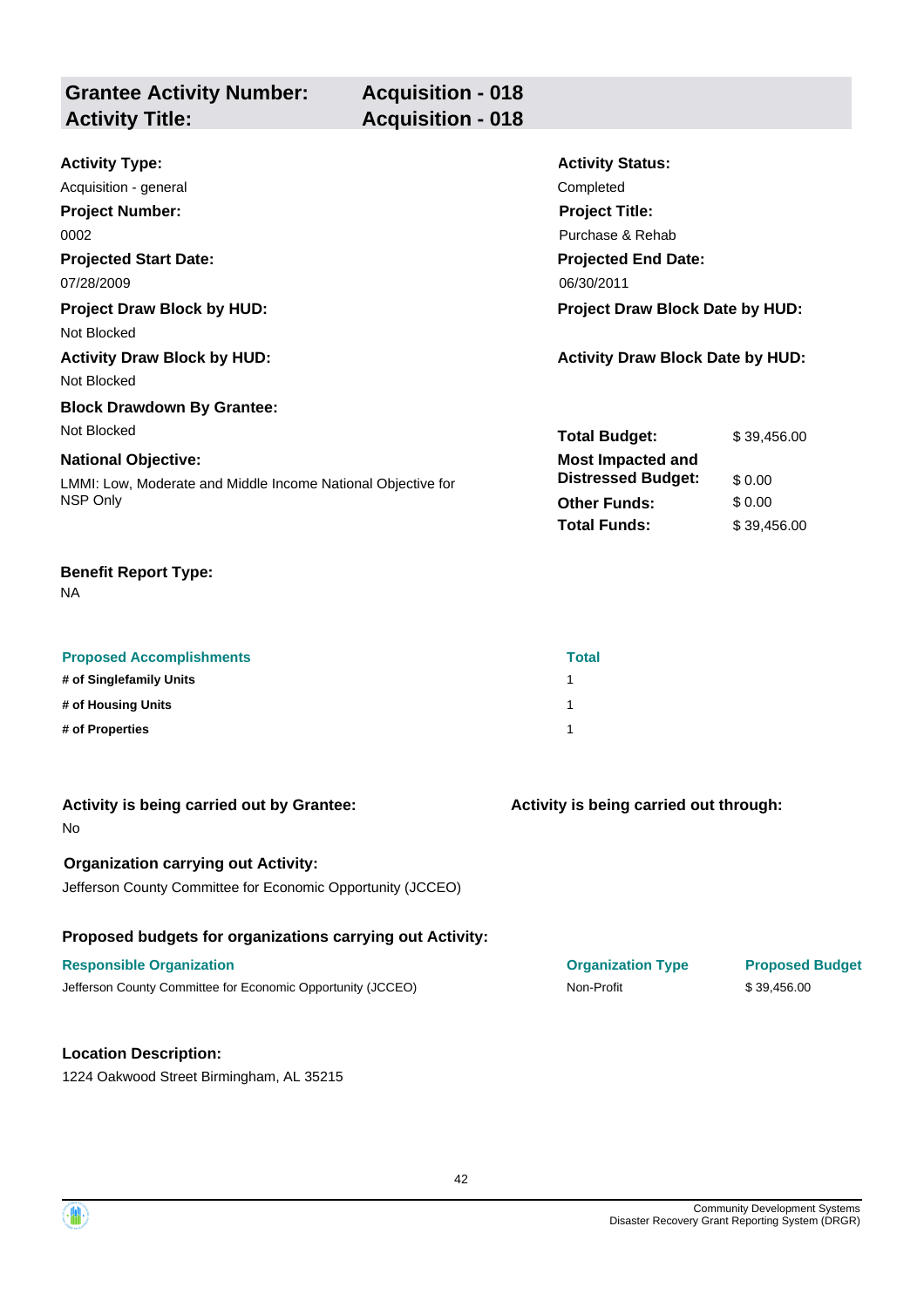Acquisition 018 - 1224 Oakwood Street Birmingham, AL 35215. Total Acquisition Budget of \$42,389.00. Acquisition cost of \$36,500.00, check date 7/22/10. Acquisition activity delivery cost of \$2,956.00, check date 8/12/10.

**Environmental Assessment:** COMPLETED



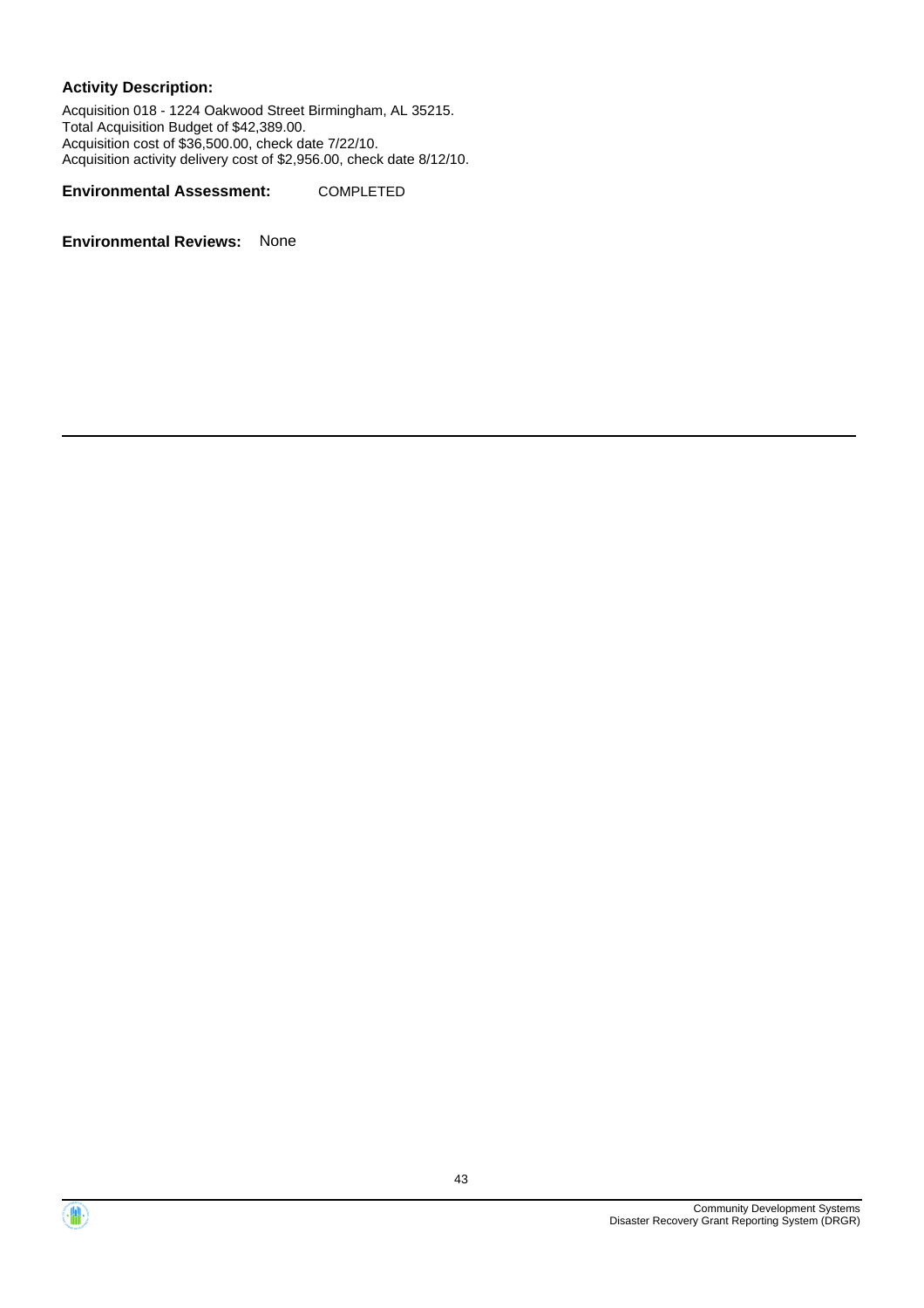| <b>Grantee Activity Number:</b> | <b>Acquisition - 019</b> |
|---------------------------------|--------------------------|
| <b>Activity Title:</b>          | <b>Acquisition - 019</b> |
|                                 |                          |

| <b>Activity Type:</b>                                        | <b>Activity Status:</b>                 |             |
|--------------------------------------------------------------|-----------------------------------------|-------------|
| Acquisition - general                                        | Completed                               |             |
| <b>Project Number:</b>                                       | <b>Project Title:</b>                   |             |
| 0002                                                         | Purchase & Rehab                        |             |
| <b>Projected Start Date:</b>                                 | <b>Projected End Date:</b>              |             |
| 07/28/2009                                                   | 06/30/2011                              |             |
| <b>Project Draw Block by HUD:</b>                            | <b>Project Draw Block Date by HUD:</b>  |             |
| Not Blocked                                                  |                                         |             |
| <b>Activity Draw Block by HUD:</b>                           | <b>Activity Draw Block Date by HUD:</b> |             |
| Not Blocked                                                  |                                         |             |
| <b>Block Drawdown By Grantee:</b>                            |                                         |             |
| Not Blocked                                                  | <b>Total Budget:</b>                    | \$79,248.00 |
| <b>National Objective:</b>                                   | <b>Most Impacted and</b>                |             |
| LMMI: Low, Moderate and Middle Income National Objective for | <b>Distressed Budget:</b>               | \$0.00      |
| NSP Only                                                     | <b>Other Funds:</b>                     | \$0.00      |
|                                                              | <b>Total Funds:</b>                     | \$79,248.00 |

NA

| <b>Proposed Accomplishments</b> | <b>Total</b> |
|---------------------------------|--------------|
| # of Singlefamily Units         |              |
| # of Housing Units              |              |
| # of Properties                 |              |

| Activity is being carried out by Grantee:<br><b>No</b>                                                    | Activity is being carried out through: |                        |
|-----------------------------------------------------------------------------------------------------------|----------------------------------------|------------------------|
| <b>Organization carrying out Activity:</b><br>Jefferson County Committee for Economic Opportunity (JCCEO) |                                        |                        |
| Proposed budgets for organizations carrying out Activity:                                                 |                                        |                        |
| <b>Responsible Organization</b>                                                                           | <b>Organization Type</b>               | <b>Proposed Budget</b> |
| Jefferson County Committee for Economic Opportunity (JCCEO)                                               | Non-Profit                             | \$79,248,00            |
|                                                                                                           |                                        |                        |
| <b>Location Description:</b>                                                                              |                                        |                        |

1037 Village Mill Road, Birmingham, AL 35215.

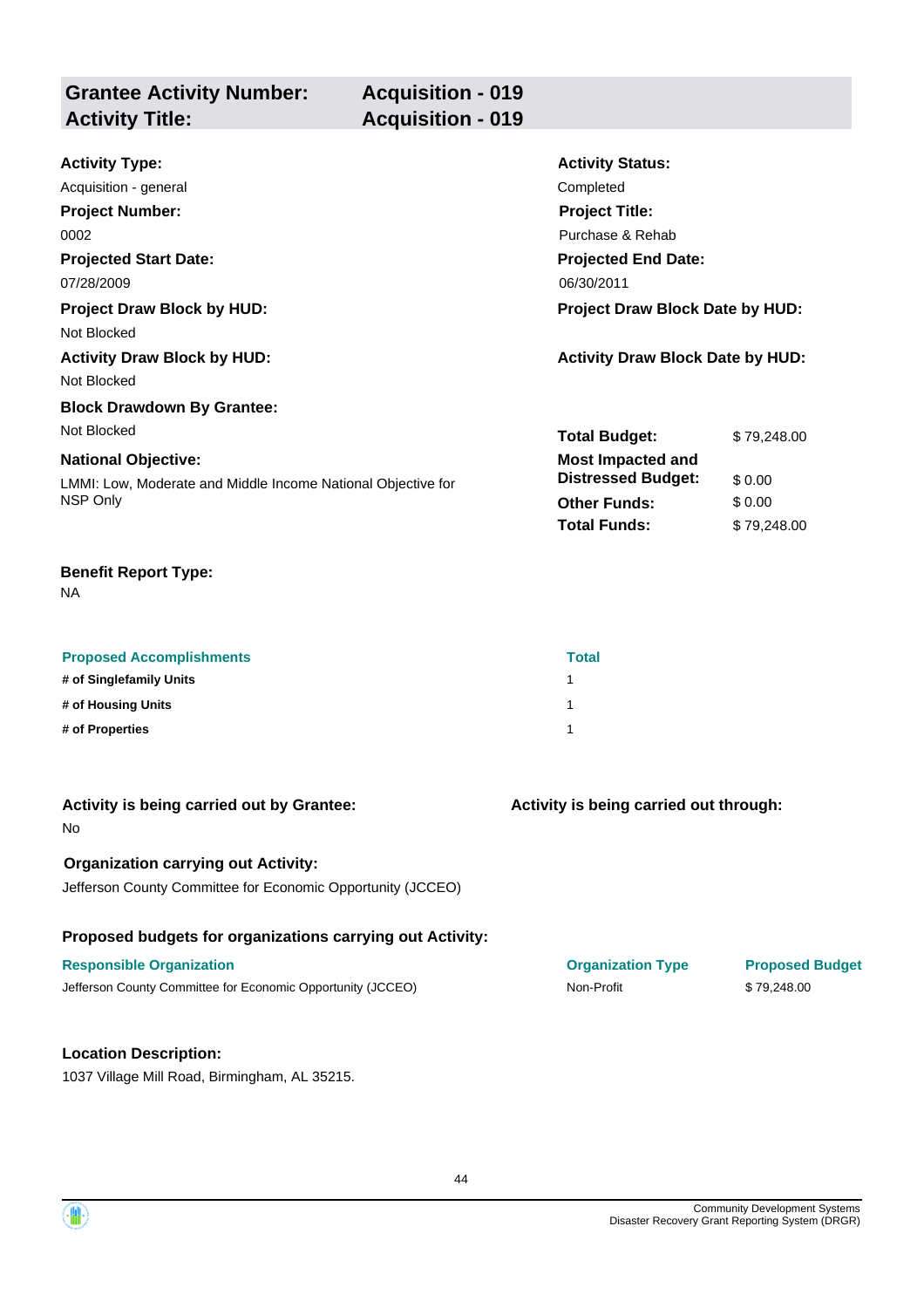Acquisition number 019 for 1037 Village Mill Road, Birmingham, AL 35215. Total Acquisition Budget of \$79,347.00 Acquisition cost of \$76,000.00, check date 7/28/10. Acquisition activity delivery cost of \$3,248.00, check date 8/12/10.

**Environmental Assessment:** COMPLETED



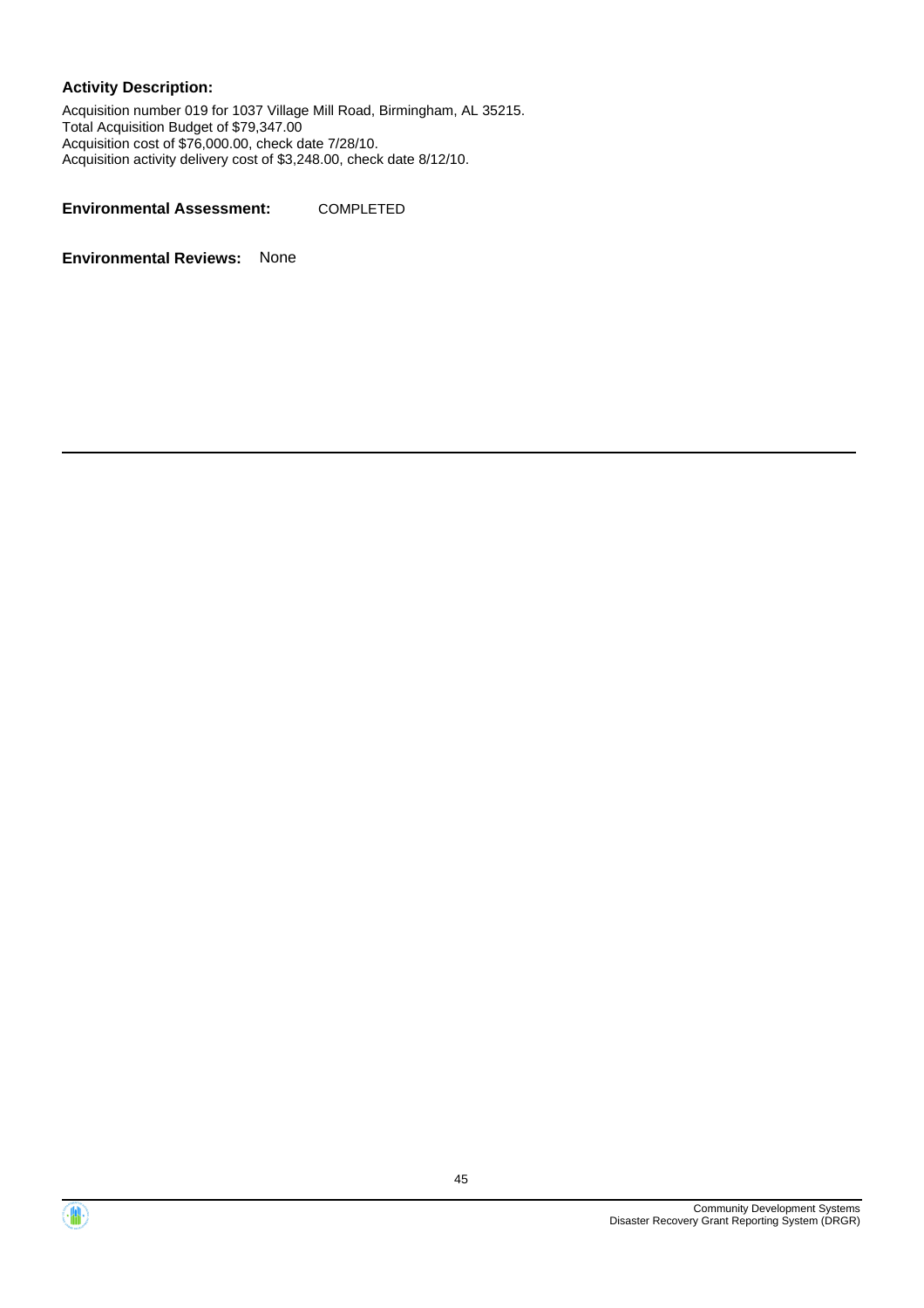| <b>Grantee Activity Number:</b> | <b>Acquisition - 020</b> |
|---------------------------------|--------------------------|
| <b>Activity Title:</b>          | <b>Acquisition - 020</b> |
|                                 |                          |

| <b>Activity Type:</b>                                        | <b>Activity Status:</b>                 |             |
|--------------------------------------------------------------|-----------------------------------------|-------------|
| Acquisition - general                                        | Completed                               |             |
| <b>Project Number:</b>                                       | <b>Project Title:</b>                   |             |
| 0002                                                         | Purchase & Rehab                        |             |
| <b>Projected Start Date:</b>                                 | <b>Projected End Date:</b>              |             |
| 07/28/2009                                                   | 06/30/2011                              |             |
| <b>Project Draw Block by HUD:</b>                            | <b>Project Draw Block Date by HUD:</b>  |             |
| Not Blocked                                                  |                                         |             |
| <b>Activity Draw Block by HUD:</b>                           | <b>Activity Draw Block Date by HUD:</b> |             |
| Not Blocked                                                  |                                         |             |
| <b>Block Drawdown By Grantee:</b>                            |                                         |             |
| Not Blocked                                                  | <b>Total Budget:</b>                    | \$89,855.00 |
| <b>National Objective:</b>                                   | <b>Most Impacted and</b>                |             |
| LMMI: Low, Moderate and Middle Income National Objective for | <b>Distressed Budget:</b>               | \$0.00      |
| NSP Only                                                     | <b>Other Funds:</b>                     | \$0.00      |
|                                                              | <b>Total Funds:</b>                     | \$89,855.00 |

NA

| <b>Proposed Accomplishments</b> | <b>Total</b> |
|---------------------------------|--------------|
| # of Singlefamily Units         |              |
| # of Housing Units              |              |
| # of Properties                 |              |

| Activity is being carried out by Grantee:<br>No.                                                          | Activity is being carried out through: |                        |
|-----------------------------------------------------------------------------------------------------------|----------------------------------------|------------------------|
| <b>Organization carrying out Activity:</b><br>Jefferson County Committee for Economic Opportunity (JCCEO) |                                        |                        |
| Proposed budgets for organizations carrying out Activity:                                                 |                                        |                        |
| <b>Responsible Organization</b>                                                                           | <b>Organization Type</b>               | <b>Proposed Budget</b> |
| Jefferson County Committee for Economic Opportunity (JCCEO)                                               | Non-Profit                             | \$89,855.00            |
|                                                                                                           |                                        |                        |
| <b>Location Description:</b>                                                                              |                                        |                        |

1712 Winewood Road, Birmingham, AL 35215.

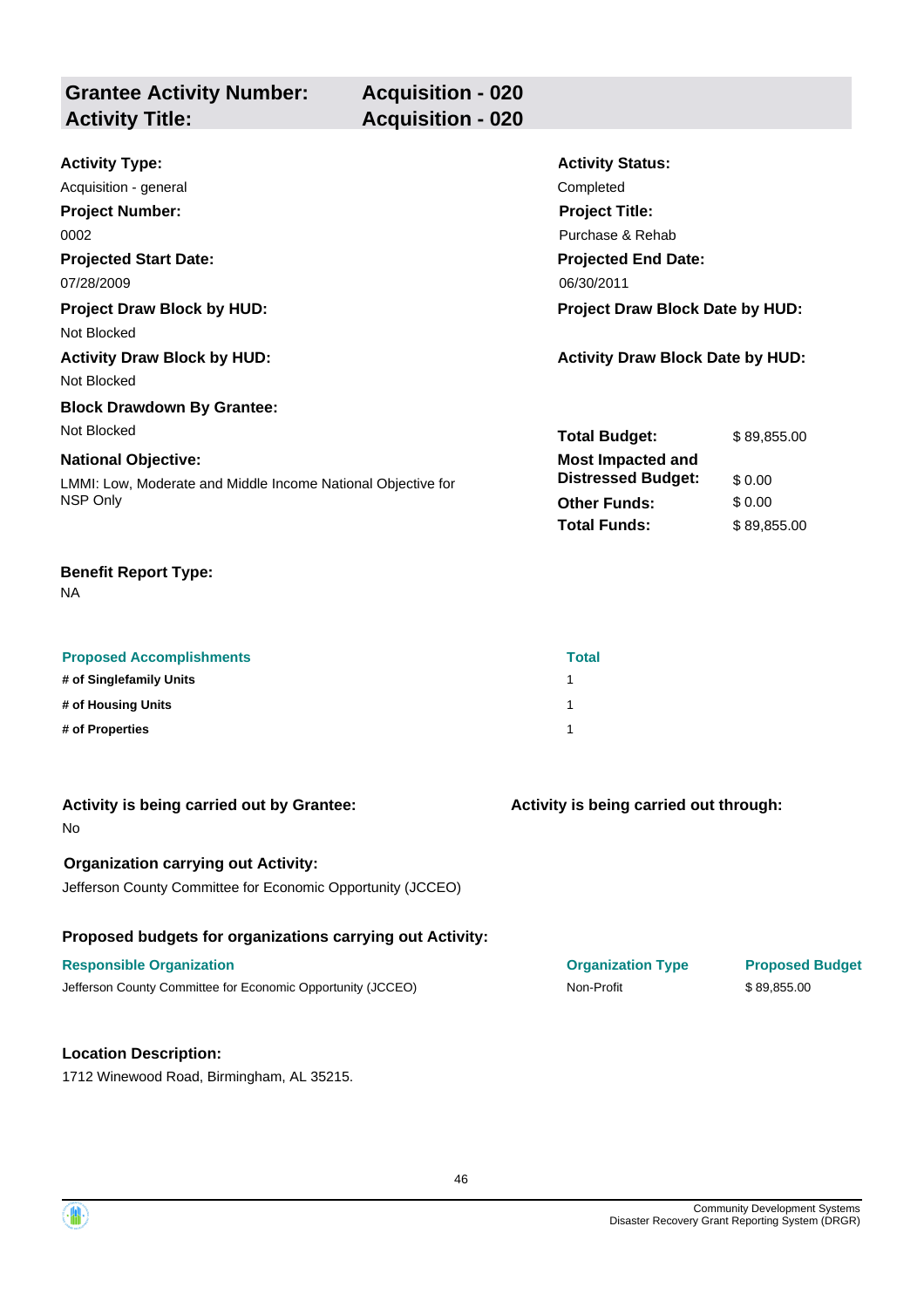Acquisition number 020 for 1712 Winewood Road, Birmingham, AL 35215. Acquisition cost of \$86,000.00, check date 7/28/2010. Acquisition activity delivery cost of \$3,855.00, check date 8/12/10. Total Acquisition Budget of \$91,355.00

**Environmental Assessment:** COMPLETED



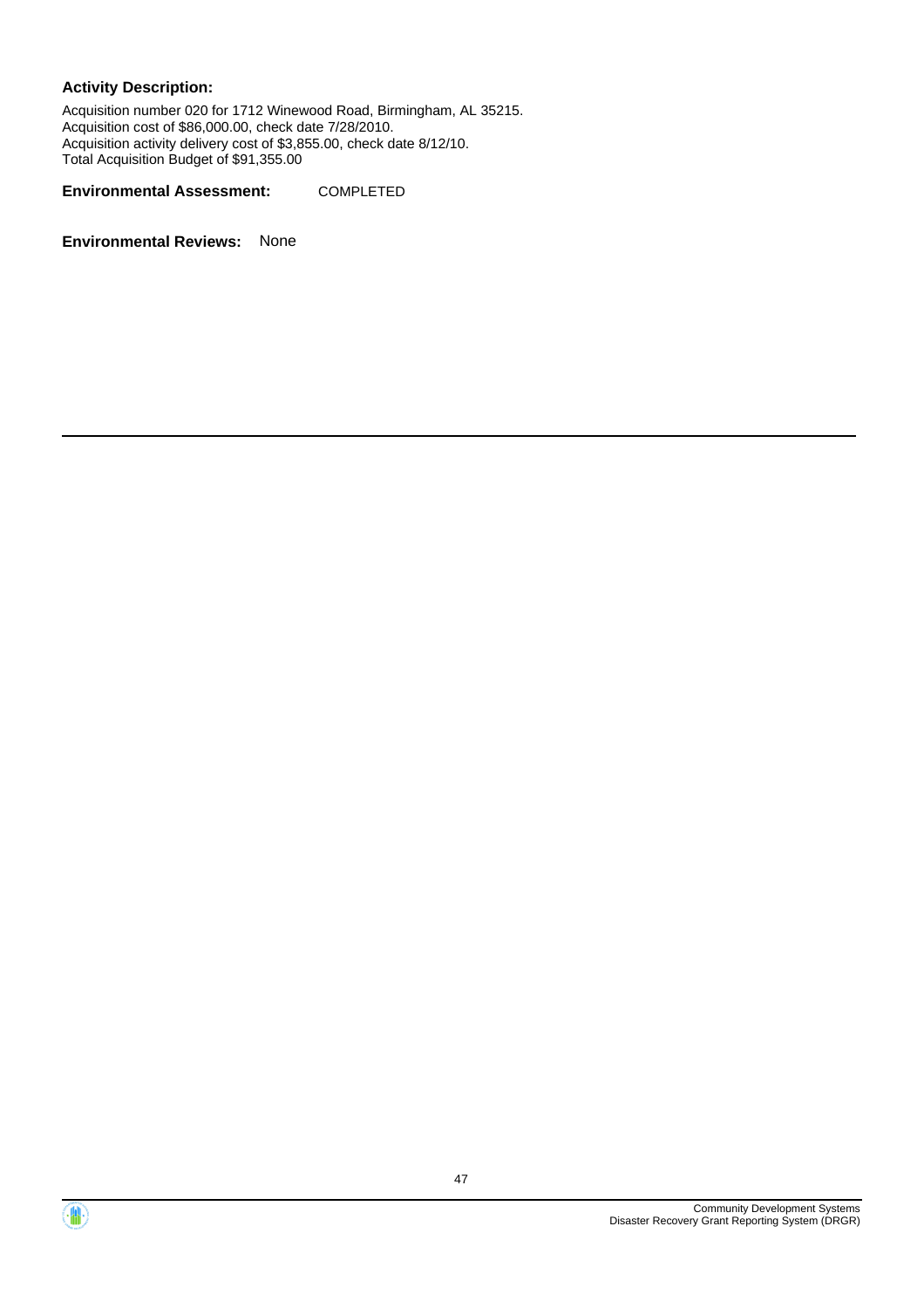| <b>Grantee Activity Number:</b> | <b>Acquisition - 021</b> |
|---------------------------------|--------------------------|
| <b>Activity Title:</b>          | <b>Acquisition - 021</b> |
|                                 |                          |

| <b>Activity Type:</b>                                        | <b>Activity Status:</b>                 |             |
|--------------------------------------------------------------|-----------------------------------------|-------------|
| Acquisition - general                                        | Completed                               |             |
| <b>Project Number:</b>                                       | <b>Project Title:</b>                   |             |
| 0002                                                         | Purchase & Rehab                        |             |
| <b>Projected Start Date:</b>                                 | <b>Projected End Date:</b>              |             |
| 07/28/2009                                                   | 06/30/2011                              |             |
| <b>Project Draw Block by HUD:</b>                            | Project Draw Block Date by HUD:         |             |
| Not Blocked                                                  |                                         |             |
| <b>Activity Draw Block by HUD:</b>                           | <b>Activity Draw Block Date by HUD:</b> |             |
| Not Blocked                                                  |                                         |             |
| <b>Block Drawdown By Grantee:</b>                            |                                         |             |
| Not Blocked                                                  | <b>Total Budget:</b>                    | \$65,300.00 |
| <b>National Objective:</b>                                   | <b>Most Impacted and</b>                |             |
| LMMI: Low, Moderate and Middle Income National Objective for | <b>Distressed Budget:</b>               | \$0.00      |
| NSP Only                                                     | <b>Other Funds:</b>                     | \$0.00      |
|                                                              | <b>Total Funds:</b>                     | \$65,300.00 |

NA

| <b>Proposed Accomplishments</b> | <b>Total</b> |
|---------------------------------|--------------|
| # of Singlefamily Units         |              |
| # of Housing Units              |              |
| # of Properties                 |              |

| Activity is being carried out by Grantee:<br>No.                                                          | Activity is being carried out through: |                        |
|-----------------------------------------------------------------------------------------------------------|----------------------------------------|------------------------|
| <b>Organization carrying out Activity:</b><br>Jefferson County Committee for Economic Opportunity (JCCEO) |                                        |                        |
| Proposed budgets for organizations carrying out Activity:                                                 |                                        |                        |
| <b>Responsible Organization</b>                                                                           | <b>Organization Type</b>               | <b>Proposed Budget</b> |
| Jefferson County Committee for Economic Opportunity (JCCEO)                                               | Non-Profit                             | \$65,300.00            |
| <b>Location Description:</b>                                                                              |                                        |                        |
| 1336 Juniper Drive, Birmingham, AL 35235.                                                                 |                                        |                        |

48

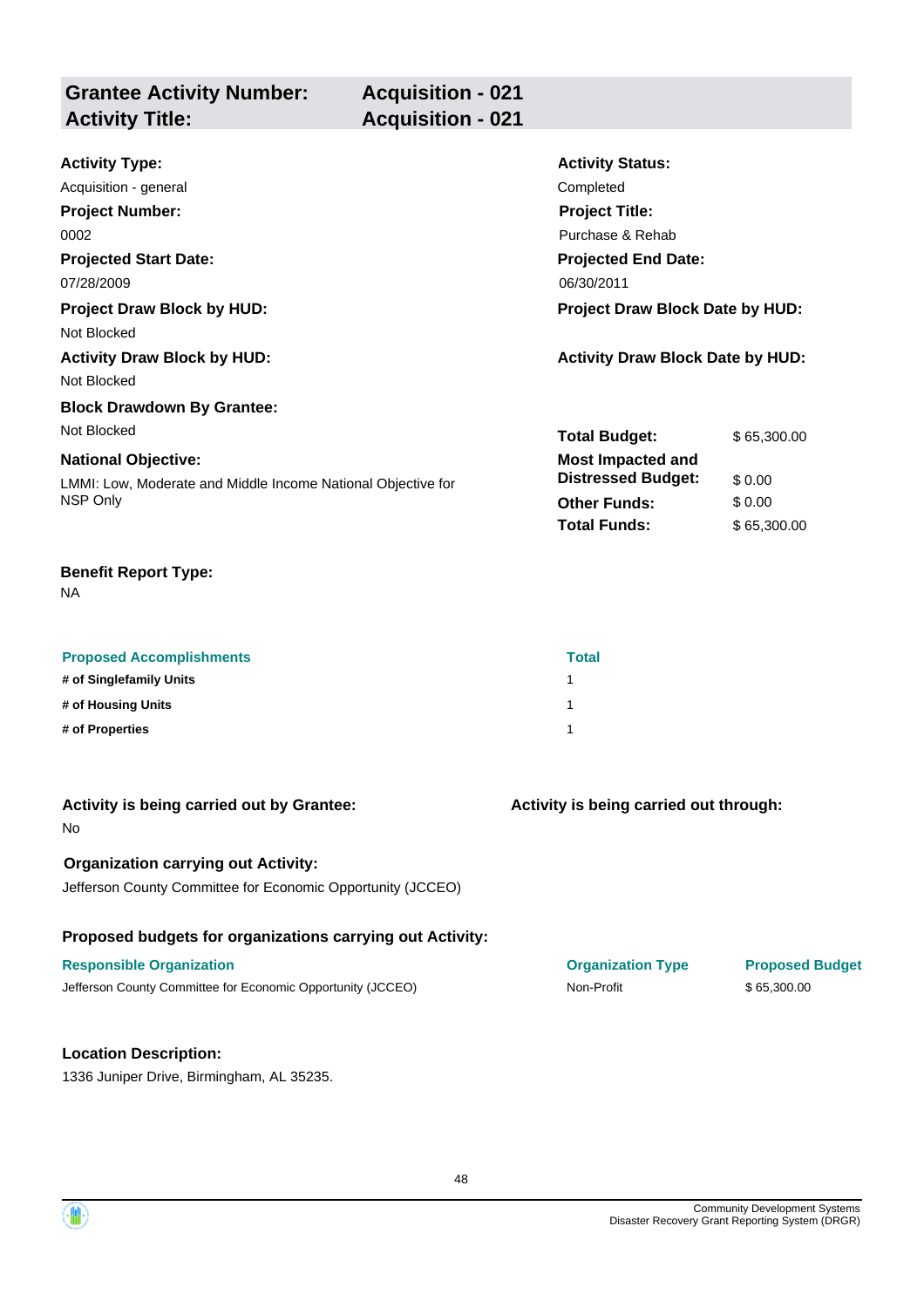Acquisition number 021 for 1336 Juniper Drive, Birmingham, AL 35235. Total Acquisition Budget of \$65,500.00. Acquisition cost of \$62,000.00, check date 8/18/10. Acquisition Activity delivery cost of \$3,300.00, check date 9/16/10.

**Environmental Assessment:** COMPLETED



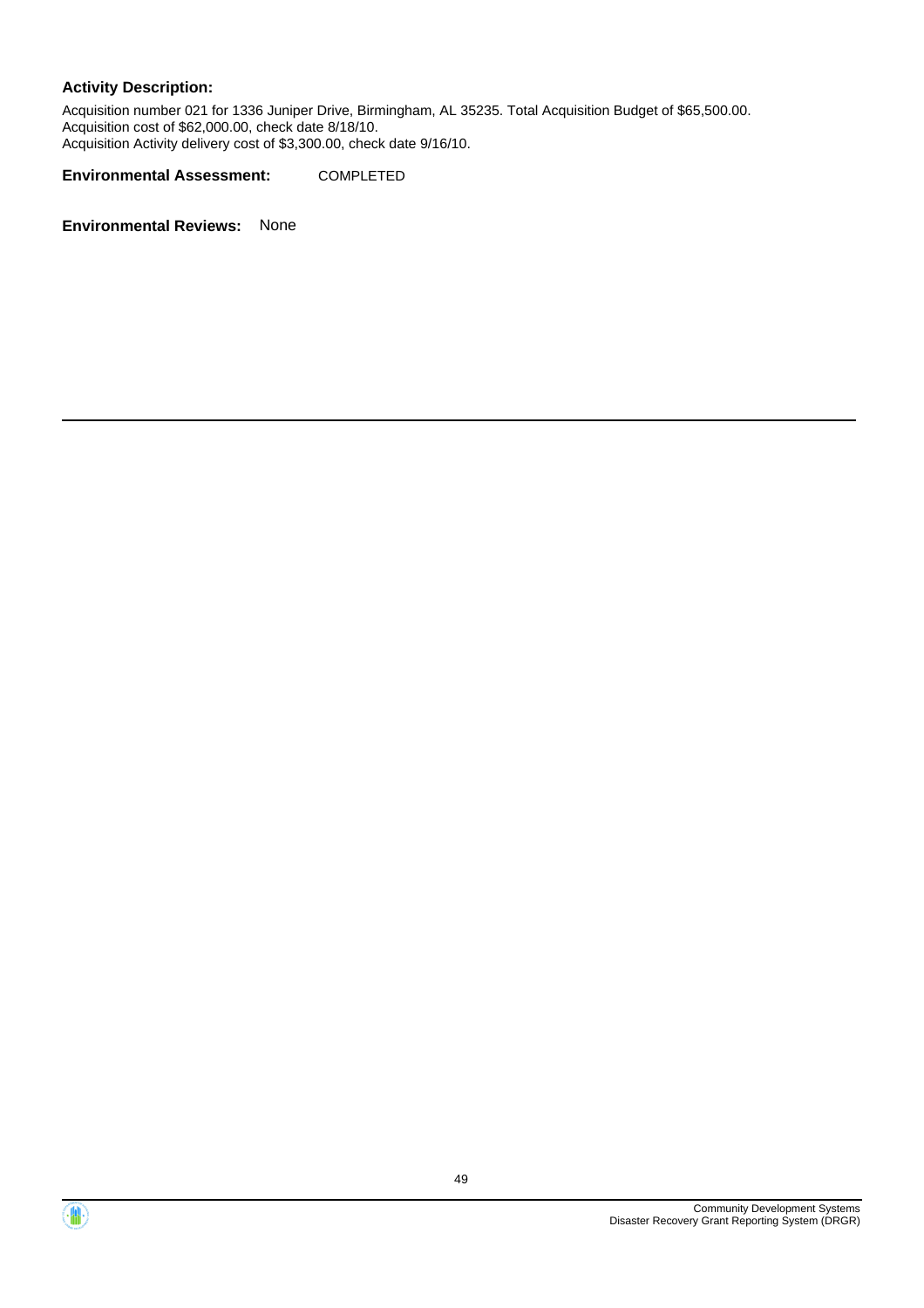| <b>Grantee Activity Number:</b><br><b>Activity Title:</b> | <b>Disposition - 001</b><br><b>Disposition - 001</b> |                  |
|-----------------------------------------------------------|------------------------------------------------------|------------------|
| 8 a thrithr Thread                                        |                                                      | Antivity Clatus. |

| <b>Activity Type:</b>                                         | <b>Activity Status:</b>                 |            |
|---------------------------------------------------------------|-----------------------------------------|------------|
| Disposition                                                   | Completed                               |            |
| <b>Project Number:</b>                                        | <b>Project Title:</b>                   |            |
| 0002                                                          | Purchase & Rehab                        |            |
| <b>Projected Start Date:</b>                                  | <b>Projected End Date:</b>              |            |
| 07/28/2009                                                    | 06/30/2011                              |            |
| <b>Project Draw Block by HUD:</b>                             | <b>Project Draw Block Date by HUD:</b>  |            |
| Not Blocked                                                   |                                         |            |
| <b>Activity Draw Block by HUD:</b>                            | <b>Activity Draw Block Date by HUD:</b> |            |
| Not Blocked                                                   |                                         |            |
| <b>Block Drawdown By Grantee:</b>                             |                                         |            |
| Not Blocked                                                   | <b>Total Budget:</b>                    | \$1,352.67 |
| <b>National Objective:</b>                                    | <b>Most Impacted and</b>                |            |
| LH25: Funds targeted for housing for households whose incomes | <b>Distressed Budget:</b>               | \$0.00     |
| are at or under 50% Area Median Income.                       | <b>Other Funds:</b>                     | \$0.00     |
|                                                               | <b>Total Funds:</b>                     | \$1,352.67 |

NA

| <b>Proposed Accomplishments</b> | <b>Total</b> |
|---------------------------------|--------------|
| # of Singlefamily Units         |              |
| # of Multifamily Units          |              |
| # of Housing Units              |              |
| # of Properties                 |              |

| Activity is being carried out by Grantee:<br>No.                                                          | Activity is being carried out through: |                        |
|-----------------------------------------------------------------------------------------------------------|----------------------------------------|------------------------|
| <b>Organization carrying out Activity:</b><br>Jefferson County Committee for Economic Opportunity (JCCEO) |                                        |                        |
| Proposed budgets for organizations carrying out Activity:                                                 |                                        |                        |
| <b>Responsible Organization</b>                                                                           | <b>Organization Type</b>               | <b>Proposed Budget</b> |
| Jefferson County Committee for Economic Opportunity (JCCEO)                                               | Non-Profit                             | \$1,352.67             |
|                                                                                                           |                                        |                        |

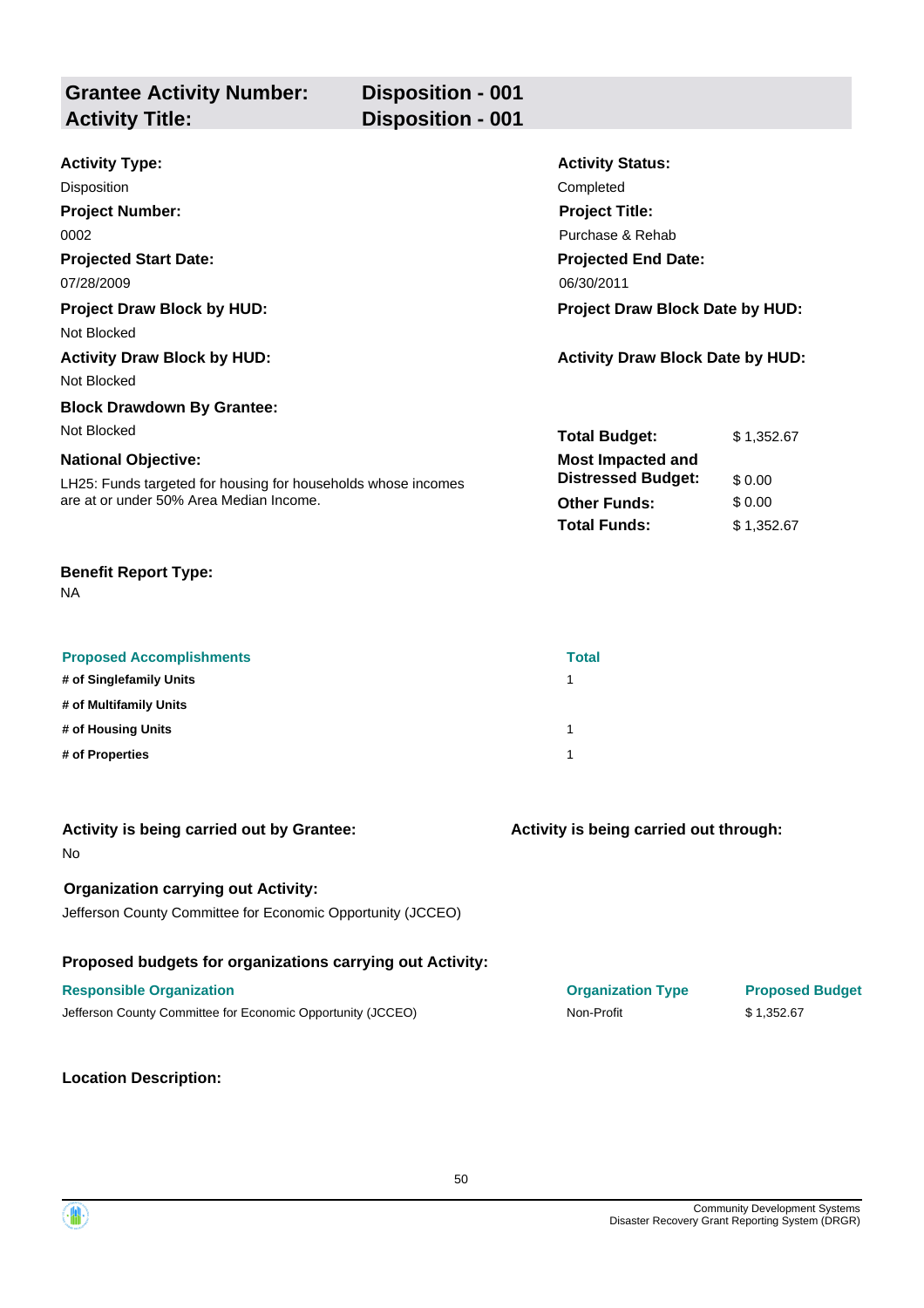628 Barclay Lane, Birmingham, AL.

#### **Activity Description:**

Disposition - 001 for 628 Barclay Lane, Birmingham, AL. 628 Barclay Lane has three beneficiaries. There are 2 children and 1 disabled person. The household income is \$7,279.20 (meets at/or below 50% AMI), where a female is Head of Household. The beneficiaries are not of Hispanic Ethnicity. The beneficiaries' race is Black/African American. The unit has been brought to code, is compliant with lead safe rules, and is affordable. 628 Barclay Lane was transferred to Aids Alabama, Inc. The closing date was 6/24/2010. Disposition costs for 628 Barclay Lane were in the amount of \$1,344.67.

**Environmental Assessment:** COMPLETED



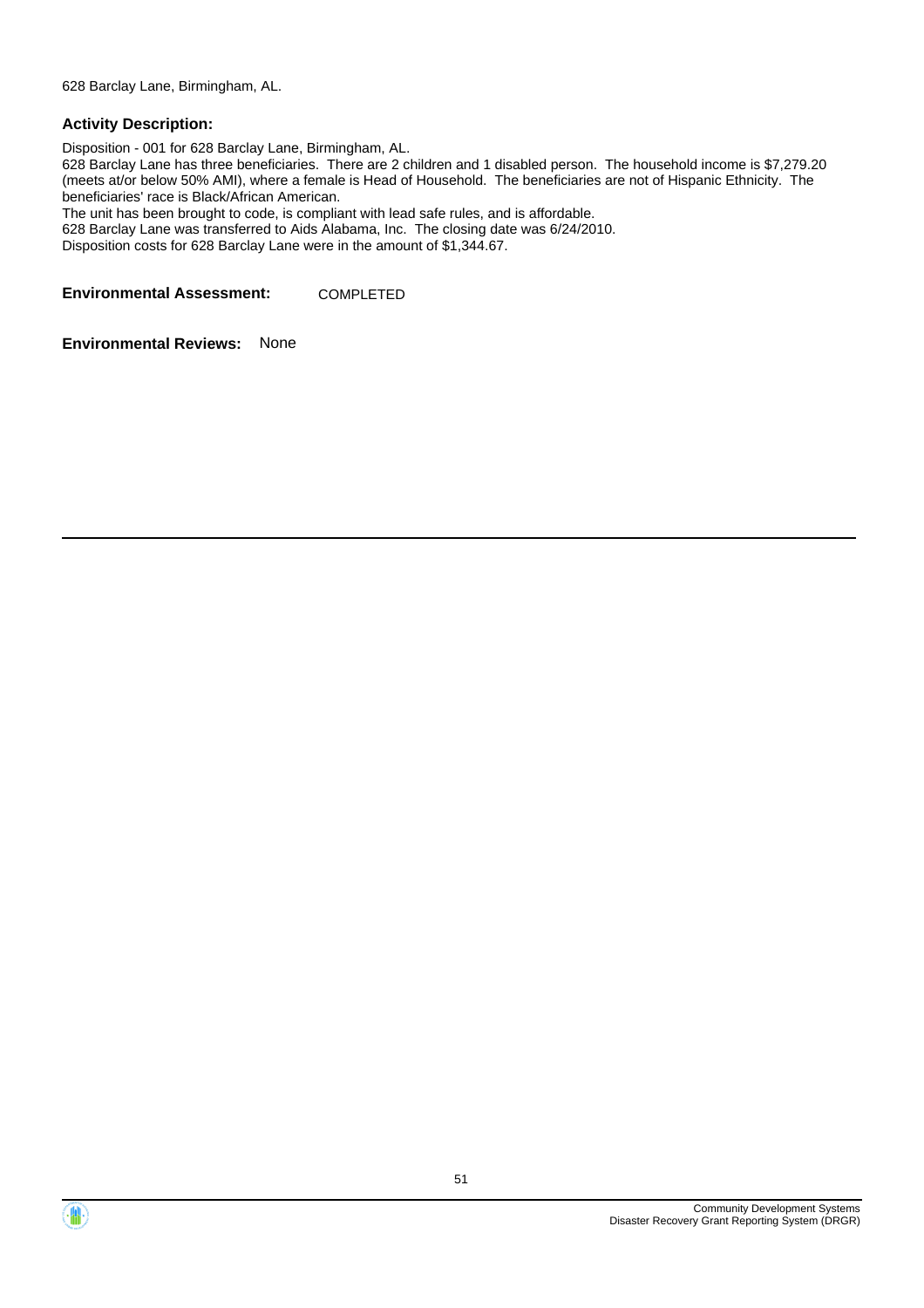| <b>Grantee Activity Number:</b><br><b>Activity Title:</b> | <b>Disposition - 002</b><br>Disposition - 002 |                  |
|-----------------------------------------------------------|-----------------------------------------------|------------------|
| 0.04iwi4w Twaa                                            |                                               | Antivity Ctatues |

| <b>Activity Type:</b>                                         | <b>Activity Status:</b>                 |            |
|---------------------------------------------------------------|-----------------------------------------|------------|
| Disposition                                                   | Completed                               |            |
| <b>Project Number:</b>                                        | <b>Project Title:</b>                   |            |
| 0002                                                          | Purchase & Rehab                        |            |
| <b>Projected Start Date:</b>                                  | <b>Projected End Date:</b>              |            |
| 07/28/2009                                                    | 06/30/2011                              |            |
| <b>Project Draw Block by HUD:</b>                             | <b>Project Draw Block Date by HUD:</b>  |            |
| Not Blocked                                                   |                                         |            |
| <b>Activity Draw Block by HUD:</b>                            | <b>Activity Draw Block Date by HUD:</b> |            |
| Not Blocked                                                   |                                         |            |
| <b>Block Drawdown By Grantee:</b>                             |                                         |            |
| Not Blocked                                                   | <b>Total Budget:</b>                    | \$1,716.05 |
| <b>National Objective:</b>                                    | <b>Most Impacted and</b>                |            |
| LH25: Funds targeted for housing for households whose incomes | <b>Distressed Budget:</b>               | \$0.00     |
| are at or under 50% Area Median Income.                       | <b>Other Funds:</b>                     | \$0.00     |
|                                                               | <b>Total Funds:</b>                     | \$1,716.05 |

NA

| <b>Proposed Accomplishments</b> | <b>Total</b> |
|---------------------------------|--------------|
| # of Singlefamily Units         |              |
| # of Multifamily Units          |              |
| # of Housing Units              |              |
| # of Properties                 |              |

| Activity is being carried out by Grantee:<br><b>No</b>                                                    | Activity is being carried out through: |                        |
|-----------------------------------------------------------------------------------------------------------|----------------------------------------|------------------------|
| <b>Organization carrying out Activity:</b><br>Jefferson County Committee for Economic Opportunity (JCCEO) |                                        |                        |
| Proposed budgets for organizations carrying out Activity:                                                 |                                        |                        |
| <b>Responsible Organization</b>                                                                           | <b>Organization Type</b>               | <b>Proposed Budget</b> |
| Jefferson County Committee for Economic Opportunity (JCCEO)                                               | Non-Profit                             | \$1.716.05             |

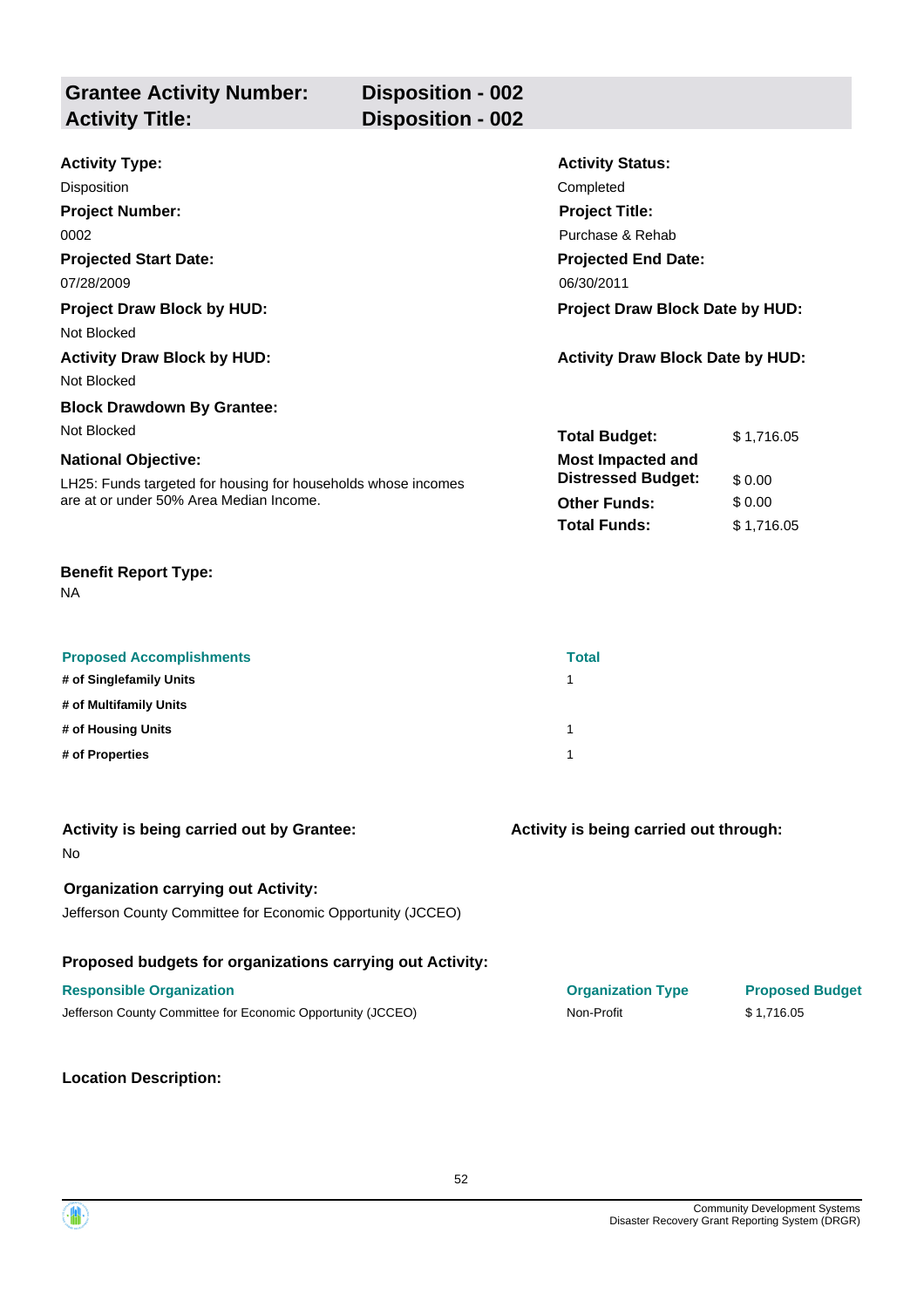329 9th Avenue, S.W.

#### **Activity Description:**

Disposition -002 for 329 9th Avenue, S.W. 329 9th Avenue SW has two beneficiaries. There is one child. The household income is \$17,959.50 (meets at/or below 50% AMI), where a female is Head of Household. The beneficiaries race is Black/African American. The unit has been brought to code, is compliant with lead safe rules, and is affordable. Total Budget: \$100.00 Sale Pending

**Environmental Assessment:** COMPLETED

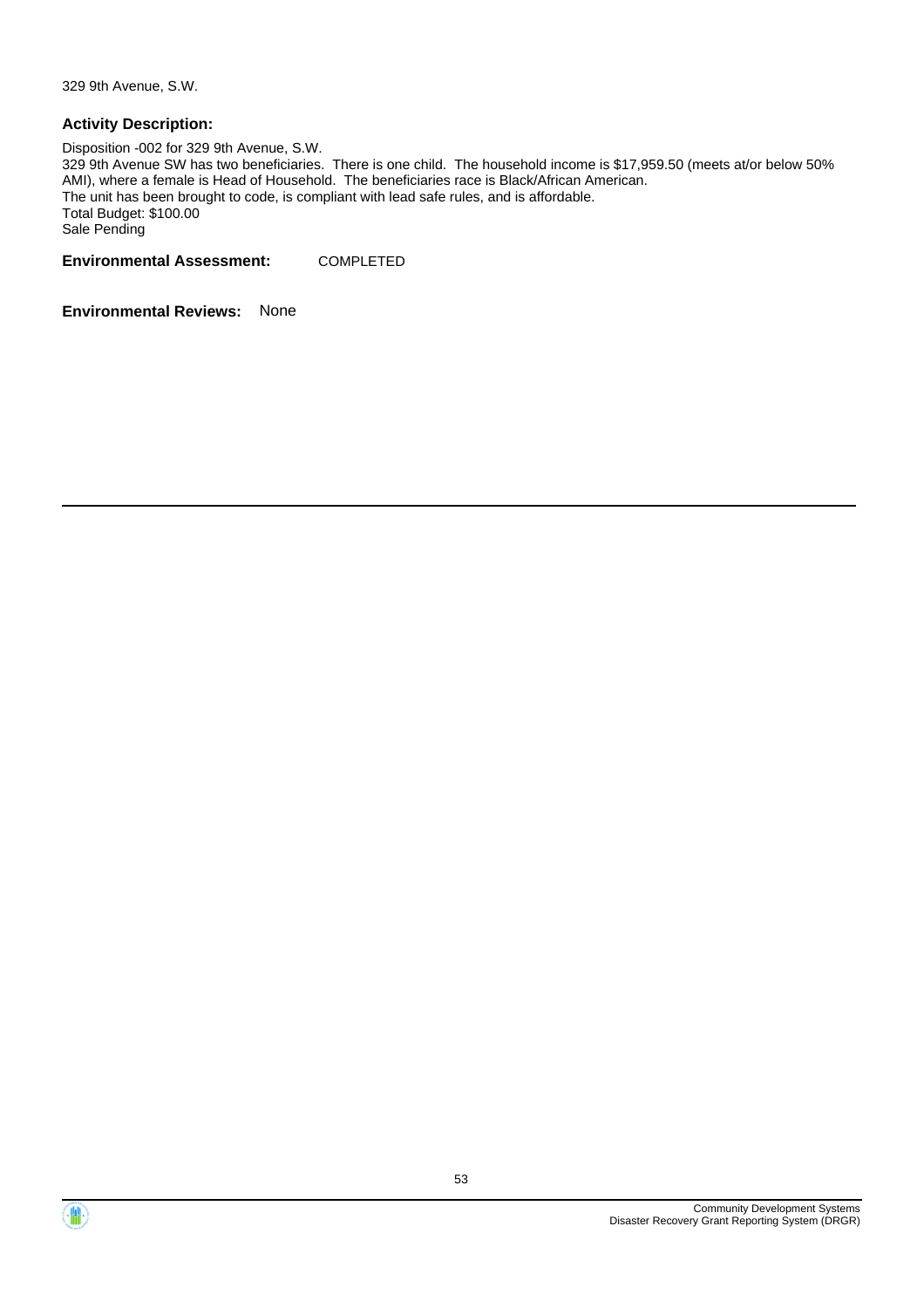| <b>Grantee Activity Number:</b> | <b>Disposition - 003</b> |
|---------------------------------|--------------------------|
| <b>Activity Title:</b>          | <b>Disposition - 003</b> |
|                                 |                          |

| <b>Activity Type:</b>                                        | <b>Activity Status:</b>                 |        |  |
|--------------------------------------------------------------|-----------------------------------------|--------|--|
| Disposition                                                  | Completed                               |        |  |
| <b>Project Number:</b>                                       | <b>Project Title:</b>                   |        |  |
| 0002                                                         | Purchase & Rehab                        |        |  |
| <b>Projected Start Date:</b>                                 | <b>Projected End Date:</b>              |        |  |
| 07/28/2009                                                   | 06/30/2011                              |        |  |
| <b>Project Draw Block by HUD:</b>                            | <b>Project Draw Block Date by HUD:</b>  |        |  |
| Not Blocked                                                  |                                         |        |  |
| <b>Activity Draw Block by HUD:</b>                           | <b>Activity Draw Block Date by HUD:</b> |        |  |
| Not Blocked                                                  |                                         |        |  |
| <b>Block Drawdown By Grantee:</b>                            |                                         |        |  |
| Not Blocked                                                  | <b>Total Budget:</b>                    | \$8.00 |  |
| <b>National Objective:</b>                                   | <b>Most Impacted and</b>                |        |  |
| LMMI: Low, Moderate and Middle Income National Objective for | <b>Distressed Budget:</b>               | \$0.00 |  |
| NSP Only                                                     | <b>Other Funds:</b>                     | \$0.00 |  |
|                                                              | <b>Total Funds:</b>                     | \$8.00 |  |

NA

| <b>Proposed Accomplishments</b> | <b>Total</b> |
|---------------------------------|--------------|
| # of Singlefamily Units         |              |
| # of Multifamily Units          |              |
| # of Housing Units              |              |
| # of Properties                 |              |

| Activity is being carried out by Grantee:<br><b>No</b>                                                    | Activity is being carried out through: |                        |
|-----------------------------------------------------------------------------------------------------------|----------------------------------------|------------------------|
| <b>Organization carrying out Activity:</b><br>Jefferson County Committee for Economic Opportunity (JCCEO) |                                        |                        |
| Proposed budgets for organizations carrying out Activity:                                                 |                                        |                        |
| <b>Responsible Organization</b>                                                                           | <b>Organization Type</b>               | <b>Proposed Budget</b> |
| Jefferson County Committee for Economic Opportunity (JCCEO)                                               | Non-Profit                             | \$8.00                 |

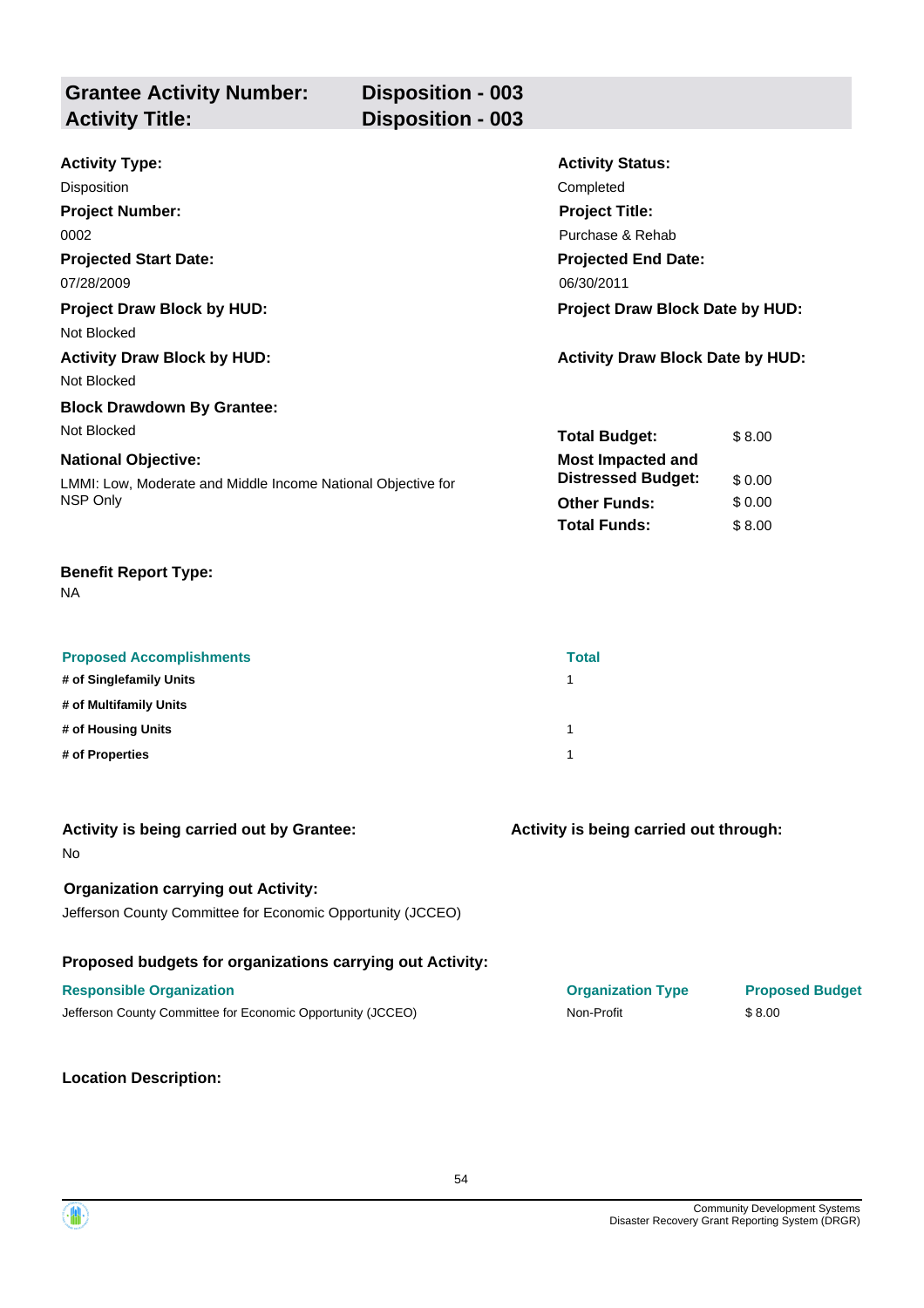1320 Falcon Drive

#### **Activity Description:**

Disposition - 003 1320 Falcon Drive 1320 Falcon Drive has four beneficiaries. There are 2 children. The household income is \$36,268.80 (meets at/or below 50% AMI), where a female is Head of Household. The beneficiaries' race is Black/African American. 1320 Falcon Drive was sold on 10/4/2010. The unit has been brought to code, is compliant with lead safe rules, and is affordable. Total Budget: \$8.00

**Environmental Assessment:** COMPLETED



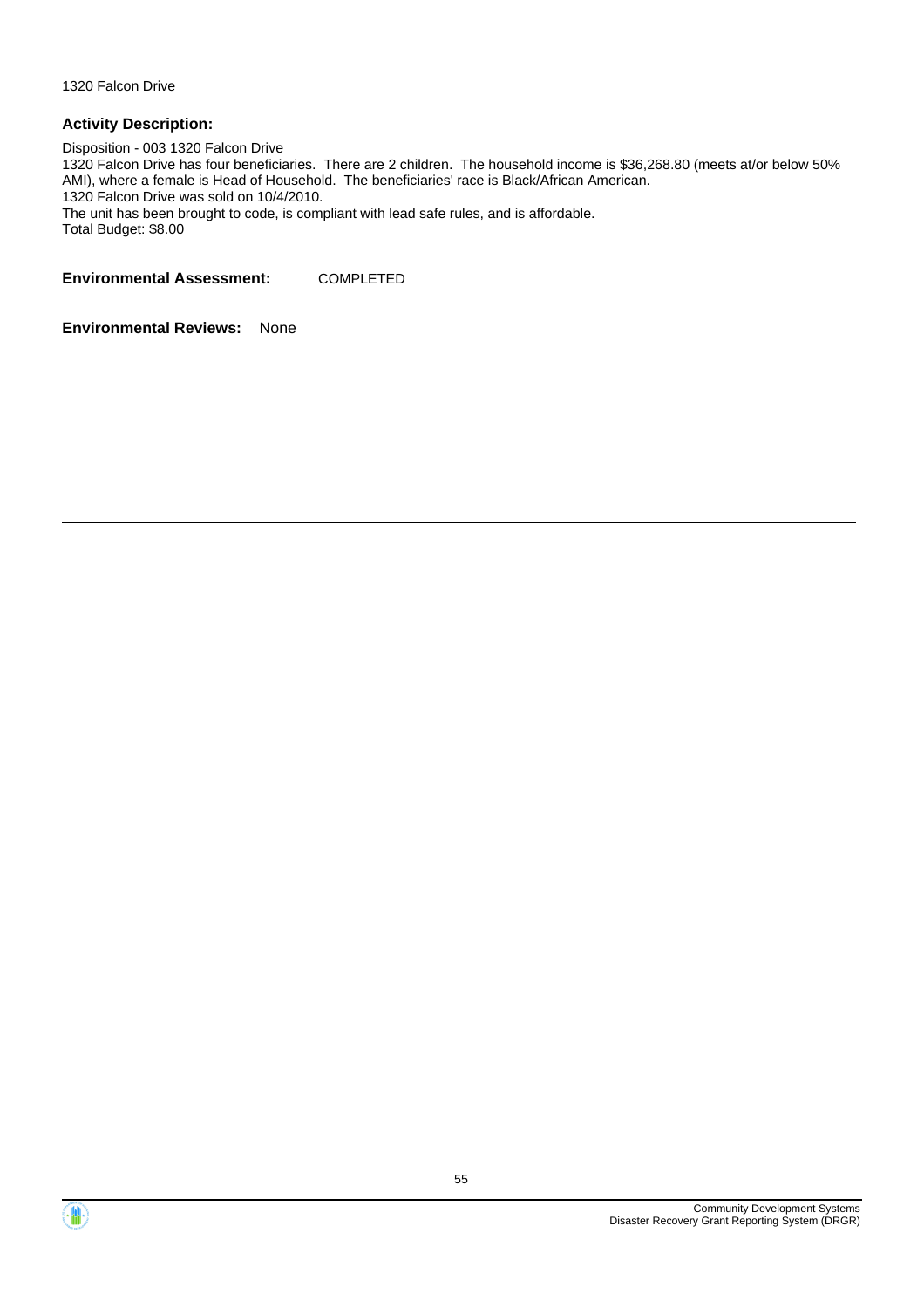| <b>Grantee Activity Number:</b> | Disposition - 004        |
|---------------------------------|--------------------------|
| <b>Activity Title:</b>          | <b>Disposition - 004</b> |
|                                 |                          |

| <b>Activity Type:</b>                                                                                    | <b>Activity Status:</b>                 |            |
|----------------------------------------------------------------------------------------------------------|-----------------------------------------|------------|
| Disposition                                                                                              | Completed                               |            |
| <b>Project Number:</b>                                                                                   | <b>Project Title:</b>                   |            |
| 0002                                                                                                     | Purchase & Rehab                        |            |
| <b>Projected Start Date:</b>                                                                             | <b>Projected End Date:</b>              |            |
| 07/28/2009                                                                                               | 06/30/2011                              |            |
| <b>Project Draw Block by HUD:</b>                                                                        | <b>Project Draw Block Date by HUD:</b>  |            |
| Not Blocked                                                                                              |                                         |            |
| <b>Activity Draw Block by HUD:</b>                                                                       | <b>Activity Draw Block Date by HUD:</b> |            |
| Not Blocked                                                                                              |                                         |            |
| <b>Block Drawdown By Grantee:</b>                                                                        |                                         |            |
| Not Blocked                                                                                              | <b>Total Budget:</b>                    | \$3,006.67 |
| <b>National Objective:</b>                                                                               | <b>Most Impacted and</b>                |            |
| LH25: Funds targeted for housing for households whose incomes<br>are at or under 50% Area Median Income. | <b>Distressed Budget:</b>               | \$0.00     |
|                                                                                                          | <b>Other Funds:</b>                     | \$0.00     |
|                                                                                                          | <b>Total Funds:</b>                     | \$3,006.67 |

NA

| <b>Proposed Accomplishments</b> | <b>Total</b> |
|---------------------------------|--------------|
| # of Singlefamily Units         |              |
| # of Multifamily Units          |              |
| # of Housing Units              |              |
| # of Properties                 |              |

| Activity is being carried out by Grantee:<br><b>No</b>                                                    | Activity is being carried out through: |                        |
|-----------------------------------------------------------------------------------------------------------|----------------------------------------|------------------------|
| <b>Organization carrying out Activity:</b><br>Jefferson County Committee for Economic Opportunity (JCCEO) |                                        |                        |
| Proposed budgets for organizations carrying out Activity:                                                 |                                        |                        |
| <b>Responsible Organization</b>                                                                           | <b>Organization Type</b>               | <b>Proposed Budget</b> |
| Jefferson County Committee for Economic Opportunity (JCCEO)                                               | Non-Profit                             | \$3.006.67             |
|                                                                                                           |                                        |                        |

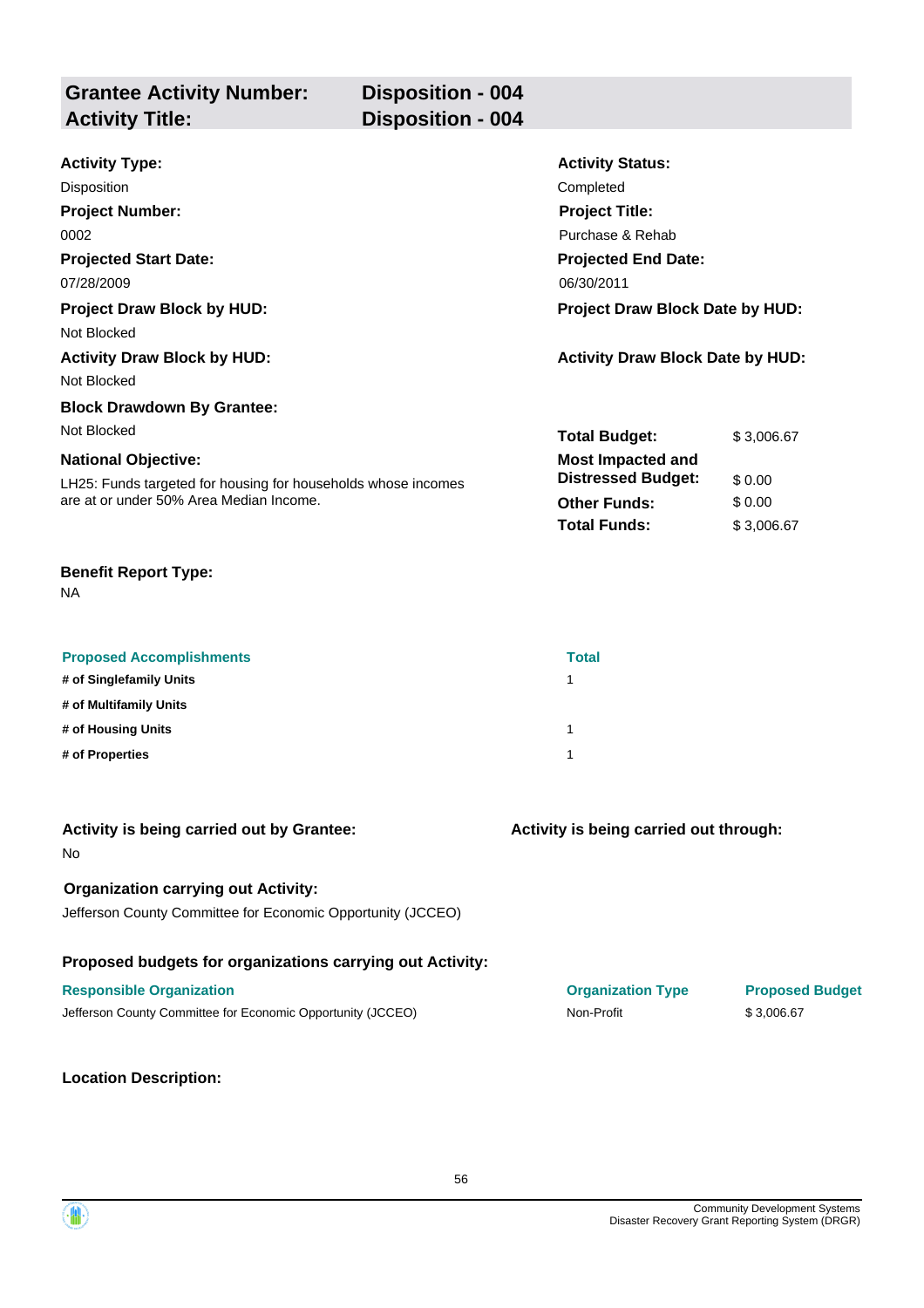Disposition - 004 477 Westchester Drive 477 Westchester Drive was transferred to Greater Birmingham Habitat for Humanity on 11/30/2010. 477 Westchester Drive has three beneficiaries. There is 1 child. The household income is \$21,319.00 (meets at/or below AMI), where a female is Head of Household. The beneficiaries' race is Black/African American. The unit has been brought to code, is compliant with lead safe rules, and is affordable. Total Budget: \$100.00

**Environmental Assessment:** COMPLETED



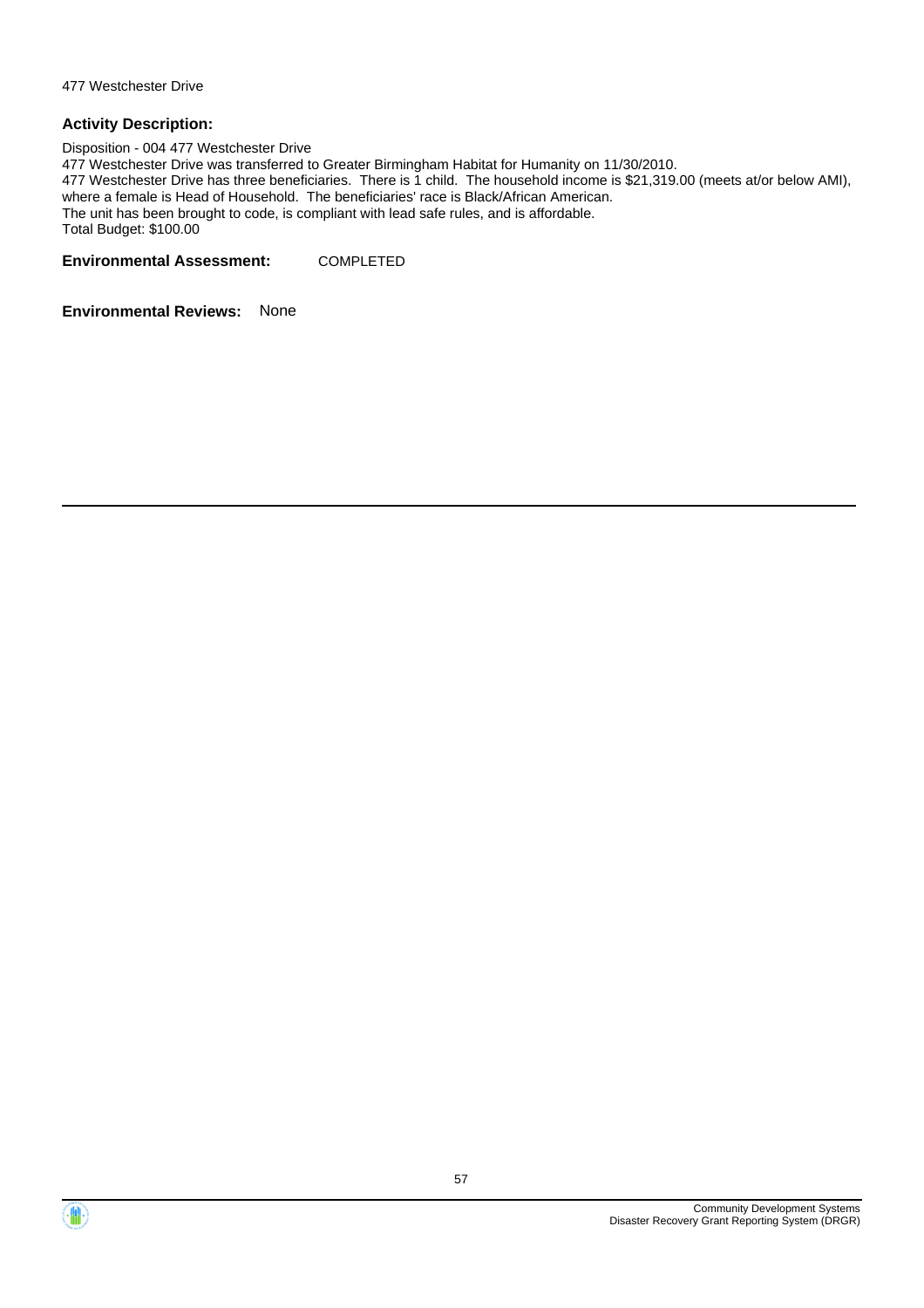| <b>Grantee Activity Number:</b> | <b>Disposition - 005</b> |
|---------------------------------|--------------------------|
| <b>Activity Title:</b>          | <b>Disposition - 005</b> |
|                                 |                          |

| <b>Activity Type:</b>                                        | <b>Activity Status:</b>                 |            |  |
|--------------------------------------------------------------|-----------------------------------------|------------|--|
| Disposition                                                  | Completed                               |            |  |
| <b>Project Number:</b>                                       | <b>Project Title:</b>                   |            |  |
| 0002                                                         | Purchase & Rehab                        |            |  |
| <b>Projected Start Date:</b>                                 | <b>Projected End Date:</b>              |            |  |
| 07/28/2009                                                   | 06/30/2011                              |            |  |
| <b>Project Draw Block by HUD:</b>                            | Project Draw Block Date by HUD:         |            |  |
| Not Blocked                                                  |                                         |            |  |
| <b>Activity Draw Block by HUD:</b>                           | <b>Activity Draw Block Date by HUD:</b> |            |  |
| Not Blocked                                                  |                                         |            |  |
| <b>Block Drawdown By Grantee:</b>                            |                                         |            |  |
| Not Blocked                                                  | <b>Total Budget:</b>                    | \$1,168.01 |  |
| <b>National Objective:</b>                                   | <b>Most Impacted and</b>                |            |  |
| LMMI: Low, Moderate and Middle Income National Objective for | <b>Distressed Budget:</b>               | \$0.00     |  |
| NSP Only                                                     | <b>Other Funds:</b>                     | \$0.00     |  |
|                                                              | <b>Total Funds:</b>                     | \$1,168.01 |  |

NA

| <b>Proposed Accomplishments</b> | <b>Total</b> |
|---------------------------------|--------------|
| # of Singlefamily Units         |              |
| # of Multifamily Units          |              |
| # of Housing Units              | 1            |
| # of Properties                 |              |

| Activity is being carried out by Grantee:<br><b>No</b>                                                    | Activity is being carried out through: |                        |
|-----------------------------------------------------------------------------------------------------------|----------------------------------------|------------------------|
| <b>Organization carrying out Activity:</b><br>Jefferson County Committee for Economic Opportunity (JCCEO) |                                        |                        |
| Proposed budgets for organizations carrying out Activity:                                                 |                                        |                        |
| <b>Responsible Organization</b>                                                                           | <b>Organization Type</b>               | <b>Proposed Budget</b> |
| Jefferson County Committee for Economic Opportunity (JCCEO)                                               | Non-Profit                             | \$1.168.01             |

**Location Description:**

Community Development Systems

Disaster Recovery Grant Reporting System (DRGR)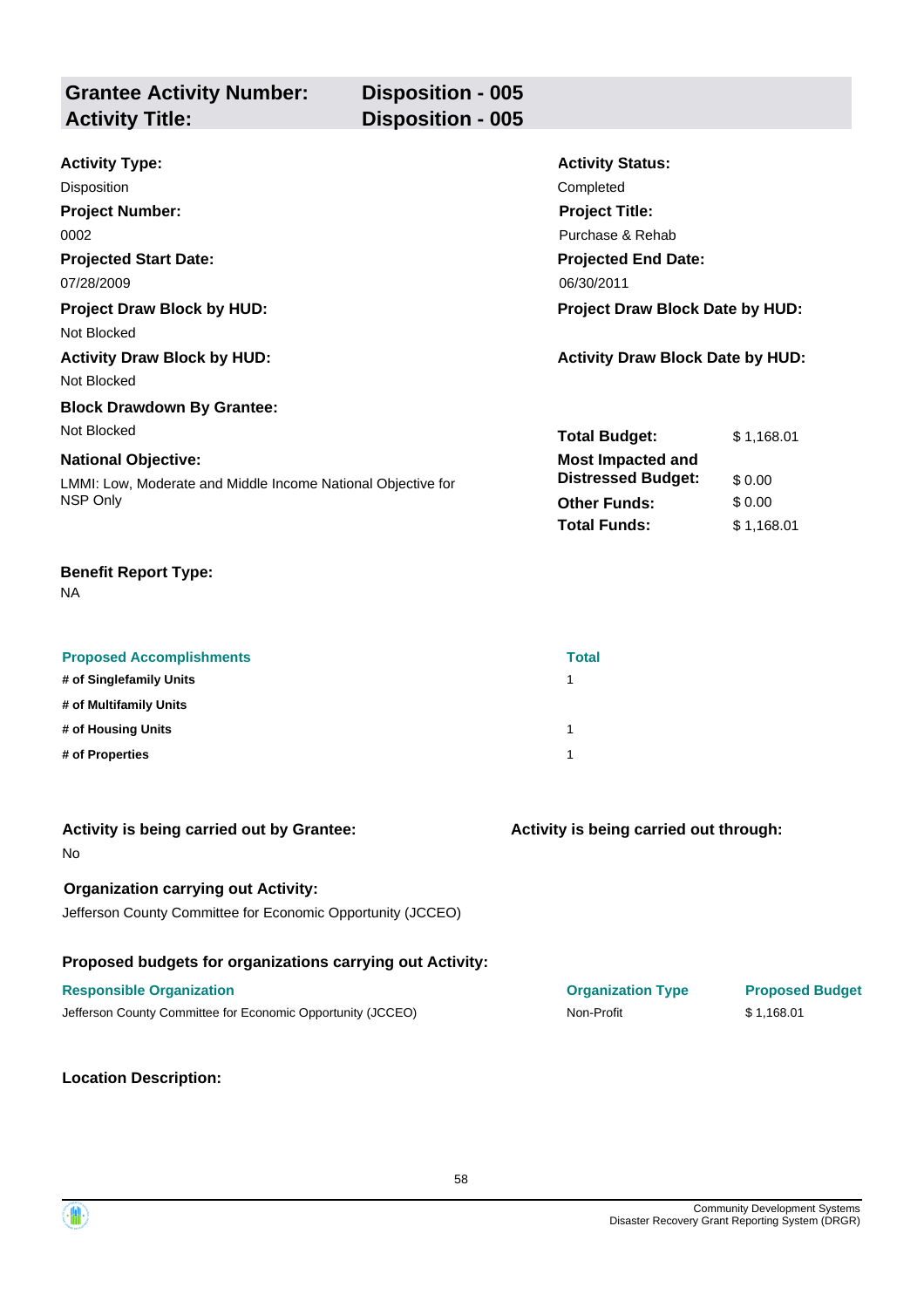632 Shadywood Lane

#### **Activity Description:**

Disposition - 005 632 Shadywood Lane Total Budget: \$5,042.66

**Environmental Assessment:** COMPLETED



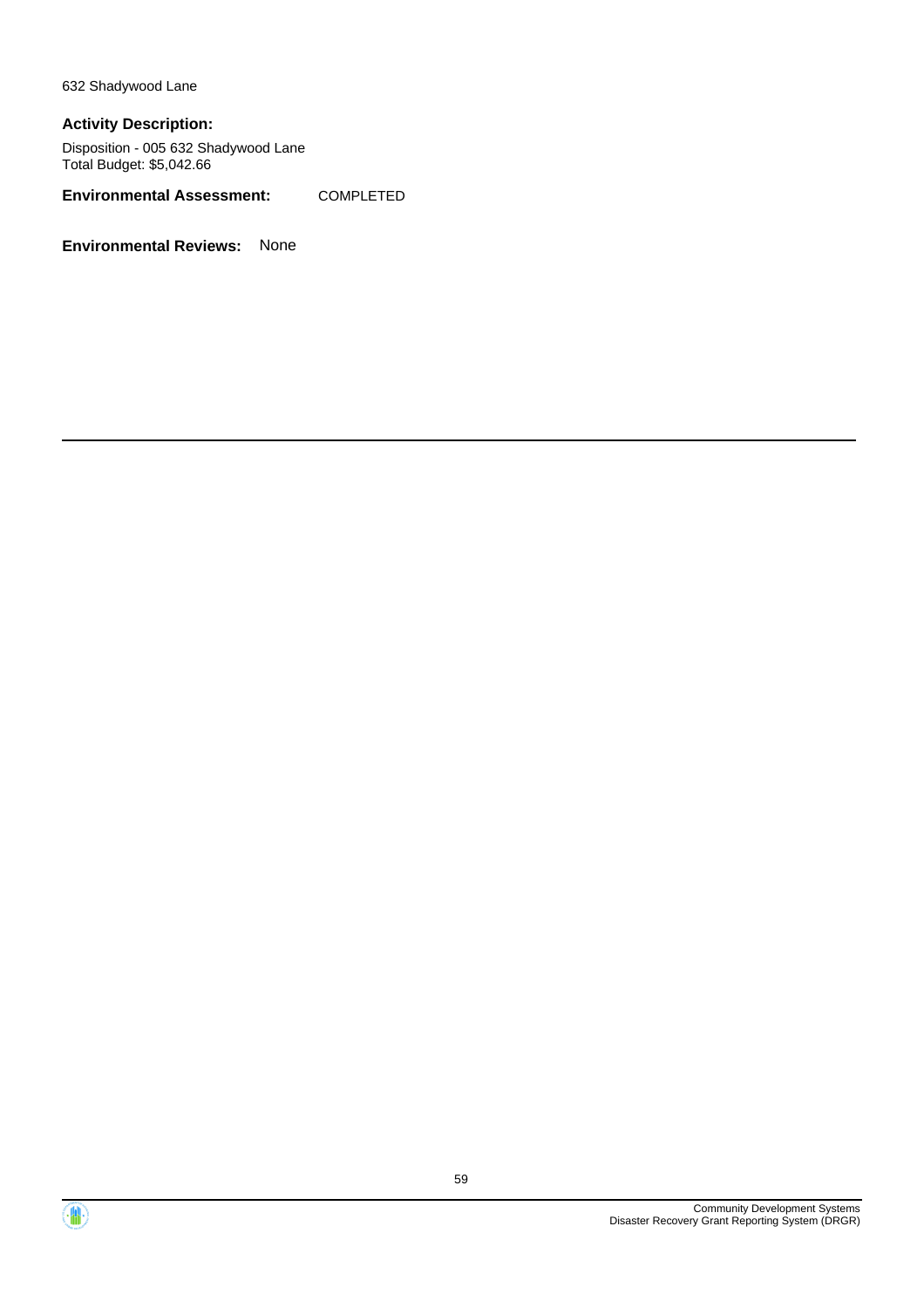| <b>Grantee Activity Number:</b> | <b>Disposition - 006</b> |
|---------------------------------|--------------------------|
| <b>Activity Title:</b>          | <b>Disposition - 006</b> |
|                                 |                          |

| <b>Activity Type:</b>                                        | <b>Activity Status:</b>                 |            |
|--------------------------------------------------------------|-----------------------------------------|------------|
| <b>Disposition</b>                                           | Completed                               |            |
| <b>Project Number:</b>                                       | <b>Project Title:</b>                   |            |
| 0002                                                         | Purchase & Rehab                        |            |
| <b>Projected Start Date:</b>                                 | <b>Projected End Date:</b>              |            |
| 07/28/2009                                                   | 06/30/2011                              |            |
| <b>Project Draw Block by HUD:</b>                            | <b>Project Draw Block Date by HUD:</b>  |            |
| Not Blocked                                                  |                                         |            |
| <b>Activity Draw Block by HUD:</b>                           | <b>Activity Draw Block Date by HUD:</b> |            |
| Not Blocked                                                  |                                         |            |
| <b>Block Drawdown By Grantee:</b>                            |                                         |            |
| Not Blocked                                                  | <b>Total Budget:</b>                    | \$1,189.00 |
| <b>National Objective:</b>                                   | <b>Most Impacted and</b>                |            |
| LMMI: Low, Moderate and Middle Income National Objective for | <b>Distressed Budget:</b>               | \$0.00     |
| NSP Only                                                     | <b>Other Funds:</b>                     | \$0.00     |
|                                                              | <b>Total Funds:</b>                     | \$1,189.00 |

NA

| <b>Proposed Accomplishments</b> | <b>Total</b> |
|---------------------------------|--------------|
| # of Singlefamily Units         |              |
| # of Multifamily Units          |              |
| # of Housing Units              | 1            |
| # of Properties                 |              |

| Activity is being carried out by Grantee:<br>No.                                                          | Activity is being carried out through: |                        |
|-----------------------------------------------------------------------------------------------------------|----------------------------------------|------------------------|
| <b>Organization carrying out Activity:</b><br>Jefferson County Committee for Economic Opportunity (JCCEO) |                                        |                        |
| Proposed budgets for organizations carrying out Activity:                                                 |                                        |                        |
| <b>Responsible Organization</b>                                                                           | <b>Organization Type</b>               | <b>Proposed Budget</b> |
| Jefferson County Committee for Economic Opportunity (JCCEO)                                               | Non-Profit                             | \$1.189.00             |
|                                                                                                           |                                        |                        |

**Location Description:**

Community Development Systems Disaster Recovery Grant Reporting System (DRGR)

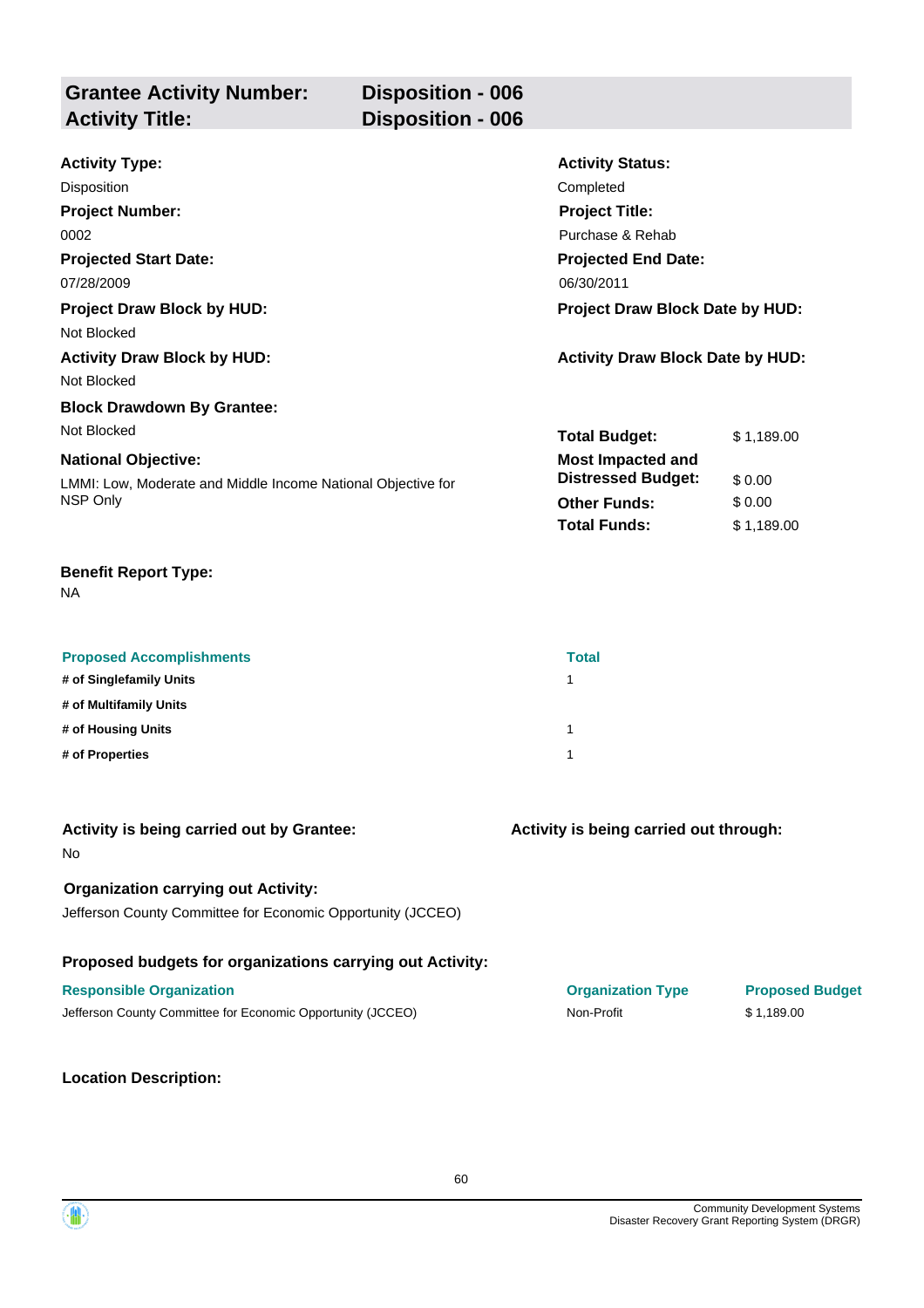8520 Val Bark Circle

#### **Activity Description:**

Disposition -006 8520 Val Bark Circle Total Budget: \$5,042.66

**Environmental Assessment:** COMPLETED



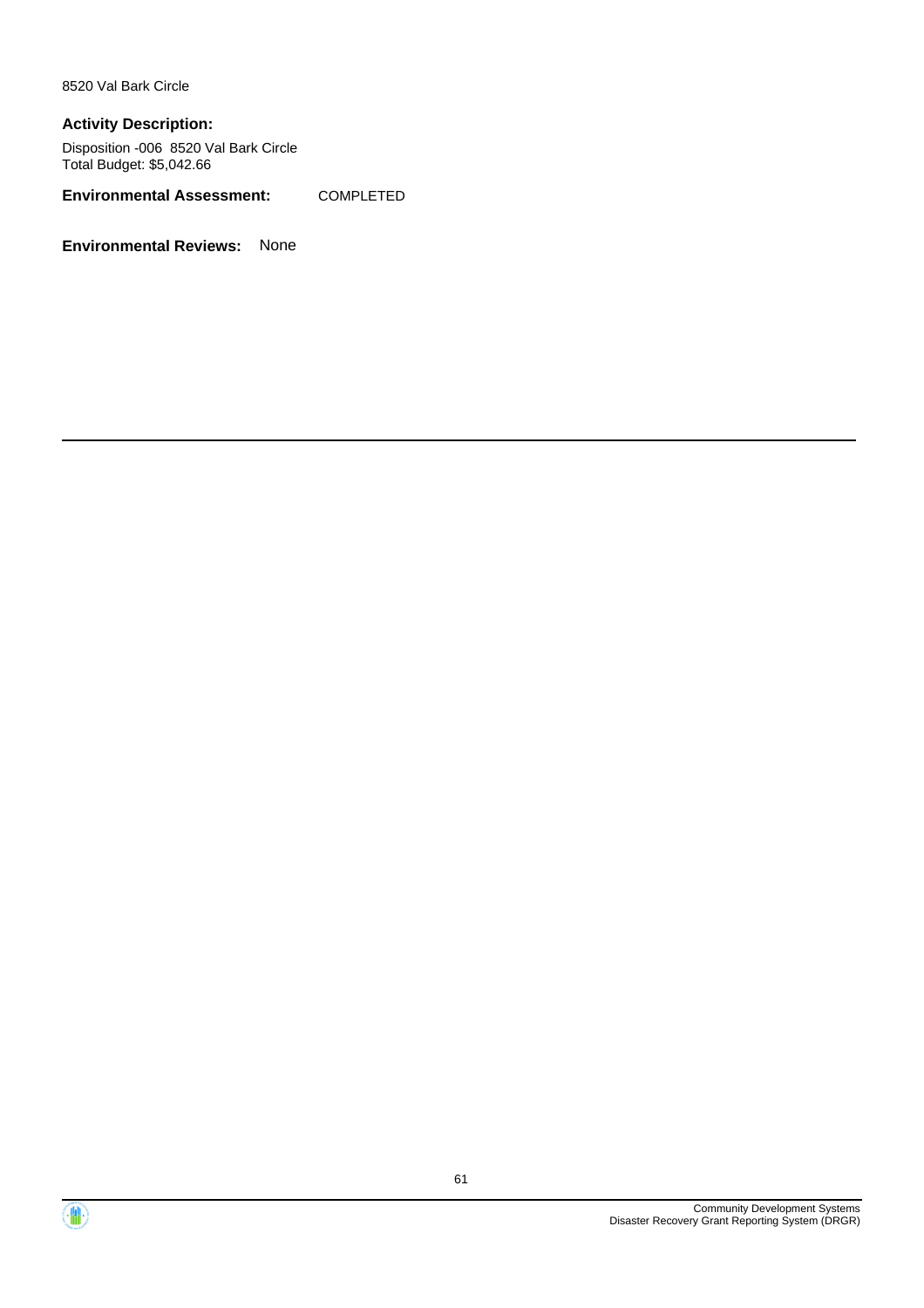| <b>Grantee Activity Number:</b> | <b>Disposition - 007</b> |
|---------------------------------|--------------------------|
| <b>Activity Title:</b>          | <b>Disposition - 007</b> |
|                                 |                          |

| <b>Activity Type:</b>                                        | <b>Activity Status:</b>                 |            |
|--------------------------------------------------------------|-----------------------------------------|------------|
| Disposition                                                  | Completed                               |            |
| <b>Project Number:</b>                                       | <b>Project Title:</b>                   |            |
| 0002                                                         | Purchase & Rehab                        |            |
| <b>Projected Start Date:</b>                                 | <b>Projected End Date:</b>              |            |
| 07/28/2009                                                   | 06/30/2011                              |            |
| <b>Project Draw Block by HUD:</b>                            | <b>Project Draw Block Date by HUD:</b>  |            |
| Not Blocked                                                  |                                         |            |
| <b>Activity Draw Block by HUD:</b>                           | <b>Activity Draw Block Date by HUD:</b> |            |
| Not Blocked                                                  |                                         |            |
| <b>Block Drawdown By Grantee:</b>                            |                                         |            |
| Not Blocked                                                  | <b>Total Budget:</b>                    | \$1,440.59 |
| <b>National Objective:</b>                                   | <b>Most Impacted and</b>                |            |
| LMMI: Low, Moderate and Middle Income National Objective for | <b>Distressed Budget:</b>               | \$0.00     |
| NSP Only                                                     | <b>Other Funds:</b>                     | \$0.00     |
|                                                              | <b>Total Funds:</b>                     | \$1,440.59 |

NA

| <b>Proposed Accomplishments</b> | <b>Total</b> |
|---------------------------------|--------------|
| # of Singlefamily Units         |              |
| # of Multifamily Units          |              |
| # of Housing Units              | 1            |
| # of Properties                 |              |

| Activity is being carried out by Grantee:<br><b>No</b>                                                    | Activity is being carried out through: |                        |
|-----------------------------------------------------------------------------------------------------------|----------------------------------------|------------------------|
| <b>Organization carrying out Activity:</b><br>Jefferson County Committee for Economic Opportunity (JCCEO) |                                        |                        |
| Proposed budgets for organizations carrying out Activity:                                                 |                                        |                        |
| <b>Responsible Organization</b>                                                                           | <b>Organization Type</b>               | <b>Proposed Budget</b> |
| Jefferson County Committee for Economic Opportunity (JCCEO)                                               | Non-Profit                             | \$1.440.59             |

**Location Description:**

Community Development Systems

Disaster Recovery Grant Reporting System (DRGR)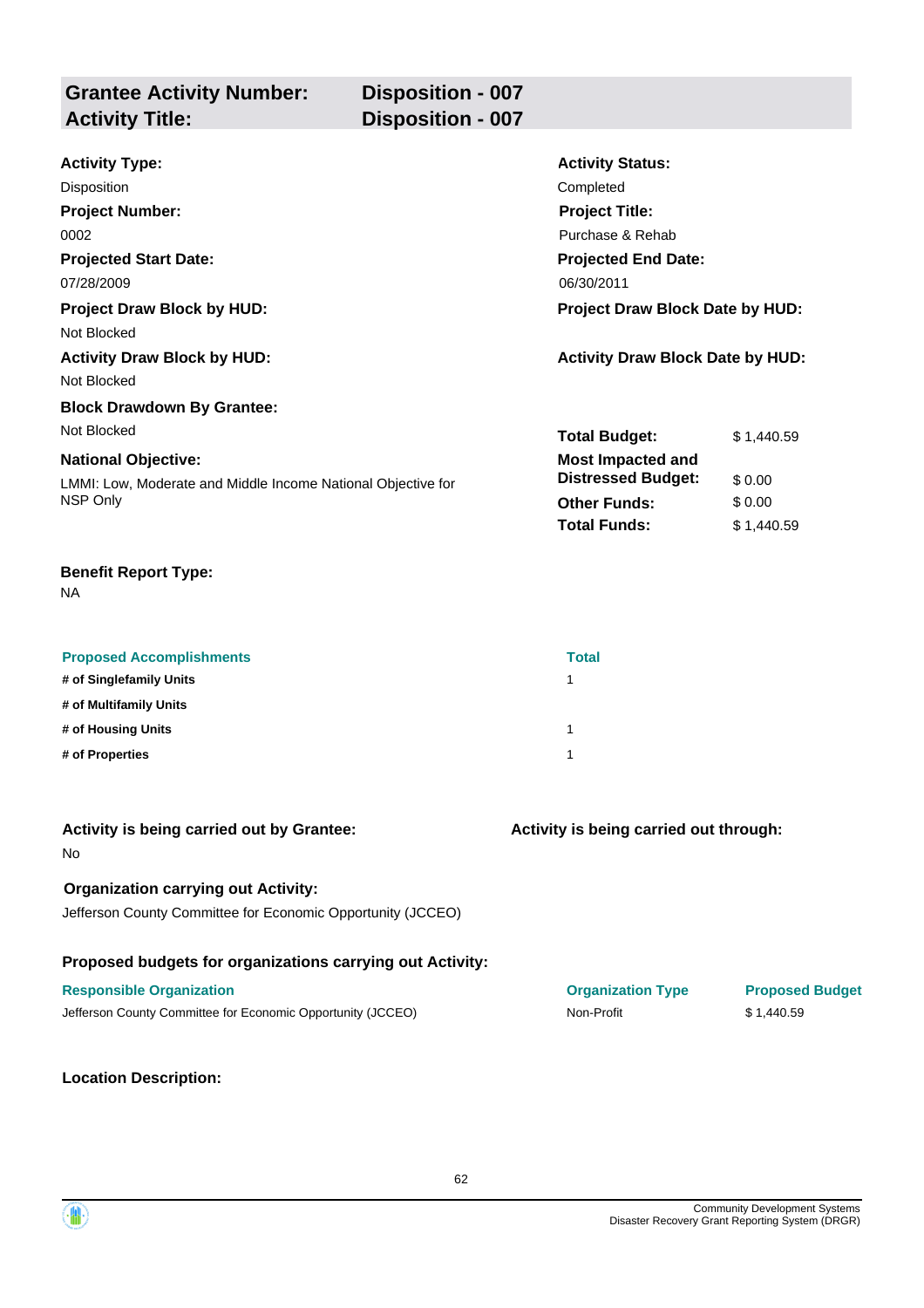429 Hickory Street

#### **Activity Description:**

Disposition - 007 429 Hickory Street Total Budget: \$1440.59

**Environmental Assessment:** COMPLETED



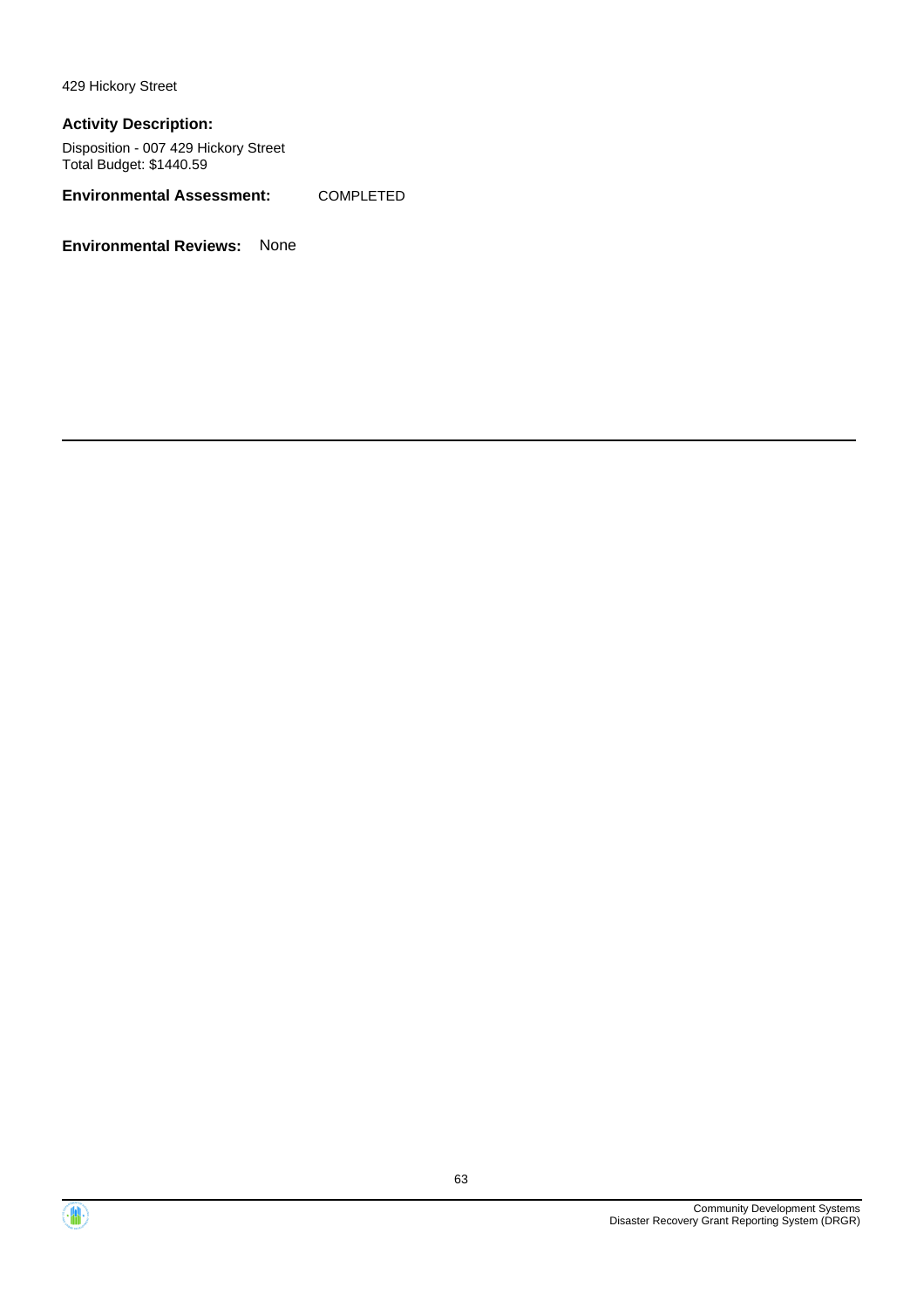| <b>Grantee Activity Number:</b> | <b>Disposition - 008</b> |
|---------------------------------|--------------------------|
| <b>Activity Title:</b>          | <b>Disposition - 008</b> |
|                                 |                          |

| <b>Activity Type:</b>                                        | <b>Activity Status:</b>                 |            |
|--------------------------------------------------------------|-----------------------------------------|------------|
| Disposition                                                  | Completed                               |            |
| <b>Project Number:</b>                                       | <b>Project Title:</b>                   |            |
| 0002                                                         | Purchase & Rehab                        |            |
| <b>Projected Start Date:</b>                                 | <b>Projected End Date:</b>              |            |
| 07/28/2009                                                   | 06/30/2011                              |            |
| <b>Project Draw Block by HUD:</b>                            | <b>Project Draw Block Date by HUD:</b>  |            |
| Not Blocked                                                  |                                         |            |
| <b>Activity Draw Block by HUD:</b>                           | <b>Activity Draw Block Date by HUD:</b> |            |
| Not Blocked                                                  |                                         |            |
| <b>Block Drawdown By Grantee:</b>                            |                                         |            |
| Not Blocked                                                  | <b>Total Budget:</b>                    | \$3,730.90 |
| <b>National Objective:</b>                                   | <b>Most Impacted and</b>                |            |
| LMMI: Low, Moderate and Middle Income National Objective for | <b>Distressed Budget:</b>               | \$0.00     |
| NSP Only                                                     | <b>Other Funds:</b>                     | \$0.00     |
|                                                              | <b>Total Funds:</b>                     | \$3,730.90 |

NA

| <b>Proposed Accomplishments</b> | <b>Total</b> |
|---------------------------------|--------------|
| # of Singlefamily Units         |              |
| # of Multifamily Units          |              |
| # of Housing Units              |              |
| # of Properties                 |              |

| Activity is being carried out by Grantee:<br><b>No</b>                                                    | Activity is being carried out through: |                        |
|-----------------------------------------------------------------------------------------------------------|----------------------------------------|------------------------|
| <b>Organization carrying out Activity:</b><br>Jefferson County Committee for Economic Opportunity (JCCEO) |                                        |                        |
| Proposed budgets for organizations carrying out Activity:                                                 |                                        |                        |
| <b>Responsible Organization</b>                                                                           | <b>Organization Type</b>               | <b>Proposed Budget</b> |
| Jefferson County Committee for Economic Opportunity (JCCEO)                                               | Non-Profit                             | \$3.730.90             |

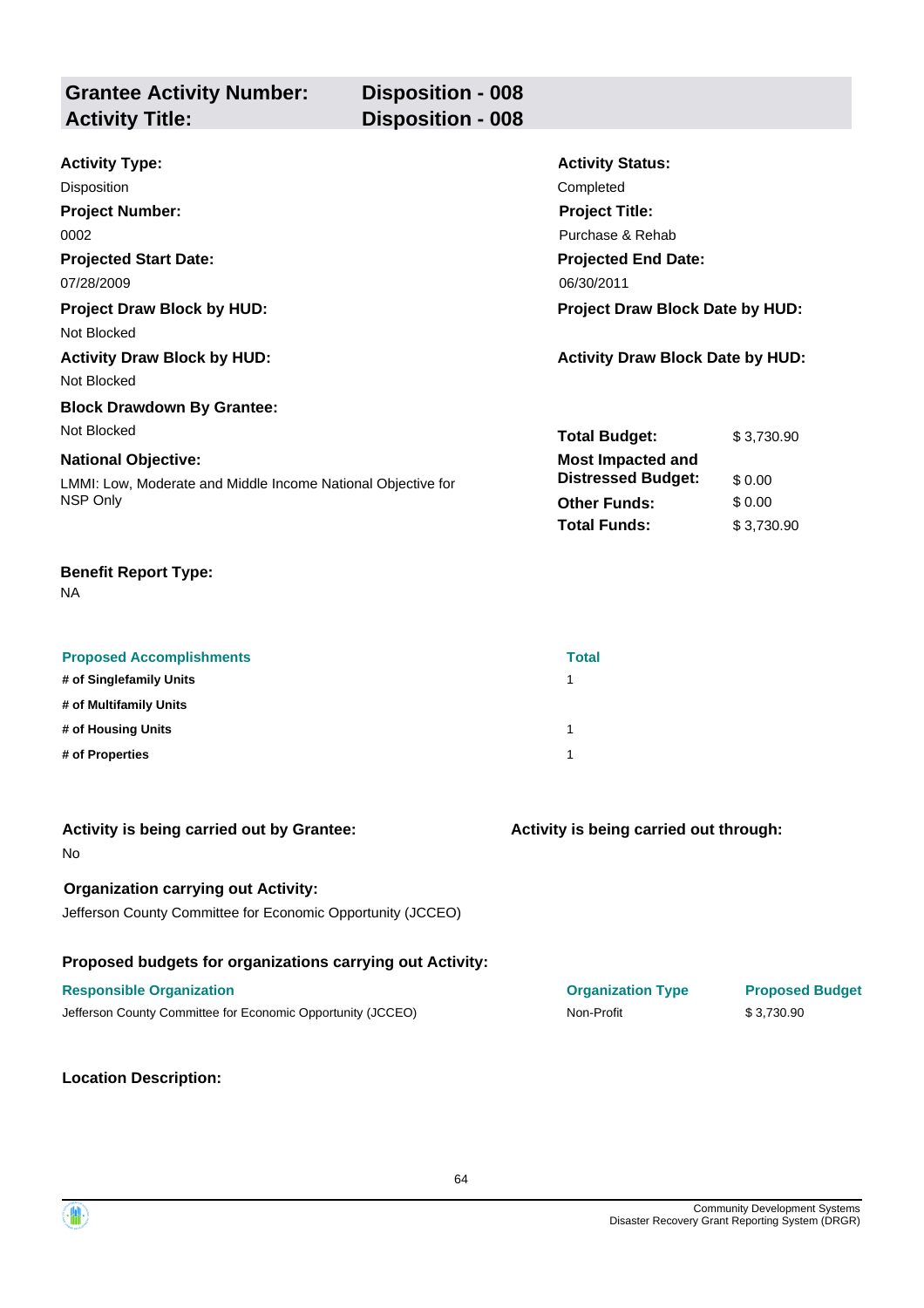1957 Huntington Lane

#### **Activity Description:**

Disposition - 008 1957 Huntington Lane Total Budget: \$5,042.67

**Environmental Assessment:** COMPLETED



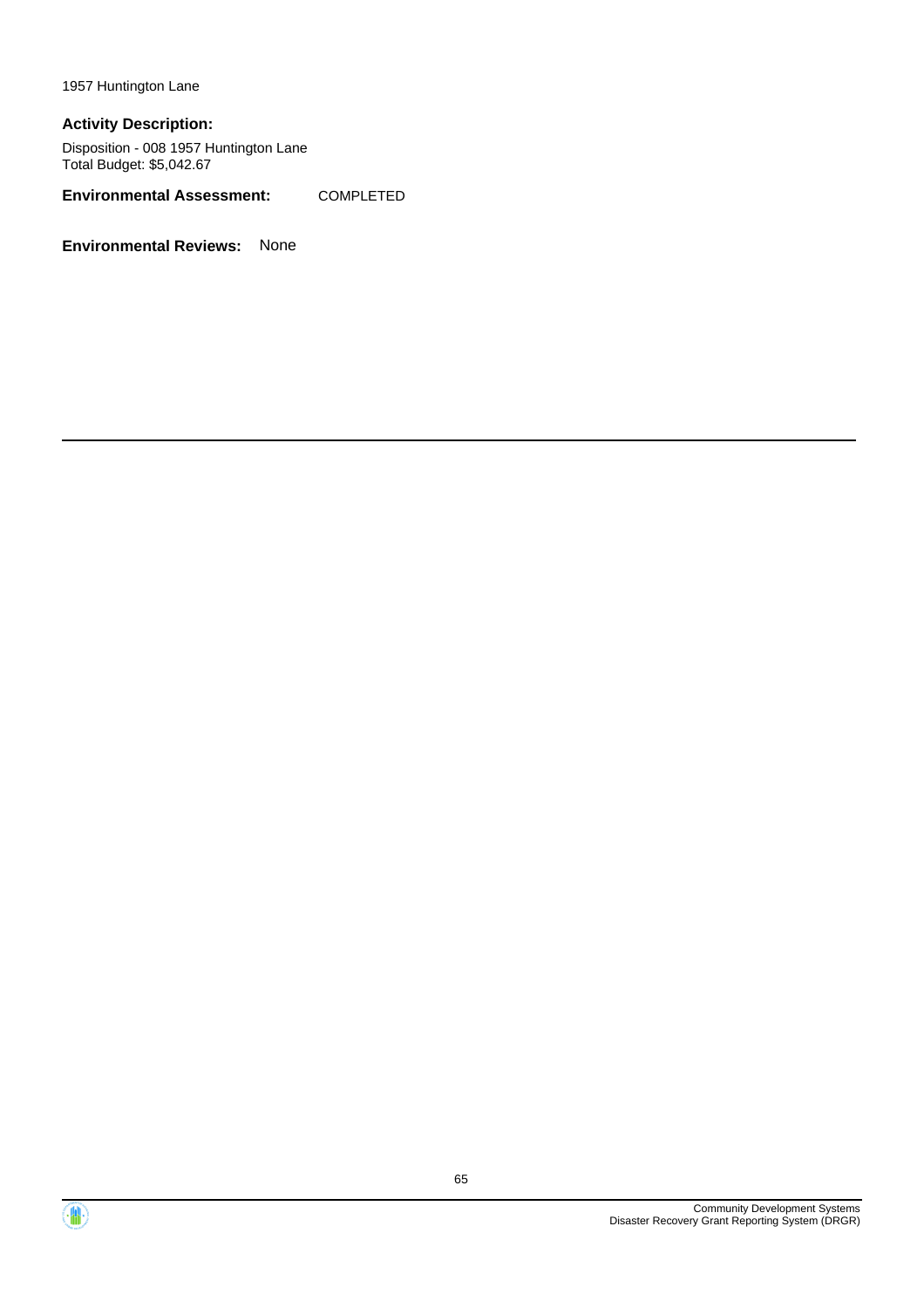| <b>Grantee Activity Number:</b> | <b>Disposition - 009</b> |
|---------------------------------|--------------------------|
| <b>Activity Title:</b>          | <b>Disposition - 009</b> |
|                                 |                          |

| <b>Activity Type:</b>                                        | <b>Activity Status:</b>                 |            |
|--------------------------------------------------------------|-----------------------------------------|------------|
| Disposition                                                  | Completed                               |            |
| <b>Project Number:</b>                                       | <b>Project Title:</b>                   |            |
| 0002                                                         | Purchase & Rehab                        |            |
| <b>Projected Start Date:</b>                                 | <b>Projected End Date:</b>              |            |
| 07/28/2009                                                   | 06/30/2011                              |            |
| <b>Project Draw Block by HUD:</b>                            | <b>Project Draw Block Date by HUD:</b>  |            |
| Not Blocked                                                  |                                         |            |
| <b>Activity Draw Block by HUD:</b>                           | <b>Activity Draw Block Date by HUD:</b> |            |
| Not Blocked                                                  |                                         |            |
| <b>Block Drawdown By Grantee:</b>                            |                                         |            |
| Not Blocked                                                  | <b>Total Budget:</b>                    | \$2,720.20 |
| <b>National Objective:</b>                                   | <b>Most Impacted and</b>                |            |
| LMMI: Low, Moderate and Middle Income National Objective for | <b>Distressed Budget:</b>               | \$0.00     |
| NSP Only                                                     | <b>Other Funds:</b>                     | \$0.00     |
|                                                              | <b>Total Funds:</b>                     | \$2,720.20 |

NA

| <b>Proposed Accomplishments</b> | <b>Total</b> |
|---------------------------------|--------------|
| # of Singlefamily Units         |              |
| # of Multifamily Units          |              |
| # of Housing Units              |              |
| # of Properties                 |              |

| Activity is being carried out by Grantee:<br><b>No</b>      | Activity is being carried out through: |                        |
|-------------------------------------------------------------|----------------------------------------|------------------------|
| <b>Organization carrying out Activity:</b>                  |                                        |                        |
| Jefferson County Committee for Economic Opportunity (JCCEO) |                                        |                        |
| Proposed budgets for organizations carrying out Activity:   |                                        |                        |
| <b>Responsible Organization</b>                             | <b>Organization Type</b>               | <b>Proposed Budget</b> |
| Jefferson County Committee for Economic Opportunity (JCCEO) | Non-Profit                             | \$2.720.20             |
|                                                             |                                        |                        |

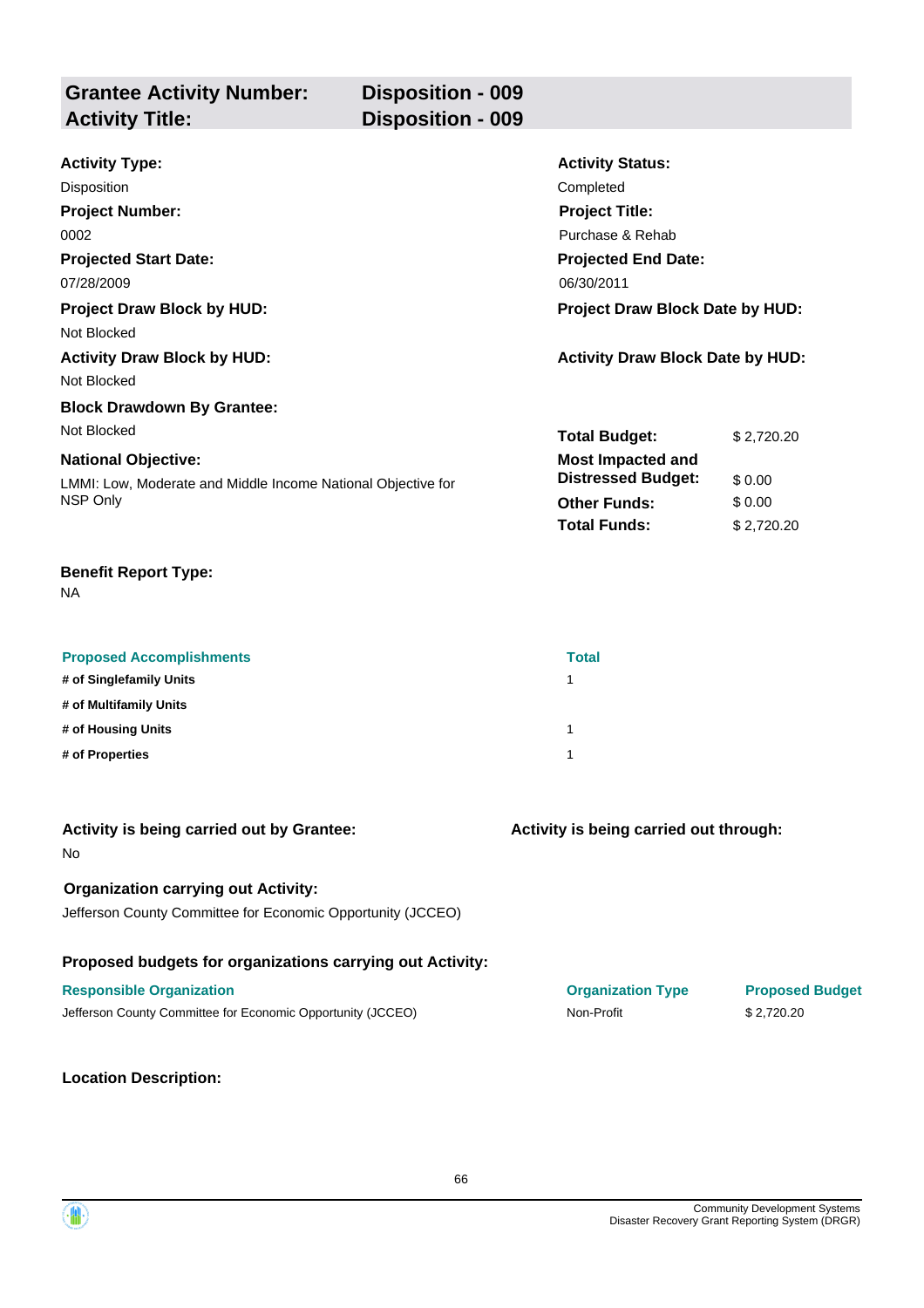1269 Pine Street

#### **Activity Description:**

Disposition - 009 1269 Pine Street

Total Budget: \$5,042.67

1269 Pine Tree Drive has five beneficiaries. There are three children. Three disabled persons. The household income is \$20,106.94 (meets at/or below AMI), where a female is Head of Household. The beneficiaries' race is Black/African American. The unit has been brought to code, is compliant with lead safe rules, and is affordable.

**Environmental Assessment:** COMPLETED



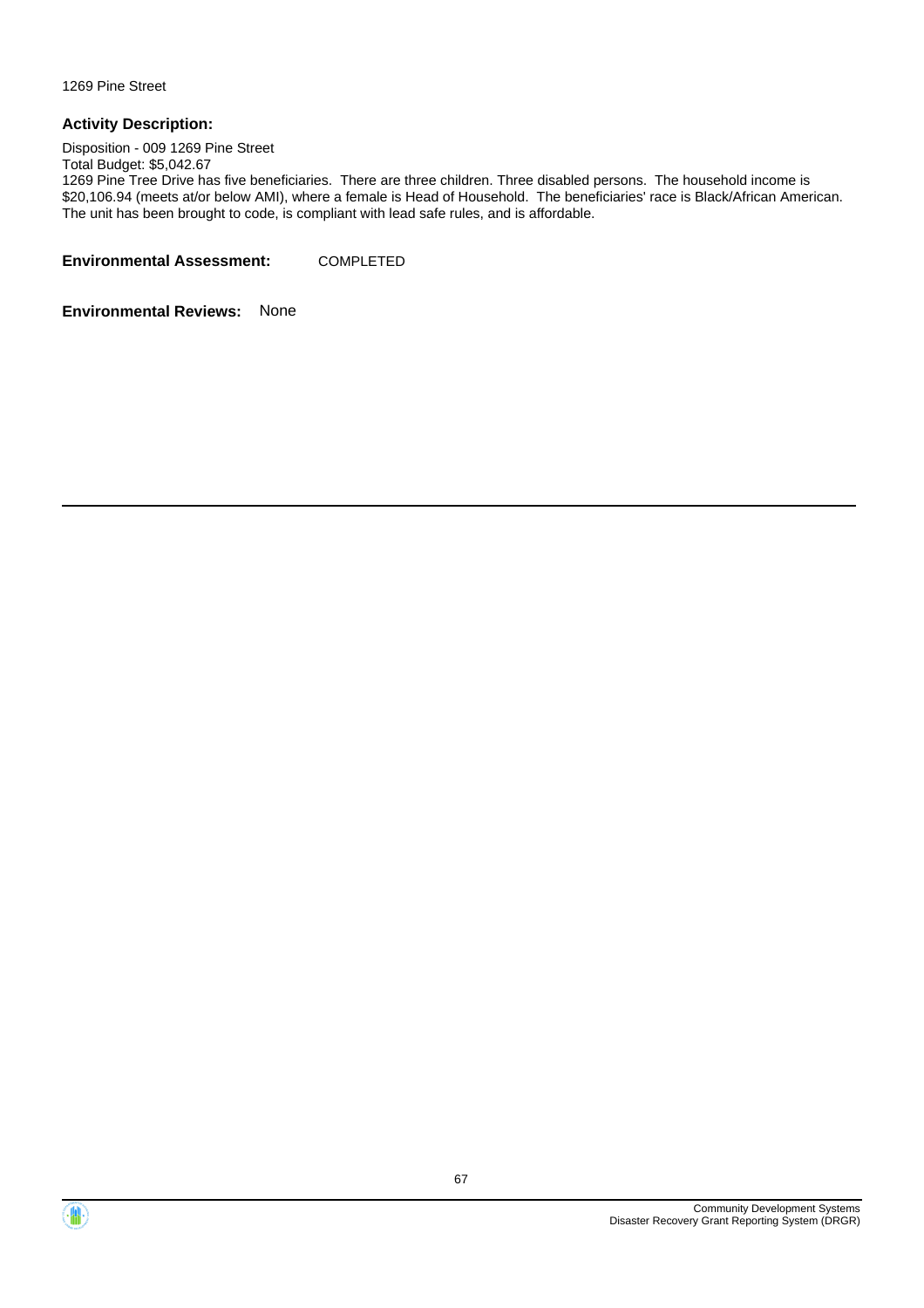| <b>Grantee Activity Number:</b> | <b>Disposition - 010</b> |                         |  |
|---------------------------------|--------------------------|-------------------------|--|
| <b>Activity Title:</b>          | Disposition - 010        |                         |  |
| Activity Type:                  |                          | <b>Activity Status:</b> |  |

| ACTIVITY TYPE.                                               | <b>ACTIVITY STATUS.</b>                 |            |
|--------------------------------------------------------------|-----------------------------------------|------------|
| Disposition                                                  | Completed                               |            |
| <b>Project Number:</b>                                       | <b>Project Title:</b>                   |            |
| 0002                                                         | Purchase & Rehab                        |            |
| <b>Projected Start Date:</b>                                 | <b>Projected End Date:</b>              |            |
| 07/28/2009                                                   | 06/30/2011                              |            |
| <b>Project Draw Block by HUD:</b>                            | <b>Project Draw Block Date by HUD:</b>  |            |
| Not Blocked                                                  |                                         |            |
| <b>Activity Draw Block by HUD:</b>                           | <b>Activity Draw Block Date by HUD:</b> |            |
| Not Blocked                                                  |                                         |            |
| <b>Block Drawdown By Grantee:</b>                            |                                         |            |
| Not Blocked                                                  | <b>Total Budget:</b>                    | \$5,362.35 |
| <b>National Objective:</b>                                   | <b>Most Impacted and</b>                |            |
| LMMI: Low, Moderate and Middle Income National Objective for | <b>Distressed Budget:</b>               | \$0.00     |
| NSP Only                                                     | <b>Other Funds:</b>                     | \$0.00     |
|                                                              | <b>Total Funds:</b>                     | \$5,362.35 |

NA

| <b>Proposed Accomplishments</b> | <b>Total</b> |
|---------------------------------|--------------|
| # of Singlefamily Units         |              |
| # of Multifamily Units          |              |
| # of Housing Units              |              |
| # of Properties                 |              |

| Activity is being carried out by Grantee:<br><b>No</b>      | Activity is being carried out through: |                        |
|-------------------------------------------------------------|----------------------------------------|------------------------|
| <b>Organization carrying out Activity:</b>                  |                                        |                        |
| Jefferson County Committee for Economic Opportunity (JCCEO) |                                        |                        |
| Proposed budgets for organizations carrying out Activity:   |                                        |                        |
| <b>Responsible Organization</b>                             | <b>Organization Type</b>               | <b>Proposed Budget</b> |
| Jefferson County Committee for Economic Opportunity (JCCEO) | Non-Profit                             | \$5.362.35             |
|                                                             |                                        |                        |

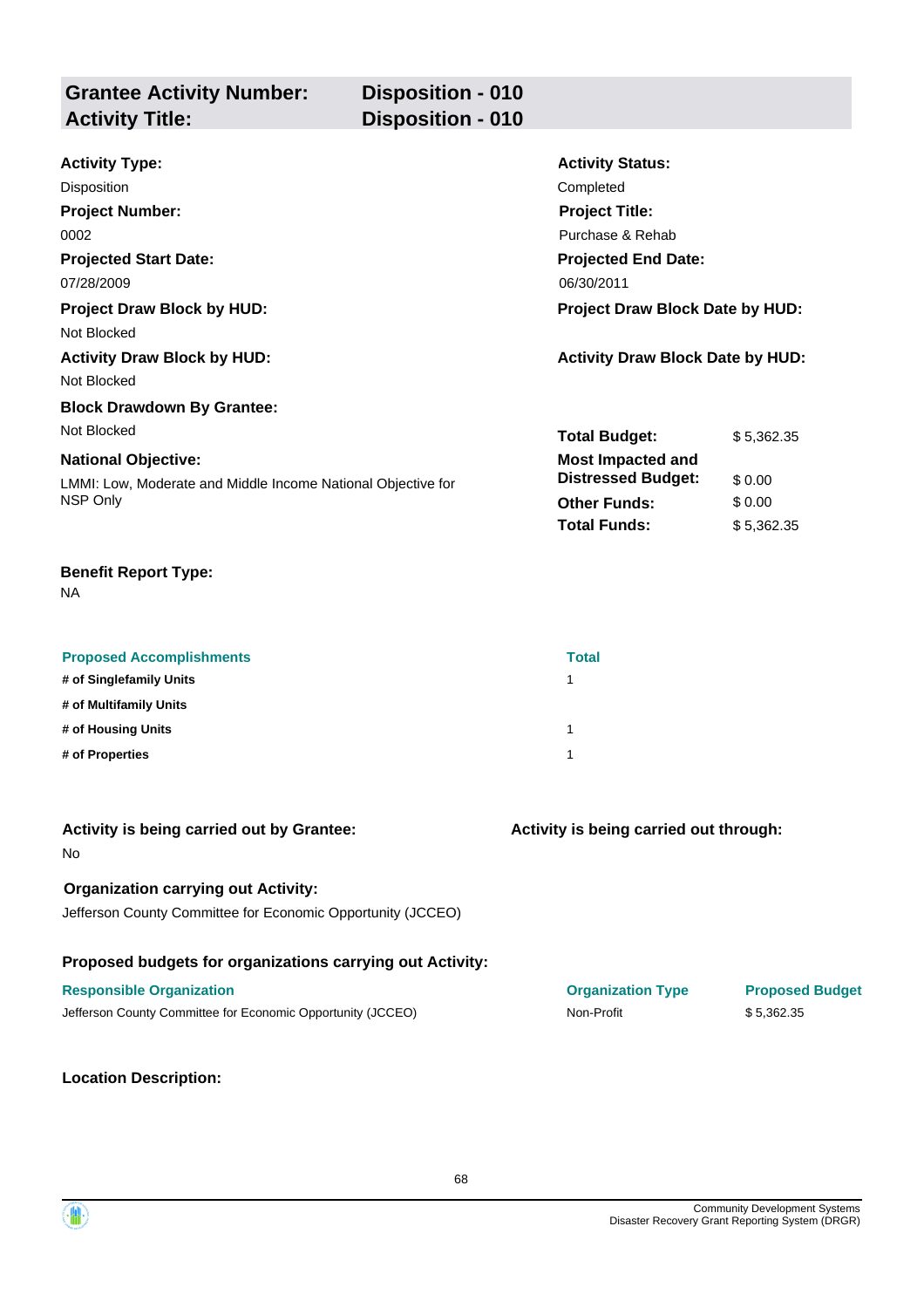1625 13th Street, South

#### **Activity Description:**

Disposition - 010 1625 13th Street, South Total Budget: \$100.00

**Environmental Assessment:** COMPLETED



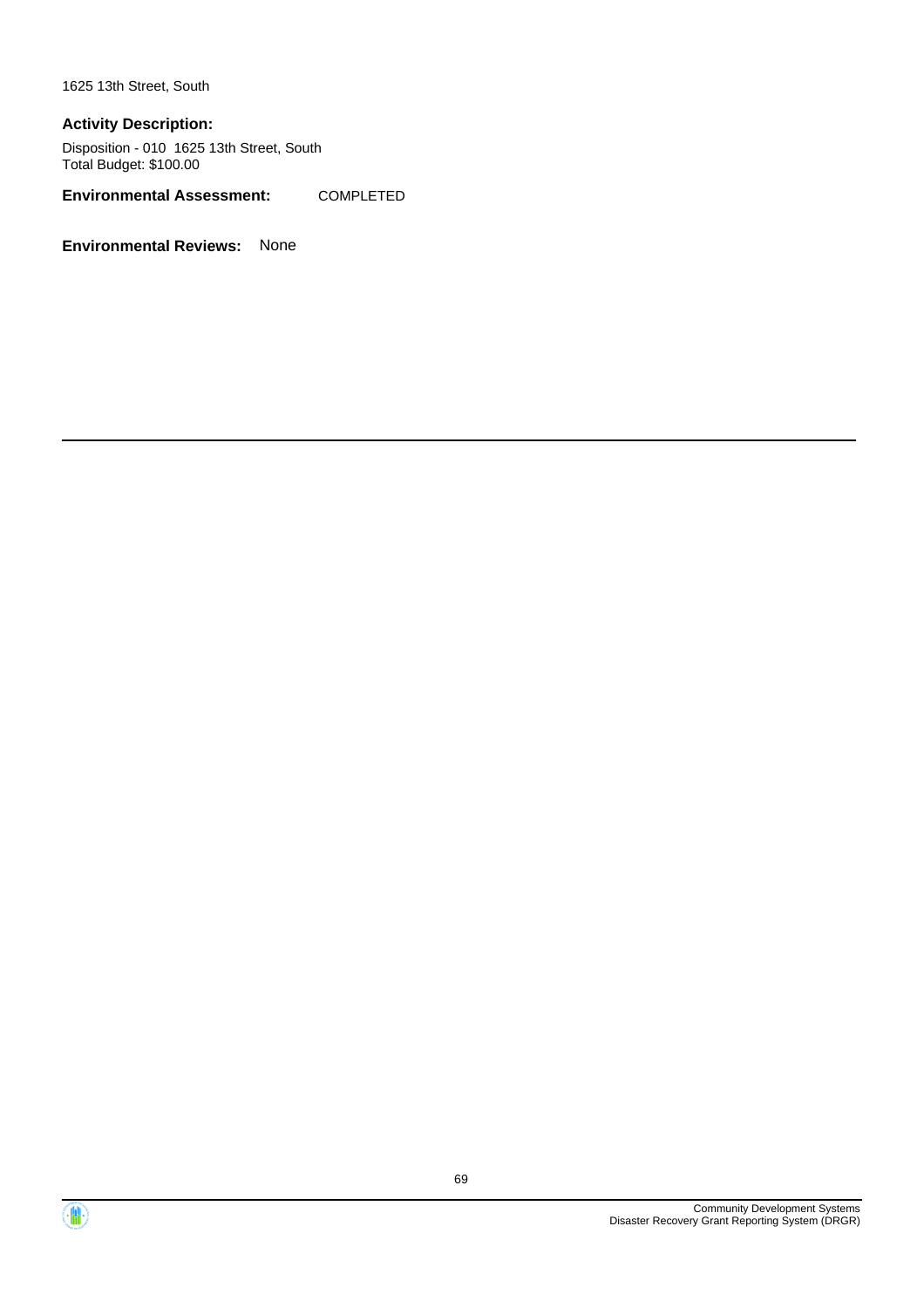| <b>Grantee Activity Number:</b><br><b>Activity Title:</b> | <b>Disposition - 011</b><br><b>Disposition - 011</b> |                         |
|-----------------------------------------------------------|------------------------------------------------------|-------------------------|
| <b>Activity Type:</b>                                     |                                                      | <b>Activity Status:</b> |

| AULIVILY JIALUS.           |                                                                                   |
|----------------------------|-----------------------------------------------------------------------------------|
| Completed                  |                                                                                   |
| <b>Project Title:</b>      |                                                                                   |
| Purchase & Rehab           |                                                                                   |
| <b>Projected End Date:</b> |                                                                                   |
| 01/30/2018                 |                                                                                   |
|                            |                                                                                   |
|                            |                                                                                   |
|                            |                                                                                   |
|                            |                                                                                   |
|                            |                                                                                   |
| <b>Total Budget:</b>       | \$6,233.09                                                                        |
| <b>Most Impacted and</b>   |                                                                                   |
| <b>Distressed Budget:</b>  | \$0.00                                                                            |
| <b>Other Funds:</b>        | \$0.00                                                                            |
| <b>Total Funds:</b>        | \$6,233.09                                                                        |
|                            | <b>Project Draw Block Date by HUD:</b><br><b>Activity Draw Block Date by HUD:</b> |

NA

| <b>Proposed Accomplishments</b> | <b>Total</b> |
|---------------------------------|--------------|
| # of Singlefamily Units         |              |
| # of Multifamily Units          |              |
| # of Housing Units              |              |
| # of Properties                 |              |

| Activity is being carried out by Grantee:<br><b>No</b>                                                    | Activity is being carried out through: |                        |
|-----------------------------------------------------------------------------------------------------------|----------------------------------------|------------------------|
| <b>Organization carrying out Activity:</b><br>Jefferson County Committee for Economic Opportunity (JCCEO) |                                        |                        |
| Proposed budgets for organizations carrying out Activity:                                                 |                                        |                        |
| <b>Responsible Organization</b>                                                                           | <b>Organization Type</b>               | <b>Proposed Budget</b> |
| Jefferson County Committee for Economic Opportunity (JCCEO)                                               | Non-Profit                             | \$6.233.09             |
|                                                                                                           |                                        |                        |

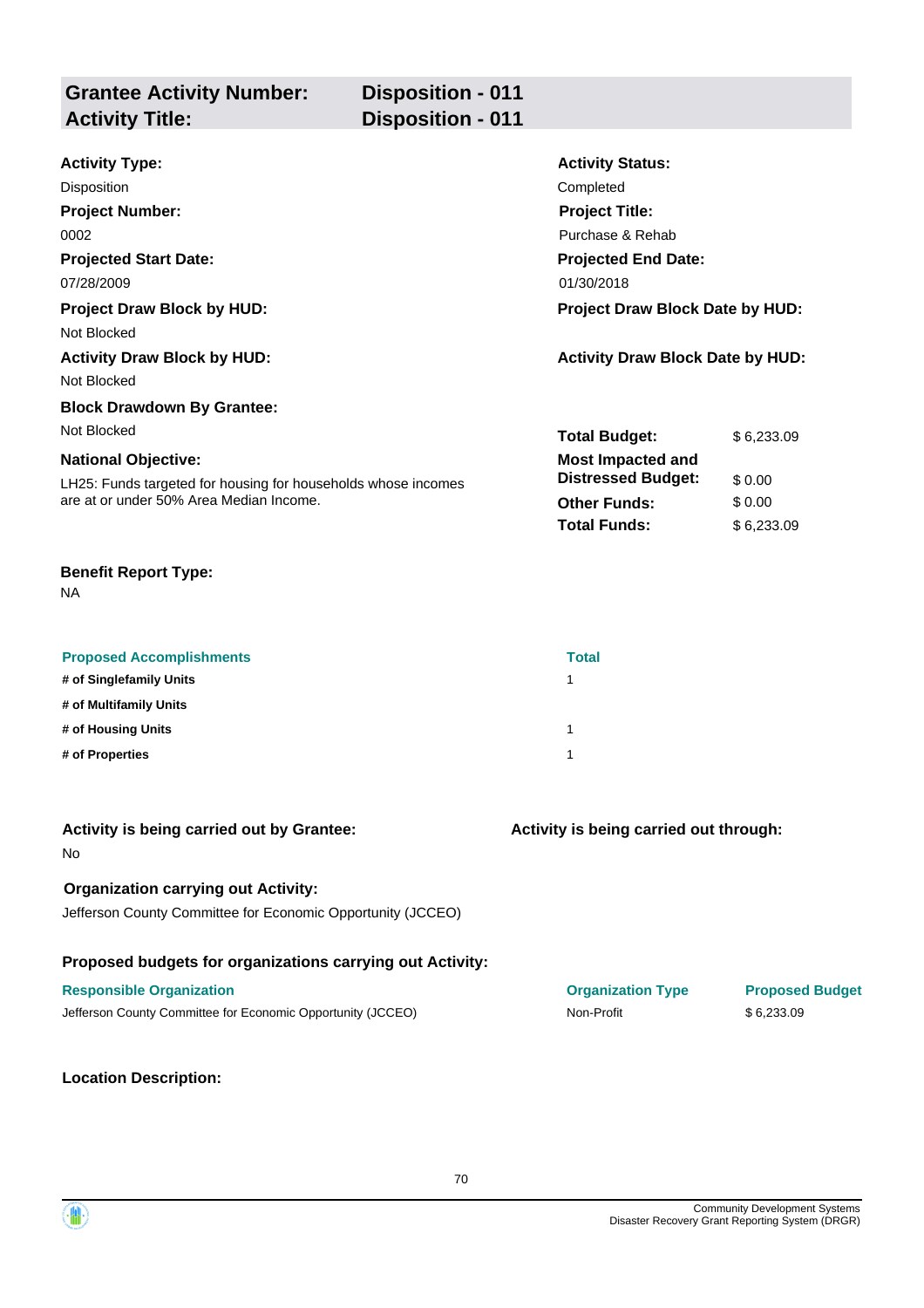1645 12th St. South, Birmingham, AL

#### **Activity Description:**

Disposition 011 for 1645 12th St. South, Birmingham, AL. Total Disposition Budget \$100.00.

**Environmental Assessment:** COMPLETED



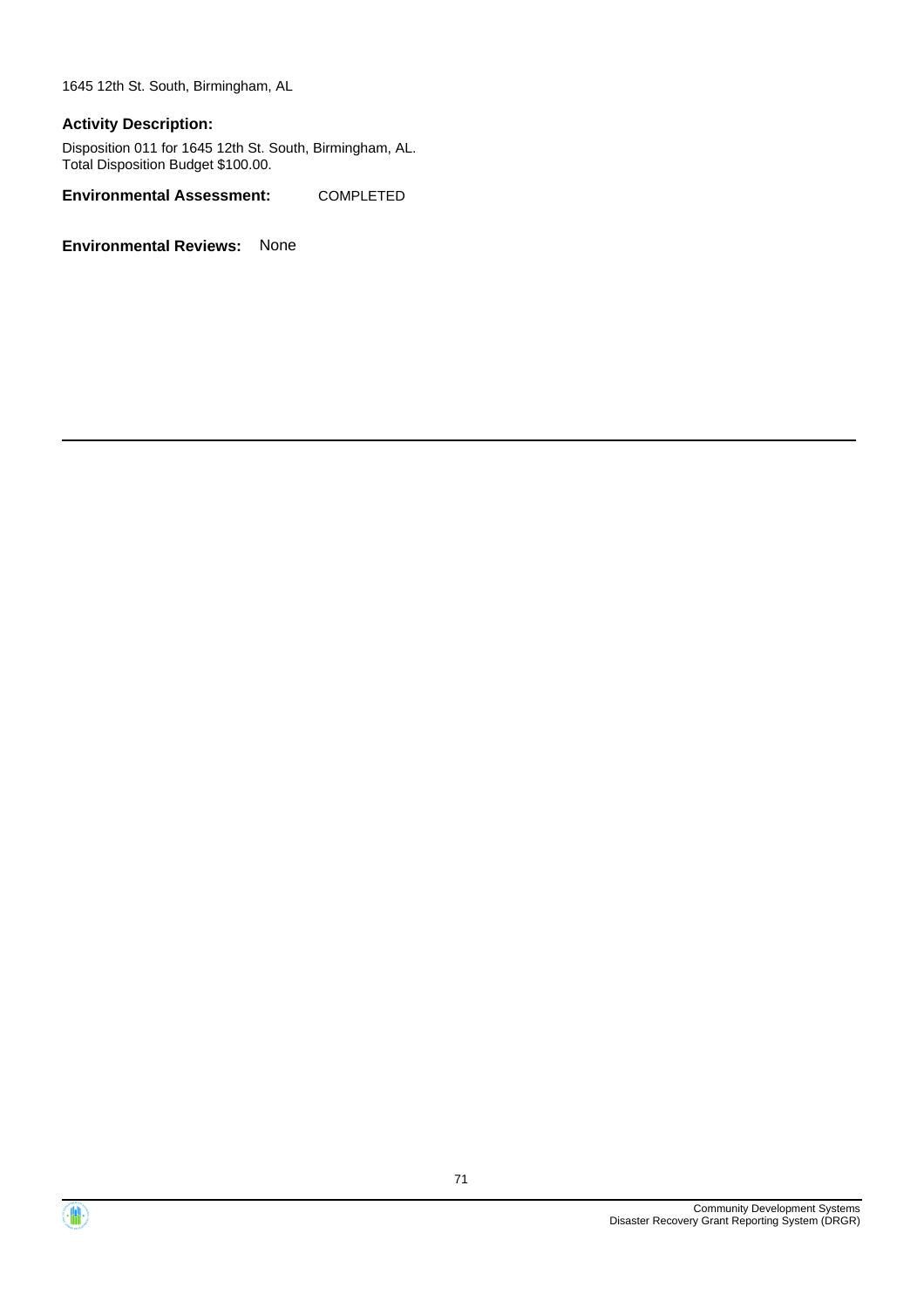| <b>Grantee Activity Number:</b><br><b>Activity Title:</b> | <b>Disposition - 012</b><br><b>Disposition - 012</b> |                                         |
|-----------------------------------------------------------|------------------------------------------------------|-----------------------------------------|
|                                                           |                                                      |                                         |
| <b>Activity Type:</b>                                     |                                                      | <b>Activity Status:</b>                 |
| Disposition                                               |                                                      | Completed                               |
| <b>Project Number:</b>                                    |                                                      | <b>Project Title:</b>                   |
| 0002                                                      |                                                      | Purchase & Rehab                        |
| <b>Projected Start Date:</b>                              |                                                      | <b>Projected End Date:</b>              |
| 07/28/2009                                                |                                                      | 01/30/2018                              |
| <b>Project Draw Block by HUD:</b>                         |                                                      | Project Draw Block Date by HUD:         |
| Not Blocked                                               |                                                      |                                         |
| <b>Activity Draw Block by HUD:</b>                        |                                                      | <b>Activity Draw Block Date by HUD:</b> |
| Not Blocked                                               |                                                      |                                         |
| <b>Block Drawdown By Grantee:</b>                         |                                                      |                                         |

| <b>National Objective:</b>                                               |
|--------------------------------------------------------------------------|
| LMMI: Low, Moderate and Middle Income National Objective for<br>NSP Only |

NA

Not Blocked

| <b>Proposed Accomplishments</b> | <b>Total</b> |
|---------------------------------|--------------|
| # of Singlefamily Units         |              |
| # of Multifamily Units          |              |
| # of Housing Units              |              |
| # of Properties                 |              |

| Activity is being carried out by Grantee:<br><b>No</b>                                                    | Activity is being carried out through: |                        |
|-----------------------------------------------------------------------------------------------------------|----------------------------------------|------------------------|
| <b>Organization carrying out Activity:</b><br>Jefferson County Committee for Economic Opportunity (JCCEO) |                                        |                        |
| Proposed budgets for organizations carrying out Activity:                                                 |                                        |                        |
| <b>Responsible Organization</b>                                                                           | <b>Organization Type</b>               | <b>Proposed Budget</b> |
| Jefferson County Committee for Economic Opportunity (JCCEO)                                               | Non-Profit                             | \$3,328.82             |

#### **Location Description:**

**Total Budget:** \$ 3,328.82

**Other Funds:** \$ 0.00 **Total Funds:** \$ 3,328.82

**Distressed Budget:** \$0.00

**Most Impacted and**

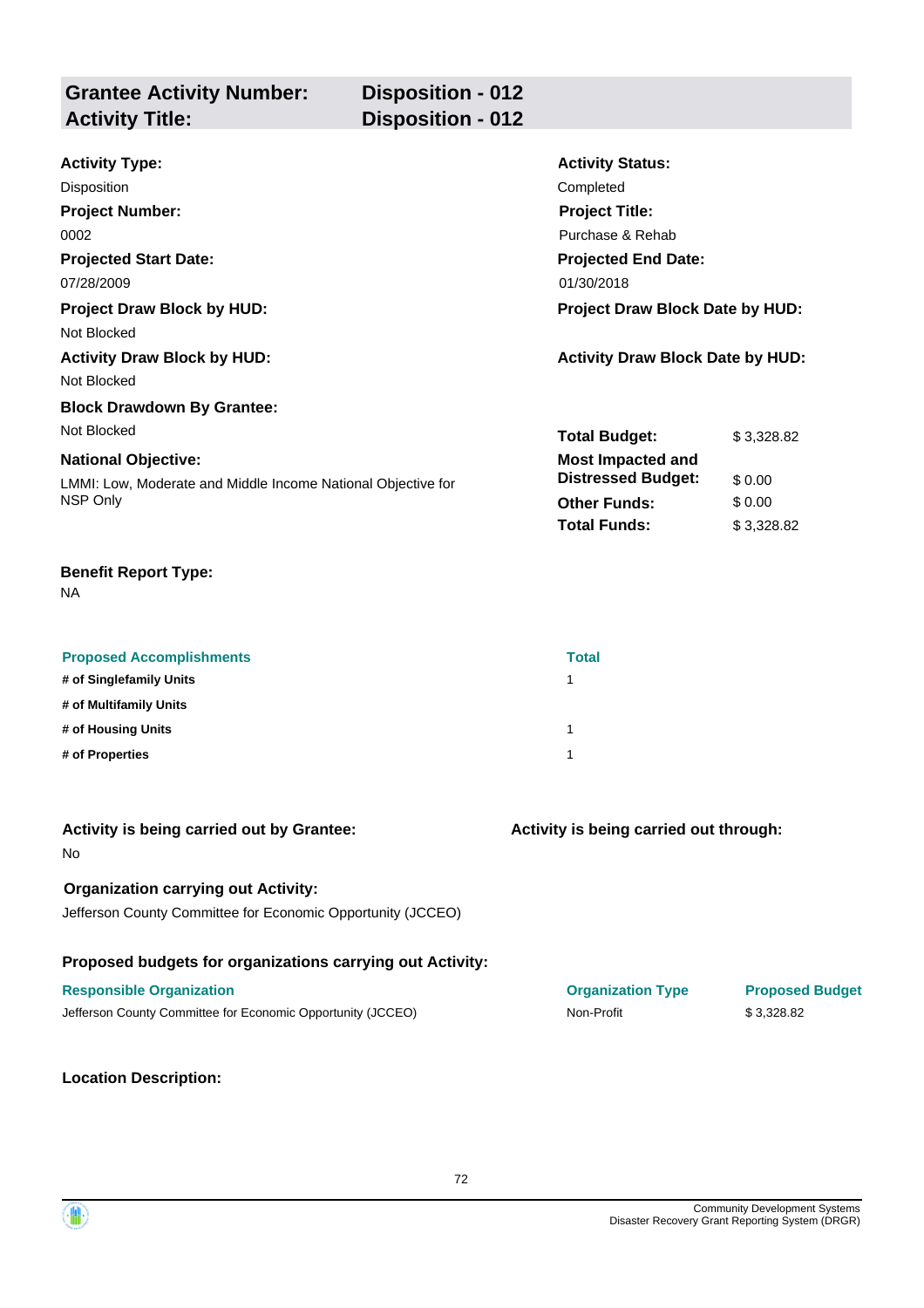1608 Cresthill Road, Birmingham, AL.

#### **Activity Description:**

Disposition - 012 for 1608 Cresthill Road, Birmingham, AL. Total Disposition Budget \$5,042.67.

**Environmental Assessment:** COMPLETED



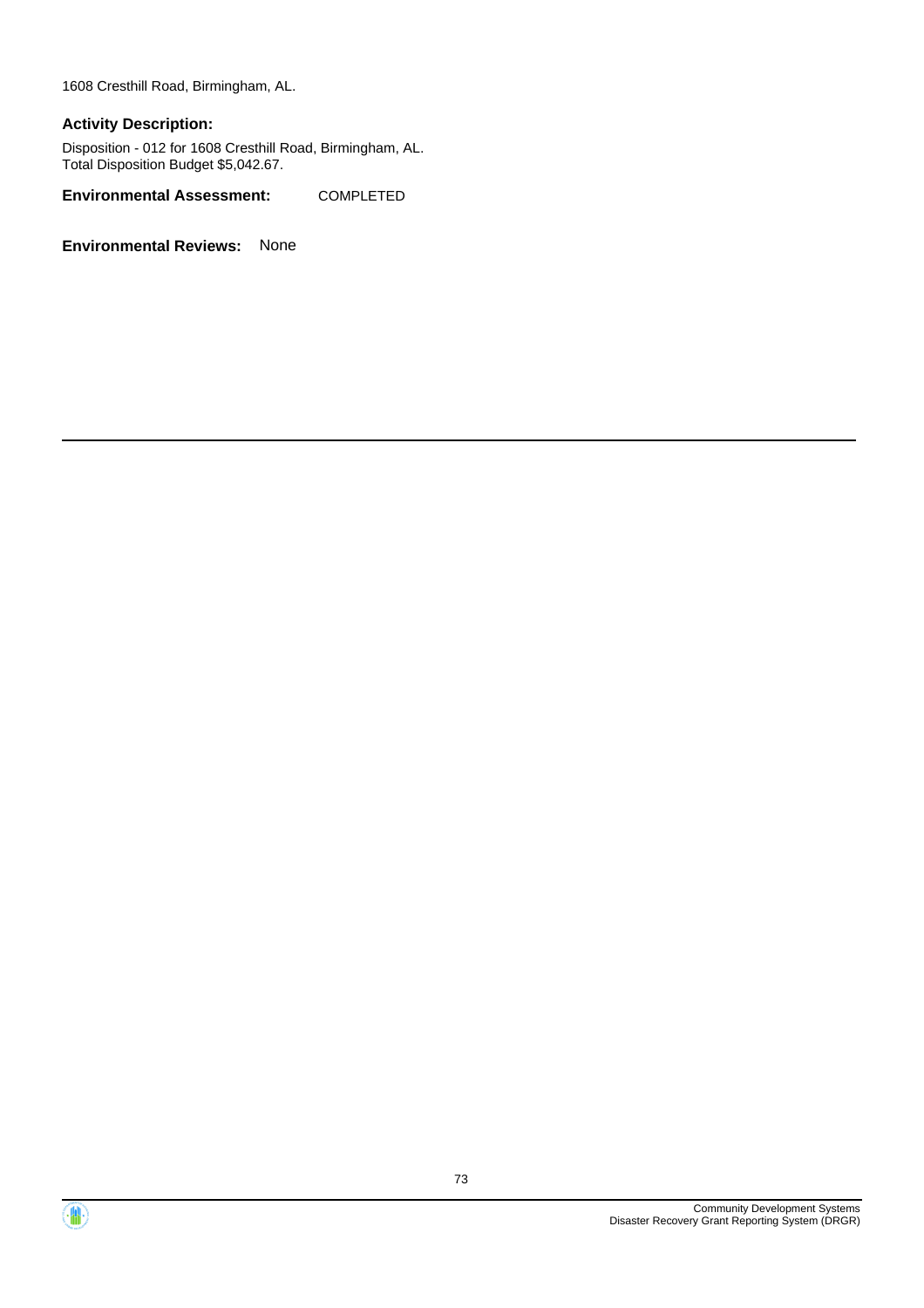| <b>Grantee Activity Number:</b><br><b>Activity Title:</b> | <b>Disposition - 013</b><br><b>Disposition - 013</b> |                         |  |
|-----------------------------------------------------------|------------------------------------------------------|-------------------------|--|
| <b>Activity Type:</b>                                     |                                                      | <b>Activity Status:</b> |  |
| <b>Disposition</b>                                        |                                                      | Completed               |  |
| <b>Project Number:</b>                                    |                                                      | <b>Project Title:</b>   |  |
| 0002                                                      |                                                      | Purchase & Rehab        |  |

**Projected End Date:**

**Most Impacted and**

**Total Budget:** \$992.00

**Other Funds:** \$ 0.00 **Total Funds:** \$992.00

**Distressed Budget:** \$ 0.00

**Projected Start Date:**

**Project Draw Block by HUD: Project Draw Block Date by HUD:**

Not Blocked

**Activity Draw Block by HUD: Activity Draw Block Date by HUD:**

Not Blocked

#### **Block Drawdown By Grantee:** Not Blocked

### **National Objective:**

LMMI: Low, Moderate and Middle Income National Objective for NSP Only

#### **Benefit Report Type:**

NA

| <b>Proposed Accomplishments</b> | <b>Total</b> |
|---------------------------------|--------------|
| # of Singlefamily Units         |              |
| # of Multifamily Units          |              |
| # of Housing Units              | 1            |
| # of Properties                 |              |

07/28/2009 01/30/2018

| Activity is being carried out by Grantee:<br>N <sub>o</sub> | Activity is being carried out through: |                        |
|-------------------------------------------------------------|----------------------------------------|------------------------|
| <b>Organization carrying out Activity:</b>                  |                                        |                        |
| Jefferson County Committee for Economic Opportunity (JCCEO) |                                        |                        |
| Proposed budgets for organizations carrying out Activity:   |                                        |                        |
| <b>Responsible Organization</b>                             | <b>Organization Type</b>               | <b>Proposed Budget</b> |
| Jefferson County Committee for Economic Opportunity (JCCEO) | Non-Profit                             | \$992.00               |

**Location Description:**

Community Development Systems Disaster Recovery Grant Reporting System (DRGR)

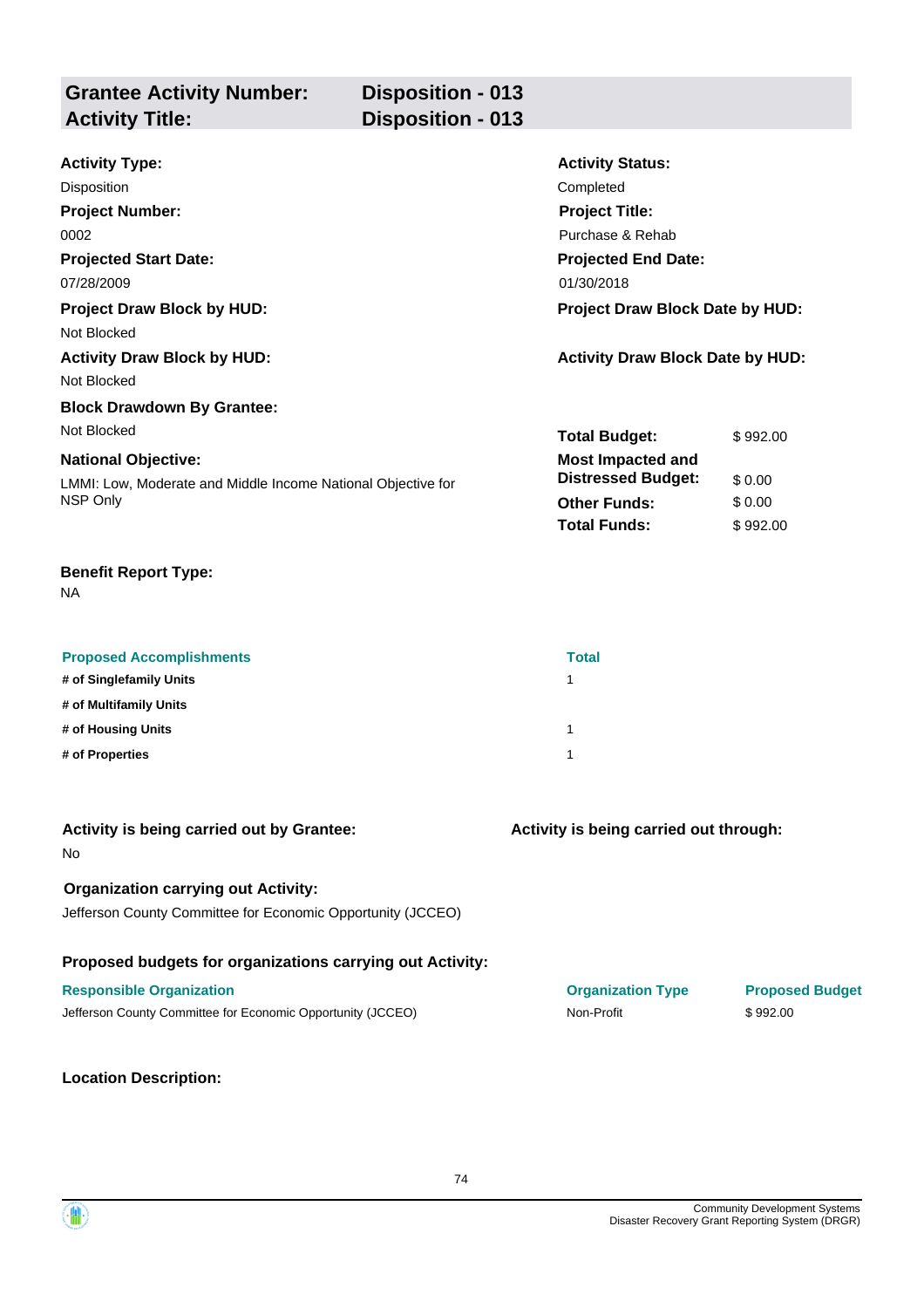400 Chestnut Street, Birmingham, AL.

#### **Activity Description:**

Disposition - 013 for 400 Chestnut Street, Birmingham, AL. Total Disposition Budget \$100.00.

**Environmental Assessment:** COMPLETED



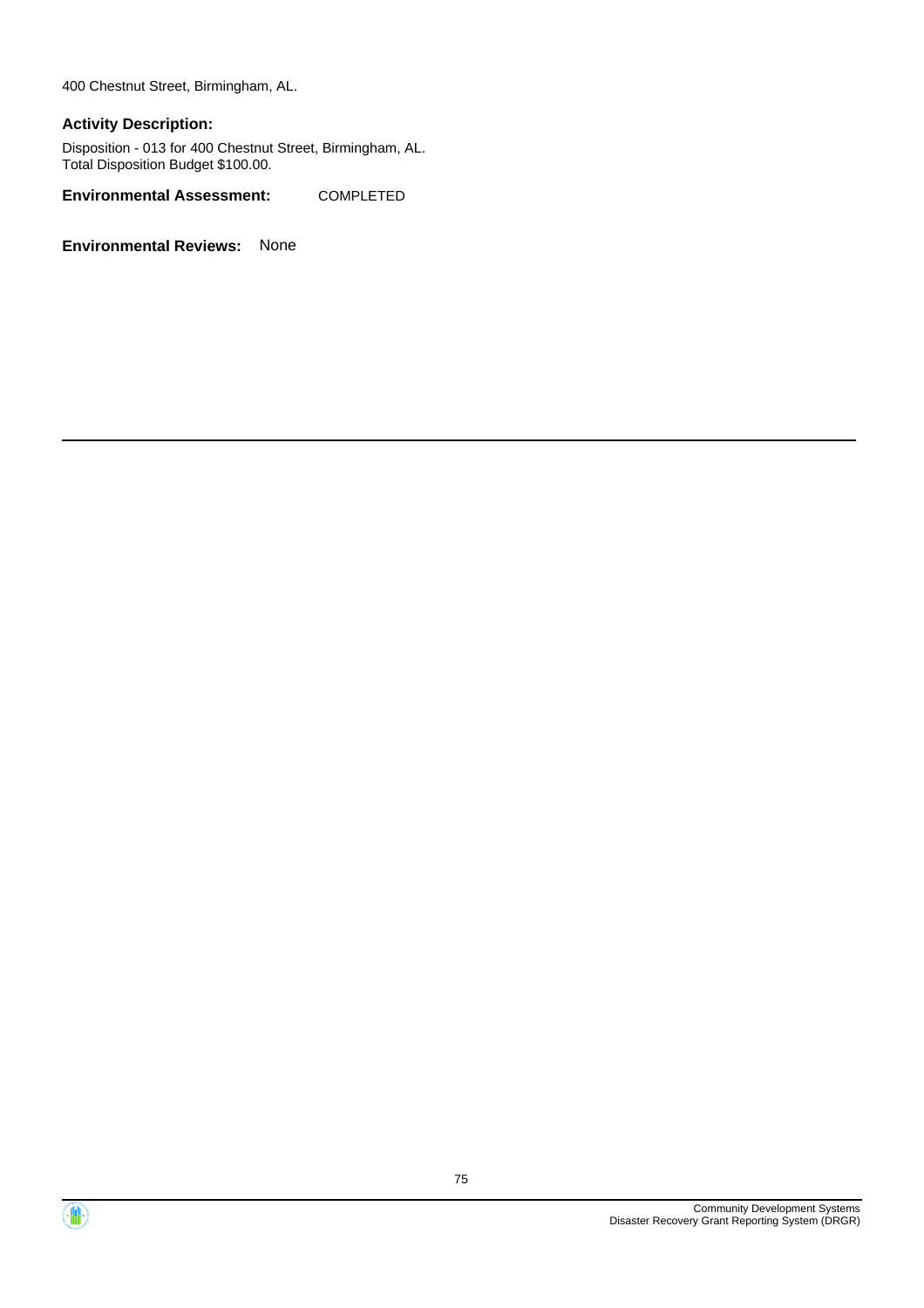| <b>Grantee Activity Number:</b><br><b>Activity Title:</b> | <b>Disposition - 014</b><br><b>Disposition - 014</b> |                            |  |
|-----------------------------------------------------------|------------------------------------------------------|----------------------------|--|
| <b>Activity Type:</b>                                     |                                                      | <b>Activity Status:</b>    |  |
| <b>Disposition</b>                                        |                                                      | Completed                  |  |
| <b>Project Number:</b>                                    |                                                      | <b>Project Title:</b>      |  |
| 0002                                                      |                                                      | Purchase & Rehab           |  |
| <b>Projected Start Date:</b>                              |                                                      | <b>Projected End Date:</b> |  |
| 07/28/2009                                                |                                                      | 01/30/2018                 |  |

**Project Draw Block by HUD: Project Draw Block Date by HUD:**

Not Blocked

**Activity Draw Block by HUD: Activity Draw Block Date by HUD:**

Not Blocked

#### **Block Drawdown By Grantee:** Not Blocked

#### **National Objective:**

LMMI: Low, Moderate and Middle Income National Objective for NSP Only

#### **Benefit Report Type:**

NA

| <b>Proposed Accomplishments</b> | <b>Total</b> |
|---------------------------------|--------------|
| # of Singlefamily Units         |              |
| # of Multifamily Units          |              |
| # of Housing Units              |              |
| # of Properties                 |              |

| Activity is being carried out by Grantee:<br><b>No</b>                                                    | Activity is being carried out through: |                        |
|-----------------------------------------------------------------------------------------------------------|----------------------------------------|------------------------|
| <b>Organization carrying out Activity:</b><br>Jefferson County Committee for Economic Opportunity (JCCEO) |                                        |                        |
| Proposed budgets for organizations carrying out Activity:                                                 |                                        |                        |
| <b>Responsible Organization</b>                                                                           | <b>Organization Type</b>               | <b>Proposed Budget</b> |
| Jefferson County Committee for Economic Opportunity (JCCEO)                                               | Non-Profit                             | \$2.930.98             |

#### **Location Description:**

**Total Budget:** \$ 2,930.98

**Other Funds:** \$ 0.00 **Total Funds:** \$ 2,930.98

**Distressed Budget:** \$ 0.00

**Most Impacted and**

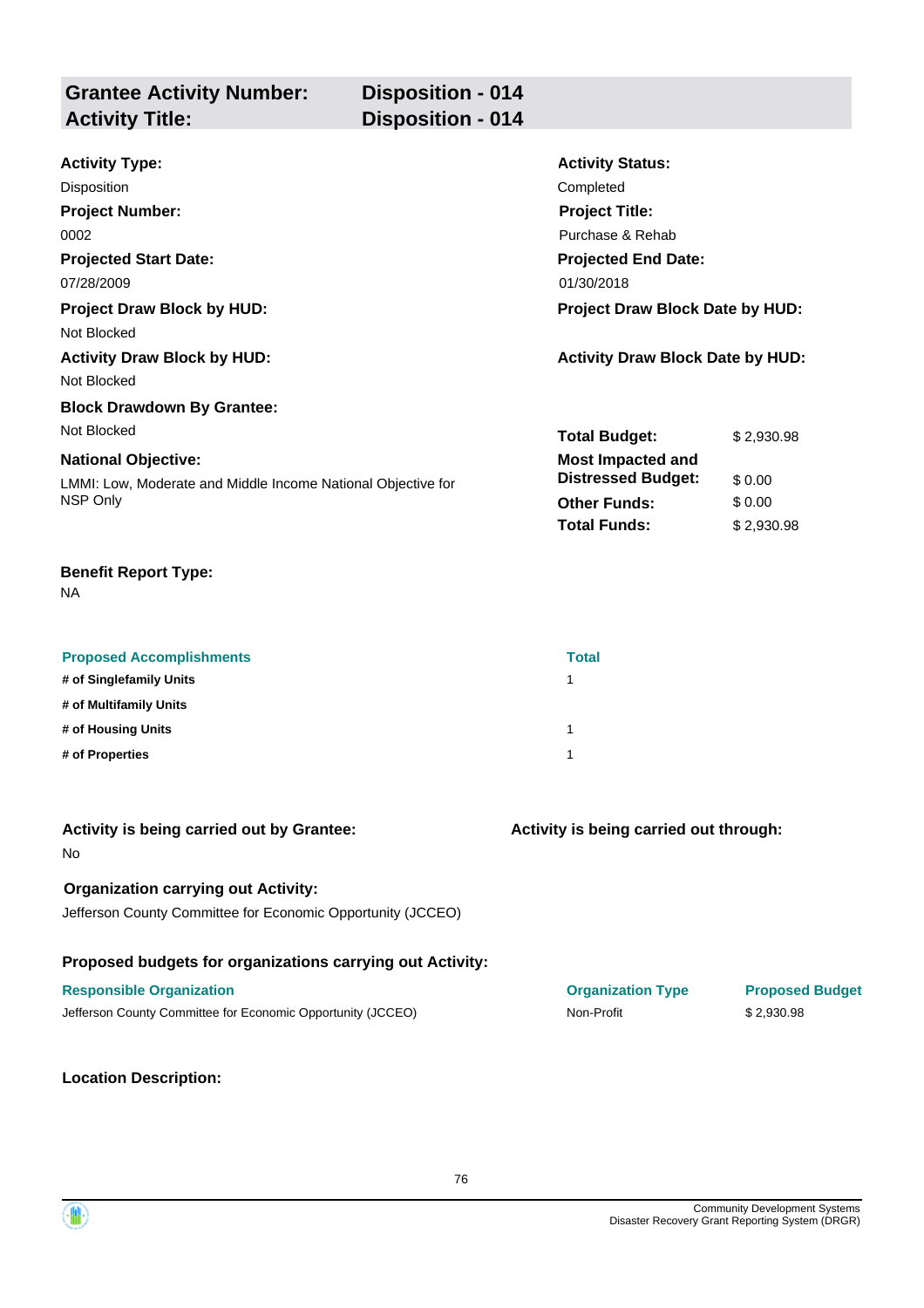31 Sunset Lane, Birmingham, AL.

#### **Activity Description:**

Disposition - 014 for 31 Sunset Lane, Birmingham, AL. 31 Sunset Lane has 3 beneficiaries. There are 2 children and 1 disabled person. The household income is \$30,150.82 (meets 51-80% AMI), where a female is Head of Household. The beneficiaries' race is Black/African American. The unit has been brought to code, is compliant with lead safe rules, and is affordable. 31 Sunset Lane was transferred to Glenwood, Inc on 11/30/2010. Total Disposition Budget \$100.00.

**Environmental Assessment:** COMPLETED



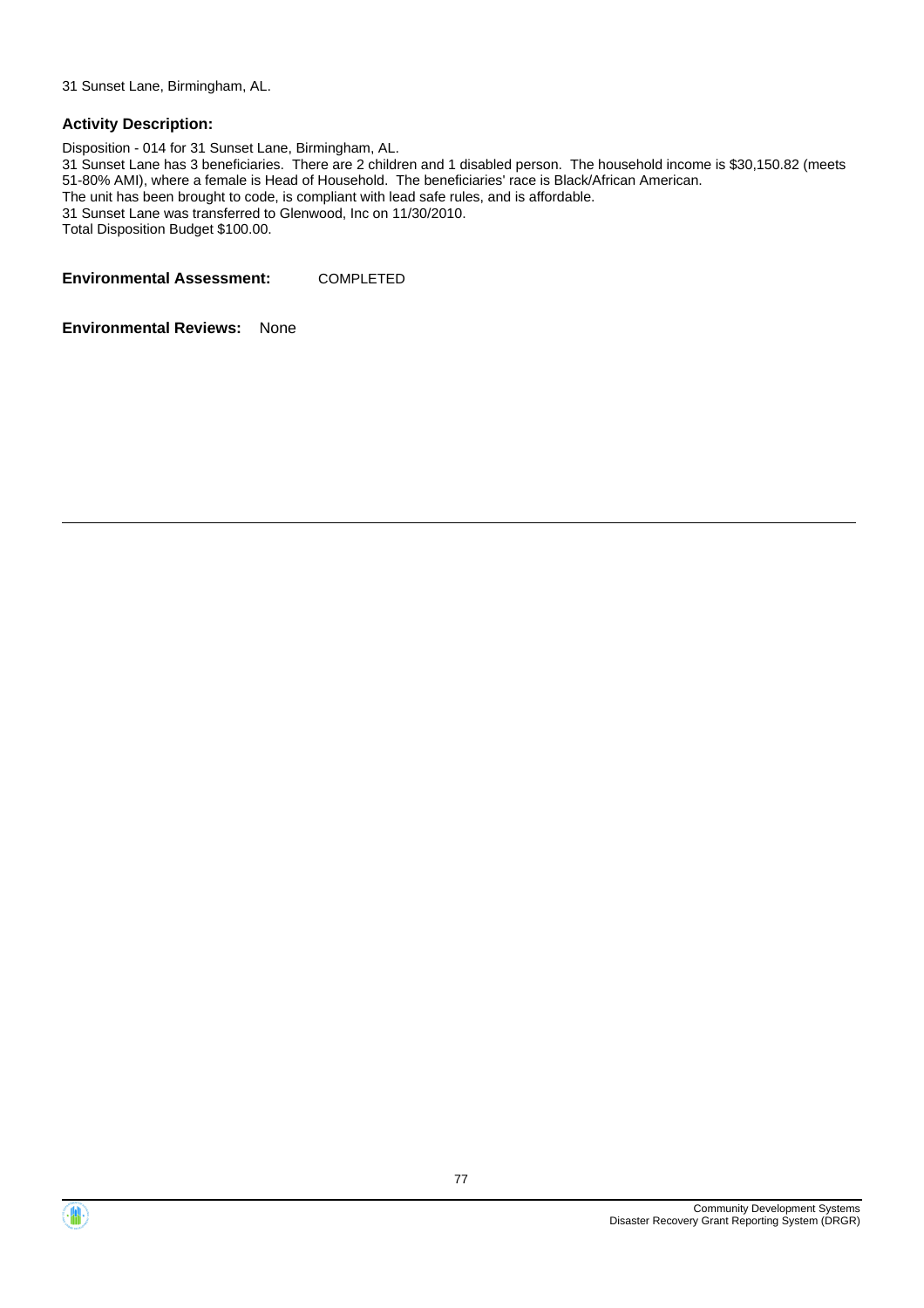| <b>Grantee Activity Number:</b><br><b>Activity Title:</b> | <b>Disposition - 015</b><br><b>Disposition - 015</b> |                            |  |
|-----------------------------------------------------------|------------------------------------------------------|----------------------------|--|
|                                                           |                                                      |                            |  |
| <b>Activity Type:</b>                                     |                                                      | <b>Activity Status:</b>    |  |
| Disposition                                               |                                                      | Completed                  |  |
| <b>Project Number:</b>                                    |                                                      | <b>Project Title:</b>      |  |
| 0002                                                      |                                                      | Purchase & Rehab           |  |
| <b>Projected Start Date:</b>                              |                                                      | <b>Projected End Date:</b> |  |
| 07/28/2009                                                |                                                      | 01/30/2018                 |  |

**Project Draw Block by HUD: Project Draw Block Date by HUD:**

Not Blocked

**Activity Draw Block by HUD: Activity Draw Block Date by HUD:**

Not Blocked

# **Block Drawdown By Grantee:**

Not Blocked

#### **National Objective:**

LH25: Funds targeted for housing for households whose incomes are at or under 50% Area Median Income.

#### **Benefit Report Type:**

NA

| <b>Proposed Accomplishments</b> | <b>Total</b> |
|---------------------------------|--------------|
| # of Singlefamily Units         |              |
| # of Multifamily Units          |              |
| # of Housing Units              |              |
| # of Properties                 |              |

| Activity is being carried out by Grantee:<br>N <sub>o</sub>                                               | Activity is being carried out through: |                                      |
|-----------------------------------------------------------------------------------------------------------|----------------------------------------|--------------------------------------|
| <b>Organization carrying out Activity:</b><br>Jefferson County Committee for Economic Opportunity (JCCEO) |                                        |                                      |
| Proposed budgets for organizations carrying out Activity:                                                 |                                        |                                      |
| <b>Responsible Organization</b><br>Jefferson County Committee for Economic Opportunity (JCCEO)            | <b>Organization Type</b><br>Non-Profit | <b>Proposed Budget</b><br>\$2.896.00 |

#### **Location Description:**

**Total Budget:** \$ 2,896.00

**Other Funds:** \$ 0.00 **Total Funds:** \$ 2,896.00

**Distressed Budget:** \$ 0.00

**Most Impacted and**

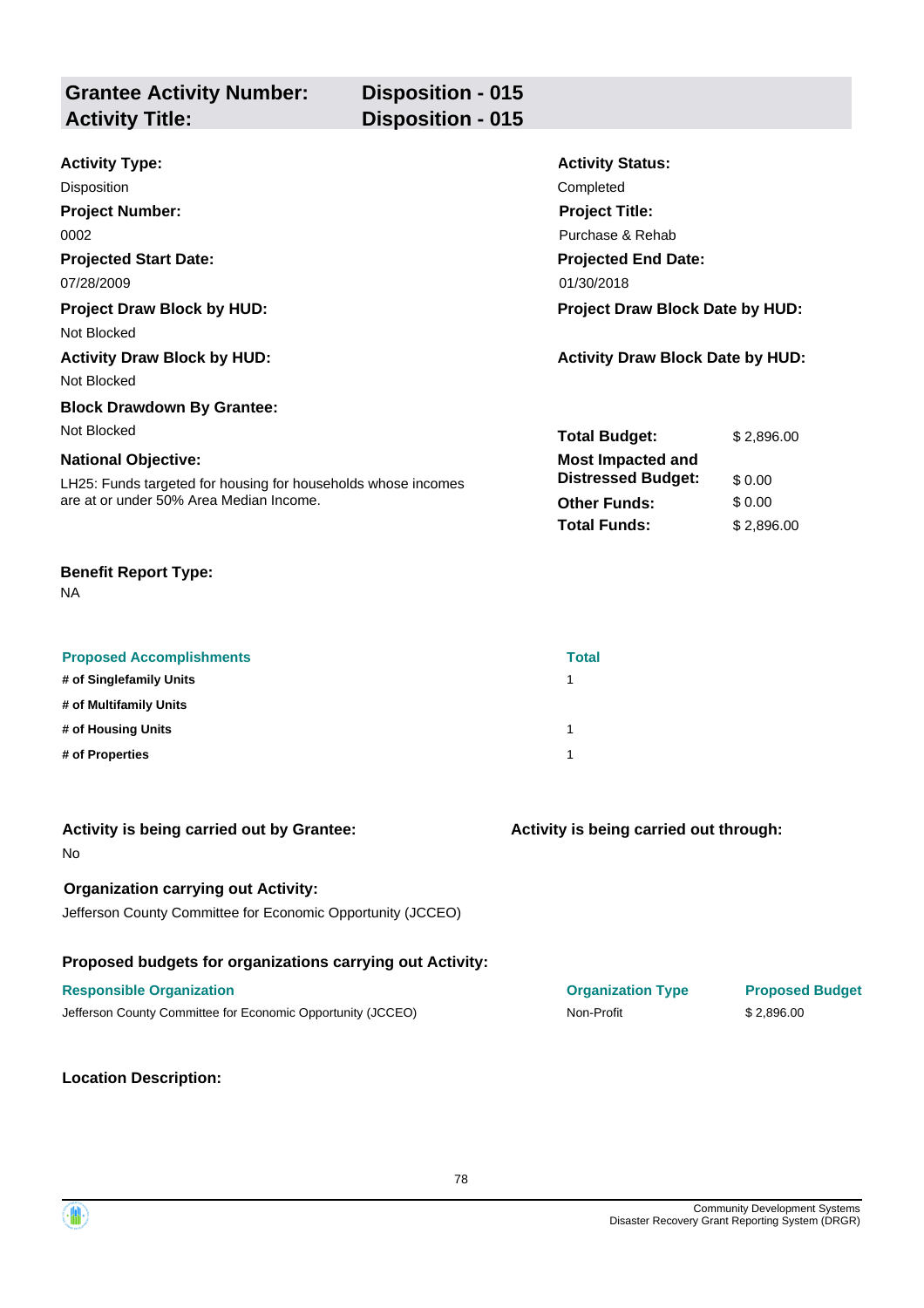1258 Hiawatha Drive, Birmingham, AL.

#### **Activity Description:**

Disposition - 015 for 1258 Hiawatha Drive, Birmingham, AL. 1258 Hiawatha Drive has 3 beneficiaries. There are 2 children. The household income is \$13,965.60 (meets at/or below 50% AMI), where a female is Head of Household. The beneficiaries' race is Black/African American. The unit has been brought to code, is compliant with lead safe rules, and is affordable. 1258 Hiawatha Drive was transferred to Glenwood, Inc on 11/30/2010. Total Disposition Budget \$100.00.

**Environmental Assessment:** COMPLETED



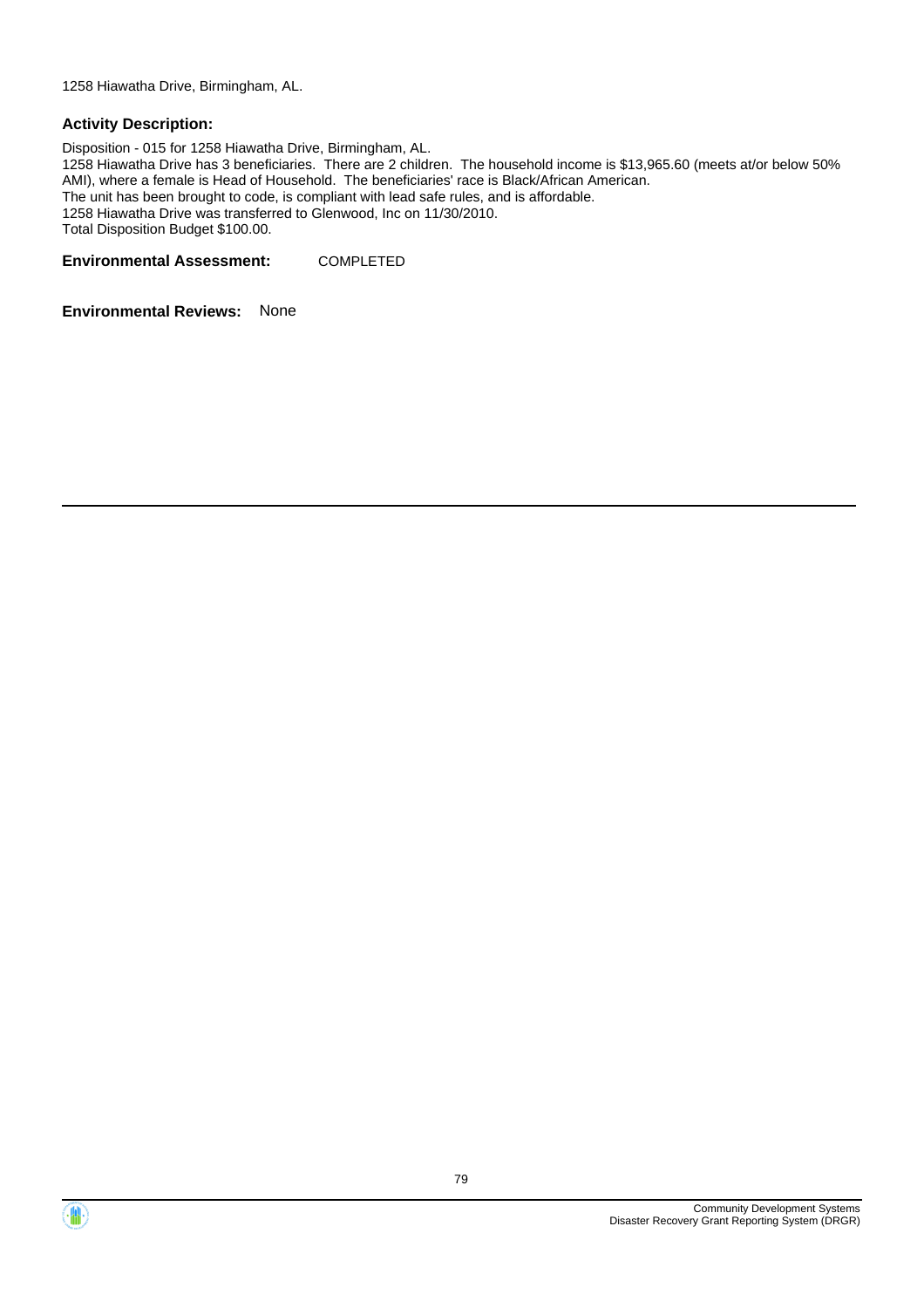| <b>Grantee Activity Number:</b><br><b>Activity Title:</b> | <b>Disposition - 016</b><br><b>Disposition - 016</b> |                  |
|-----------------------------------------------------------|------------------------------------------------------|------------------|
| Activity Type:                                            |                                                      | Activity Ctatue: |

| <b>Activity Type:</b>                                         | <b>Activity Status:</b>                 |            |
|---------------------------------------------------------------|-----------------------------------------|------------|
| Disposition                                                   | Completed                               |            |
| <b>Project Number:</b>                                        | <b>Project Title:</b>                   |            |
| 0002                                                          | Purchase & Rehab                        |            |
| <b>Projected Start Date:</b>                                  | <b>Projected End Date:</b>              |            |
| 07/28/2009                                                    | 01/30/2018                              |            |
| <b>Project Draw Block by HUD:</b>                             | <b>Project Draw Block Date by HUD:</b>  |            |
| Not Blocked                                                   |                                         |            |
| <b>Activity Draw Block by HUD:</b>                            | <b>Activity Draw Block Date by HUD:</b> |            |
| Not Blocked                                                   |                                         |            |
| <b>Block Drawdown By Grantee:</b>                             |                                         |            |
| Not Blocked                                                   | <b>Total Budget:</b>                    | \$2,915.70 |
| <b>National Objective:</b>                                    | <b>Most Impacted and</b>                |            |
| LH25: Funds targeted for housing for households whose incomes | <b>Distressed Budget:</b>               | \$0.00     |
| are at or under 50% Area Median Income.                       | <b>Other Funds:</b>                     | \$0.00     |
|                                                               | <b>Total Funds:</b>                     | \$2,915.70 |

NA

| <b>Proposed Accomplishments</b> | <b>Total</b> |
|---------------------------------|--------------|
| # of Singlefamily Units         |              |
| # of Multifamily Units          |              |
| # of Housing Units              |              |
| # of Properties                 |              |

| Activity is being carried out by Grantee:<br><b>No</b>                                                    | Activity is being carried out through: |                        |
|-----------------------------------------------------------------------------------------------------------|----------------------------------------|------------------------|
| <b>Organization carrying out Activity:</b><br>Jefferson County Committee for Economic Opportunity (JCCEO) |                                        |                        |
| Proposed budgets for organizations carrying out Activity:                                                 |                                        |                        |
| <b>Responsible Organization</b>                                                                           | <b>Organization Type</b>               | <b>Proposed Budget</b> |
| Jefferson County Committee for Economic Opportunity (JCCEO)                                               | Non-Profit                             | \$2.915.70             |
|                                                                                                           |                                        |                        |

**Location Description:**

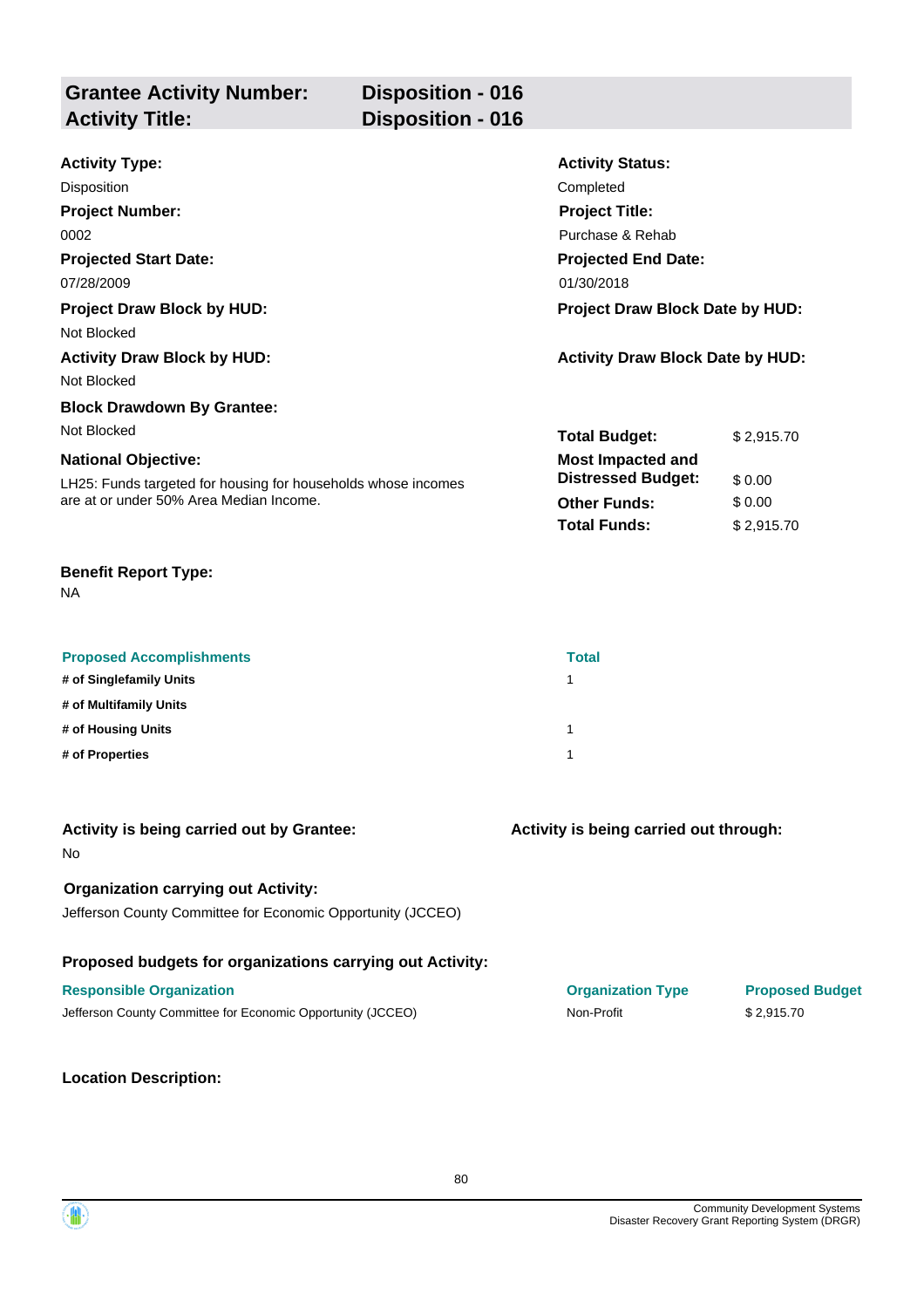38 Sunscape Drive, Birmingham, AL.

#### **Activity Description:**

Disposition - 016 for 38 Sunscape Drive, Birmingham, AL.

38 Sunscape Drive has 4 beneficiaries. There are 3 children and 2 disabled people. The household income is \$14,558.40 (meets at/or below 50% AMI), where a female is Head of Household. The beneficiaries' race is Black/African American. 38 Sunscape Drive was transferred to Glenwood, Inc. on 11/30/2010. Total Disposition Budget \$100.00.

**Environmental Assessment:** COMPLETED



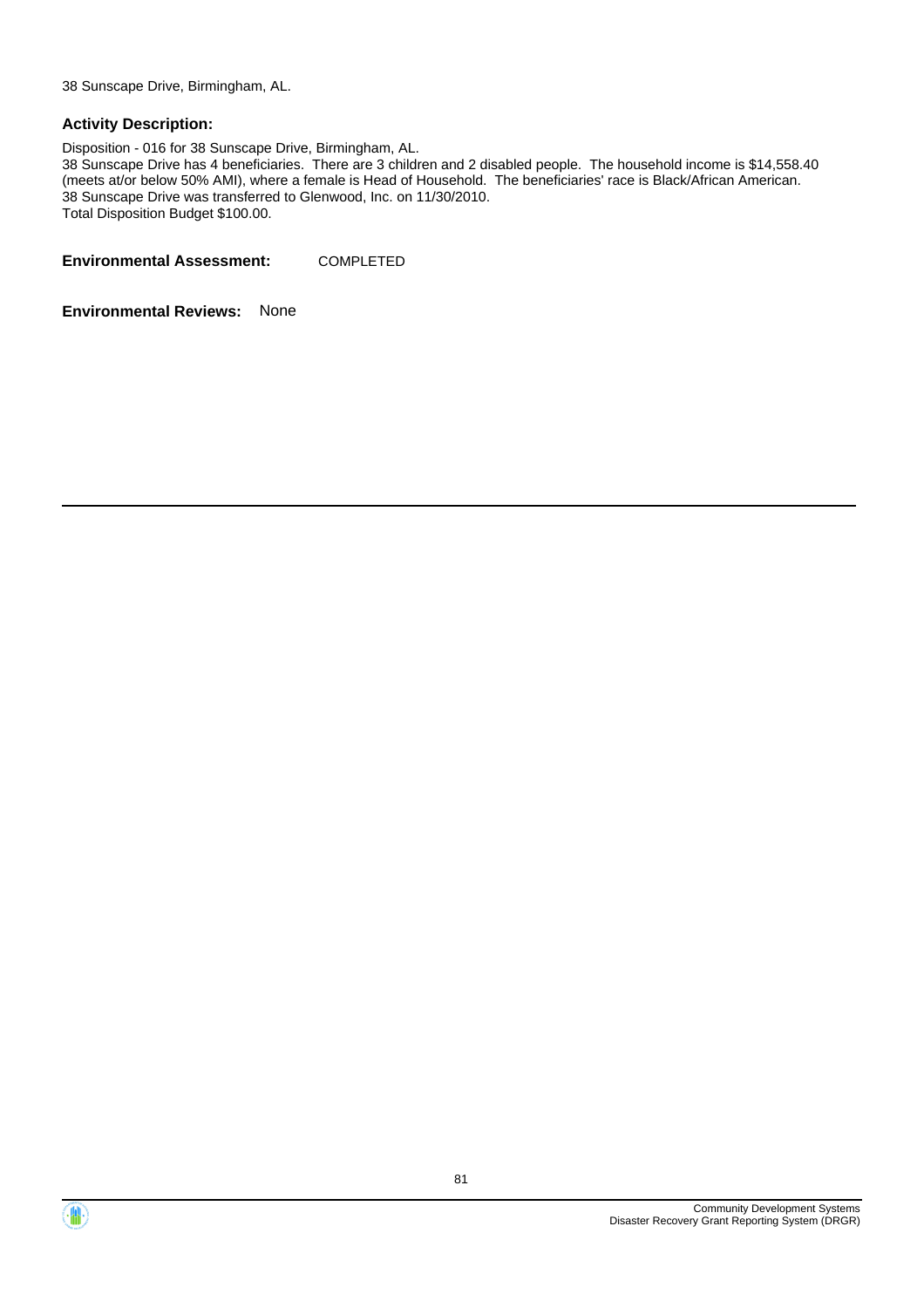| <b>Grantee Activity Number:</b><br><b>Activity Title:</b> | <b>Disposition - 017</b><br><b>Disposition - 017</b> |                         |  |
|-----------------------------------------------------------|------------------------------------------------------|-------------------------|--|
| <b>Activity Type:</b>                                     |                                                      | <b>Activity Status:</b> |  |
| Disposition                                               |                                                      | Completed               |  |

| <b>DISPOSITION</b>                                           | Completed                               |            |  |
|--------------------------------------------------------------|-----------------------------------------|------------|--|
| <b>Project Number:</b>                                       | <b>Project Title:</b>                   |            |  |
| 0002                                                         | Purchase & Rehab                        |            |  |
| <b>Projected Start Date:</b>                                 | <b>Projected End Date:</b>              |            |  |
| 07/28/2009                                                   | 12/30/2017                              |            |  |
| <b>Project Draw Block by HUD:</b>                            | Project Draw Block Date by HUD:         |            |  |
| Not Blocked                                                  |                                         |            |  |
| <b>Activity Draw Block by HUD:</b>                           | <b>Activity Draw Block Date by HUD:</b> |            |  |
| Not Blocked                                                  |                                         |            |  |
| <b>Block Drawdown By Grantee:</b>                            |                                         |            |  |
| Not Blocked                                                  | <b>Total Budget:</b>                    | \$2,185.43 |  |
| <b>National Objective:</b>                                   | <b>Most Impacted and</b>                |            |  |
| LMMI: Low, Moderate and Middle Income National Objective for | <b>Distressed Budget:</b>               | \$0.00     |  |
| NSP Only                                                     | <b>Other Funds:</b>                     | \$0.00     |  |
|                                                              | <b>Total Funds:</b>                     | \$2,185.43 |  |

NA

| <b>Proposed Accomplishments</b> | <b>Total</b> |
|---------------------------------|--------------|
| # of Singlefamily Units         |              |
| # of Multifamily Units          |              |
| # of Housing Units              |              |
| # of Properties                 |              |

| Activity is being carried out by Grantee:<br><b>No</b>                                                    | Activity is being carried out through: |                        |
|-----------------------------------------------------------------------------------------------------------|----------------------------------------|------------------------|
| <b>Organization carrying out Activity:</b><br>Jefferson County Committee for Economic Opportunity (JCCEO) |                                        |                        |
| Proposed budgets for organizations carrying out Activity:                                                 |                                        |                        |
| <b>Responsible Organization</b>                                                                           | <b>Organization Type</b>               | <b>Proposed Budget</b> |
| Jefferson County Committee for Economic Opportunity (JCCEO)                                               | Non-Profit                             | \$2.185.43             |

## **Location Description:**

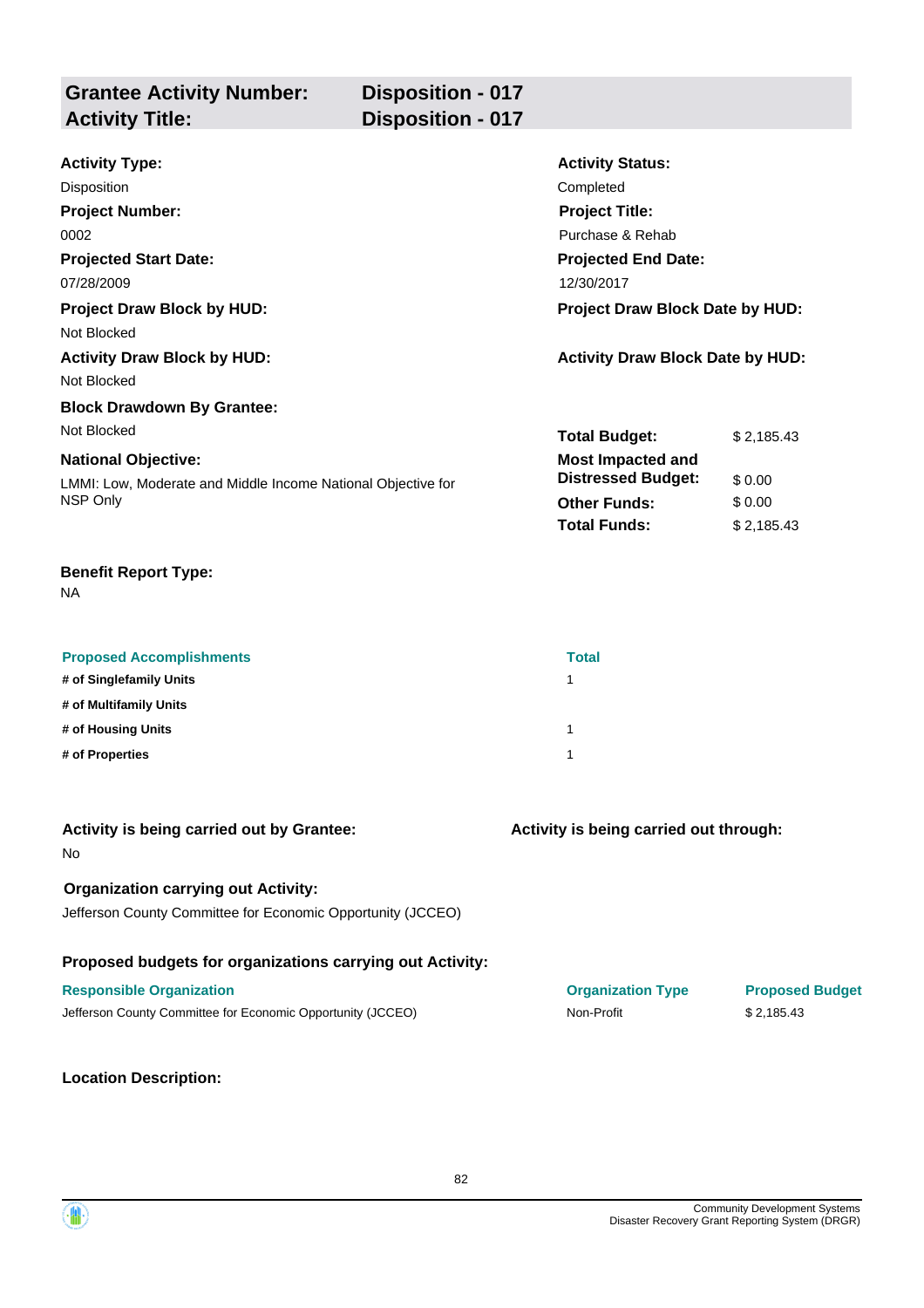716 Cherry Avenue, Birmingham, AL.

#### **Activity Description:**

Disposition - 017 for 716 Cherry Avenue, Birmingham, AL. Total Disposition Budget \$2185.43.

**Environmental Assessment:** COMPLETED



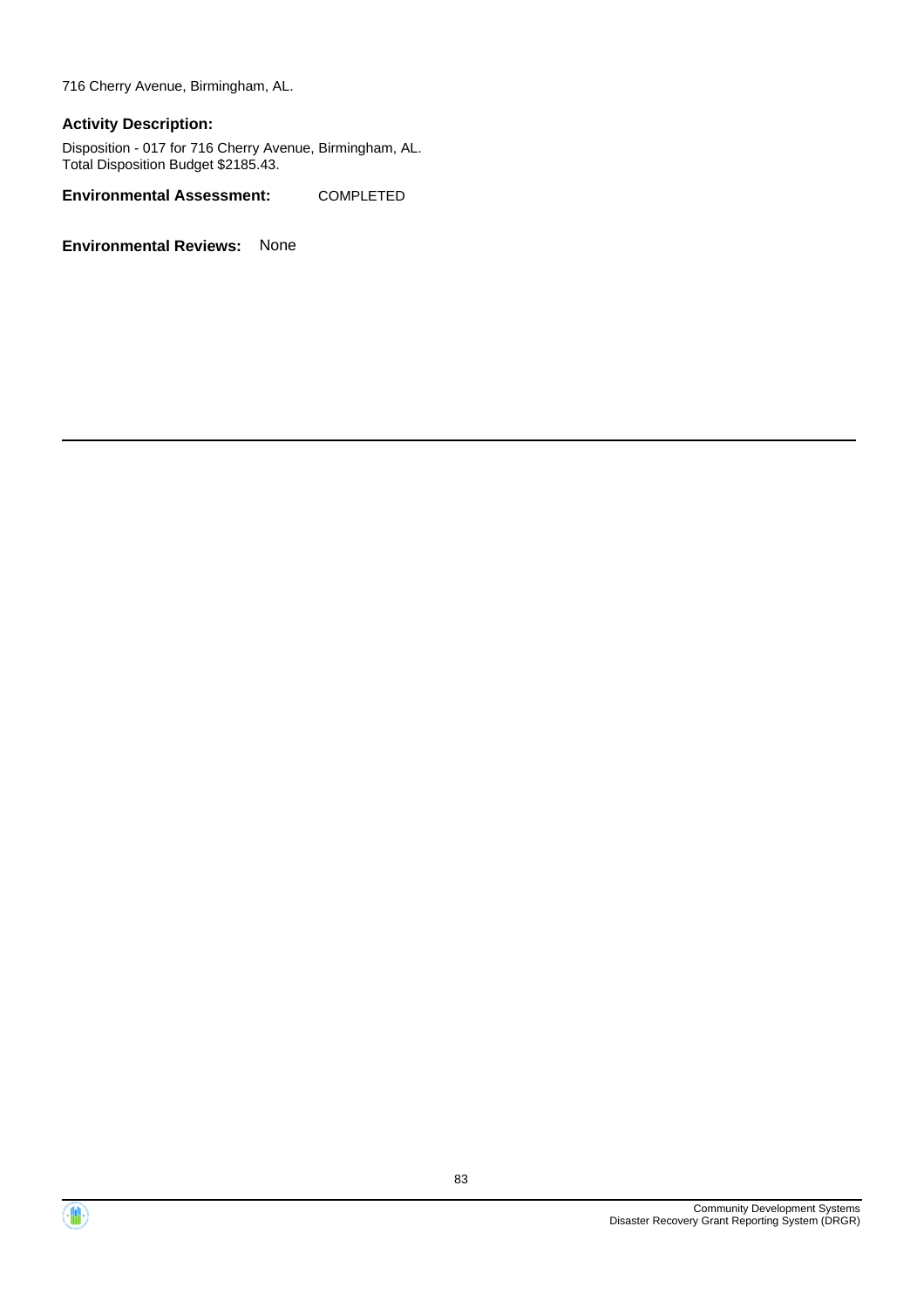| <b>Grantee Activity Number:</b> | Disposition - 018        |
|---------------------------------|--------------------------|
| <b>Activity Title:</b>          | <b>Disposition - 018</b> |
|                                 |                          |

| <b>Activity Type:</b>                                        | <b>Activity Status:</b>                 |          |  |
|--------------------------------------------------------------|-----------------------------------------|----------|--|
| Disposition                                                  | Completed                               |          |  |
| <b>Project Number:</b>                                       | <b>Project Title:</b>                   |          |  |
| 0002                                                         | Purchase & Rehab                        |          |  |
| <b>Projected Start Date:</b>                                 | <b>Projected End Date:</b>              |          |  |
| 07/28/2009                                                   | 06/30/2011                              |          |  |
| Project Draw Block by HUD:                                   | Project Draw Block Date by HUD:         |          |  |
| Not Blocked                                                  |                                         |          |  |
| <b>Activity Draw Block by HUD:</b>                           | <b>Activity Draw Block Date by HUD:</b> |          |  |
| Not Blocked                                                  |                                         |          |  |
| <b>Block Drawdown By Grantee:</b>                            |                                         |          |  |
| Not Blocked                                                  | <b>Total Budget:</b>                    | \$483.45 |  |
| <b>National Objective:</b>                                   | <b>Most Impacted and</b>                |          |  |
| LMMI: Low, Moderate and Middle Income National Objective for | <b>Distressed Budget:</b>               | \$0.00   |  |
| NSP Only                                                     | <b>Other Funds:</b>                     | \$0.00   |  |
|                                                              | <b>Total Funds:</b>                     | \$483.45 |  |

NA

| <b>Proposed Accomplishments</b> | <b>Total</b> |
|---------------------------------|--------------|
| # of Singlefamily Units         |              |
| # of Multifamily Units          |              |
| # of Housing Units              |              |
| # of Properties                 |              |

| Activity is being carried out by Grantee:<br><b>No</b>                                                    | Activity is being carried out through: |                                    |
|-----------------------------------------------------------------------------------------------------------|----------------------------------------|------------------------------------|
| <b>Organization carrying out Activity:</b><br>Jefferson County Committee for Economic Opportunity (JCCEO) |                                        |                                    |
| Proposed budgets for organizations carrying out Activity:                                                 |                                        |                                    |
| <b>Responsible Organization</b><br>Jefferson County Committee for Economic Opportunity (JCCEO)            | <b>Organization Type</b><br>Non-Profit | <b>Proposed Budget</b><br>\$483.45 |
|                                                                                                           |                                        |                                    |

84

**Location Description:**

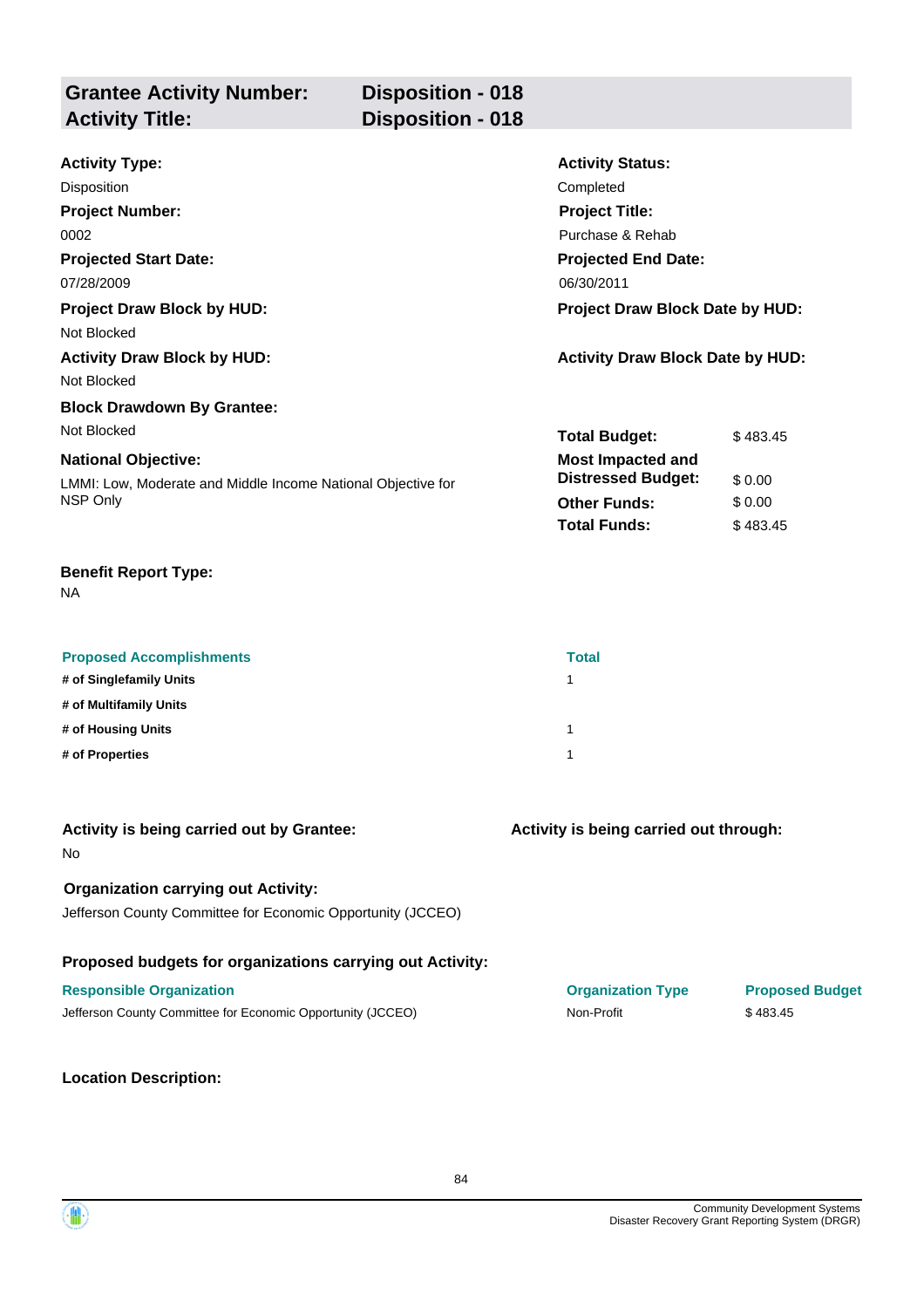1224 Oakwood Street

#### **Activity Description:**

Disposition 018 1224 Oakwood Street Total Budget:\$483.45

**Environmental Assessment:** COMPLETED



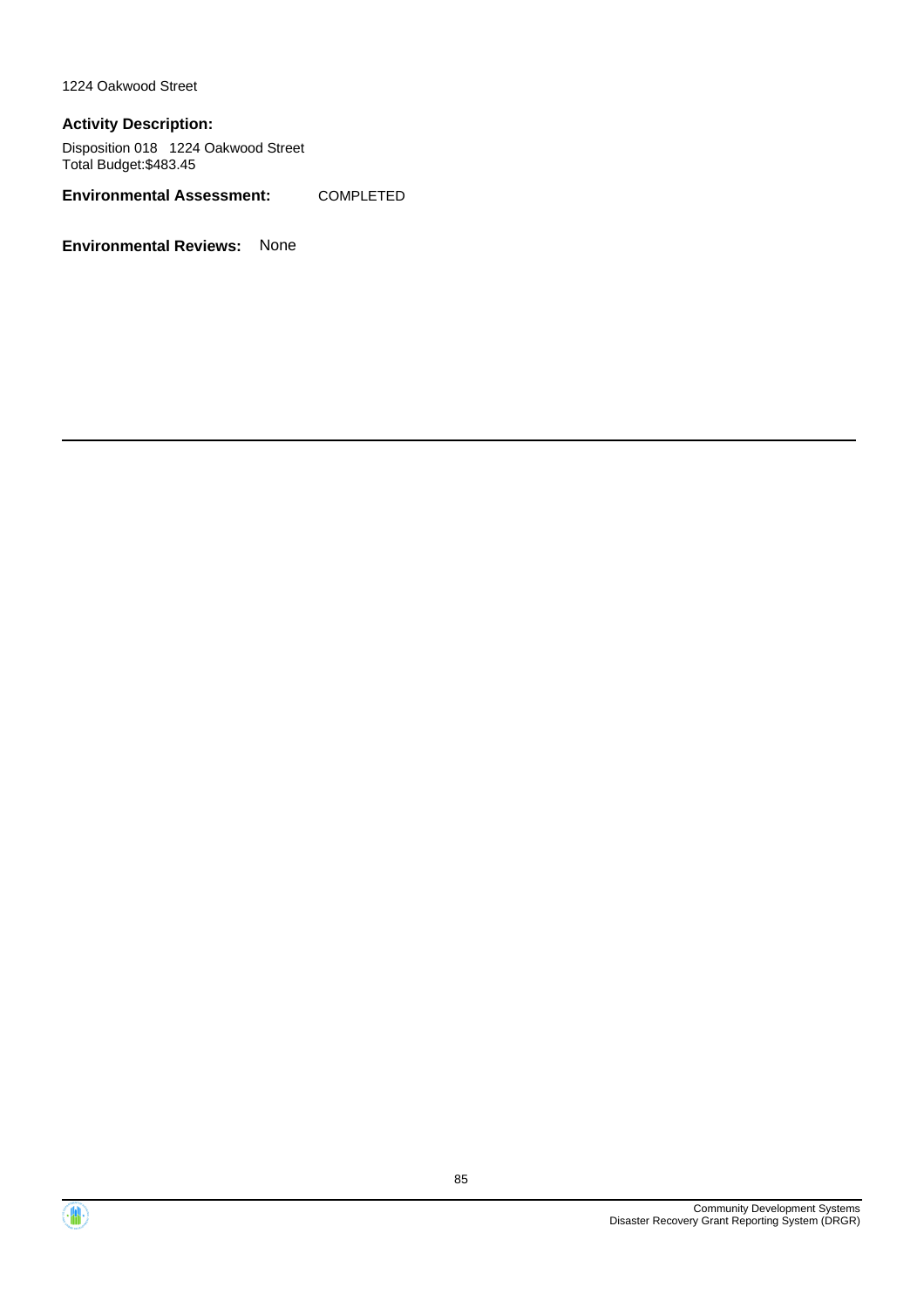| <b>Grantee Activity Number:</b> | <b>Disposition - 019</b> |
|---------------------------------|--------------------------|
| <b>Activity Title:</b>          | Disposition - 019        |
|                                 |                          |

| <b>Activity Type:</b>                                        | <b>Activity Status:</b>                 |        |  |
|--------------------------------------------------------------|-----------------------------------------|--------|--|
| Disposition                                                  | Completed                               |        |  |
| <b>Project Number:</b>                                       | <b>Project Title:</b>                   |        |  |
| 0002                                                         | Purchase & Rehab                        |        |  |
| <b>Projected Start Date:</b>                                 | <b>Projected End Date:</b>              |        |  |
| 07/28/2009                                                   | 06/30/2011                              |        |  |
| <b>Project Draw Block by HUD:</b>                            | <b>Project Draw Block Date by HUD:</b>  |        |  |
| Not Blocked                                                  |                                         |        |  |
| <b>Activity Draw Block by HUD:</b>                           | <b>Activity Draw Block Date by HUD:</b> |        |  |
| Not Blocked                                                  |                                         |        |  |
| <b>Block Drawdown By Grantee:</b>                            |                                         |        |  |
| Not Blocked                                                  | <b>Total Budget:</b>                    | \$0.00 |  |
| <b>National Objective:</b>                                   | <b>Most Impacted and</b>                |        |  |
| LMMI: Low, Moderate and Middle Income National Objective for | <b>Distressed Budget:</b>               | \$0.00 |  |
| NSP Only                                                     | <b>Other Funds:</b>                     | \$0.00 |  |
|                                                              | <b>Total Funds:</b>                     | \$0.00 |  |

NA

| <b>Proposed Accomplishments</b> | <b>Total</b> |
|---------------------------------|--------------|
| # of Singlefamily Units         |              |
| # of Multifamily Units          |              |
| # of Housing Units              |              |
| # of Properties                 |              |

| Activity is being carried out by Grantee:<br><b>No</b>                                                    | Activity is being carried out through: |                        |
|-----------------------------------------------------------------------------------------------------------|----------------------------------------|------------------------|
| <b>Organization carrying out Activity:</b><br>Jefferson County Committee for Economic Opportunity (JCCEO) |                                        |                        |
| Proposed budgets for organizations carrying out Activity:                                                 |                                        |                        |
| <b>Responsible Organization</b>                                                                           | <b>Organization Type</b>               | <b>Proposed Budget</b> |
| Jefferson County Committee for Economic Opportunity (JCCEO)                                               | Non-Profit                             | \$0.00                 |

# **Location Description:**

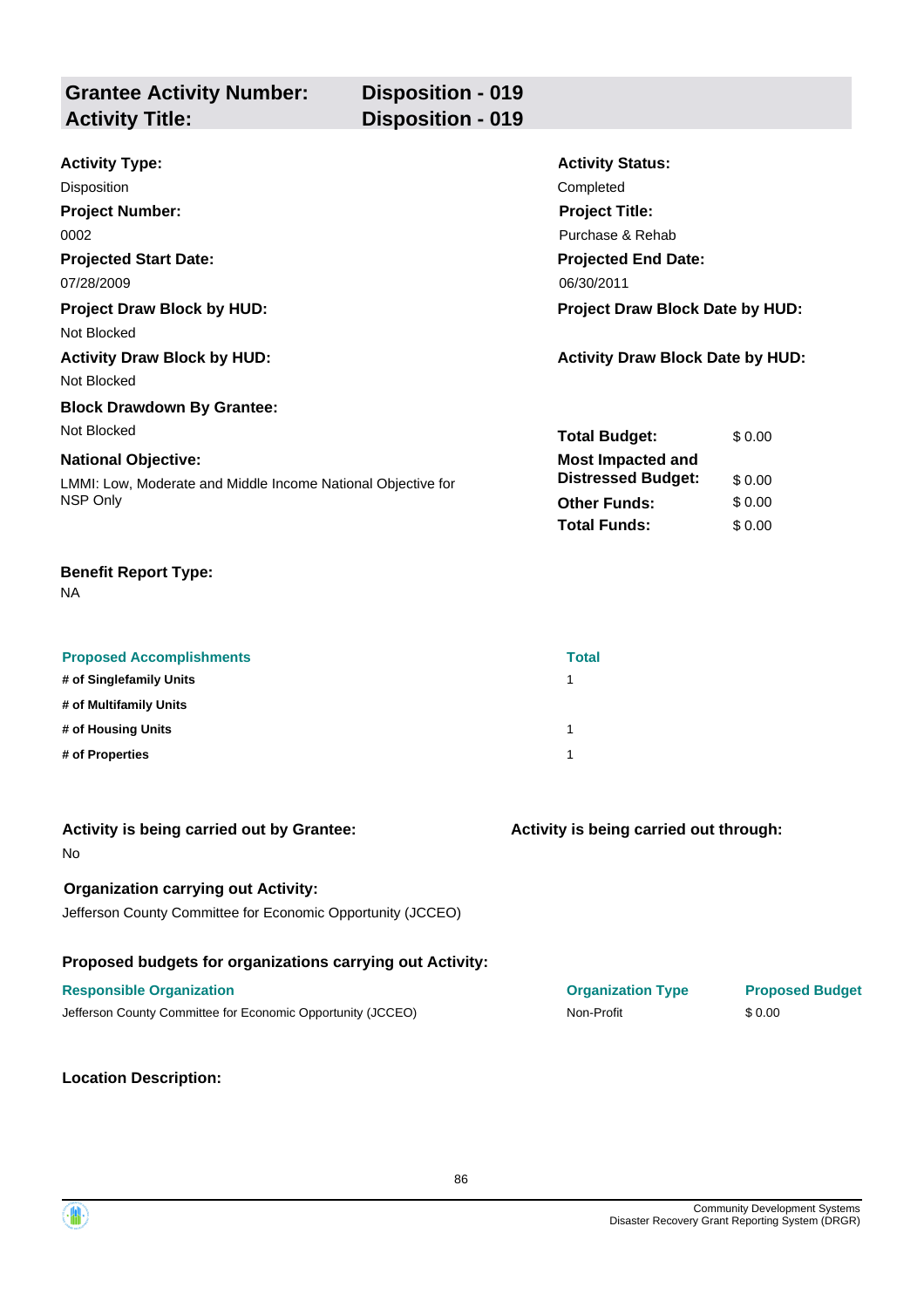1037 Village Mill Road

# **Activity Description:**

Disposition - 0019 1037 Village Mill Road

**Environmental Assessment:** COMPLETED



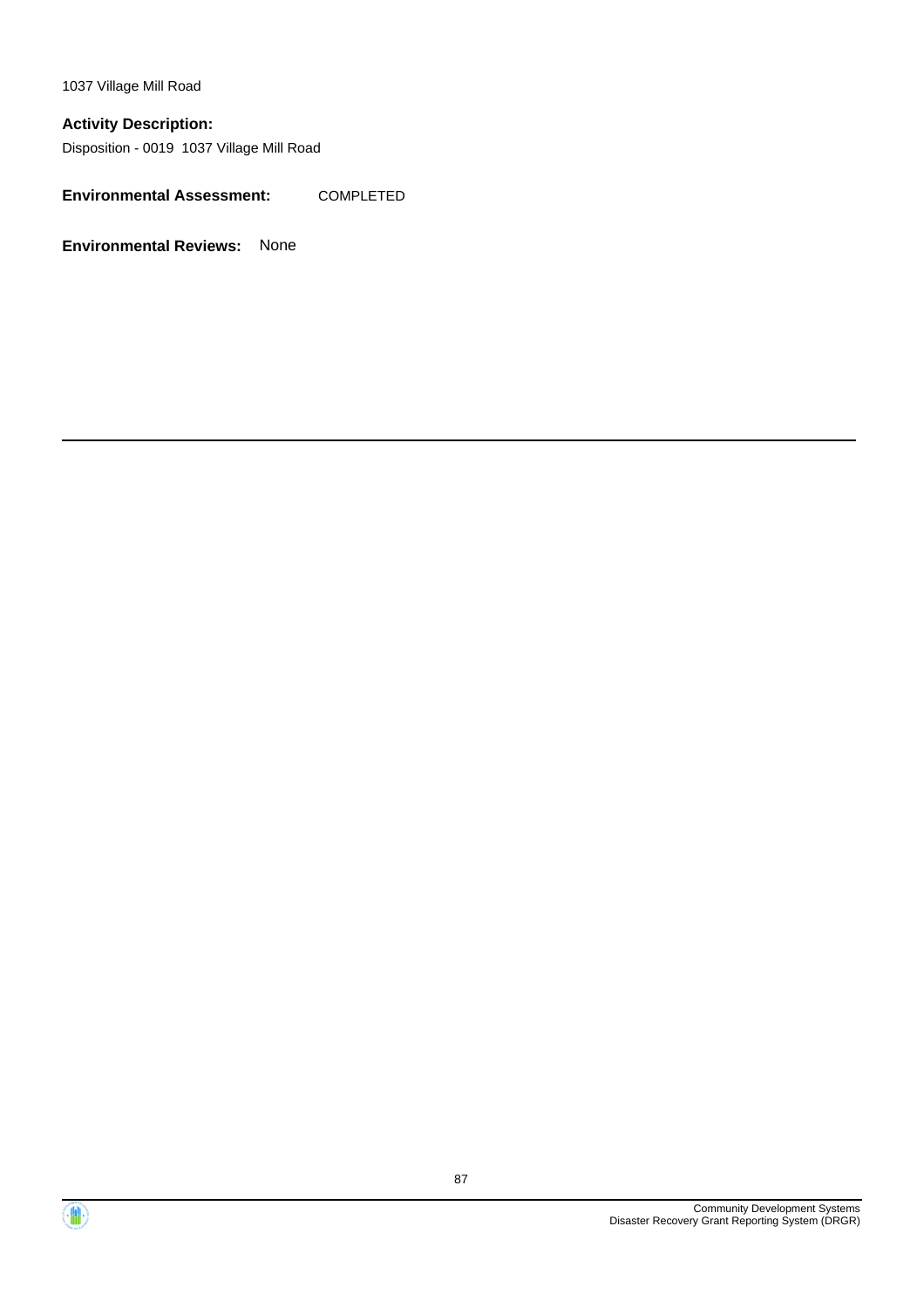| <b>Grantee Activity Number:</b> | Disposition - 020        |
|---------------------------------|--------------------------|
| <b>Activity Title:</b>          | <b>Disposition - 020</b> |
|                                 |                          |

| <b>Activity Type:</b>                                        | <b>Activity Status:</b>                 |        |
|--------------------------------------------------------------|-----------------------------------------|--------|
| Disposition                                                  | Completed                               |        |
| <b>Project Number:</b>                                       | <b>Project Title:</b>                   |        |
| 0002                                                         | Purchase & Rehab                        |        |
| <b>Projected Start Date:</b>                                 | <b>Projected End Date:</b>              |        |
| 07/28/2009                                                   | 06/30/2011                              |        |
| <b>Project Draw Block by HUD:</b>                            | <b>Project Draw Block Date by HUD:</b>  |        |
| Not Blocked                                                  |                                         |        |
| <b>Activity Draw Block by HUD:</b>                           | <b>Activity Draw Block Date by HUD:</b> |        |
| Not Blocked                                                  |                                         |        |
| <b>Block Drawdown By Grantee:</b>                            |                                         |        |
| Not Blocked                                                  | <b>Total Budget:</b>                    | \$0.00 |
| <b>National Objective:</b>                                   | <b>Most Impacted and</b>                |        |
| LMMI: Low, Moderate and Middle Income National Objective for | <b>Distressed Budget:</b>               | \$0.00 |
| NSP Only                                                     | <b>Other Funds:</b>                     | \$0.00 |
|                                                              | <b>Total Funds:</b>                     | \$0.00 |

NA

| <b>Proposed Accomplishments</b> | <b>Total</b> |
|---------------------------------|--------------|
| # of Singlefamily Units         |              |
| # of Multifamily Units          |              |
| # of Housing Units              |              |
| # of Properties                 |              |

| Activity is being carried out by Grantee:<br><b>No</b>                                                    | Activity is being carried out through: |                        |
|-----------------------------------------------------------------------------------------------------------|----------------------------------------|------------------------|
| <b>Organization carrying out Activity:</b><br>Jefferson County Committee for Economic Opportunity (JCCEO) |                                        |                        |
| Proposed budgets for organizations carrying out Activity:                                                 |                                        |                        |
| <b>Responsible Organization</b>                                                                           | <b>Organization Type</b>               | <b>Proposed Budget</b> |
| Jefferson County Committee for Economic Opportunity (JCCEO)                                               | Non-Profit                             | \$0.00                 |

## **Location Description:**

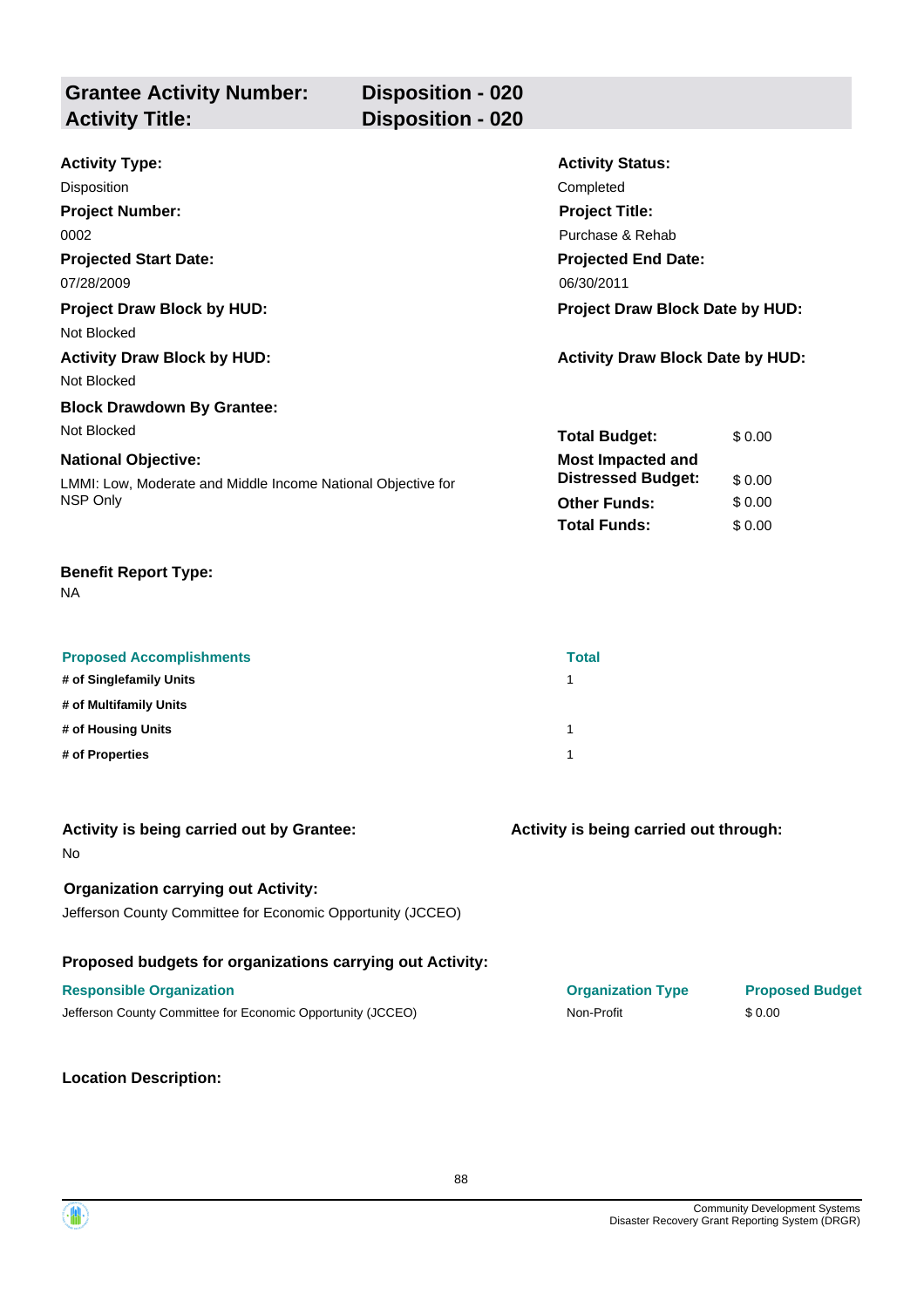1712 Winewood Road

# **Activity Description:**

Disposition - 020 1712 Winewood Road

**Environmental Assessment:** COMPLETED



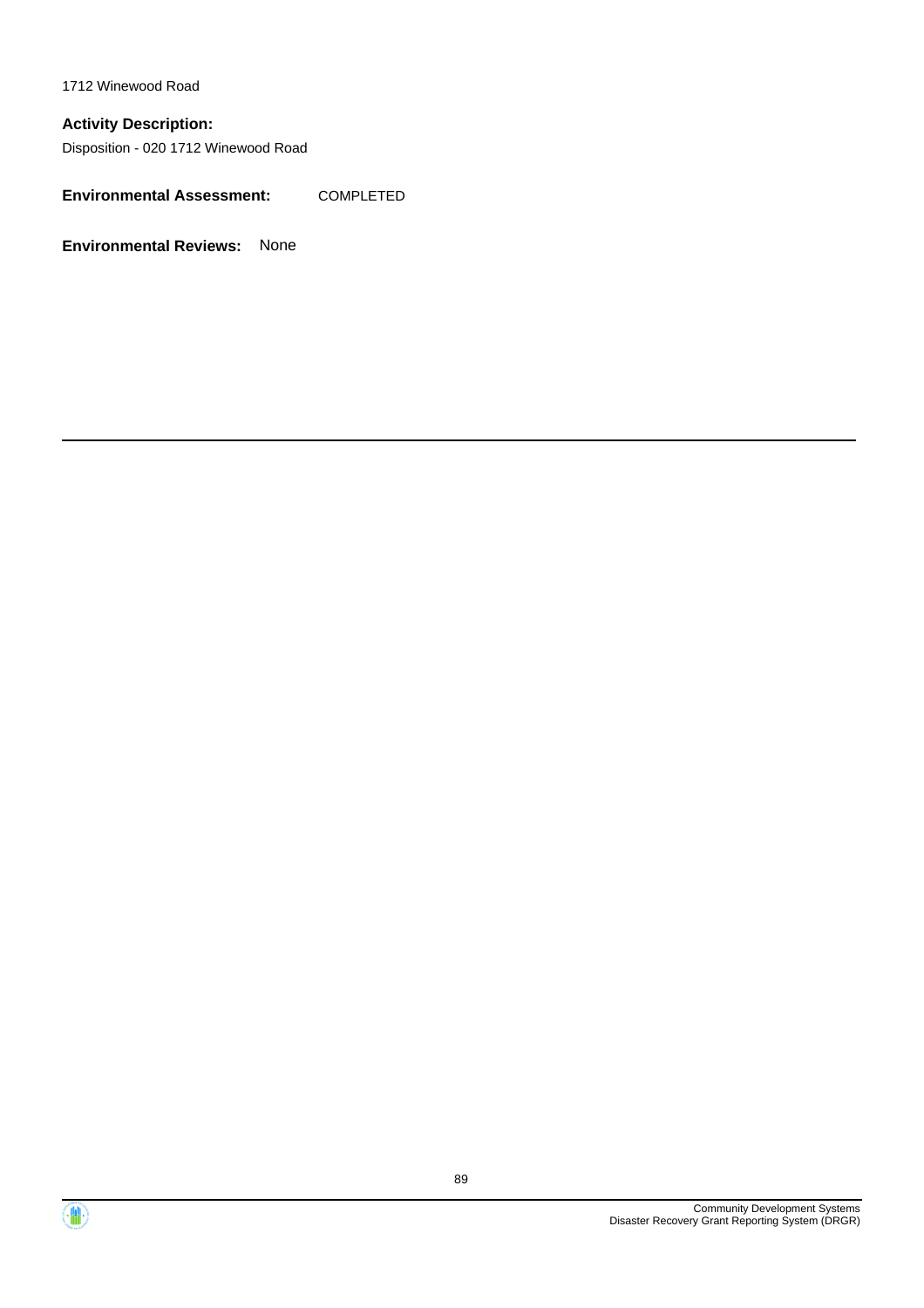| <b>Grantee Activity Number:</b><br><b>Activity Title:</b> | <b>Disposition - 021</b><br>Disposition - 021 |                         |
|-----------------------------------------------------------|-----------------------------------------------|-------------------------|
| <b>Activity Type:</b>                                     |                                               | <b>Activity Status:</b> |

| <b>Disposition</b>                                           | Completed                               |            |
|--------------------------------------------------------------|-----------------------------------------|------------|
| <b>Project Number:</b>                                       | <b>Project Title:</b>                   |            |
| 0002                                                         | Purchase & Rehab                        |            |
| <b>Projected Start Date:</b>                                 | <b>Projected End Date:</b>              |            |
| 07/28/2009                                                   | 06/30/2011                              |            |
| <b>Project Draw Block by HUD:</b>                            | Project Draw Block Date by HUD:         |            |
| Not Blocked                                                  |                                         |            |
| <b>Activity Draw Block by HUD:</b>                           | <b>Activity Draw Block Date by HUD:</b> |            |
| Not Blocked                                                  |                                         |            |
| <b>Block Drawdown By Grantee:</b>                            |                                         |            |
| Not Blocked                                                  | <b>Total Budget:</b>                    | \$1,474.00 |
| <b>National Objective:</b>                                   | <b>Most Impacted and</b>                |            |
| LMMI: Low, Moderate and Middle Income National Objective for | <b>Distressed Budget:</b>               | \$0.00     |
| NSP Only                                                     | <b>Other Funds:</b>                     | \$0.00     |
|                                                              | <b>Total Funds:</b>                     | \$1,474.00 |

NA

| <b>Proposed Accomplishments</b> | <b>Total</b> |
|---------------------------------|--------------|
| # of Singlefamily Units         |              |
| # of Multifamily Units          |              |
| # of Housing Units              | 1            |
| # of Properties                 |              |

| Activity is being carried out by Grantee:<br><b>No</b>      | Activity is being carried out through: |                        |
|-------------------------------------------------------------|----------------------------------------|------------------------|
| <b>Organization carrying out Activity:</b>                  |                                        |                        |
| Jefferson County Committee for Economic Opportunity (JCCEO) |                                        |                        |
| Proposed budgets for organizations carrying out Activity:   |                                        |                        |
| <b>Responsible Organization</b>                             | <b>Organization Type</b>               | <b>Proposed Budget</b> |
| Jefferson County Committee for Economic Opportunity (JCCEO) | Non-Profit                             | \$1.474.00             |
|                                                             |                                        |                        |

## **Location Description:**

90

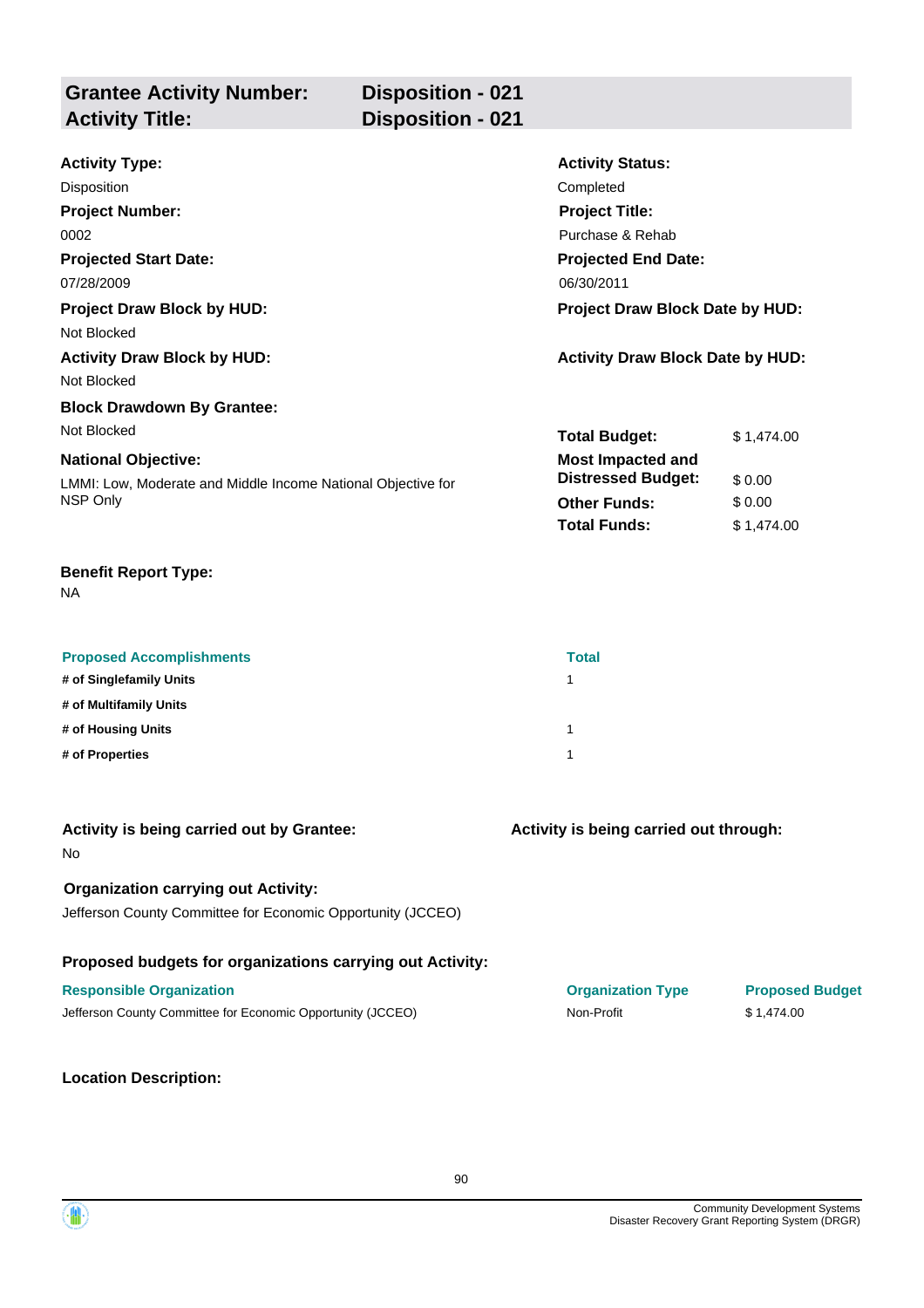1336 Juniper Drive

#### **Activity Description:**

Disposition - 021 1336 Juniper Drive Total Budget: \$100.00

**Environmental Assessment:** COMPLETED



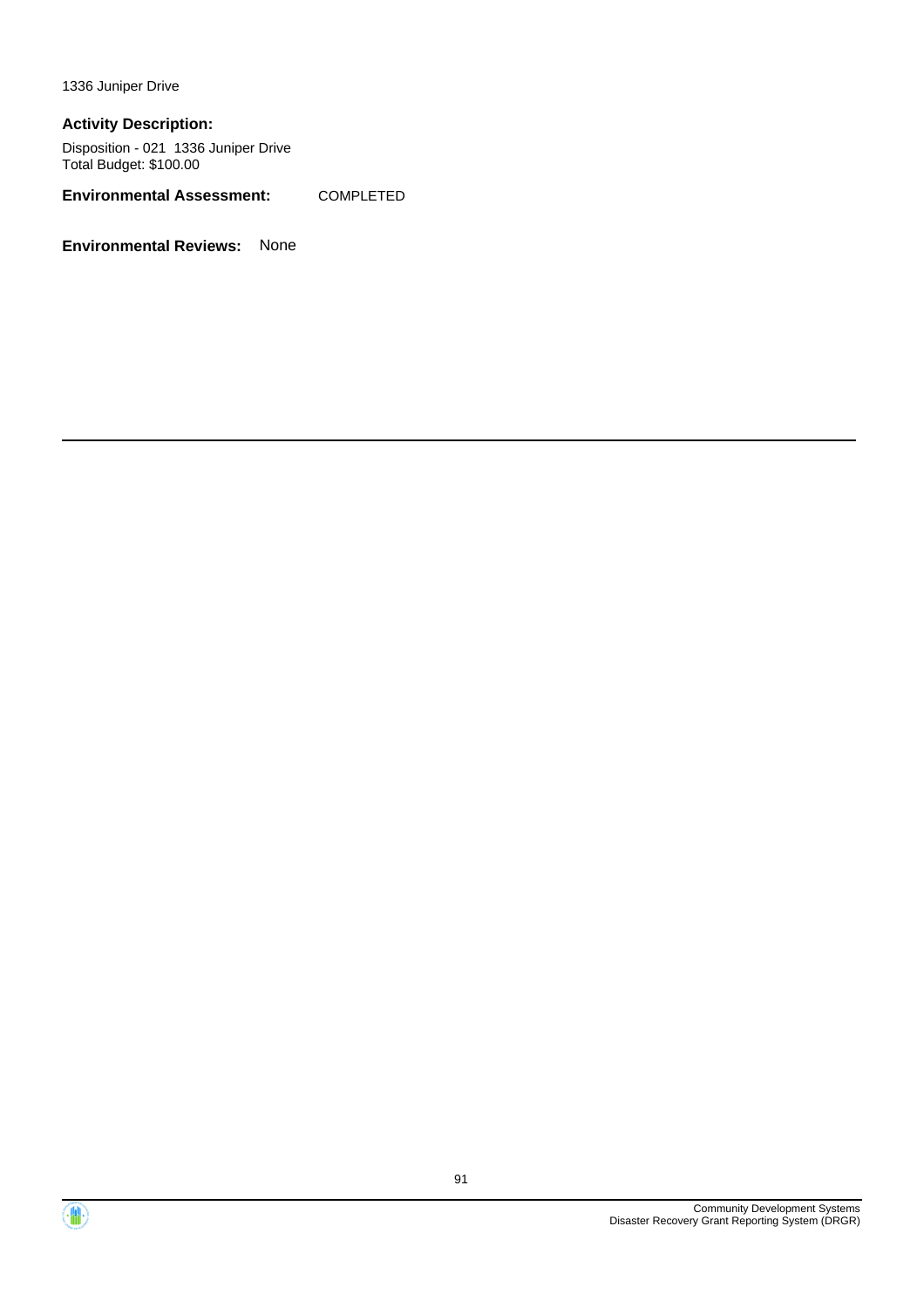| <b>Grantee Activity Number:</b><br><b>Activity Title:</b>                                                                              | Rehab 001 - 628 Barclay Ln<br>Rehab 001 - 628 Barclay Ln                                            |                                 |
|----------------------------------------------------------------------------------------------------------------------------------------|-----------------------------------------------------------------------------------------------------|---------------------------------|
| <b>Activity Type:</b><br>Rehabilitation/reconstruction of residential structures<br><b>Project Number:</b>                             | <b>Activity Status:</b><br>Completed<br><b>Project Title:</b>                                       |                                 |
| 0002<br><b>Projected Start Date:</b><br>07/28/2009                                                                                     | Purchase & Rehab<br><b>Projected End Date:</b><br>06/30/2011                                        |                                 |
| <b>Project Draw Block by HUD:</b><br>Not Blocked<br><b>Activity Draw Block by HUD:</b>                                                 | Project Draw Block Date by HUD:<br><b>Activity Draw Block Date by HUD:</b>                          |                                 |
| Not Blocked<br><b>Block Drawdown By Grantee:</b><br>Not Blocked                                                                        | <b>Total Budget:</b>                                                                                | \$44,154.33                     |
| <b>National Objective:</b><br>LH25: Funds targeted for housing for households whose incomes<br>are at or under 50% Area Median Income. | <b>Most Impacted and</b><br><b>Distressed Budget:</b><br><b>Other Funds:</b><br><b>Total Funds:</b> | \$0.00<br>\$0.00<br>\$44,154.33 |

Direct (Households)

| <b>Responsible</b><br><b>Organization</b>                         | <b>Activity Type</b>  | Project # | <b>Grantee Activity #</b> | <b>Activity Title</b> | <b>Program Income</b><br><b>Account</b> |
|-------------------------------------------------------------------|-----------------------|-----------|---------------------------|-----------------------|-----------------------------------------|
| Jefferson County Committee<br>for Economic Opportunity<br>(JCCEO) | Acquisition - general | 0002      | Acquisition - 001         | Acquisition - 001     | General Account                         |
| Jefferson County Committee<br>for Economic Opportunity<br>(JCCEO) | Disposition           | 0002      | Disposition - 001         | Disposition - 001     | General Account                         |
| <b>Proposed Beneficiaries</b>                                     |                       |           | Total                     | Mod<br>Low            | Low/Mod%                                |
| # Renter Households                                               |                       |           |                           |                       | 0.00                                    |
| # of Households                                                   |                       |           |                           |                       | 0.00                                    |
| <b>Proposed Accomplishments</b>                                   |                       |           | <b>Total</b>              |                       |                                         |
| # of Singlefamily Units                                           |                       |           |                           |                       |                                         |
| # of Housing Units                                                |                       |           |                           |                       |                                         |
| # of Properties                                                   |                       |           |                           |                       |                                         |



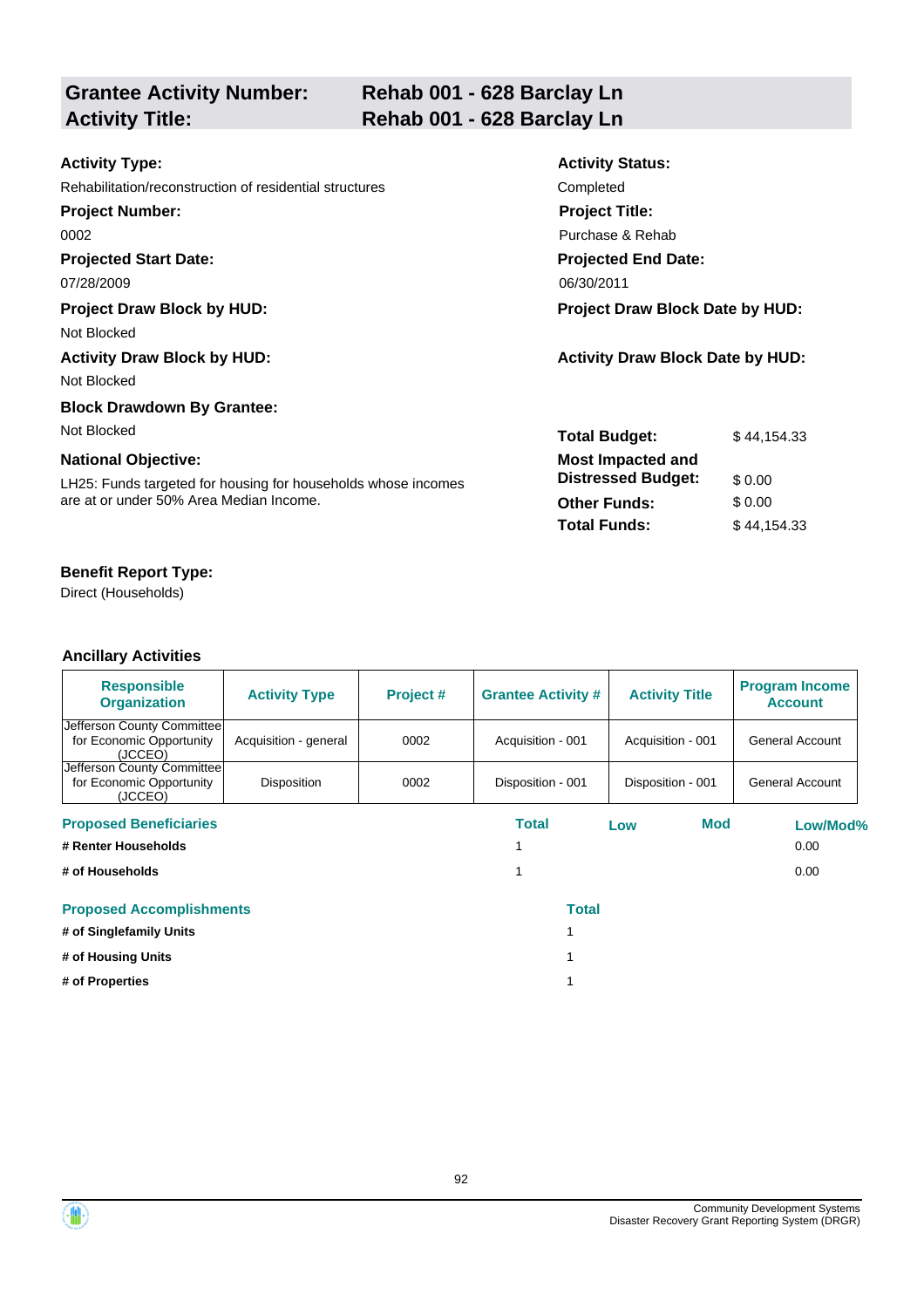No

### **Organization carrying out Activity:**

Jefferson County Committee for Economic Opportunity (JCCEO)

#### **Proposed budgets for organizations carrying out Activity:**

**Responsible Organization Organization Type Proposed Budget** Jefferson County Committee for Economic Opportunity (JCCEO) Non-Profit \$ 44,154.33

#### **Location Description:**

628 Barclay Lane, Birmingham, AL 35206

#### **Activity Description:**

Rehab 001 for 628 Barclay Lane, Birmingham, AL 35206. Rehab costs in the amount of \$6,554.35, check date 5/13/10. Rehab 001 for 628 Barclay Lane, Birmingham, AL 35206. Rehab costs in the amount of \$10,205.00, check date 6/17/10. Rehab costs in the amount of \$27,030.65 Rehab activity delivery costs in the amount of \$1,519.33. Total Rehab Budget of \$46,793.00. Rehab is 100% complete.

**Environmental Assessment:** COMPLETED



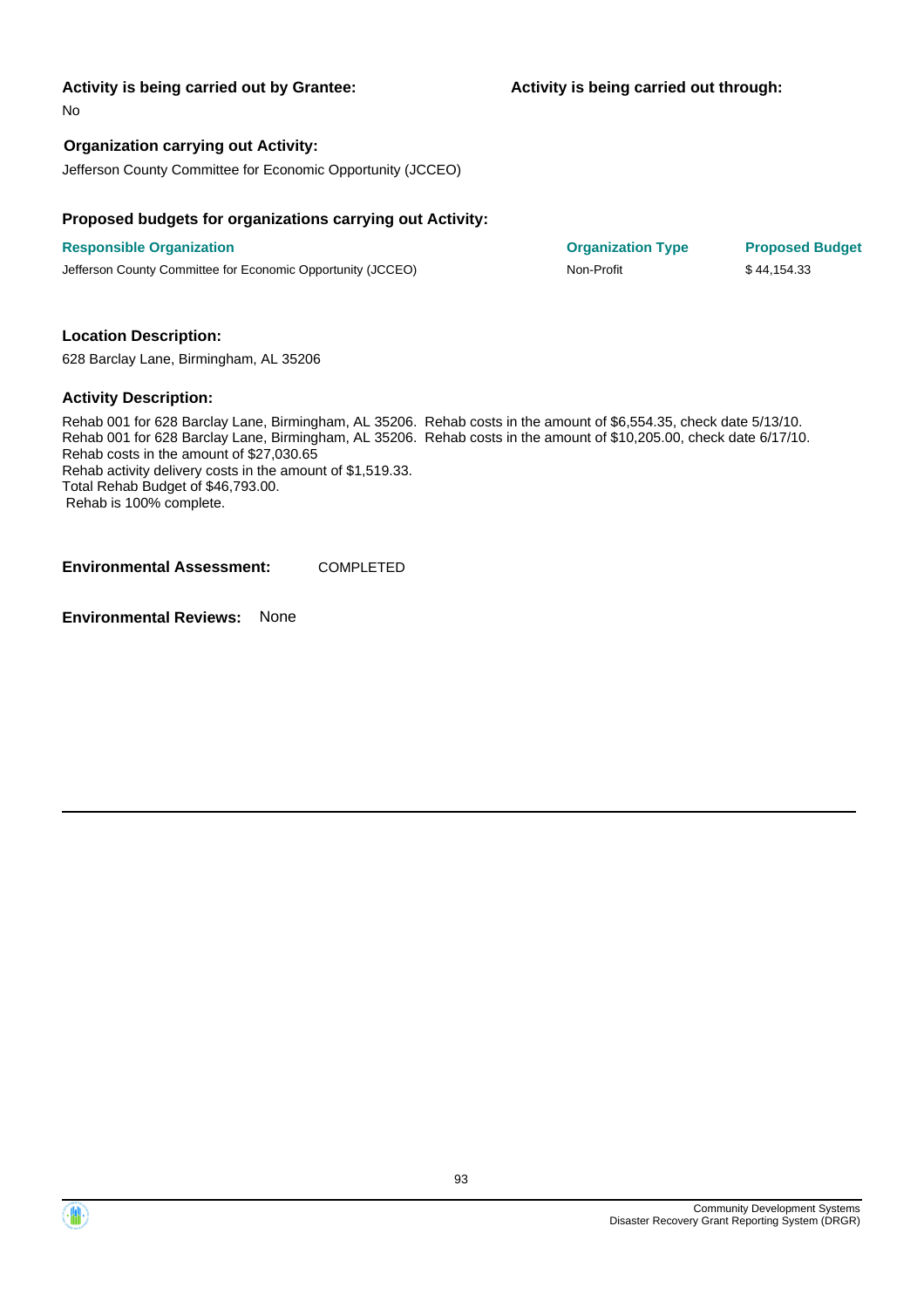|                        | <b>Grantee Activity Number:</b> |
|------------------------|---------------------------------|
| <b>Activity Title:</b> |                                 |

# **Rehab 002 - 1320 Falcon Drive Activity Title: Rehab 002 - 1320 Falcon Drive**

| <b>Activity Type:</b>                                        | <b>Activity Status:</b>                 |             |  |
|--------------------------------------------------------------|-----------------------------------------|-------------|--|
| Rehabilitation/reconstruction of residential structures      | Completed                               |             |  |
| <b>Project Number:</b>                                       | <b>Project Title:</b>                   |             |  |
| 0002                                                         | Purchase & Rehab                        |             |  |
| <b>Projected Start Date:</b>                                 | <b>Projected End Date:</b>              |             |  |
| 07/28/2009                                                   | 06/30/2011                              |             |  |
| <b>Project Draw Block by HUD:</b>                            | <b>Project Draw Block Date by HUD:</b>  |             |  |
| Not Blocked                                                  |                                         |             |  |
| <b>Activity Draw Block by HUD:</b>                           | <b>Activity Draw Block Date by HUD:</b> |             |  |
| Not Blocked                                                  |                                         |             |  |
| <b>Block Drawdown By Grantee:</b>                            |                                         |             |  |
| Not Blocked                                                  | <b>Total Budget:</b>                    | \$60,674.07 |  |
| <b>National Objective:</b>                                   | <b>Most Impacted and</b>                |             |  |
| LMMI: Low, Moderate and Middle Income National Objective for | <b>Distressed Budget:</b>               | \$0.00      |  |
| NSP Only                                                     | <b>Other Funds:</b>                     | \$0.00      |  |
|                                                              | <b>Total Funds:</b>                     | \$60,674.07 |  |

# **Benefit Report Type:**

Direct (Households)

| <b>Responsible</b><br><b>Organization</b>                          | <b>Activity Type</b>  | Project# | <b>Grantee Activity #</b> |     | <b>Activity Title</b> | <b>Program Income</b><br><b>Account</b> |
|--------------------------------------------------------------------|-----------------------|----------|---------------------------|-----|-----------------------|-----------------------------------------|
| Jefferson County Committee <br>for Economic Opportunity<br>(JCCEO) | Acquisition - general | 0002     | Acquisition - 003         |     | Acquisition - 003     | General Account                         |
| Jefferson County Committee<br>for Economic Opportunity<br>(JCCEO)  | <b>Disposition</b>    | 0002     | Disposition - 003         |     | Disposition - 003     | General Account                         |
| <b>Proposed Beneficiaries</b>                                      |                       |          | Total                     | Low | <b>Mod</b>            | Low/Mod%                                |
| # Owner Households                                                 |                       |          |                           |     |                       | 100.00                                  |
| # of Households                                                    |                       |          |                           |     |                       | 100.00                                  |
| <b>Proposed Accomplishments</b>                                    |                       |          | <b>Total</b>              |     |                       |                                         |
| # of Singlefamily Units                                            |                       |          |                           |     |                       |                                         |
| # of Housing Units                                                 |                       |          |                           |     |                       |                                         |
| # of Properties                                                    |                       |          |                           |     |                       |                                         |



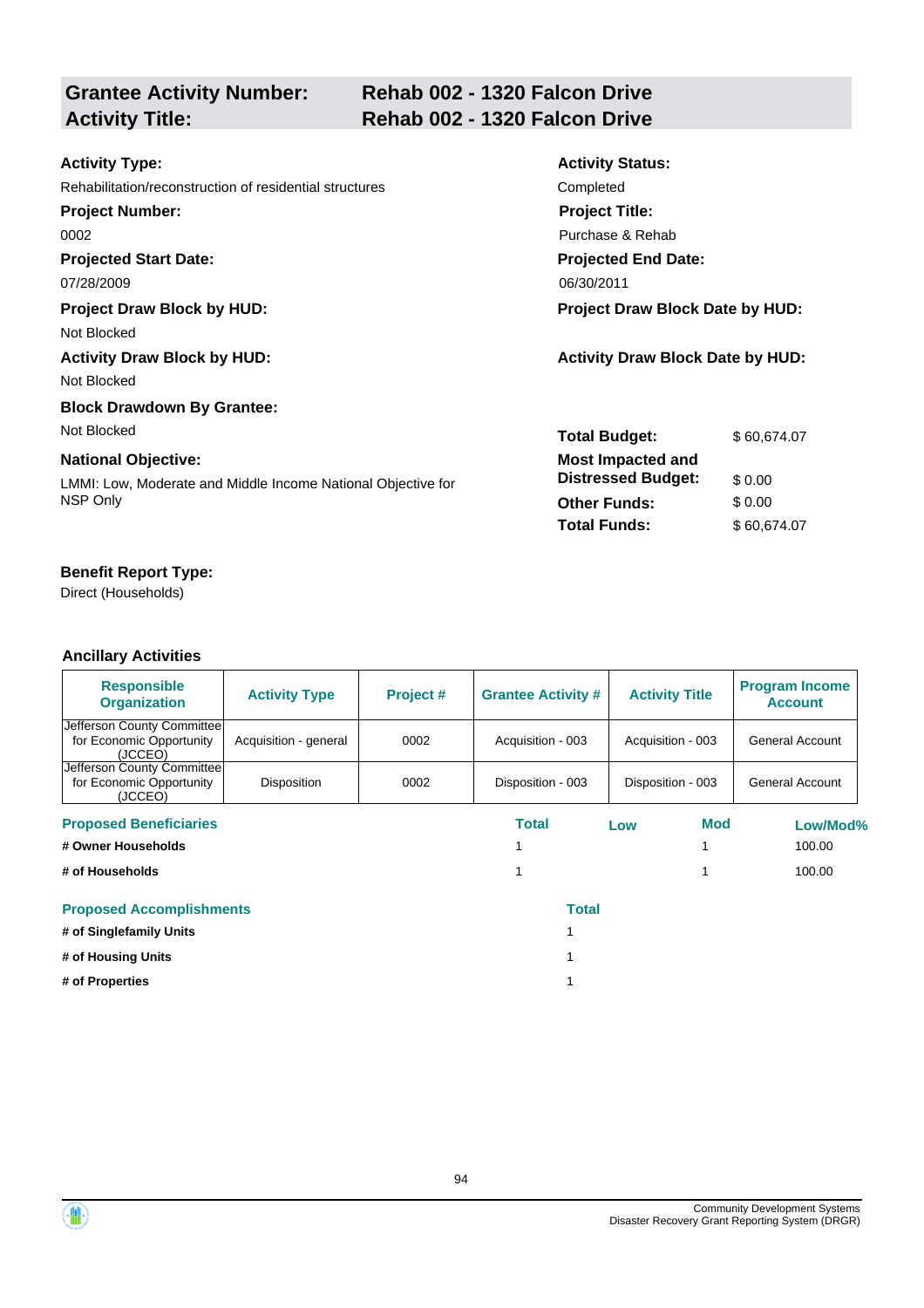**Activity is being carried out through:**

No

## **Organization carrying out Activity:**

Jefferson County Committee for Economic Opportunity (JCCEO)

#### **Proposed budgets for organizations carrying out Activity:**

**Responsible Organization COVID-10 COVID-10 Organization Type Proposed Budget** Jefferson County Committee for Economic Opportunity (JCCEO) Non-Profit \$ 60,674.07

#### **Location Description:**

1320 Falcon Drive, Birmingham, AL 35235

#### **Activity Description:**

Rehab 002 for 1320 Falcon Drive, Birmingham, AL 35235. Rehab costs in the amount of \$12,117.60, check date 6/17/10. Rehab costs in the amount of \$47,431.47. Rehab activity delivery costs in the amount of \$1,125.00 Total Rehab Budget of \$63,060.00. Rehab is 100% complete.

**Environmental Assessment:** COMPLETED

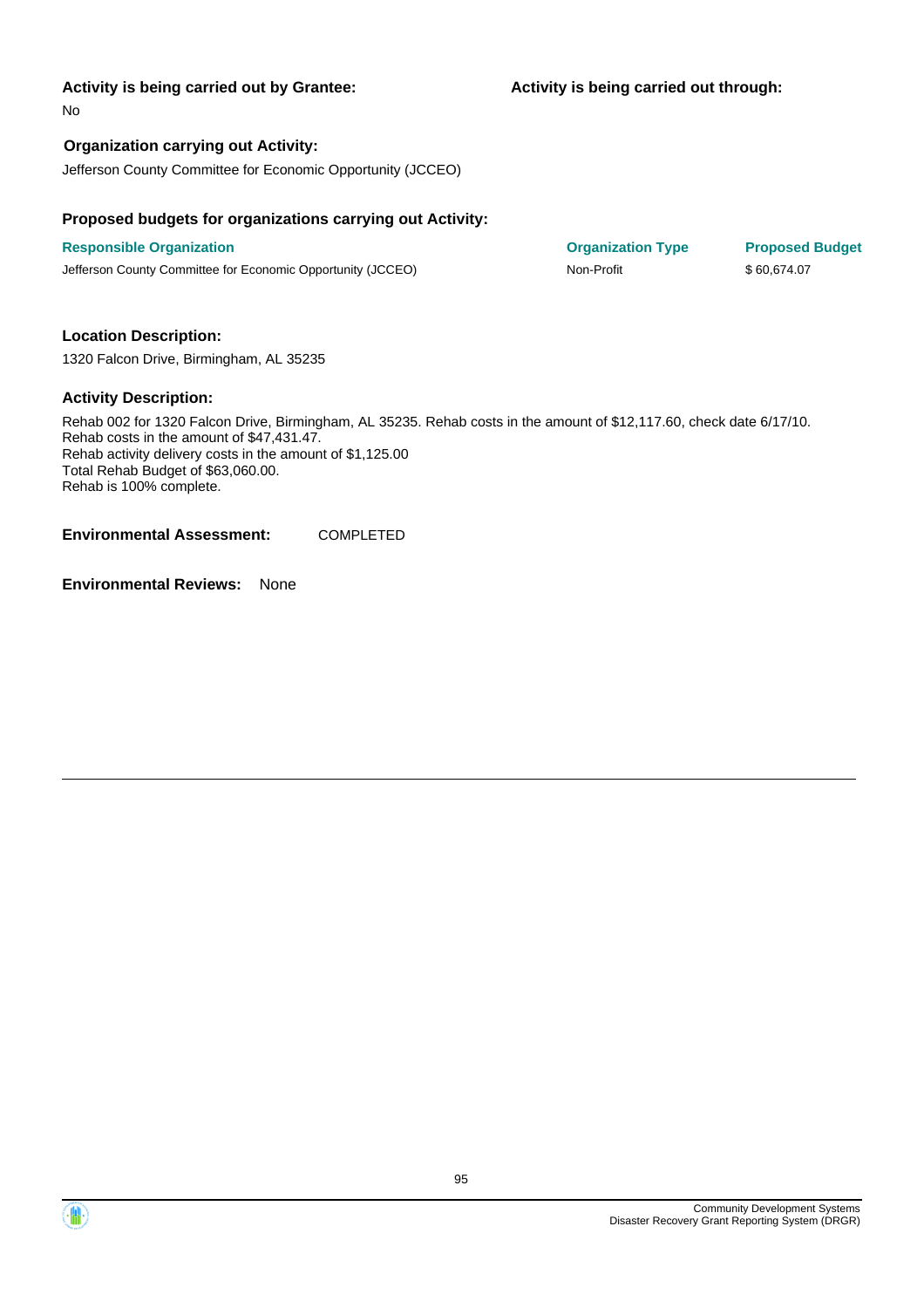| <b>Grantee Activity Number:</b> |  |
|---------------------------------|--|
| <b>Activity Title:</b>          |  |

# **Rehab 003 - 329 9th Avenue SW Activity Title: Rehab 003 - 329 9th Avenue SW**

| <b>Activity Type:</b>                                         | <b>Activity Status:</b>                 |             |  |
|---------------------------------------------------------------|-----------------------------------------|-------------|--|
| Rehabilitation/reconstruction of residential structures       | Completed                               |             |  |
| <b>Project Number:</b>                                        | <b>Project Title:</b>                   |             |  |
| 0002                                                          | Purchase & Rehab                        |             |  |
| <b>Projected Start Date:</b>                                  | <b>Projected End Date:</b>              |             |  |
| 07/28/2009                                                    | 06/30/2011                              |             |  |
| <b>Project Draw Block by HUD:</b>                             | <b>Project Draw Block Date by HUD:</b>  |             |  |
| Not Blocked                                                   |                                         |             |  |
| <b>Activity Draw Block by HUD:</b>                            | <b>Activity Draw Block Date by HUD:</b> |             |  |
| Not Blocked                                                   |                                         |             |  |
| <b>Block Drawdown By Grantee:</b>                             |                                         |             |  |
| Not Blocked                                                   | <b>Total Budget:</b>                    | \$45,522.82 |  |
| <b>National Objective:</b>                                    | <b>Most Impacted and</b>                |             |  |
| LH25: Funds targeted for housing for households whose incomes | <b>Distressed Budget:</b>               | \$0.00      |  |
| are at or under 50% Area Median Income.                       | <b>Other Funds:</b>                     | \$0.00      |  |
|                                                               | <b>Total Funds:</b>                     | \$45,522.82 |  |
|                                                               |                                         |             |  |

# **Benefit Report Type:**

Direct (Households)

| <b>Responsible</b><br><b>Organization</b>                         | <b>Activity Type</b>  | Project # | <b>Grantee Activity #</b> | <b>Activity Title</b> | <b>Program Income</b><br><b>Account</b> |
|-------------------------------------------------------------------|-----------------------|-----------|---------------------------|-----------------------|-----------------------------------------|
| Jefferson County Committee<br>for Economic Opportunity<br>(JCCEO) | Acquisition - general | 0002      | Acquisition - 002         | Acquisition - 002     | General Account                         |
| Jefferson County Committee<br>for Economic Opportunity<br>(JCCEO) | Disposition           | 0002      | Disposition - 002         | Disposition - 002     | General Account                         |
| <b>Proposed Beneficiaries</b>                                     |                       |           | Total                     | Mod<br>Low            | Low/Mod%                                |
| # Renter Households                                               |                       |           |                           |                       | 100.00                                  |
| # of Households                                                   |                       |           |                           |                       | 100.00                                  |
| <b>Proposed Accomplishments</b>                                   |                       |           | <b>Total</b>              |                       |                                         |
| # of Singlefamily Units                                           |                       |           |                           |                       |                                         |
| # of Housing Units                                                |                       |           |                           |                       |                                         |
| # of Properties                                                   |                       |           |                           |                       |                                         |



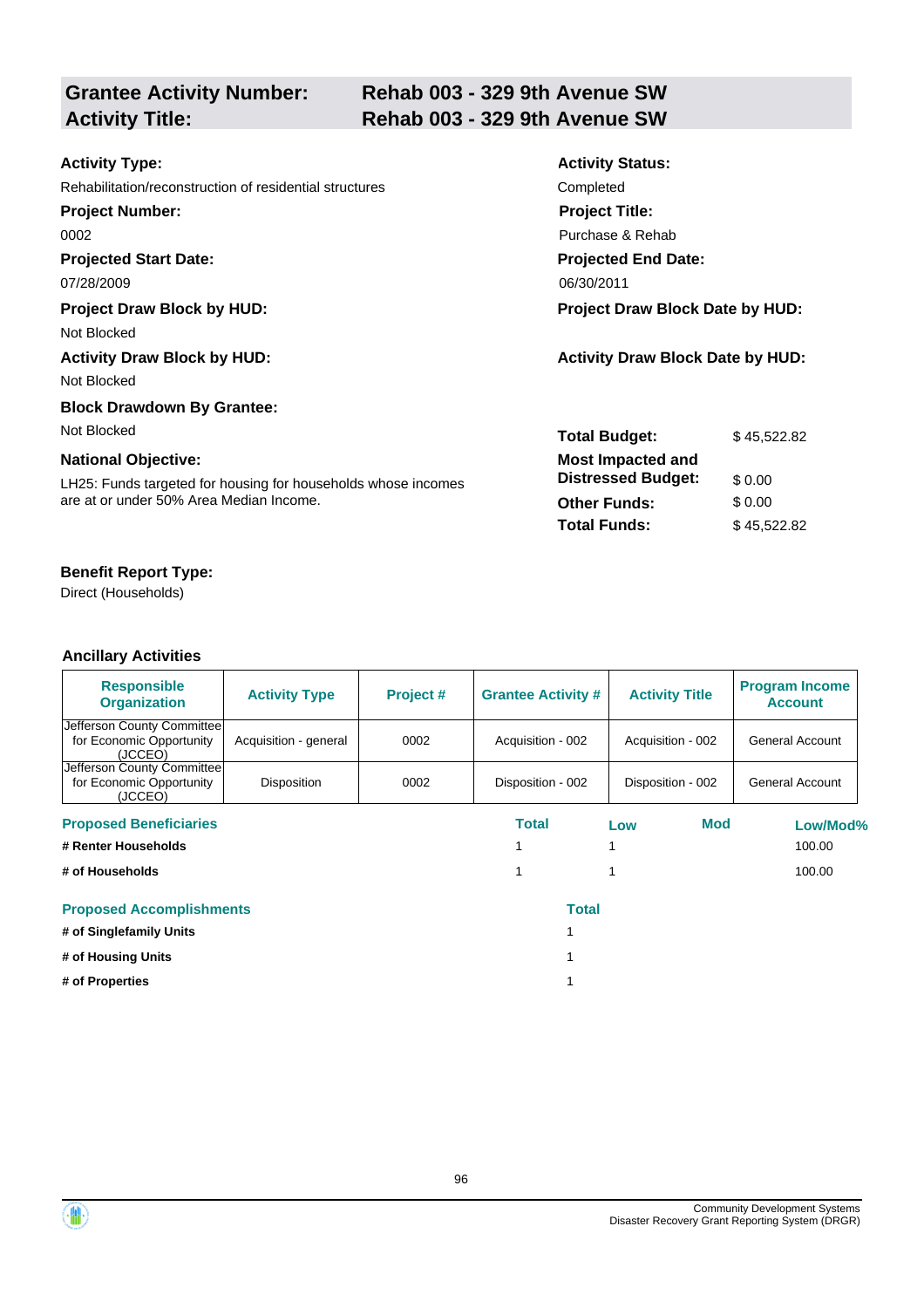**Activity is being carried out through:**

No

#### **Organization carrying out Activity:**

Jefferson County Committee for Economic Opportunity (JCCEO)

#### **Proposed budgets for organizations carrying out Activity:**

**Responsible Organization COVID-10 COVID-10 Organization Type Proposed Budget** Jefferson County Committee for Economic Opportunity (JCCEO) Non-Profit \$ 45,522.82

#### **Location Description:**

329 9th Avenue SW, Birmingham, AL 35211

#### **Activity Description:**

Rehab 003 for 329 9th Avenue SW, Birmingham, AL 35211. Rehab costs in the amount of \$12,010.50, check date 6/17/2010. Rehab costs in the amount of \$30,549.50 Rehab activity delivery costs in the amount of \$270.00 Rehab is 100% complete. Total Rehab Budget of \$43,084.00.

**Environmental Assessment:** COMPLETED

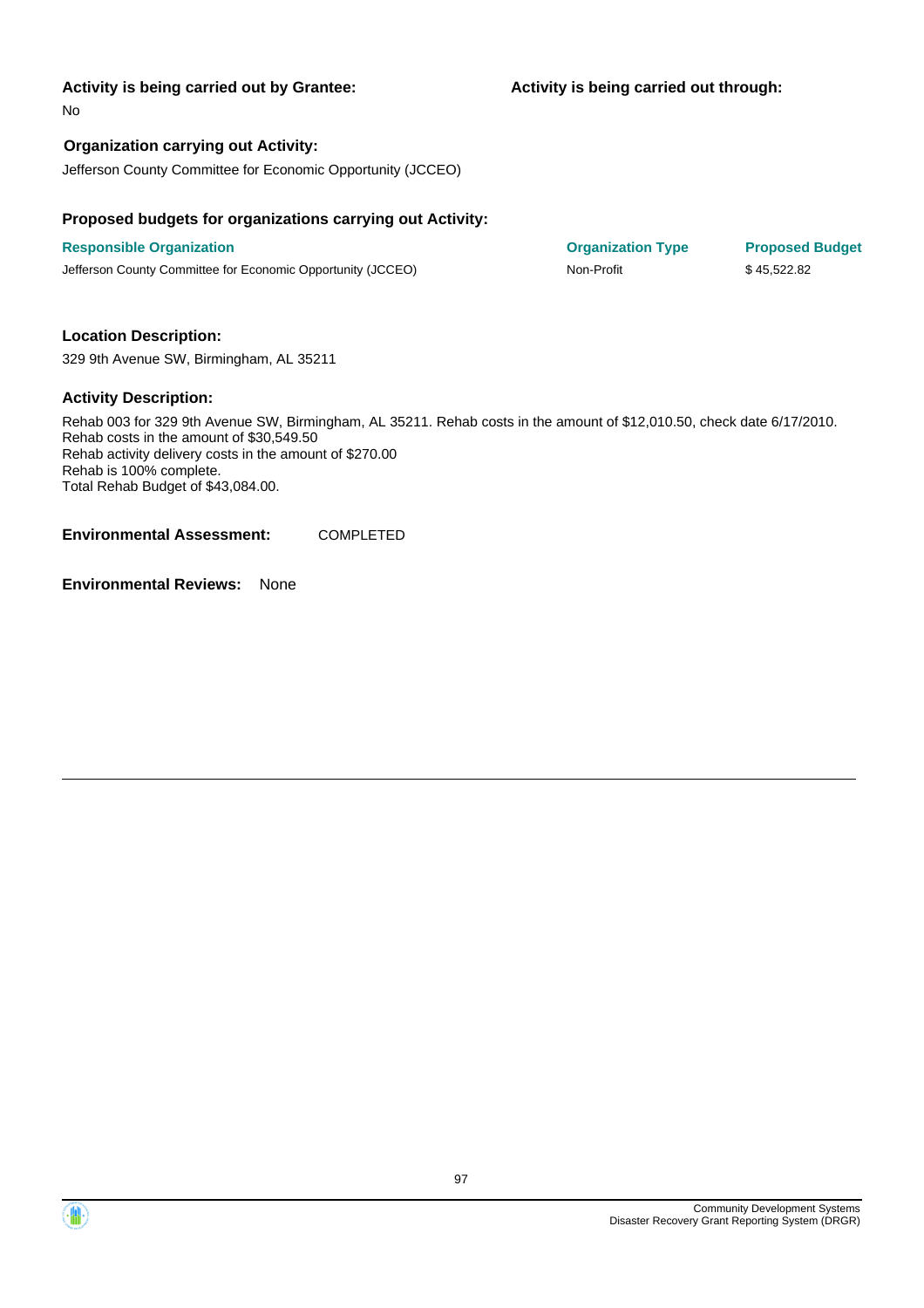# **Grantee Activity Number:**

# **Rehab 004 - 477 Westchester Drive Activity Title: Rehab 004 - 477 Westchester Drive**

| <b>Activity Type:</b>                                         | <b>Activity Status:</b>                 |             |  |
|---------------------------------------------------------------|-----------------------------------------|-------------|--|
| Rehabilitation/reconstruction of residential structures       | Completed                               |             |  |
| <b>Project Number:</b>                                        | <b>Project Title:</b>                   |             |  |
| 0002                                                          | Purchase & Rehab                        |             |  |
| <b>Projected Start Date:</b>                                  | <b>Projected End Date:</b>              |             |  |
| 07/28/2009                                                    | 06/30/2011                              |             |  |
| <b>Project Draw Block by HUD:</b>                             | Project Draw Block Date by HUD:         |             |  |
| Not Blocked                                                   |                                         |             |  |
| <b>Activity Draw Block by HUD:</b>                            | <b>Activity Draw Block Date by HUD:</b> |             |  |
| Not Blocked                                                   |                                         |             |  |
| <b>Block Drawdown By Grantee:</b>                             |                                         |             |  |
| Not Blocked                                                   | <b>Total Budget:</b>                    | \$42,881.76 |  |
| <b>National Objective:</b>                                    | <b>Most Impacted and</b>                |             |  |
| LH25: Funds targeted for housing for households whose incomes | <b>Distressed Budget:</b>               | \$0.00      |  |
| are at or under 50% Area Median Income.                       | <b>Other Funds:</b>                     | \$0.00      |  |
|                                                               | <b>Total Funds:</b>                     | \$42,881.76 |  |
|                                                               |                                         |             |  |

# **Benefit Report Type:**

Direct (Households)

| <b>Responsible</b><br><b>Organization</b>                         | <b>Activity Type</b>  | Project # | <b>Grantee Activity #</b> | <b>Activity Title</b> | <b>Program Income</b><br><b>Account</b> |
|-------------------------------------------------------------------|-----------------------|-----------|---------------------------|-----------------------|-----------------------------------------|
| Jefferson County Committee<br>for Economic Opportunity<br>(JCCEO) | Acquisition - general | 0002      | Acquisition - 004         | Acquisition - 004     | General Account                         |
| Jefferson County Committee<br>for Economic Opportunity<br>(JCCEO) | Disposition           | 0002      | Disposition - 004         | Disposition - 004     | General Account                         |
| <b>Proposed Beneficiaries</b>                                     |                       |           | Total                     | <b>Mod</b><br>Low     | Low/Mod%                                |
| # Owner Households                                                |                       |           |                           |                       | 100.00                                  |
| # of Households                                                   |                       |           |                           |                       | 100.00                                  |
| <b>Proposed Accomplishments</b>                                   |                       |           | <b>Total</b>              |                       |                                         |
| # of Singlefamily Units                                           |                       |           |                           |                       |                                         |
| # of Housing Units                                                |                       |           |                           |                       |                                         |
| # of Properties                                                   |                       |           |                           |                       |                                         |

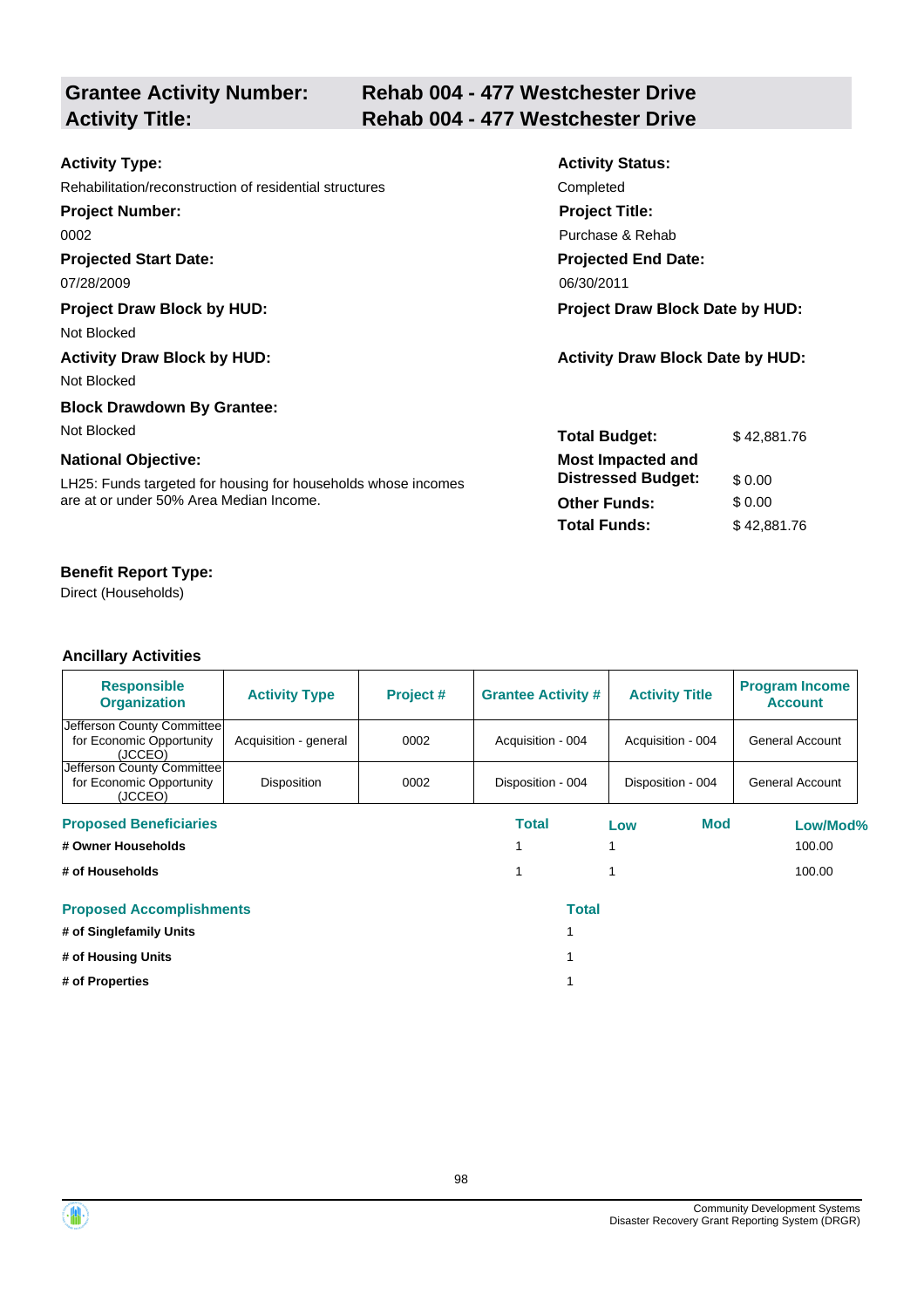#### **Activity is being carried out through:**

No

### **Organization carrying out Activity:**

Jefferson County Committee for Economic Opportunity (JCCEO)

#### **Proposed budgets for organizations carrying out Activity:**

**Responsible Organization COVID-10 COVID-10 Organization Type Proposed Budget** Jefferson County Committee for Economic Opportunity (JCCEO) Non-Profit \$ 42,881.76

**Location Description:** 477 Westchester Drive, Birmingham, AL 35215

#### **Activity Description:**

Rehab 004 for 477 Westchester Drive, Birmingham, AL 35215. Total Rehab Budget of \$44,175.00. Rehab is 100% complete.

**Environmental Assessment:** COMPLETED



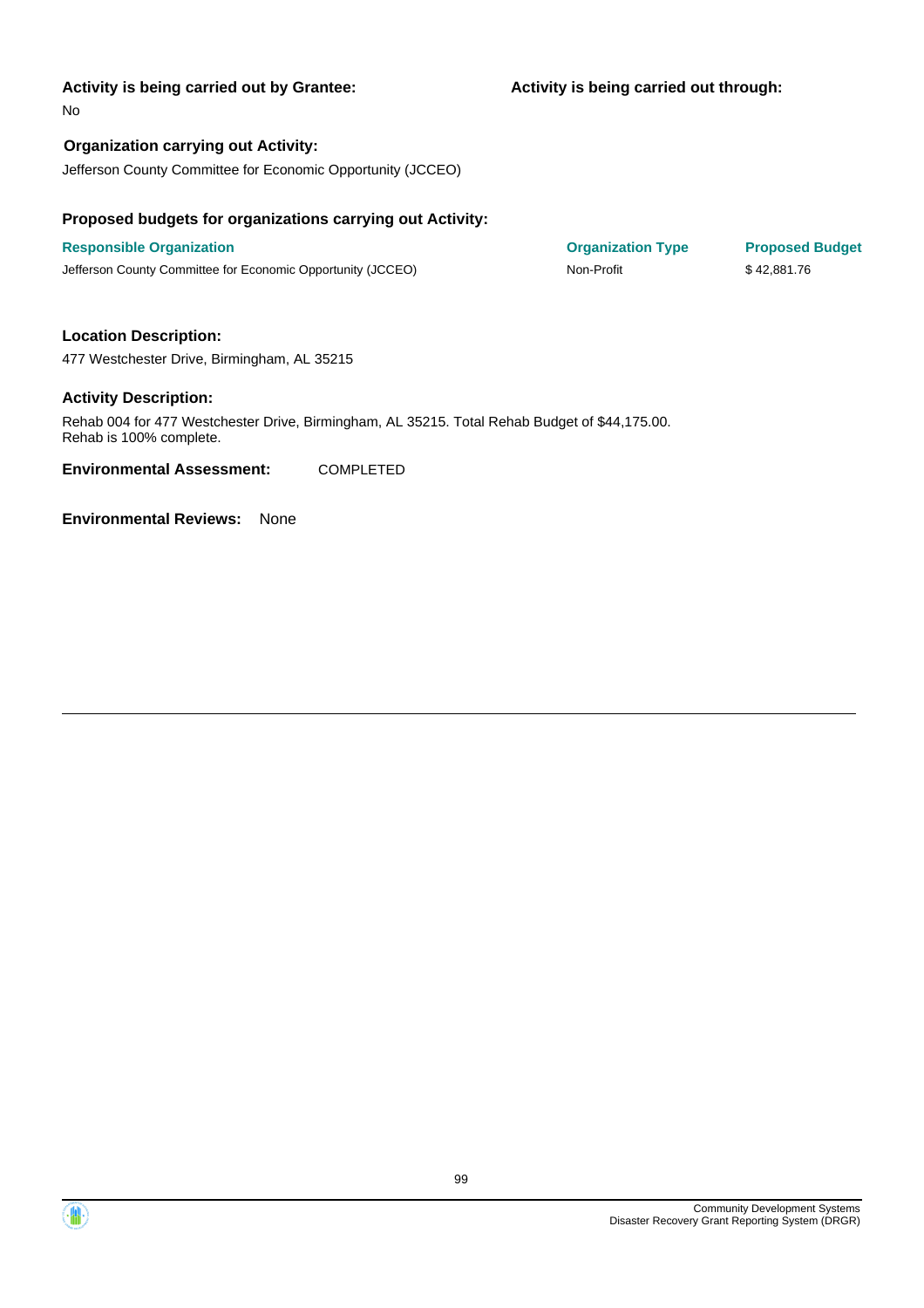| <b>Grantee Activity Number:</b> |  |
|---------------------------------|--|
| <b>Activity Title:</b>          |  |

# **Rehab 005 - 632 Shadywood Lane Activity Title: Rehab 005 - 632 Shadywood Lane**

| <b>Activity Status:</b>                 |  |  |
|-----------------------------------------|--|--|
| Completed                               |  |  |
| <b>Project Title:</b>                   |  |  |
| Purchase & Rehab                        |  |  |
| <b>Projected End Date:</b>              |  |  |
| 06/30/2011                              |  |  |
| <b>Project Draw Block Date by HUD:</b>  |  |  |
|                                         |  |  |
| <b>Activity Draw Block Date by HUD:</b> |  |  |
|                                         |  |  |
|                                         |  |  |
| <b>Total Budget:</b><br>\$45,156,00     |  |  |
| <b>Most Impacted and</b>                |  |  |
| <b>Distressed Budget:</b><br>\$0.00     |  |  |
| \$0.00<br><b>Other Funds:</b>           |  |  |
| <b>Total Funds:</b><br>\$45,156.00      |  |  |
|                                         |  |  |

## **Benefit Report Type:**

Direct (Households)

| <b>Responsible</b><br><b>Organization</b>                         | <b>Activity Type</b>  | Project # | <b>Grantee Activity #</b> | <b>Activity Title</b> | <b>Program Income</b><br><b>Account</b> |
|-------------------------------------------------------------------|-----------------------|-----------|---------------------------|-----------------------|-----------------------------------------|
| Jefferson County Committee<br>for Economic Opportunity<br>(JCCEO) | Acquisition - general | 0002      | Acquisition - 005         | Acquisition - 005     | General Account                         |
| Jefferson County Committee<br>for Economic Opportunity<br>(JCCEO) | Disposition           | 0002      | Disposition - 005         | Disposition - 005     | General Account                         |
| <b>Proposed Beneficiaries</b>                                     |                       |           | Total                     | Mod<br>Low            | Low/Mod%                                |
| # Owner Households                                                |                       |           |                           |                       | 100.00                                  |
| # of Households                                                   |                       |           |                           |                       | 100.00                                  |
| <b>Proposed Accomplishments</b>                                   |                       |           | <b>Total</b>              |                       |                                         |
| # of Singlefamily Units                                           |                       |           |                           |                       |                                         |
| # of Housing Units                                                |                       |           |                           |                       |                                         |
| # of Properties                                                   |                       |           |                           |                       |                                         |



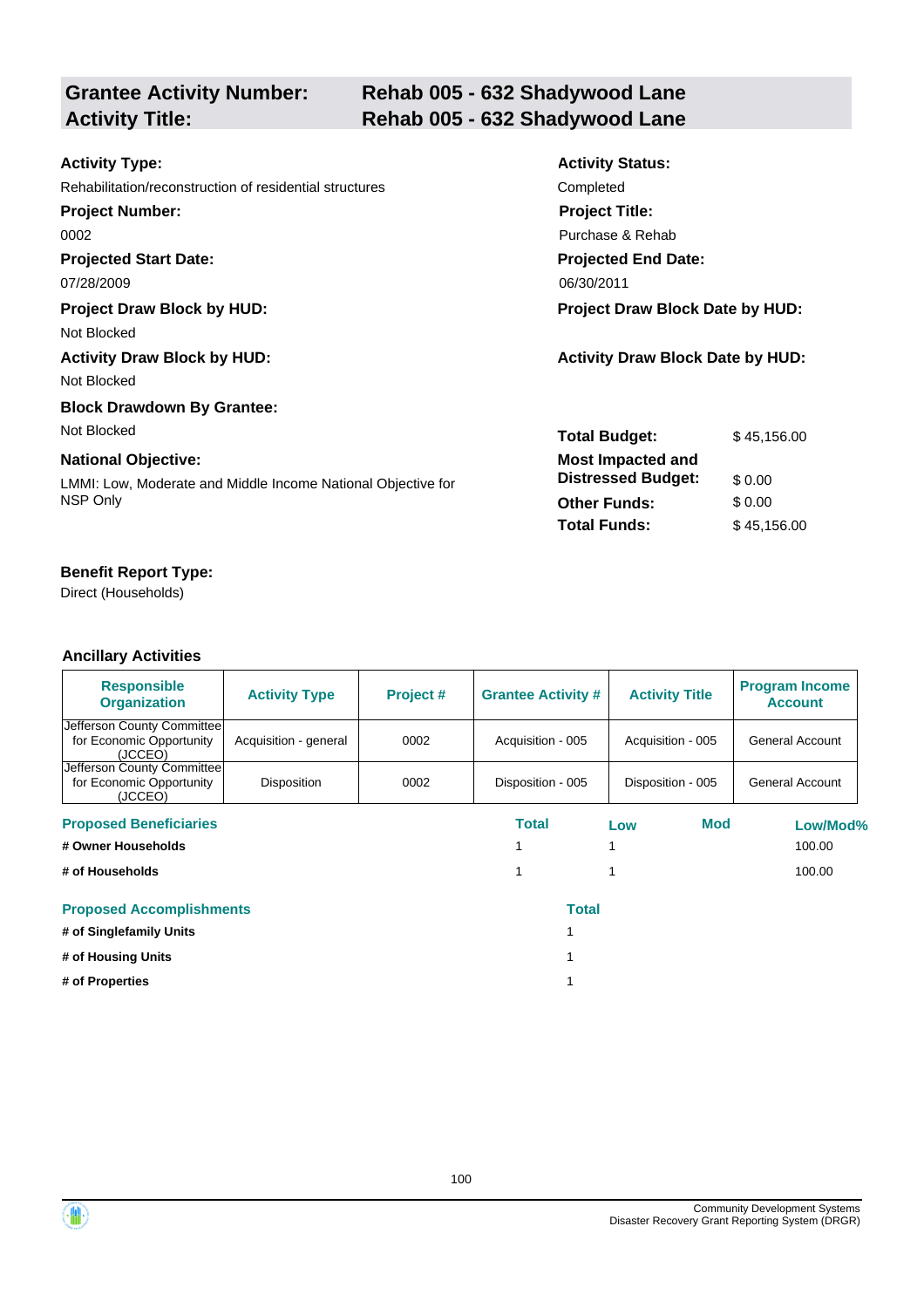#### **Activity is being carried out through:**

No

**Organization carrying out Activity:** Jefferson County Committee for Economic Opportunity (JCCEO)

#### **Proposed budgets for organizations carrying out Activity:**

**Responsible Organization COVID-10 COVID-10 Organization Type Proposed Budget** Jefferson County Committee for Economic Opportunity (JCCEO) Non-Profit \$ 45,156.00

**Location Description:** 632 Shadywood Lane, Birmingham, AL 35202.

#### **Activity Description:**

Rehab 005 for 632 Shadywood Lane, Birmingham, AL 35202. Total Rehab Budget of \$45,135.00.

**Environmental Assessment:** COMPLETED

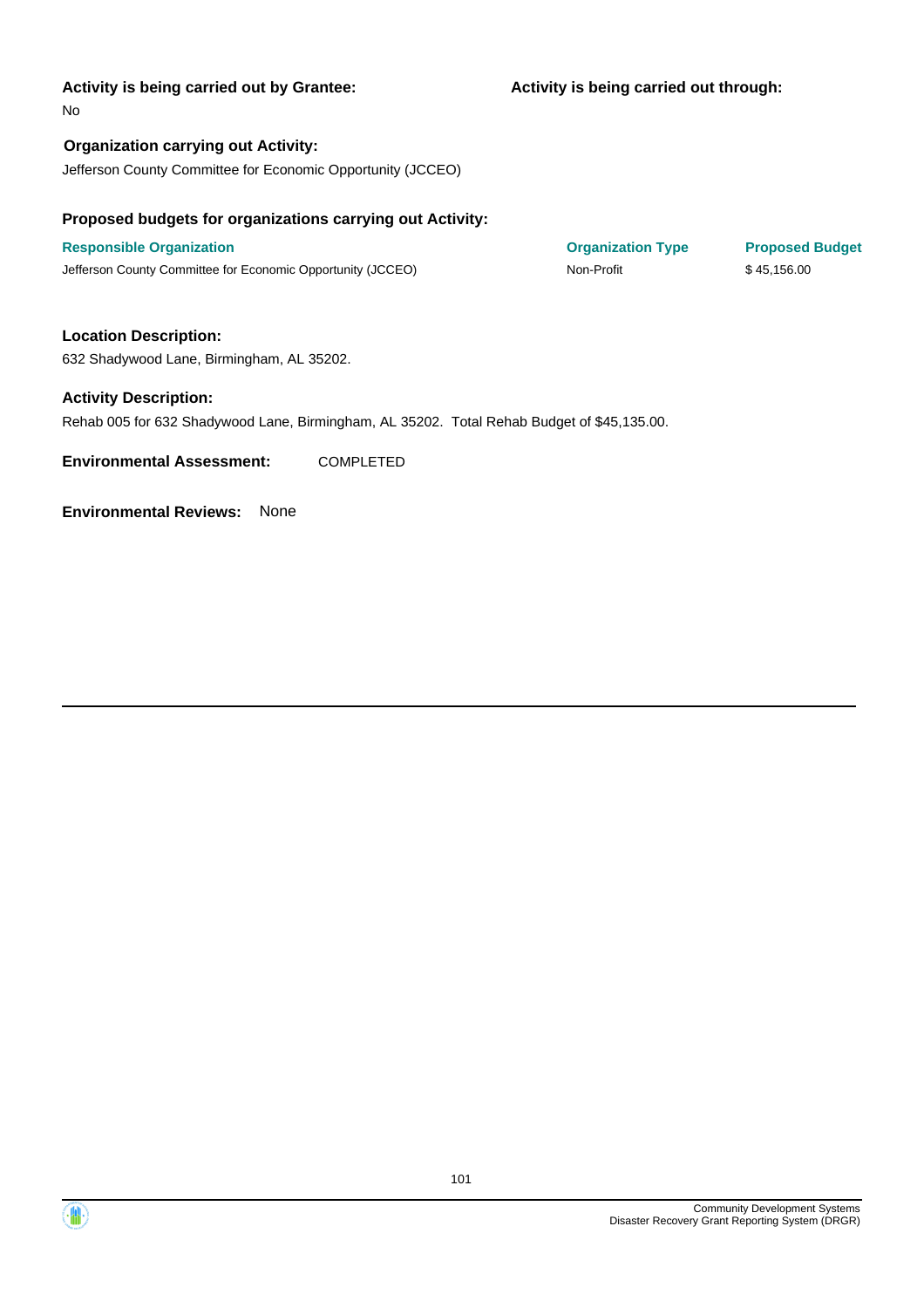# **Grantee Activity Number:**

# **Rehab 006 - 8520 Val Bark Circle Activity Title: Rehab 006 - 8520 Val Bark Circle**

| <b>Activity Type:</b>                                        | <b>Activity Status:</b>                 |             |  |
|--------------------------------------------------------------|-----------------------------------------|-------------|--|
| Rehabilitation/reconstruction of residential structures      | Completed                               |             |  |
| <b>Project Number:</b>                                       | <b>Project Title:</b>                   |             |  |
| 0002                                                         | Purchase & Rehab                        |             |  |
| <b>Projected Start Date:</b>                                 | <b>Projected End Date:</b>              |             |  |
| 07/28/2009                                                   | 06/30/2011                              |             |  |
| <b>Project Draw Block by HUD:</b>                            | <b>Project Draw Block Date by HUD:</b>  |             |  |
| Not Blocked                                                  |                                         |             |  |
| <b>Activity Draw Block by HUD:</b>                           | <b>Activity Draw Block Date by HUD:</b> |             |  |
| Not Blocked                                                  |                                         |             |  |
| <b>Block Drawdown By Grantee:</b>                            |                                         |             |  |
| Not Blocked                                                  | <b>Total Budget:</b>                    | \$44.849.15 |  |
| <b>National Objective:</b>                                   | <b>Most Impacted and</b>                |             |  |
| LMMI: Low, Moderate and Middle Income National Objective for | <b>Distressed Budget:</b>               | \$0.00      |  |
| NSP Only                                                     | <b>Other Funds:</b>                     | \$0.00      |  |
|                                                              | <b>Total Funds:</b>                     | \$44,849.15 |  |

## **Benefit Report Type:**

Direct (Households)

| <b>Responsible</b><br><b>Organization</b>                         | <b>Activity Type</b>  | Project # | <b>Grantee Activity #</b> | <b>Activity Title</b> | <b>Program Income</b><br><b>Account</b> |
|-------------------------------------------------------------------|-----------------------|-----------|---------------------------|-----------------------|-----------------------------------------|
| Jefferson County Committee<br>for Economic Opportunity<br>(JCCEO) | Acquisition - general | 0002      | Acquisition - 006         | Acquisition - 006     | General Account                         |
| Jefferson County Committee<br>for Economic Opportunity<br>(JCCEO) | Disposition           | 0002      | Disposition - 006         | Disposition - 006     | General Account                         |
| <b>Proposed Beneficiaries</b>                                     |                       |           | Total                     | <b>Mod</b><br>Low     | Low/Mod%                                |
| # Renter Households                                               |                       |           |                           |                       | 100.00                                  |
| # of Households                                                   |                       |           |                           |                       | 100.00                                  |
| <b>Proposed Accomplishments</b>                                   |                       |           | <b>Total</b>              |                       |                                         |
| # of Singlefamily Units                                           |                       |           |                           |                       |                                         |
| # of Housing Units                                                |                       |           |                           |                       |                                         |
| # of Properties                                                   |                       |           |                           |                       |                                         |

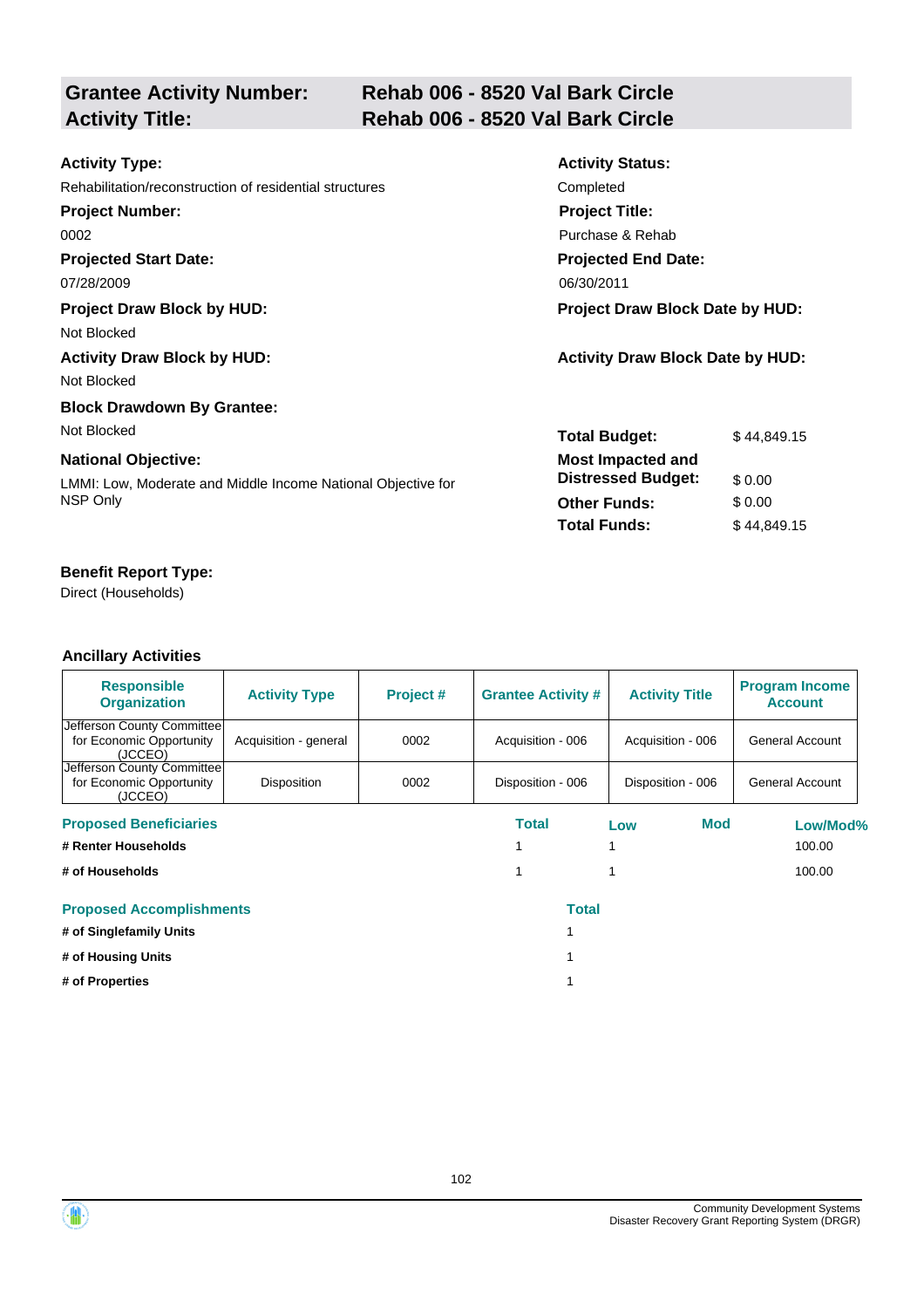#### **Activity is being carried out through:**

No

**Organization carrying out Activity:** Jefferson County Committee for Economic Opportunity (JCCEO)

# **Proposed budgets for organizations carrying out Activity:**

**Responsible Organization COVID-10 COVID-10 Organization Type Proposed Budget** Jefferson County Committee for Economic Opportunity (JCCEO) Non-Profit \$ 44,849.15

**Location Description:** 8520 Val Bark Circle, Birmingham, AL 35206.

#### **Activity Description:**

Rehab 006 for 8520 Val Bark Circle, Birmingham, AL 35206. Total Rehab Budget of \$33,200.00.

**Environmental Assessment:** COMPLETED

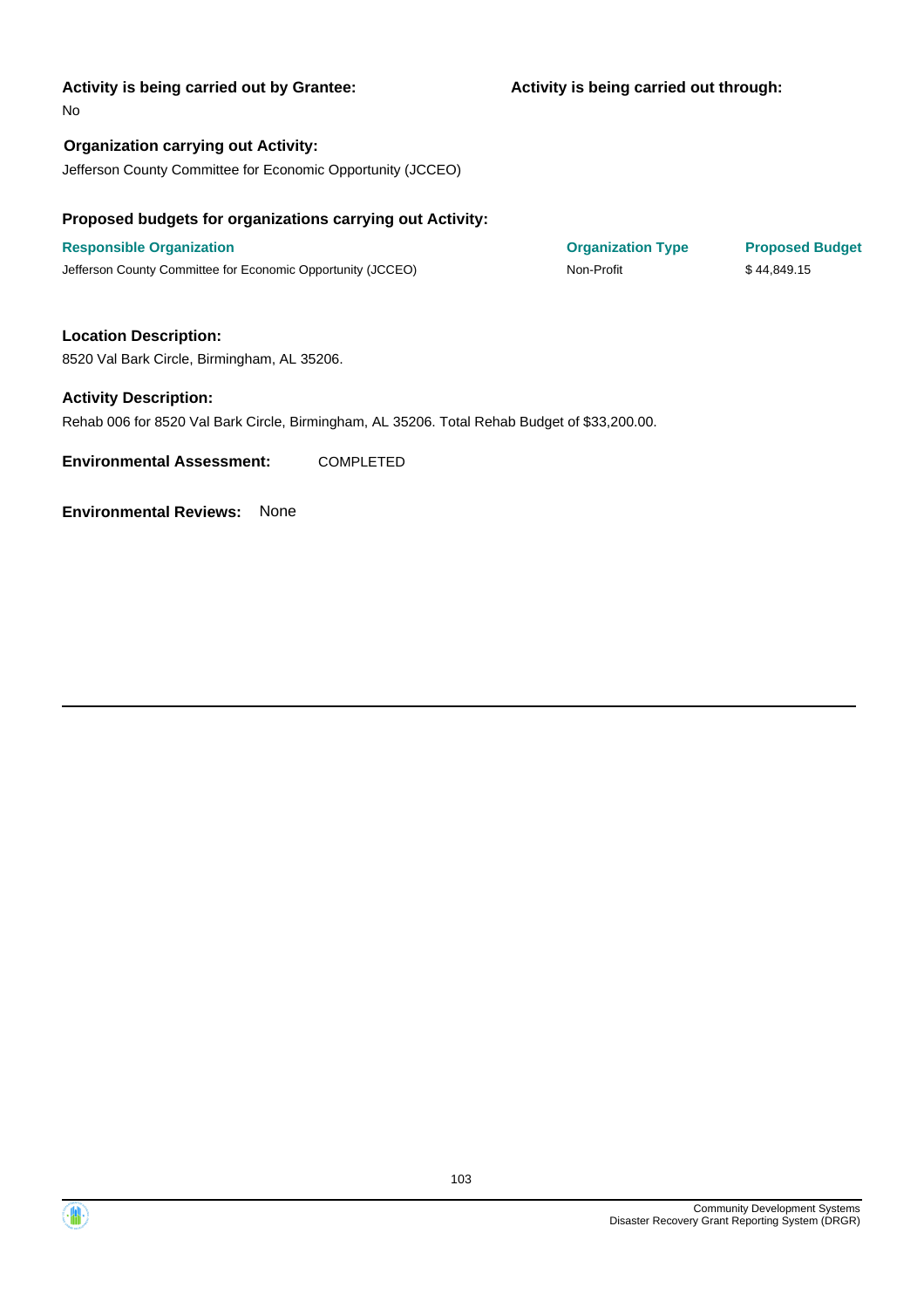| <b>Grantee Activity Number:</b><br><b>Activity Title:</b>    | Rehab 007 - 1269 Pine Tree Dr.<br>Rehab 007 - 1269 Pine Tree Dr. |                                         |             |  |  |
|--------------------------------------------------------------|------------------------------------------------------------------|-----------------------------------------|-------------|--|--|
|                                                              |                                                                  |                                         |             |  |  |
| <b>Activity Type:</b>                                        |                                                                  | <b>Activity Status:</b>                 |             |  |  |
| Rehabilitation/reconstruction of residential structures      |                                                                  | Completed                               |             |  |  |
| <b>Project Number:</b>                                       |                                                                  | <b>Project Title:</b>                   |             |  |  |
| 0002                                                         |                                                                  | Purchase & Rehab                        |             |  |  |
| <b>Projected Start Date:</b>                                 |                                                                  | <b>Projected End Date:</b>              |             |  |  |
| 07/28/2009                                                   |                                                                  | 06/30/2011                              |             |  |  |
| <b>Project Draw Block by HUD:</b>                            |                                                                  | <b>Project Draw Block Date by HUD:</b>  |             |  |  |
| Not Blocked                                                  |                                                                  |                                         |             |  |  |
| <b>Activity Draw Block by HUD:</b>                           |                                                                  | <b>Activity Draw Block Date by HUD:</b> |             |  |  |
| Not Blocked                                                  |                                                                  |                                         |             |  |  |
| <b>Block Drawdown By Grantee:</b>                            |                                                                  |                                         |             |  |  |
| Not Blocked                                                  |                                                                  | <b>Total Budget:</b>                    | \$42,730.00 |  |  |
| <b>National Objective:</b>                                   |                                                                  | <b>Most Impacted and</b>                |             |  |  |
| LMMI: Low, Moderate and Middle Income National Objective for |                                                                  | <b>Distressed Budget:</b>               | \$0.00      |  |  |
| NSP Only                                                     |                                                                  | <b>Other Funds:</b>                     | \$0.00      |  |  |
|                                                              |                                                                  | <b>Total Funds:</b>                     | \$42,730.00 |  |  |

Direct (Households)

| <b>Responsible</b><br><b>Organization</b>                          | <b>Activity Type</b>  | Project # | <b>Grantee Activity #</b> | <b>Activity Title</b> | <b>Program Income</b><br><b>Account</b> |
|--------------------------------------------------------------------|-----------------------|-----------|---------------------------|-----------------------|-----------------------------------------|
| Jefferson County Committee <br>for Economic Opportunity<br>(JCCEO) | Acquisition - general | 0002      | Acquisition - 009         | Acquisition - 009     | General Account                         |
| Jefferson County Committee<br>for Economic Opportunity<br>(JCCEO)  | <b>Disposition</b>    | 0002      | Disposition - 009         | Disposition - 009     | General Account                         |
| <b>Proposed Beneficiaries</b>                                      |                       |           | Total                     | Mod<br>Low            | Low/Mod%                                |
| # Renter Households                                                |                       |           |                           |                       | 100.00                                  |
| # of Households                                                    |                       |           |                           |                       | 100.00                                  |
| <b>Proposed Accomplishments</b>                                    |                       |           | <b>Total</b>              |                       |                                         |
| # of Singlefamily Units                                            |                       |           |                           |                       |                                         |
| # of Housing Units                                                 |                       |           |                           |                       |                                         |
| # of Properties                                                    |                       |           |                           |                       |                                         |



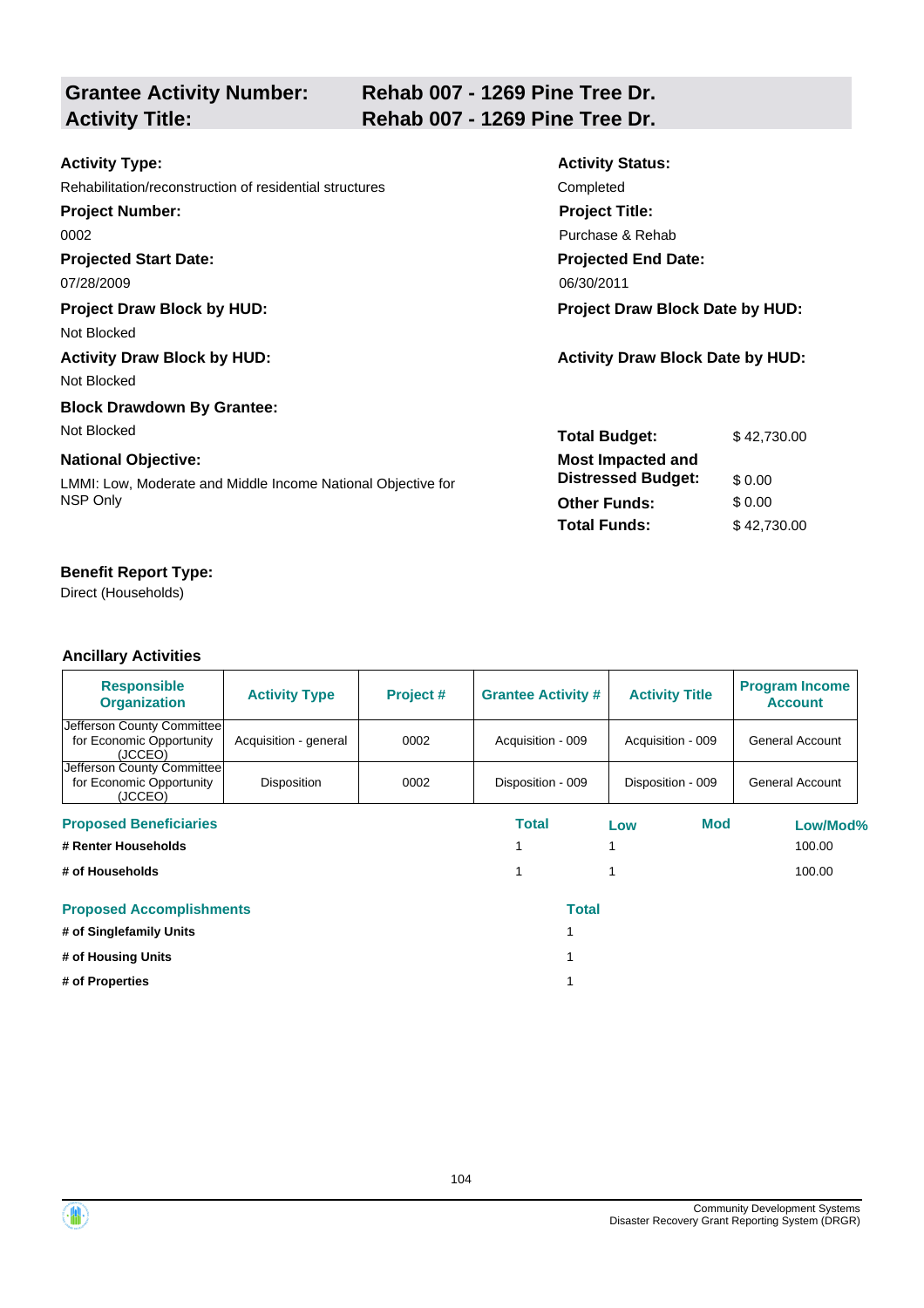#### **Activity is being carried out through:**

No

#### **Organization carrying out Activity:**

Jefferson County Committee for Economic Opportunity (JCCEO)

#### **Proposed budgets for organizations carrying out Activity:**

**Responsible Organization COVID-10 COVID-10 Organization Type Proposed Budget** Jefferson County Committee for Economic Opportunity (JCCEO) Non-Profit \$ 42,730.00

# **Location Description:**

1269 Pine Tree Drive, Birmingham, AL 35235.

#### **Activity Description:**

Rehab 007 for 1269 Pine Tree Drive, Birmingham, AL 35235. Total Rehab Budget of \$43,175.00. Rehab is underway.

**Environmental Assessment:** COMPLETED



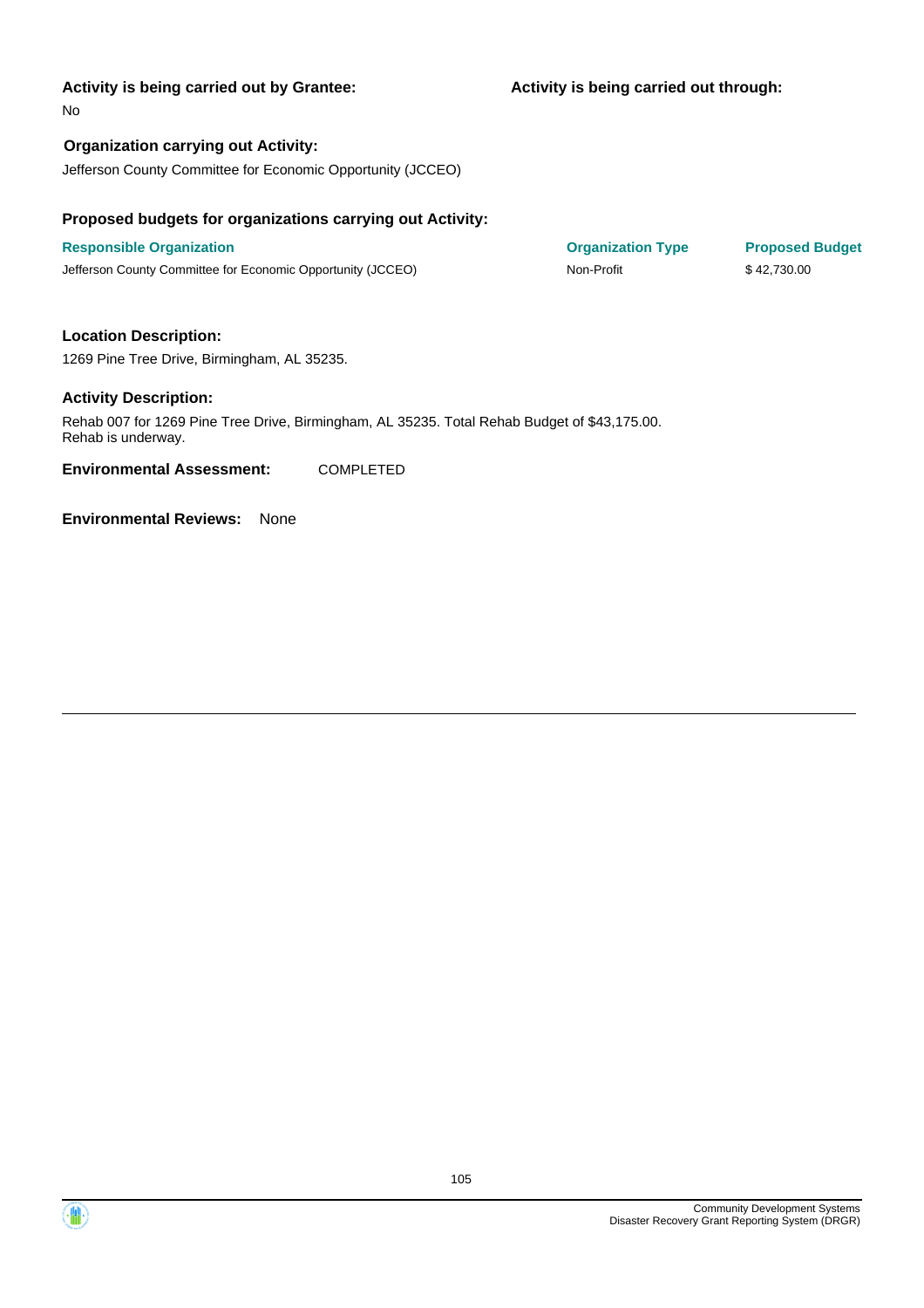# **Grantee Activity Number:**

# **Rehab 008 - 716 Cherry Avenue Activity Title: Rehab 008 - 716 Cherry Avenue**

| <b>Activity Type:</b>                                        | <b>Activity Status:</b>                 |             |
|--------------------------------------------------------------|-----------------------------------------|-------------|
| Rehabilitation/reconstruction of residential structures      | Completed                               |             |
| <b>Project Number:</b>                                       | <b>Project Title:</b>                   |             |
| 0002                                                         | Purchase & Rehab                        |             |
| <b>Projected Start Date:</b>                                 | <b>Projected End Date:</b>              |             |
| 07/28/2009                                                   | 06/30/2011                              |             |
| <b>Project Draw Block by HUD:</b>                            | <b>Project Draw Block Date by HUD:</b>  |             |
| Not Blocked                                                  |                                         |             |
| <b>Activity Draw Block by HUD:</b>                           | <b>Activity Draw Block Date by HUD:</b> |             |
| Not Blocked                                                  |                                         |             |
| <b>Block Drawdown By Grantee:</b>                            |                                         |             |
| Not Blocked                                                  | <b>Total Budget:</b>                    | \$44,341.39 |
| <b>National Objective:</b>                                   | <b>Most Impacted and</b>                |             |
| LMMI: Low, Moderate and Middle Income National Objective for | <b>Distressed Budget:</b>               | \$0.00      |
| NSP Only                                                     | <b>Other Funds:</b>                     | \$0.00      |
|                                                              | <b>Total Funds:</b>                     | \$44,341.39 |

# **Benefit Report Type:**

Direct (Households)

| <b>Responsible</b><br><b>Organization</b>                         | <b>Activity Type</b>  | Project # | <b>Grantee Activity #</b> | <b>Activity Title</b> | <b>Program Income</b><br><b>Account</b> |
|-------------------------------------------------------------------|-----------------------|-----------|---------------------------|-----------------------|-----------------------------------------|
| Jefferson County Committee<br>for Economic Opportunity<br>(JCCEO) | Acquisition - general | 0002      | Acquisition - 017         | Acquisition - 017     | General Account                         |
| Jefferson County Committee<br>for Economic Opportunity<br>(JCCEO) | Disposition           | 0002      | Disposition - 017         | Disposition - 017     | General Account                         |
| <b>Proposed Beneficiaries</b>                                     |                       |           | Total                     | Mod<br>Low            | Low/Mod%                                |
| # Renter Households                                               |                       |           |                           |                       | 100.00                                  |
| # of Households                                                   |                       |           |                           |                       | 100.00                                  |
| <b>Proposed Accomplishments</b>                                   |                       |           | <b>Total</b>              |                       |                                         |
| # of Singlefamily Units                                           |                       |           |                           |                       |                                         |
| # of Housing Units                                                |                       |           |                           |                       |                                         |
| # of Properties                                                   |                       |           |                           |                       |                                         |

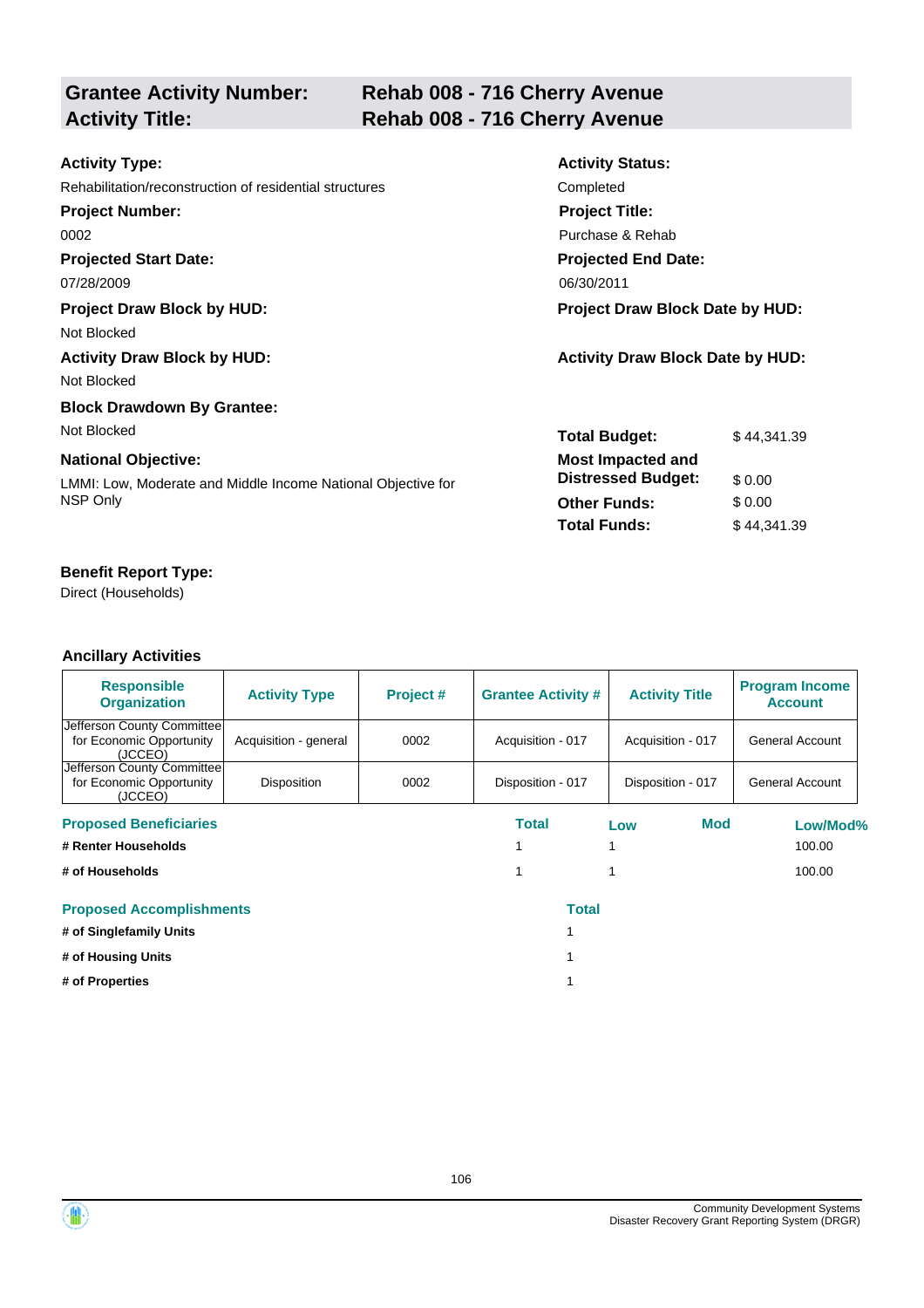**Activity is being carried out through:**

No

#### **Organization carrying out Activity:**

Jefferson County Committee for Economic Opportunity (JCCEO)

#### **Proposed budgets for organizations carrying out Activity:**

**Responsible Organization COVID-10 COVID-10 Organization Type Proposed Budget** Jefferson County Committee for Economic Opportunity (JCCEO) Non-Profit \$ 44,341.39

#### **Location Description:**

716 Cherry Avenue, Birmingham, AL 35214.

#### **Activity Description:**

Rehab 008 for 716 Cherry Avenue, Birmingham, AL 35214. Rehab costs in the amount of \$34,138.00, check date 7/23/10. Rehab activity delivery costs in the amount of \$41.80. Total Rehab Budget of \$44,341.39.

**Environmental Assessment:** COMPLETED



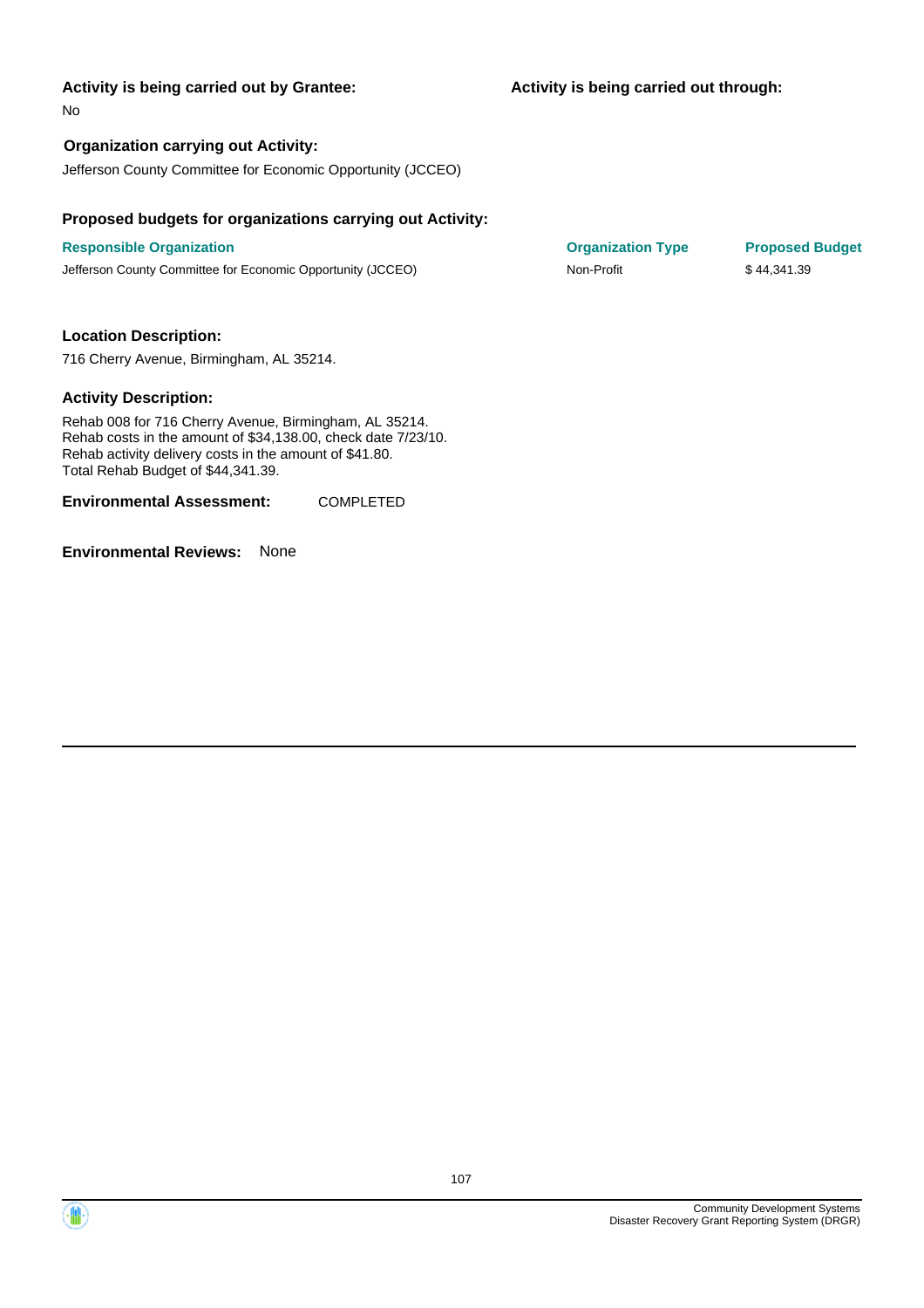|                        | <b>Grantee Activity Number:</b> |
|------------------------|---------------------------------|
| <b>Activity Title:</b> |                                 |

# **Rehab 009 - 1608 Cresthill Road Activity Title: Rehab 009 - 1608 Cresthill Road**

| <b>Activity Type:</b>                                        | <b>Activity Status:</b>                 |             |  |
|--------------------------------------------------------------|-----------------------------------------|-------------|--|
| Rehabilitation/reconstruction of residential structures      | Completed                               |             |  |
| <b>Project Number:</b>                                       | <b>Project Title:</b>                   |             |  |
| 0002                                                         | Purchase & Rehab                        |             |  |
| <b>Projected Start Date:</b>                                 | <b>Projected End Date:</b>              |             |  |
| 07/28/2009                                                   | 06/30/2011                              |             |  |
| <b>Project Draw Block by HUD:</b>                            | <b>Project Draw Block Date by HUD:</b>  |             |  |
| Not Blocked                                                  |                                         |             |  |
| <b>Activity Draw Block by HUD:</b>                           | <b>Activity Draw Block Date by HUD:</b> |             |  |
| Not Blocked                                                  |                                         |             |  |
| <b>Block Drawdown By Grantee:</b>                            |                                         |             |  |
| Not Blocked                                                  | <b>Total Budget:</b>                    | \$36,111.00 |  |
| <b>National Objective:</b>                                   | <b>Most Impacted and</b>                |             |  |
| LMMI: Low, Moderate and Middle Income National Objective for | <b>Distressed Budget:</b>               | \$0.00      |  |
| NSP Only                                                     | <b>Other Funds:</b>                     | \$0.00      |  |
|                                                              | <b>Total Funds:</b>                     | \$36,111.00 |  |

# **Benefit Report Type:**

Direct (Households)

| <b>Responsible</b><br><b>Organization</b>                         | <b>Activity Type</b>  | Project # | <b>Grantee Activity #</b> | <b>Activity Title</b> | <b>Program Income</b><br><b>Account</b> |
|-------------------------------------------------------------------|-----------------------|-----------|---------------------------|-----------------------|-----------------------------------------|
| Jefferson County Committee<br>for Economic Opportunity<br>(JCCEO) | Acquisition - general | 0002      | Acquisition - 012         | Acquisition - 012     | General Account                         |
| Jefferson County Committee<br>for Economic Opportunity<br>(JCCEO) | Disposition           | 0002      | Disposition - 012         | Disposition - 012     | General Account                         |
| <b>Proposed Beneficiaries</b>                                     |                       |           | Total                     | Mod<br>Low            | Low/Mod%                                |
| # Owner Households                                                |                       |           |                           |                       | 100.00                                  |
| # of Households                                                   |                       |           |                           |                       | 100.00                                  |
| <b>Proposed Accomplishments</b>                                   |                       |           | <b>Total</b>              |                       |                                         |
| # of Singlefamily Units                                           |                       |           |                           |                       |                                         |
| # of Housing Units                                                |                       |           |                           |                       |                                         |
| # of Properties                                                   |                       |           |                           |                       |                                         |

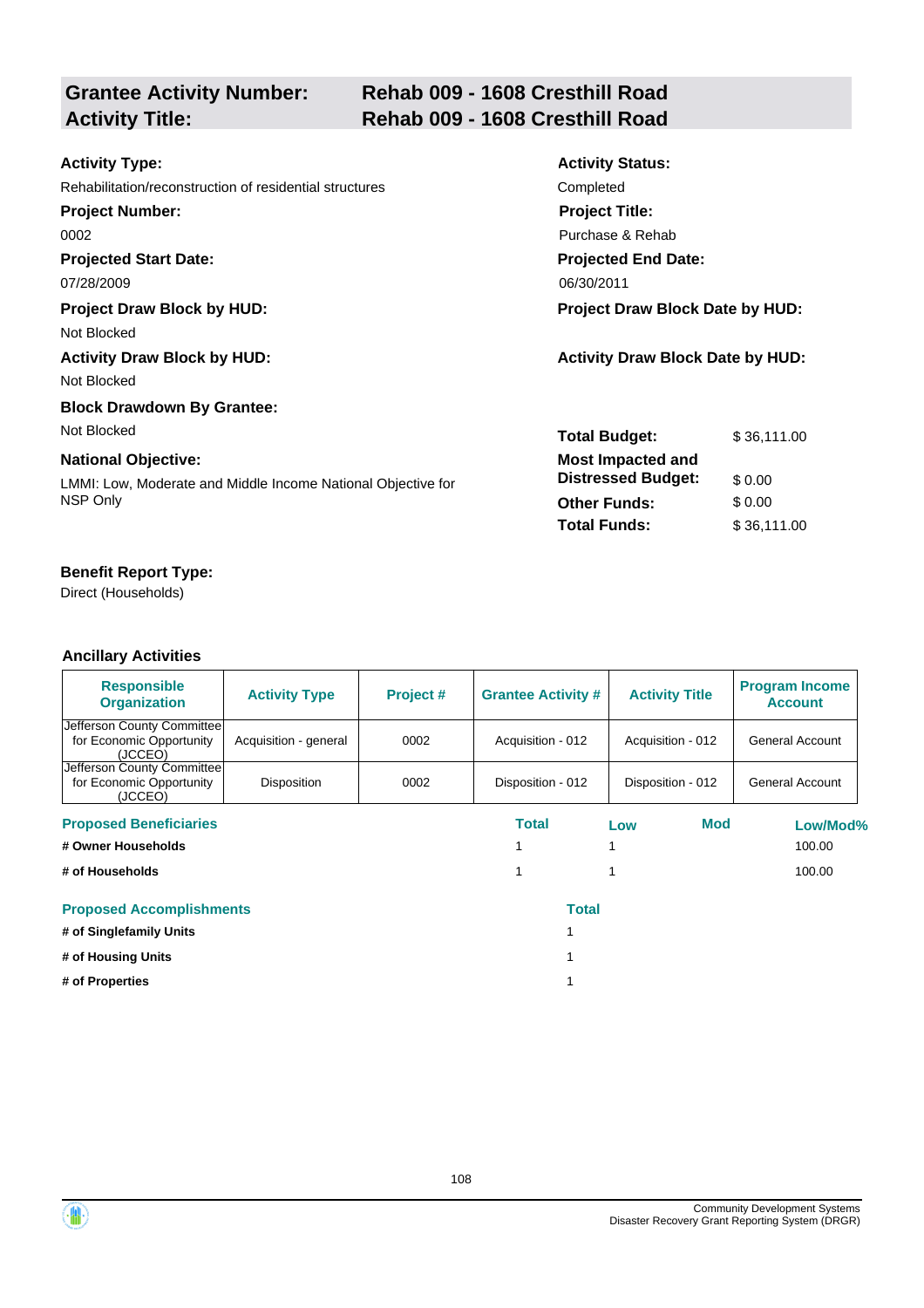### **Activity is being carried out through:**

No

**Organization carrying out Activity:** Jefferson County Committee for Economic Opportunity (JCCEO)

# **Proposed budgets for organizations carrying out Activity:**

**Responsible Organization COVID-10 COVID-10 Organization Type Proposed Budget** Jefferson County Committee for Economic Opportunity (JCCEO) Non-Profit \$ 36,111.00

**Location Description:** 1608 Cresthill Road, Birmingham, AL 35213.

#### **Activity Description:**

Rehab 009 for 1608 Cresthill Road, Birmingham, AL 35213. Total Rehab Budget of \$31,045.00.

**Environmental Assessment:** COMPLETED

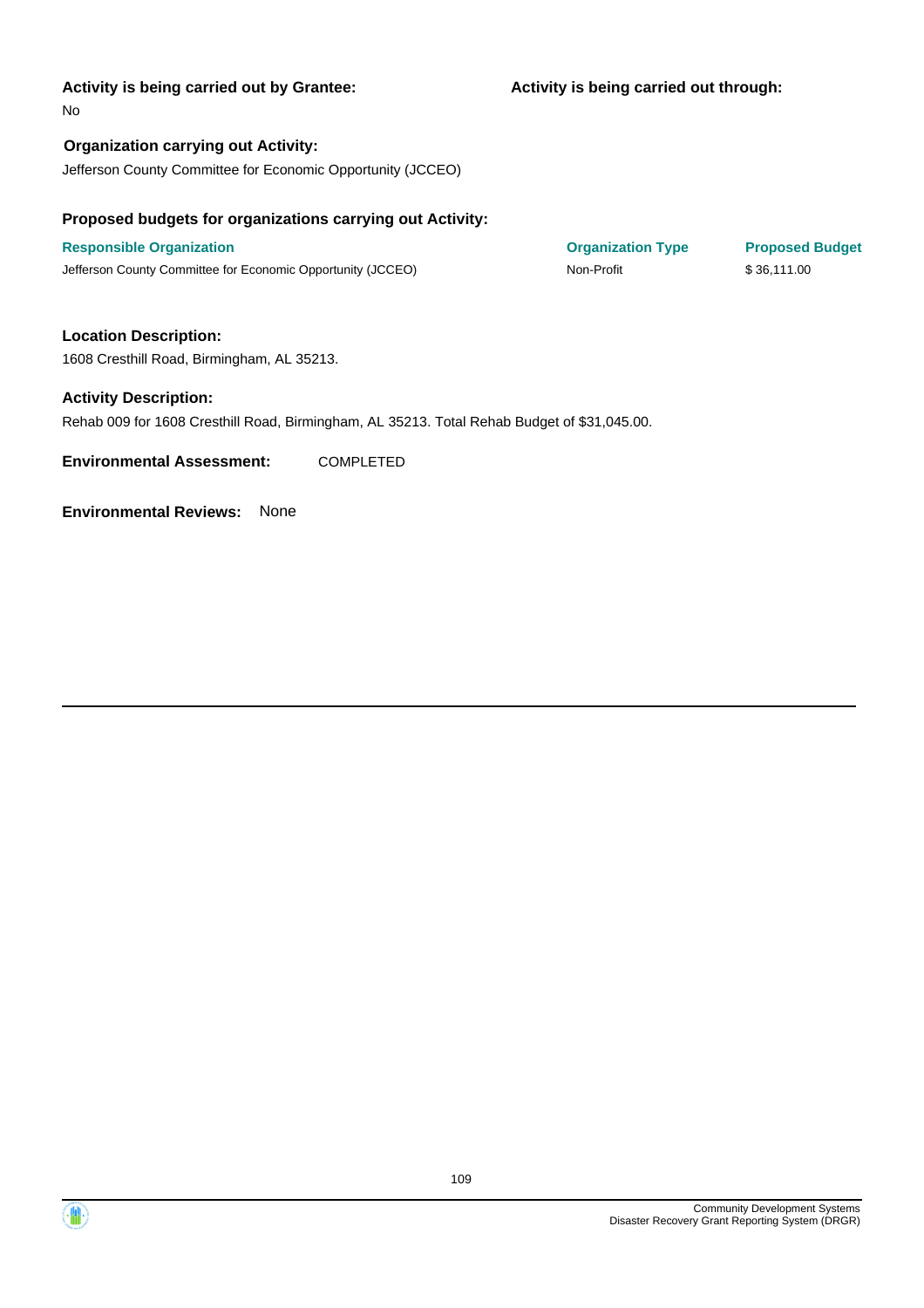# **Grantee Activity Number:**

# **Rehab 010 - 31 Sunset Lane Activity Title: Rehab 010 - 31 Sunset Lane**

| <b>Activity Type:</b>                                        | <b>Activity Status:</b>                 |             |  |
|--------------------------------------------------------------|-----------------------------------------|-------------|--|
| Rehabilitation/reconstruction of residential structures      | Completed                               |             |  |
| <b>Project Number:</b>                                       | <b>Project Title:</b>                   |             |  |
| 0002                                                         | Purchase & Rehab                        |             |  |
| <b>Projected Start Date:</b>                                 | <b>Projected End Date:</b>              |             |  |
| 07/28/2009                                                   | 06/30/2011                              |             |  |
| <b>Project Draw Block by HUD:</b>                            | Project Draw Block Date by HUD:         |             |  |
| Not Blocked                                                  |                                         |             |  |
| <b>Activity Draw Block by HUD:</b>                           | <b>Activity Draw Block Date by HUD:</b> |             |  |
| Not Blocked                                                  |                                         |             |  |
| <b>Block Drawdown By Grantee:</b>                            |                                         |             |  |
| Not Blocked                                                  | <b>Total Budget:</b>                    | \$49,889.00 |  |
| <b>National Objective:</b>                                   | <b>Most Impacted and</b>                |             |  |
| LMMI: Low, Moderate and Middle Income National Objective for | <b>Distressed Budget:</b>               | \$0.00      |  |
| NSP Only                                                     | <b>Other Funds:</b>                     | \$0.00      |  |
|                                                              | <b>Total Funds:</b>                     | \$49,889.00 |  |

# **Benefit Report Type:**

Direct (Households)

| <b>Responsible</b><br><b>Organization</b>                         | <b>Activity Type</b>  | Project # | <b>Grantee Activity #</b> |     | <b>Activity Title</b> | <b>Program Income</b><br><b>Account</b> |
|-------------------------------------------------------------------|-----------------------|-----------|---------------------------|-----|-----------------------|-----------------------------------------|
| Jefferson County Committee<br>for Economic Opportunity<br>(JCCEO) | Acquisition - general | 0002      | Acquisition - 014         |     | Acquisition - 014     | <b>General Account</b>                  |
| Jefferson County Committee<br>for Economic Opportunity<br>(JCCEO) | Disposition           | 0002      | Disposition - 014         |     | Disposition - 014     | <b>General Account</b>                  |
| <b>Proposed Beneficiaries</b>                                     |                       |           | Total                     | Low | Mod                   | Low/Mod%                                |
| # Renter Households                                               |                       |           |                           |     |                       | 100.00                                  |
| # of Households                                                   |                       |           |                           |     |                       | 100.00                                  |
| <b>Proposed Accomplishments</b>                                   |                       |           | <b>Total</b>              |     |                       |                                         |
| # of Singlefamily Units                                           |                       |           |                           |     |                       |                                         |
| # of Housing Units                                                |                       |           |                           |     |                       |                                         |
| # of Properties                                                   |                       |           |                           |     |                       |                                         |

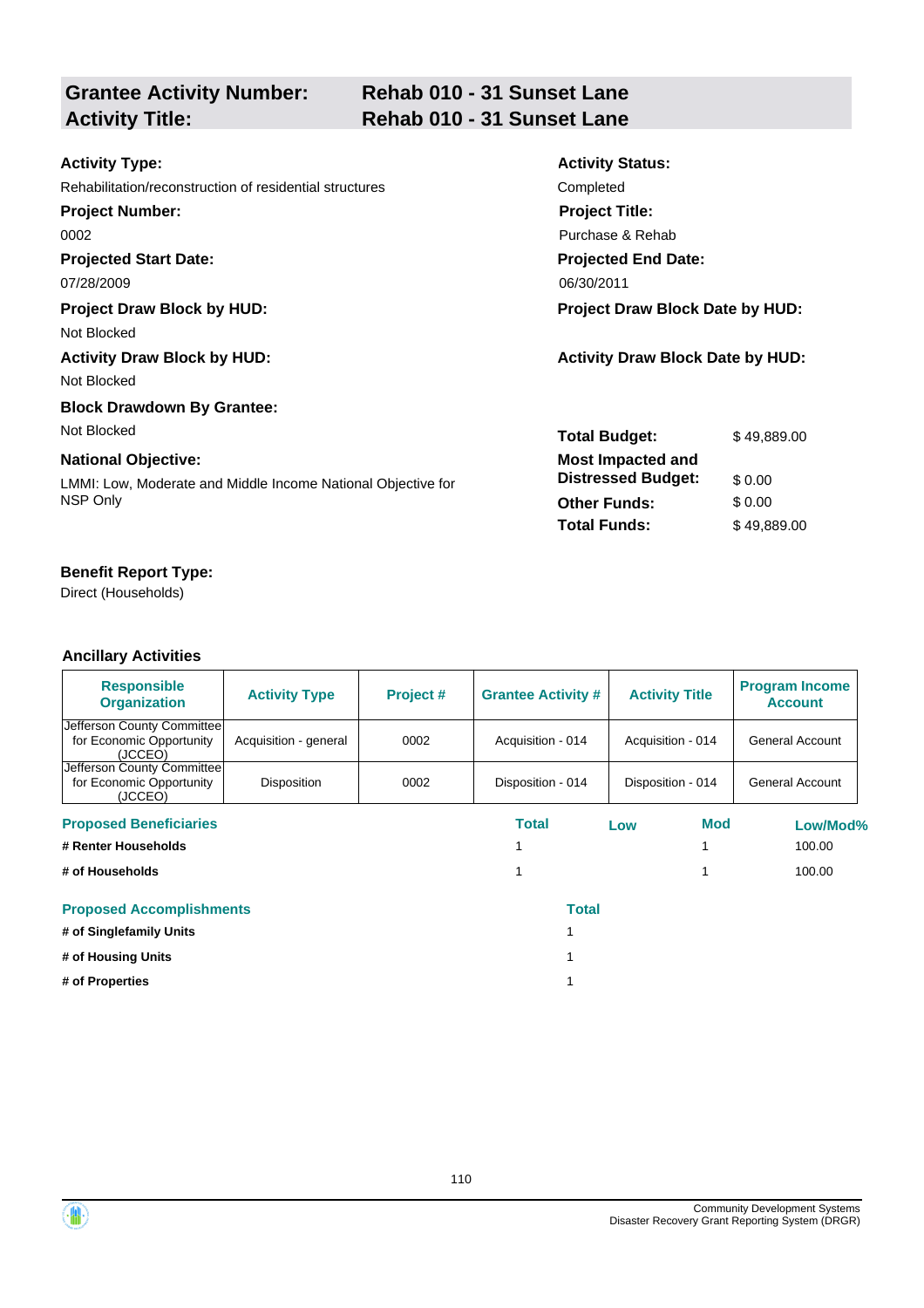### **Activity is being carried out through:**

No

# **Organization carrying out Activity:**

Jefferson County Committee for Economic Opportunity (JCCEO)

### **Proposed budgets for organizations carrying out Activity:**

**Responsible Organization COVID-10 COVID-10 Organization Type Proposed Budget** Jefferson County Committee for Economic Opportunity (JCCEO) Non-Profit \$ 49,889.00

## **Location Description:**

31 Sunset Lane, Birmingham, AL 35215.

### **Activity Description:**

Rehab 010 for 31 Sunset Lane, Birmingham, AL 35215. Total Rehab Budget of \$50,720.00 Rehab is 100% complete.

**Environmental Assessment:** COMPLETED

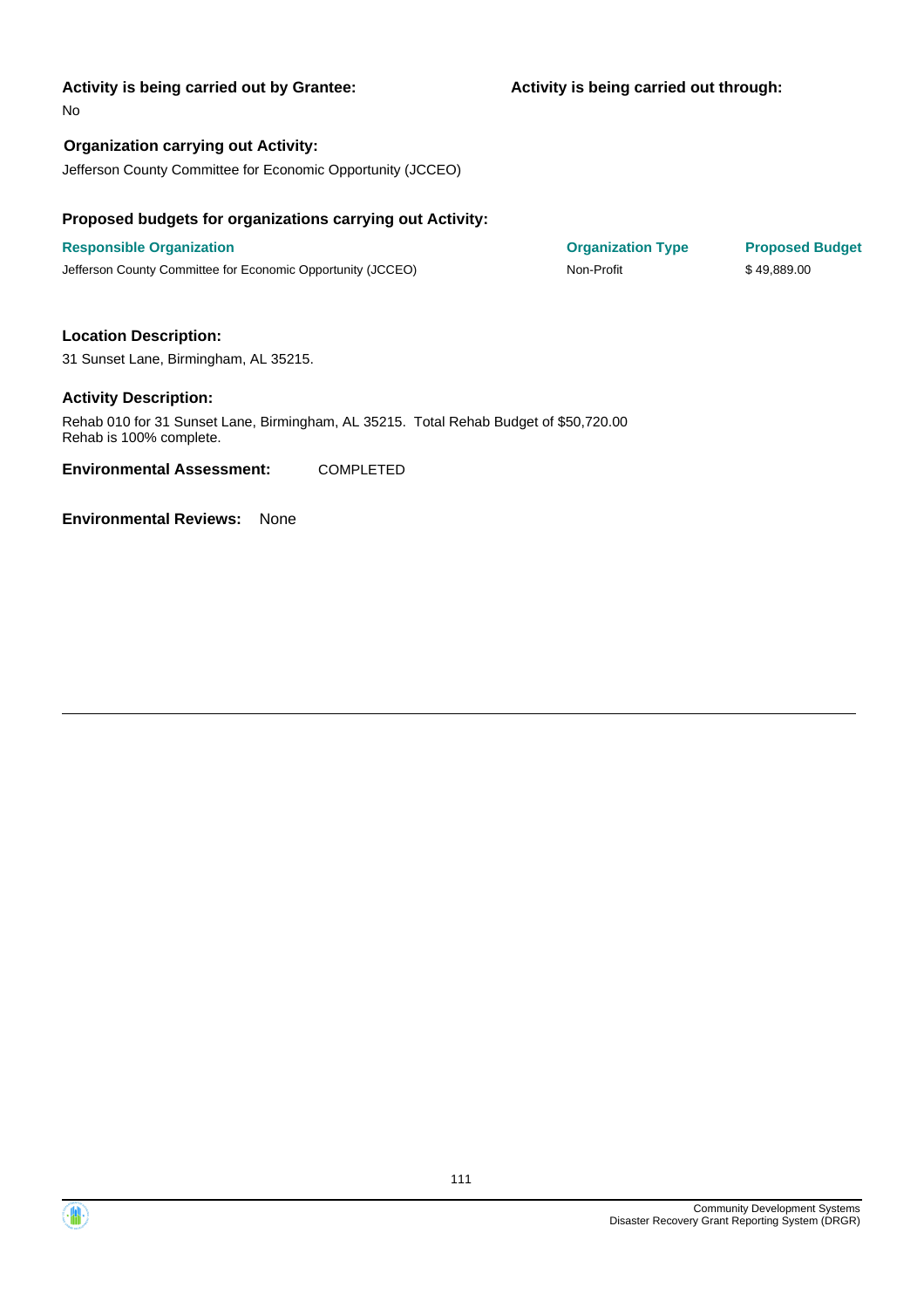| <b>Grantee Activity Number:</b> |  |
|---------------------------------|--|
| <b>Activity Title:</b>          |  |

# **Rehab 011 - 38 Sunscape Drive Activity Title: Rehab 011 - 38 Sunscape Drive**

| <b>Activity Type:</b>                                         | <b>Activity Status:</b>                 |             |  |
|---------------------------------------------------------------|-----------------------------------------|-------------|--|
| Rehabilitation/reconstruction of residential structures       | Completed                               |             |  |
| <b>Project Number:</b>                                        | <b>Project Title:</b>                   |             |  |
| 0002                                                          | Purchase & Rehab                        |             |  |
| <b>Projected Start Date:</b>                                  | <b>Projected End Date:</b>              |             |  |
| 07/28/2009                                                    | 06/30/2011                              |             |  |
| <b>Project Draw Block by HUD:</b>                             | <b>Project Draw Block Date by HUD:</b>  |             |  |
| Not Blocked                                                   |                                         |             |  |
| <b>Activity Draw Block by HUD:</b>                            | <b>Activity Draw Block Date by HUD:</b> |             |  |
| Not Blocked                                                   |                                         |             |  |
| <b>Block Drawdown By Grantee:</b>                             |                                         |             |  |
| Not Blocked                                                   | <b>Total Budget:</b>                    | \$48,950.00 |  |
| <b>National Objective:</b>                                    | <b>Most Impacted and</b>                |             |  |
| LH25: Funds targeted for housing for households whose incomes | <b>Distressed Budget:</b>               | \$0.00      |  |
| are at or under 50% Area Median Income.                       | <b>Other Funds:</b>                     | \$0.00      |  |
|                                                               | <b>Total Funds:</b>                     | \$48,950.00 |  |
|                                                               |                                         |             |  |

# **Benefit Report Type:**

Direct (Households)

| <b>Responsible</b><br><b>Organization</b>                         | <b>Activity Type</b>  | Project # | <b>Grantee Activity #</b> |     | <b>Activity Title</b> | <b>Program Income</b><br><b>Account</b> |
|-------------------------------------------------------------------|-----------------------|-----------|---------------------------|-----|-----------------------|-----------------------------------------|
| Jefferson County Committee<br>for Economic Opportunity<br>(JCCEO) | Acquisition - general | 0002      | Acquisition - 016         |     | Acquisition - 016     | <b>General Account</b>                  |
| Jefferson County Committee<br>for Economic Opportunity<br>(JCCEO) | Disposition           | 0002      | Disposition - 016         |     | Disposition - 016     | General Account                         |
| <b>Proposed Beneficiaries</b>                                     |                       |           | Total                     | Low | Mod                   | Low/Mod%                                |
| # Renter Households                                               |                       |           |                           |     |                       | 100.00                                  |
| # of Households                                                   |                       |           | 1                         |     |                       | 100.00                                  |
| <b>Proposed Accomplishments</b>                                   |                       |           | <b>Total</b>              |     |                       |                                         |
| # of Singlefamily Units                                           |                       |           |                           |     |                       |                                         |
| # of Housing Units                                                |                       |           |                           |     |                       |                                         |
| # of Properties                                                   |                       |           |                           |     |                       |                                         |

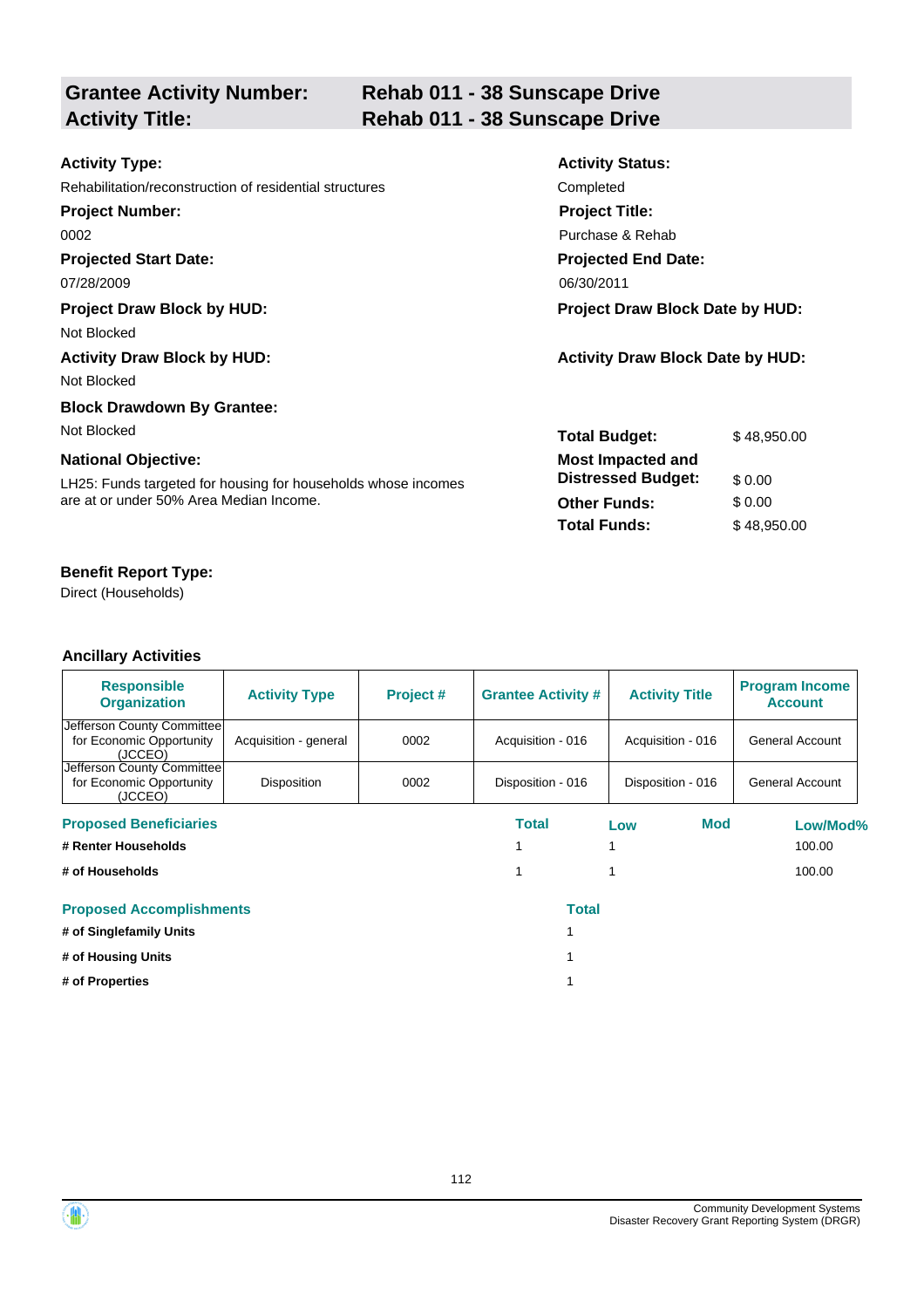### **Activity is being carried out through:**

No

# **Organization carrying out Activity:**

Jefferson County Committee for Economic Opportunity (JCCEO)

## **Proposed budgets for organizations carrying out Activity:**

**Responsible Organization COVID-10 COVID-10 Organization Type Proposed Budget** Jefferson County Committee for Economic Opportunity (JCCEO) Non-Profit \$ 48,950.00

## **Location Description:**

38 Sunscape Drive, Birmingham, AL

### **Activity Description:**

Rehab 011 for 38 Sunscape Drive, Birmingham, AL. Total Rehab Budget of \$48,995.00. Rehab is 100% complete.

**Environmental Assessment:** COMPLETED

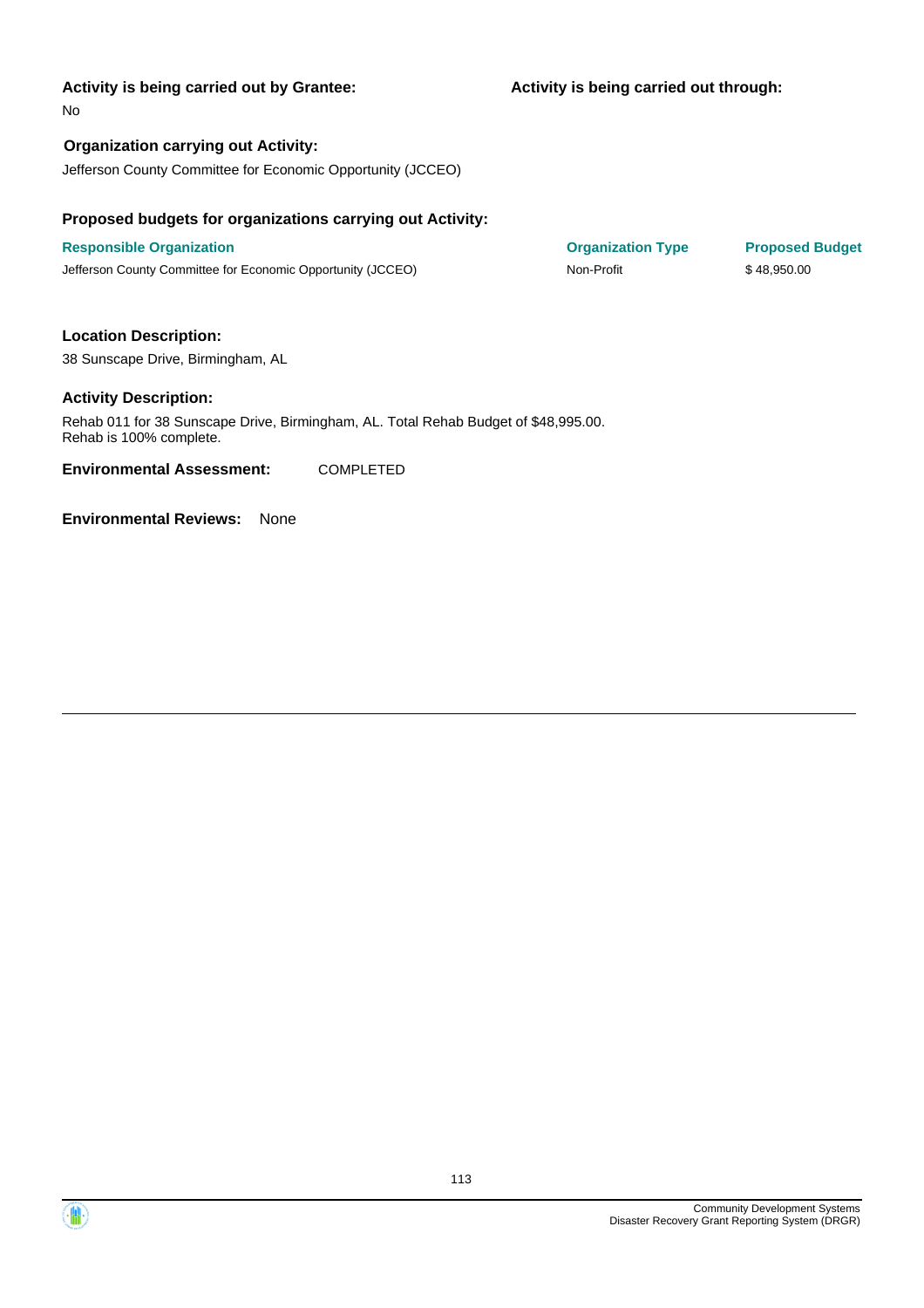| <b>Grantee Activity Number:</b> |  |
|---------------------------------|--|
| <b>Activity Title:</b>          |  |

# **Rehab 012 - 400 Chestnut St Activity Title: Rehab 012 - 400 Chestnut St**

| <b>Activity Type:</b>                                        | <b>Activity Status:</b>                 |             |  |
|--------------------------------------------------------------|-----------------------------------------|-------------|--|
| Rehabilitation/reconstruction of residential structures      | Completed                               |             |  |
| <b>Project Number:</b>                                       | <b>Project Title:</b>                   |             |  |
| 0002                                                         | Purchase & Rehab                        |             |  |
| <b>Projected Start Date:</b>                                 | <b>Projected End Date:</b>              |             |  |
| 07/28/2009                                                   | 06/30/2011                              |             |  |
| <b>Project Draw Block by HUD:</b>                            | <b>Project Draw Block Date by HUD:</b>  |             |  |
| Not Blocked                                                  |                                         |             |  |
| <b>Activity Draw Block by HUD:</b>                           | <b>Activity Draw Block Date by HUD:</b> |             |  |
| Not Blocked                                                  |                                         |             |  |
| <b>Block Drawdown By Grantee:</b>                            |                                         |             |  |
| Not Blocked                                                  | <b>Total Budget:</b>                    | \$33,094.33 |  |
| <b>National Objective:</b>                                   | <b>Most Impacted and</b>                |             |  |
| LMMI: Low, Moderate and Middle Income National Objective for | <b>Distressed Budget:</b>               | \$0.00      |  |
| NSP Only                                                     | <b>Other Funds:</b>                     | \$0.00      |  |
|                                                              | <b>Total Funds:</b>                     | \$33,094.33 |  |
|                                                              |                                         |             |  |

# **Benefit Report Type:**

Direct (Households)

| <b>Responsible</b><br><b>Organization</b>                         | <b>Activity Type</b>  | Project # | <b>Grantee Activity #</b> |     | <b>Activity Title</b> | <b>Program Income</b><br><b>Account</b> |
|-------------------------------------------------------------------|-----------------------|-----------|---------------------------|-----|-----------------------|-----------------------------------------|
| Jefferson County Committee                                        |                       |           |                           |     |                       |                                         |
| for Economic Opportunity<br>(JCCEO)                               | Acquisition - general | 0002      | Acquisition - 013         |     | Acquisition - 013     | <b>General Account</b>                  |
| Jefferson County Committee<br>for Economic Opportunity<br>(JCCEO) | <b>Disposition</b>    | 0002      | Disposition - 013         |     | Disposition - 013     | <b>General Account</b>                  |
| <b>Proposed Beneficiaries</b>                                     |                       |           | Total                     | Low | Mod                   | Low/Mod%                                |
| # Renter Households                                               |                       |           |                           |     |                       | 100.00                                  |
| # of Households                                                   |                       |           | 1                         |     |                       | 100.00                                  |
| <b>Proposed Accomplishments</b>                                   |                       |           | <b>Total</b>              |     |                       |                                         |
| # of Singlefamily Units                                           |                       |           |                           |     |                       |                                         |
| # of Housing Units                                                |                       |           |                           |     |                       |                                         |
| # of Properties                                                   |                       |           |                           |     |                       |                                         |

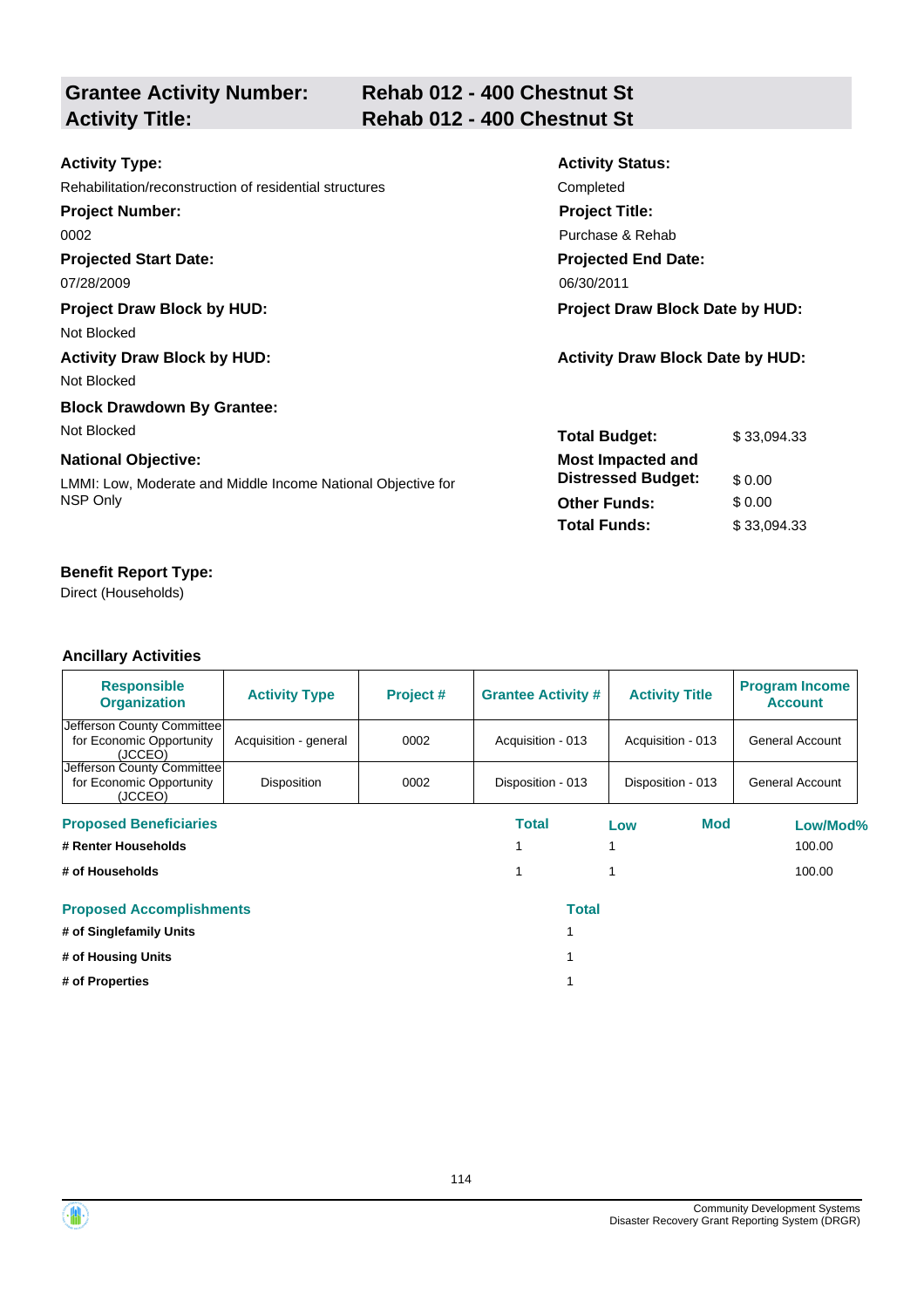No

# **Organization carrying out Activity:**

Jefferson County Committee for Economic Opportunity (JCCEO)

### **Proposed budgets for organizations carrying out Activity:**

**Responsible Organization COVID-10 COVID-10 Organization Type Proposed Budget** Jefferson County Committee for Economic Opportunity (JCCEO) Non-Profit \$ 33,094.33

# **Location Description:**

400 Chestnut St, Birmingham, AL.

### **Activity Description:**

Rehab 012 for 400 Chestnut St, Birmingham, AL. Total Rehab Budget of \$34,595.00. Rehab activity delivery costs in the amount of \$44.33.

**Environmental Assessment:** COMPLETED

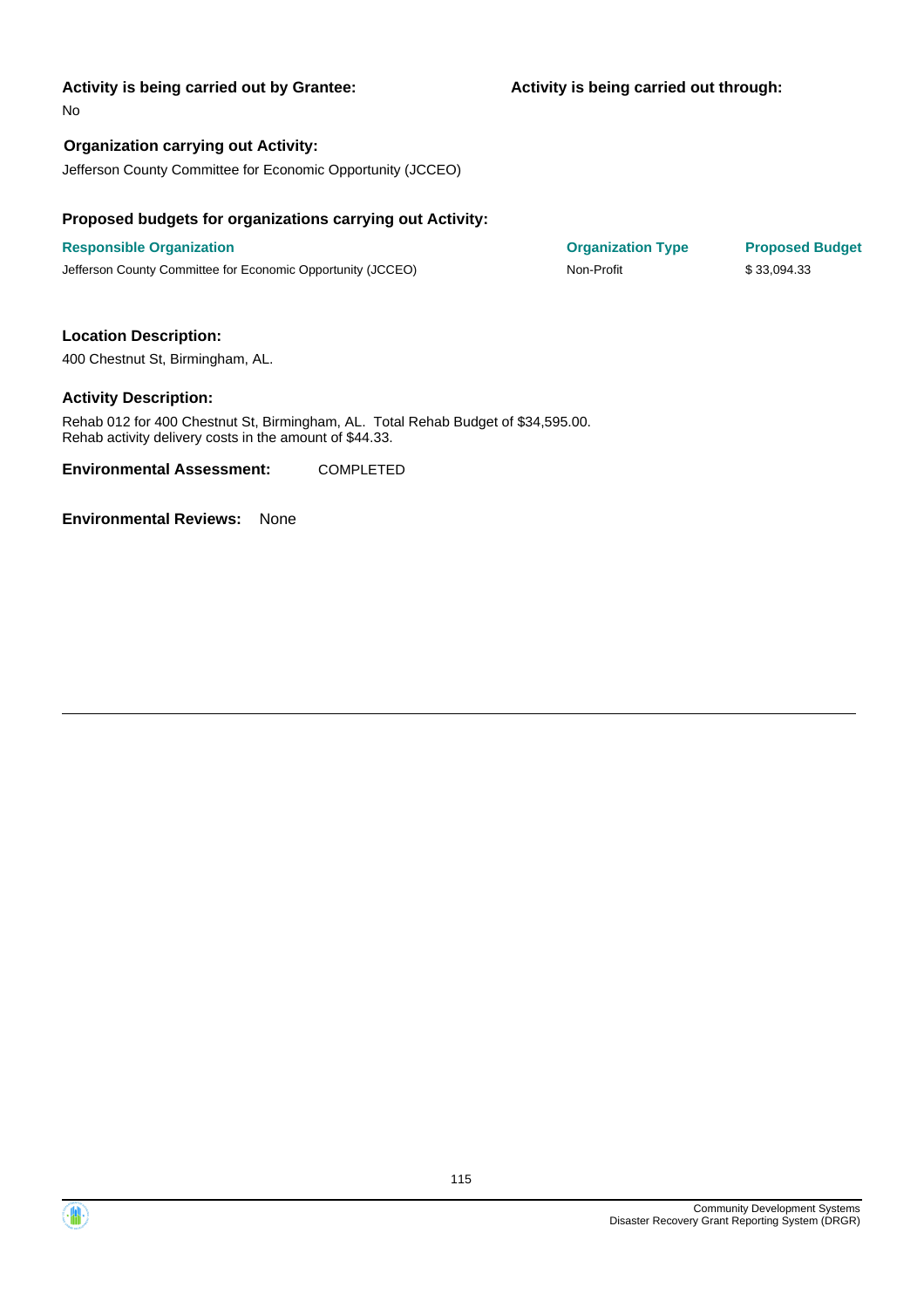| <b>Grantee Activity Number:</b> |  |
|---------------------------------|--|
| <b>Activity Title:</b>          |  |

# **Rehab 013 - 1645 12th Street South Activity Title: Rehab 013 - 1645 12th Street South**

| <b>Activity Type:</b>                                         | <b>Activity Status:</b>                 |              |  |
|---------------------------------------------------------------|-----------------------------------------|--------------|--|
| Rehabilitation/reconstruction of residential structures       | Completed                               |              |  |
| <b>Project Number:</b>                                        | <b>Project Title:</b>                   |              |  |
| 0002                                                          | Purchase & Rehab                        |              |  |
| <b>Projected Start Date:</b>                                  | <b>Projected End Date:</b>              |              |  |
| 07/28/2009                                                    | 06/30/2011                              |              |  |
| <b>Project Draw Block by HUD:</b>                             | Project Draw Block Date by HUD:         |              |  |
| Not Blocked                                                   |                                         |              |  |
| <b>Activity Draw Block by HUD:</b>                            | <b>Activity Draw Block Date by HUD:</b> |              |  |
| Not Blocked                                                   |                                         |              |  |
| <b>Block Drawdown By Grantee:</b>                             |                                         |              |  |
| Not Blocked                                                   | <b>Total Budget:</b>                    | \$104,131.65 |  |
| <b>National Objective:</b>                                    | <b>Most Impacted and</b>                |              |  |
| LH25: Funds targeted for housing for households whose incomes | <b>Distressed Budget:</b>               | \$0.00       |  |
| are at or under 50% Area Median Income.                       | <b>Other Funds:</b>                     | \$0.00       |  |
|                                                               | <b>Total Funds:</b>                     | \$104,131.65 |  |
|                                                               |                                         |              |  |

# **Benefit Report Type:**

Direct (Households)

| <b>Responsible</b><br><b>Organization</b>                         | <b>Activity Type</b>  | Project # | <b>Grantee Activity #</b> | <b>Activity Title</b> | <b>Program Income</b><br><b>Account</b> |
|-------------------------------------------------------------------|-----------------------|-----------|---------------------------|-----------------------|-----------------------------------------|
| Jefferson County Committee<br>for Economic Opportunity<br>(JCCEO) | Acquisition - general | 0002      | Acquisition - 011         | Acquisition - 011     | <b>General Account</b>                  |
| Jefferson County Committee<br>for Economic Opportunity<br>(JCCEO) | Disposition           | 0002      | Disposition - 011         | Disposition - 011     | <b>General Account</b>                  |
| <b>Proposed Beneficiaries</b>                                     |                       |           | Total                     | <b>Mod</b><br>Low     | Low/Mod%                                |
| # Renter Households                                               |                       |           |                           |                       | 100.00                                  |
| # of Households                                                   |                       |           |                           |                       | 100.00                                  |
| <b>Proposed Accomplishments</b>                                   |                       |           | <b>Total</b>              |                       |                                         |
| # of Singlefamily Units                                           |                       |           |                           |                       |                                         |
| # of Housing Units                                                |                       |           |                           |                       |                                         |
| # of Properties                                                   |                       |           |                           |                       |                                         |



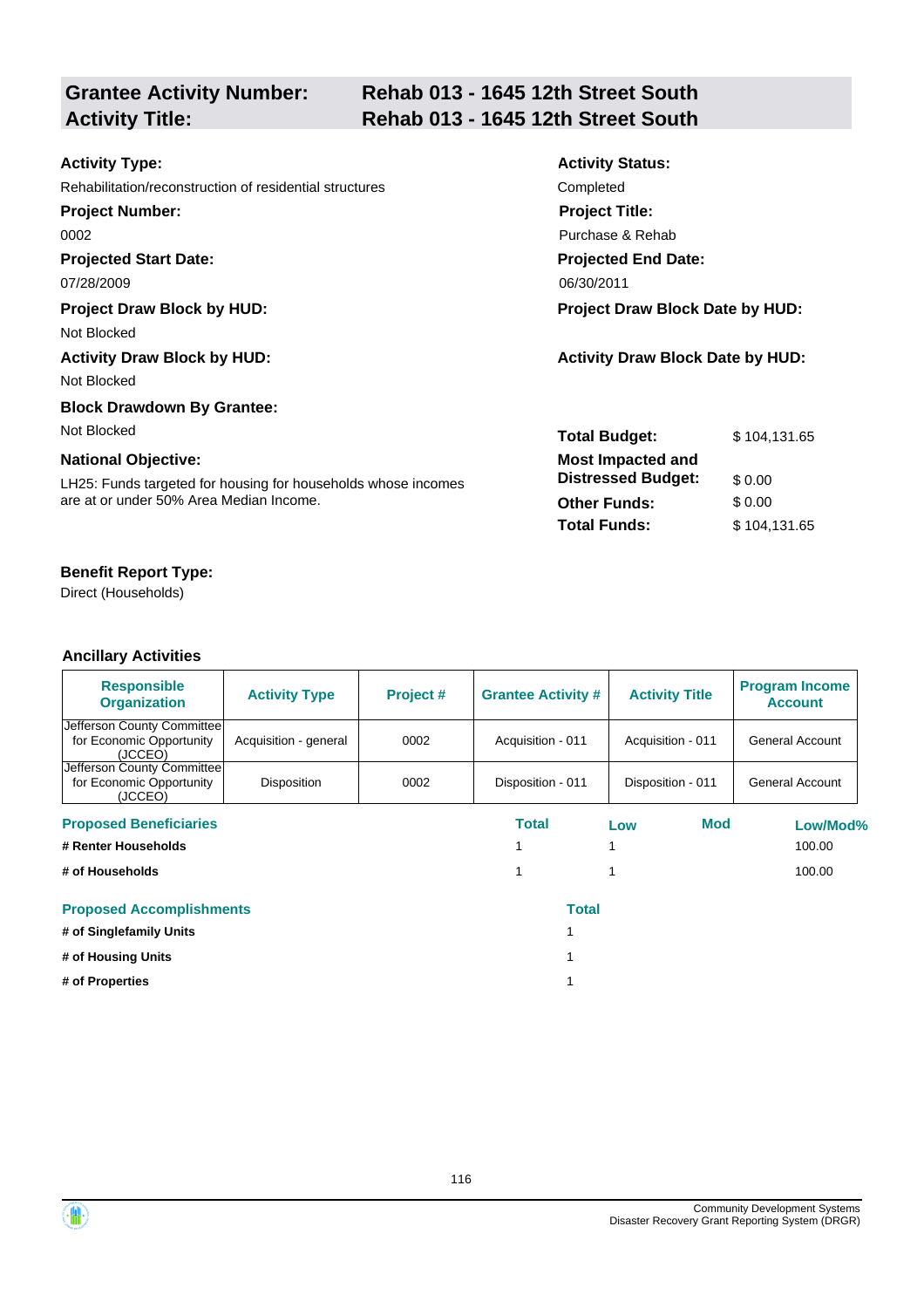### **Activity is being carried out through:**

No

**Organization carrying out Activity:** Jefferson County Committee for Economic Opportunity (JCCEO)

# **Proposed budgets for organizations carrying out Activity:**

**Responsible Organization COVID-10 COVID-10 Organization Type Proposed Budget** Jefferson County Committee for Economic Opportunity (JCCEO) Non-Profit \$ 104,131.65

**Location Description:**

1645 12th Street South, Birmingham, AL.

### **Activity Description:**

Rehab 013 for 1645 12th Street South, Birmingham, AL. Total Rehab Budget of \$65,400.00.

**Environmental Assessment:** COMPLETED

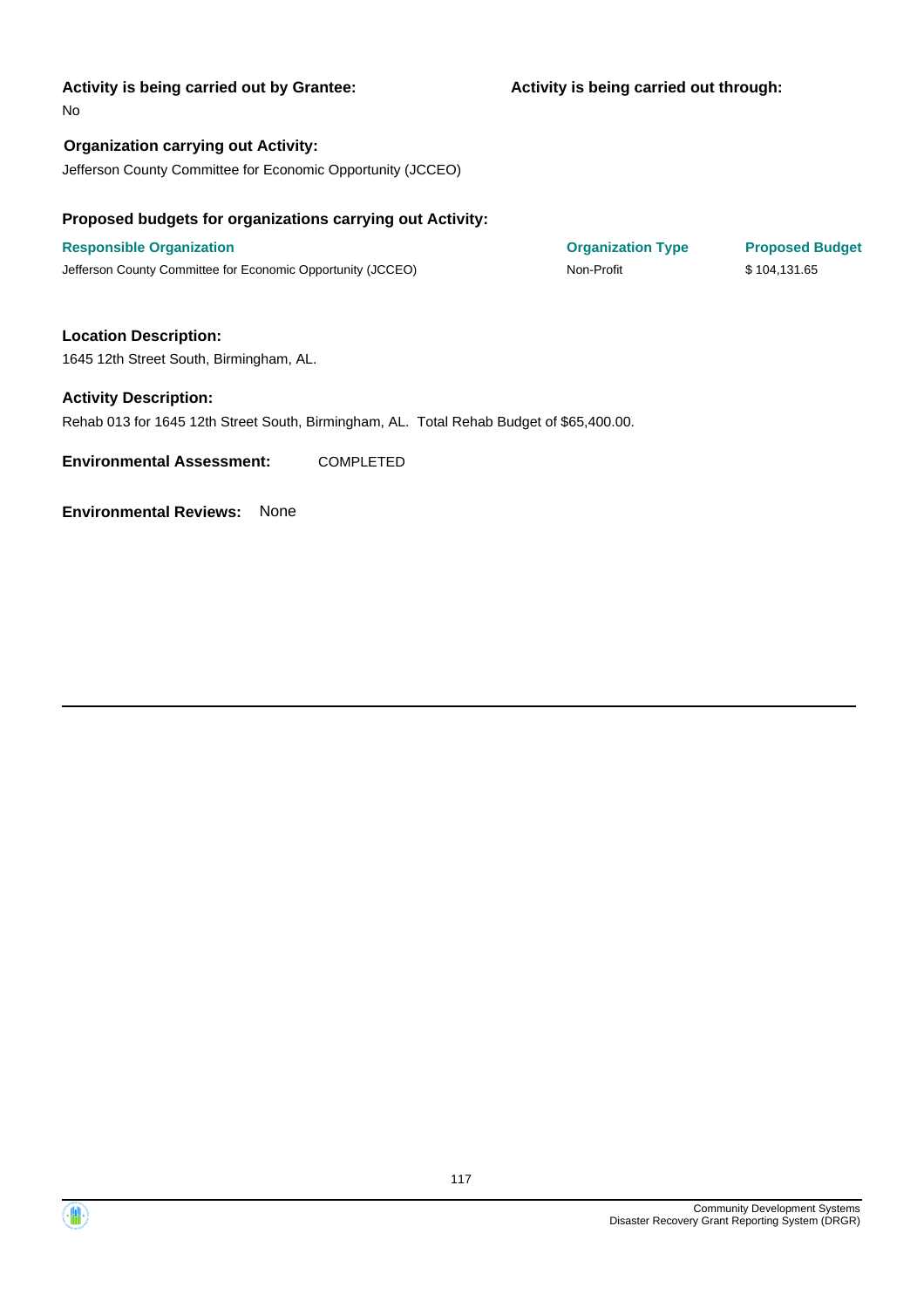| <b>Grantee Activity Number:</b> |  |
|---------------------------------|--|
| <b>Activity Title:</b>          |  |

# **Rehab 014 - 1258 Hiawatha Drive Activity Title: Rehab 014 - 1258 Hiawatha Drive**

| <b>Activity Type:</b>                                         | <b>Activity Status:</b>                 |             |  |
|---------------------------------------------------------------|-----------------------------------------|-------------|--|
| Rehabilitation/reconstruction of residential structures       | Completed                               |             |  |
| <b>Project Number:</b>                                        | <b>Project Title:</b>                   |             |  |
| 0002                                                          | Purchase & Rehab                        |             |  |
| <b>Projected Start Date:</b>                                  | <b>Projected End Date:</b>              |             |  |
| 07/28/2009                                                    | 06/30/2011                              |             |  |
| <b>Project Draw Block by HUD:</b>                             | <b>Project Draw Block Date by HUD:</b>  |             |  |
| Not Blocked                                                   |                                         |             |  |
| <b>Activity Draw Block by HUD:</b>                            | <b>Activity Draw Block Date by HUD:</b> |             |  |
| Not Blocked                                                   |                                         |             |  |
| <b>Block Drawdown By Grantee:</b>                             |                                         |             |  |
| Not Blocked                                                   | <b>Total Budget:</b>                    | \$53,255.00 |  |
| <b>National Objective:</b>                                    | <b>Most Impacted and</b>                |             |  |
| LH25: Funds targeted for housing for households whose incomes | <b>Distressed Budget:</b>               | \$0.00      |  |
| are at or under 50% Area Median Income.                       | <b>Other Funds:</b>                     | \$0.00      |  |
|                                                               | <b>Total Funds:</b>                     | \$53,255.00 |  |
|                                                               |                                         |             |  |

# **Benefit Report Type:**

Direct (Households)

| <b>Responsible</b><br><b>Organization</b>                         | <b>Activity Type</b>  | Project # | <b>Grantee Activity #</b> | <b>Activity Title</b> | <b>Program Income</b><br><b>Account</b> |
|-------------------------------------------------------------------|-----------------------|-----------|---------------------------|-----------------------|-----------------------------------------|
| Jefferson County Committee<br>for Economic Opportunity<br>(JCCEO) | Acquisition - general | 0002      | Acquisition - 015         | Acquisition - 015     | <b>General Account</b>                  |
| Jefferson County Committee<br>for Economic Opportunity<br>(JCCEO) | Disposition           | 0002      | Disposition - 015         | Disposition - 015     | General Account                         |
| <b>Proposed Beneficiaries</b>                                     |                       |           | Total                     | Mod<br>Low            | Low/Mod%                                |
| # Renter Households                                               |                       |           |                           |                       | 100.00                                  |
| # of Households                                                   |                       |           |                           |                       | 100.00                                  |
| <b>Proposed Accomplishments</b>                                   |                       |           | <b>Total</b>              |                       |                                         |
| # of Singlefamily Units                                           |                       |           |                           |                       |                                         |
| # of Housing Units                                                |                       |           |                           |                       |                                         |
| # of Properties                                                   |                       |           |                           |                       |                                         |



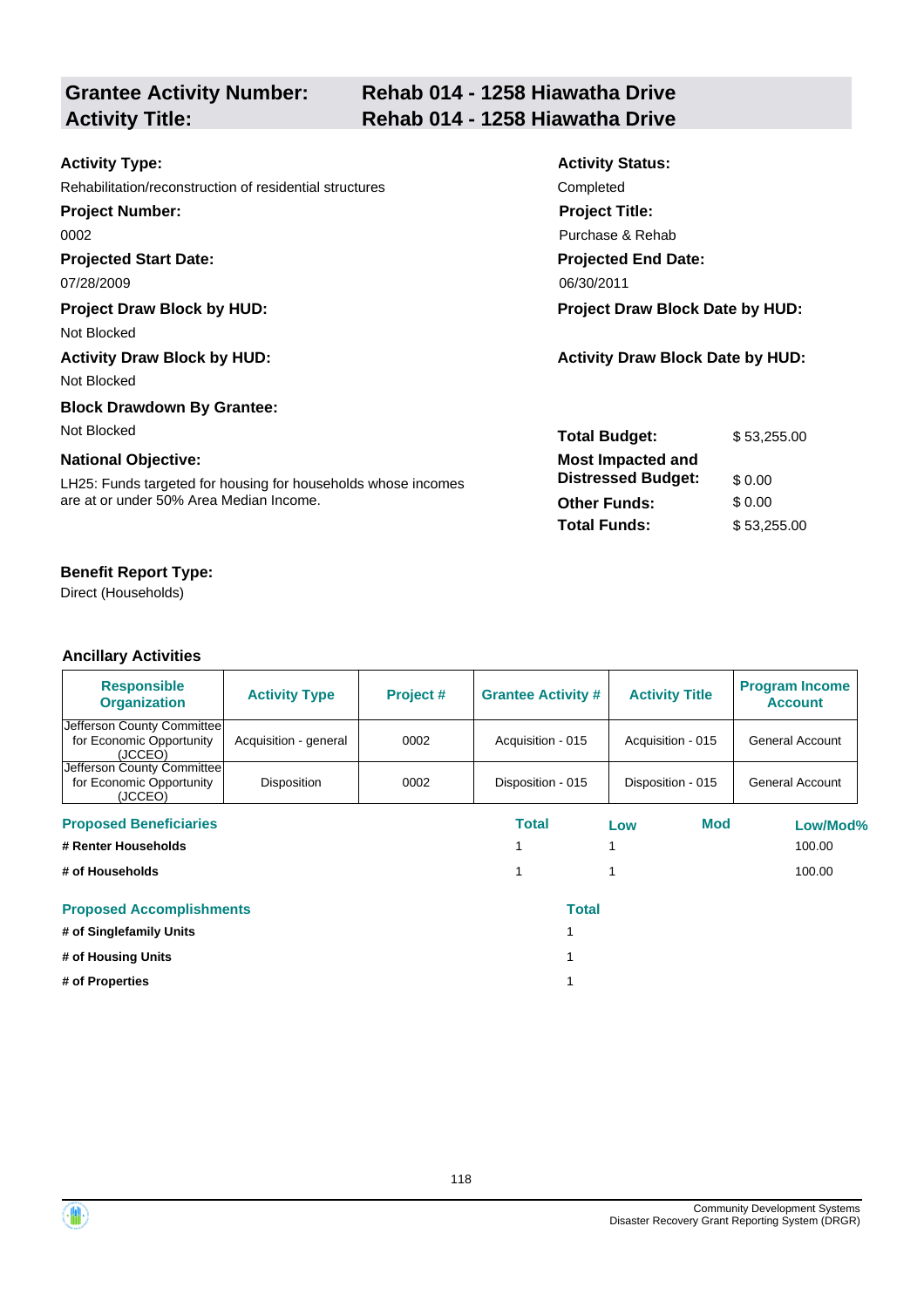### **Activity is being carried out through:**

No

# **Organization carrying out Activity:**

Jefferson County Committee for Economic Opportunity (JCCEO)

### **Proposed budgets for organizations carrying out Activity:**

**Responsible Organization COVID-10 COVID-10 Organization Type Proposed Budget** Jefferson County Committee for Economic Opportunity (JCCEO) Non-Profit \$ 53,255.00

# **Location Description:**

1258 Hiawatha Drive, Birmingham, AL.

### **Activity Description:**

Rehab 014 for 1258 Hiawatha Drive, Birmingham, AL. Total Rehab Budget of \$53,330.00. Rehab is 100% complete.

**Environmental Assessment:** COMPLETED



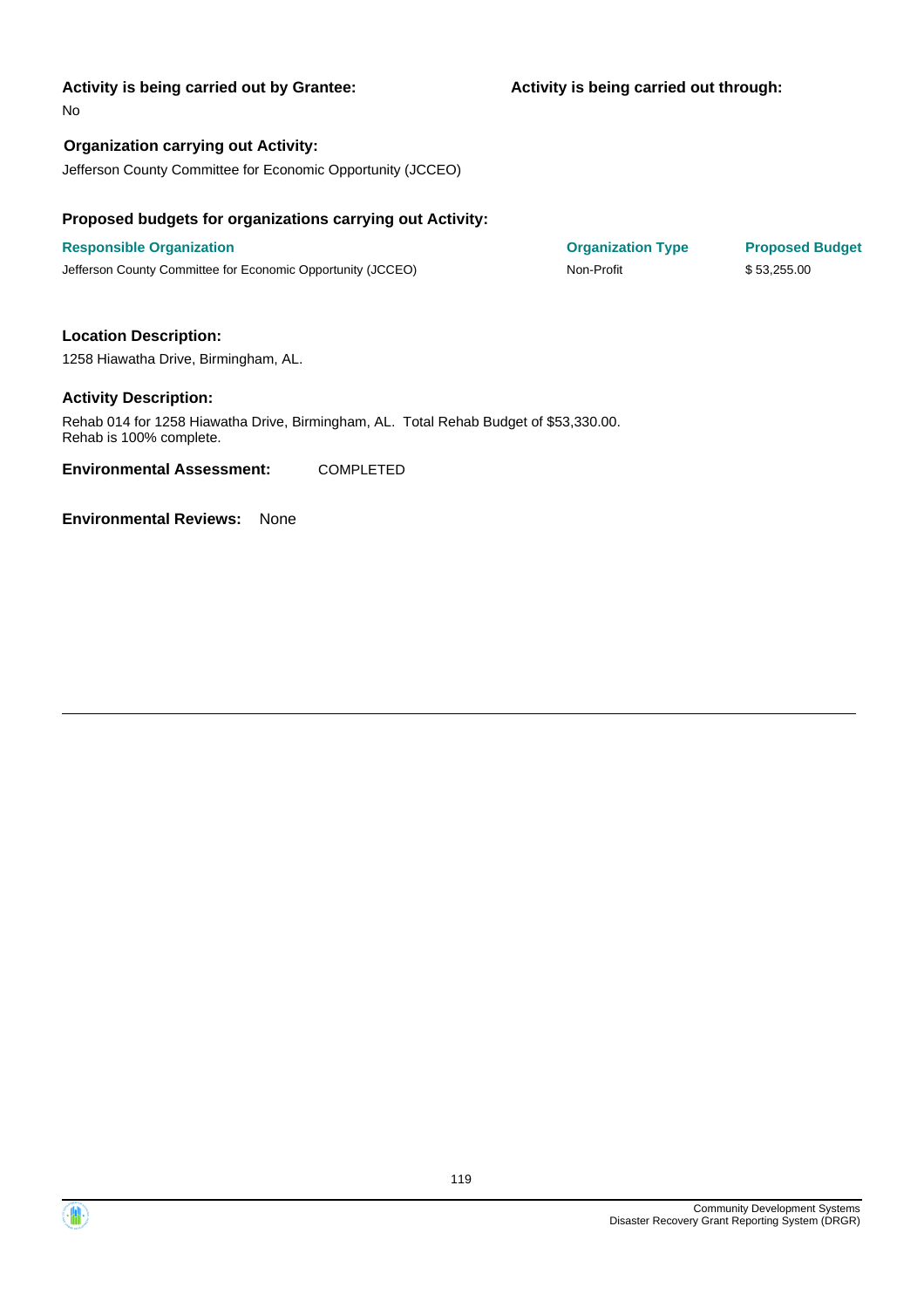| <b>Grantee Activity Number:</b> |  |
|---------------------------------|--|
| <b>Activity Title:</b>          |  |

# **Rehab 015 - 1224 Oakwood Street Activity Title: Rehab 015 - 1224 Oakwood Street**

| <b>Activity Type:</b>                                        | <b>Activity Status:</b>                 |              |  |
|--------------------------------------------------------------|-----------------------------------------|--------------|--|
| Rehabilitation/reconstruction of residential structures      | Completed                               |              |  |
| <b>Project Number:</b>                                       | <b>Project Title:</b>                   |              |  |
| 0002                                                         | Purchase & Rehab                        |              |  |
| <b>Projected Start Date:</b>                                 | <b>Projected End Date:</b>              |              |  |
| 07/28/2009                                                   | 06/30/2011                              |              |  |
| <b>Project Draw Block by HUD:</b>                            | <b>Project Draw Block Date by HUD:</b>  |              |  |
| Not Blocked                                                  |                                         |              |  |
| <b>Activity Draw Block by HUD:</b>                           | <b>Activity Draw Block Date by HUD:</b> |              |  |
| Not Blocked                                                  |                                         |              |  |
| <b>Block Drawdown By Grantee:</b>                            |                                         |              |  |
| Not Blocked                                                  | <b>Total Budget:</b>                    | \$113,439.44 |  |
| <b>National Objective:</b>                                   | <b>Most Impacted and</b>                |              |  |
| LMMI: Low, Moderate and Middle Income National Objective for | <b>Distressed Budget:</b>               | \$0.00       |  |
| NSP Only                                                     | <b>Other Funds:</b>                     | \$0.00       |  |
|                                                              | <b>Total Funds:</b>                     | \$113,439.44 |  |
|                                                              |                                         |              |  |

# **Benefit Report Type:**

Direct (Households)

| <b>Responsible</b><br><b>Organization</b>                         | <b>Activity Type</b>  | Project # | <b>Grantee Activity #</b> | <b>Activity Title</b> | <b>Program Income</b><br><b>Account</b> |
|-------------------------------------------------------------------|-----------------------|-----------|---------------------------|-----------------------|-----------------------------------------|
| Jefferson County Committee<br>for Economic Opportunity<br>(JCCEO) | Acquisition - general | 0002      | Acquisition - 018         | Acquisition - 018     | General Account                         |
| Jefferson County Committee<br>for Economic Opportunity<br>(JCCEO) | Disposition           | 0002      | Disposition - 018         | Disposition - 018     | General Account                         |
| <b>Proposed Beneficiaries</b>                                     |                       |           | Total                     | Mod<br>Low            | Low/Mod%                                |
| # Renter Households                                               |                       |           |                           |                       | 100.00                                  |
| # of Households                                                   |                       |           |                           |                       | 100.00                                  |
| <b>Proposed Accomplishments</b>                                   |                       |           | <b>Total</b>              |                       |                                         |
| # of Singlefamily Units                                           |                       |           |                           |                       |                                         |
| # of Housing Units                                                |                       |           |                           |                       |                                         |
| # of Properties                                                   |                       |           |                           |                       |                                         |

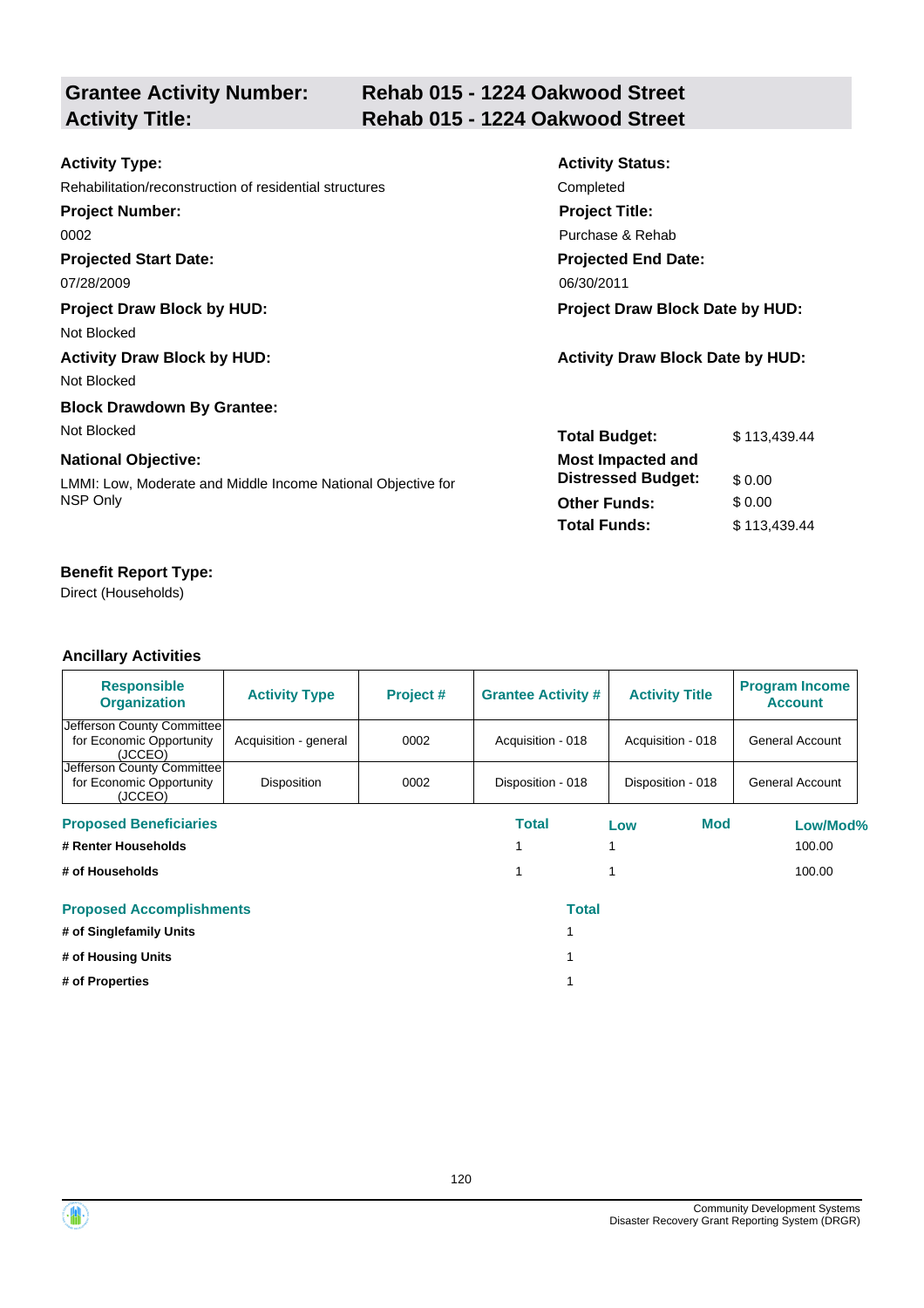No

# **Organization carrying out Activity:**

Jefferson County Committee for Economic Opportunity (JCCEO)

### **Proposed budgets for organizations carrying out Activity:**

**Responsible Organization COVID-10 COVID-10 Organization Type Proposed Budget** Jefferson County Committee for Economic Opportunity (JCCEO) Non-Profit \$ 113,439.44

### **Location Description:**

1224 Oakwood Street, Birmingham, AL.

### **Activity Description:**

Rehab 015 for 1224 Oakwood Street, Birmingham, AL. Total Rehab Budget of \$89,610.00 Rehab activity delivery costs in the amount of \$129.89.

**Environmental Assessment:** COMPLETED



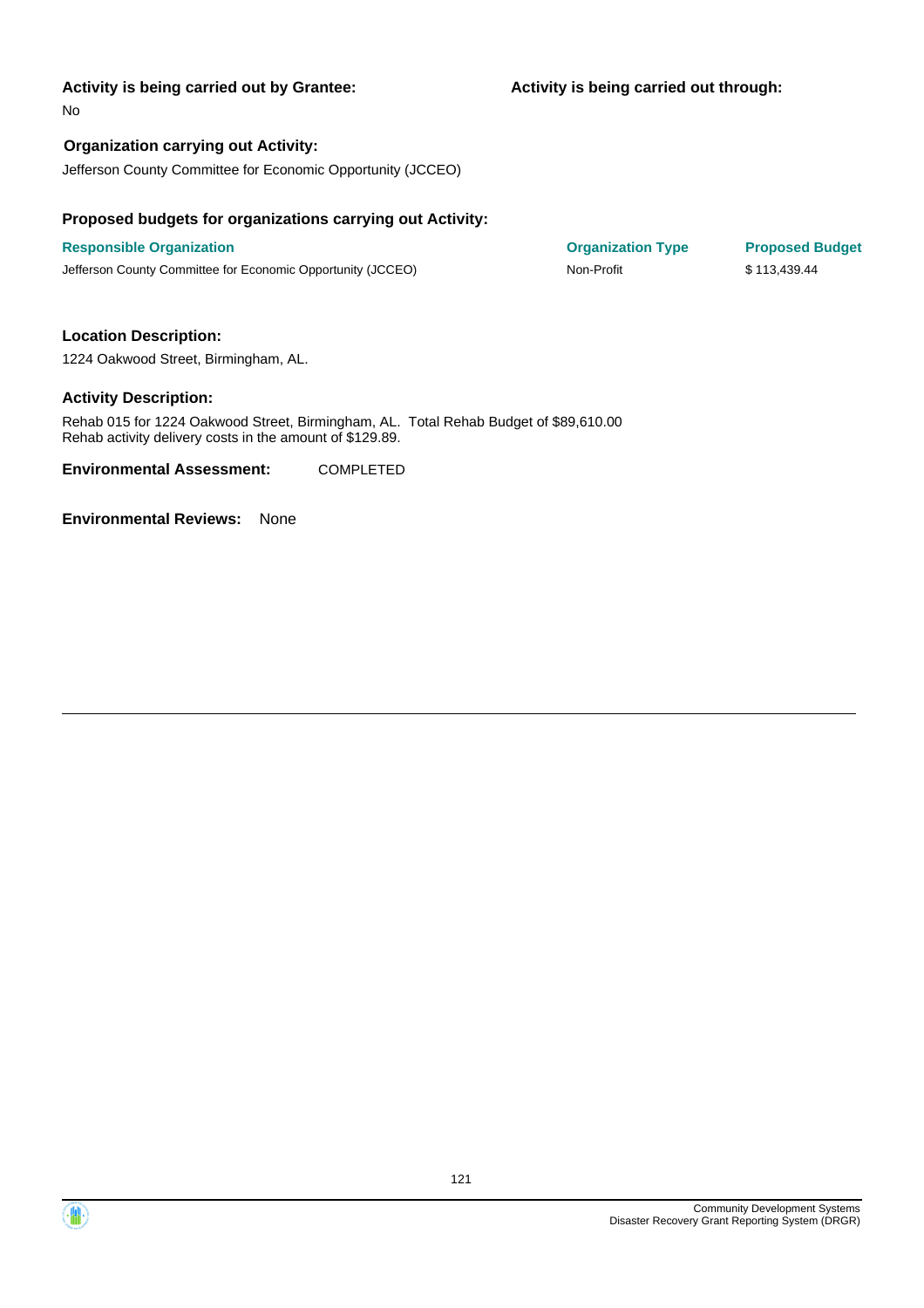# **Grantee Activity Number:**

# **Rehab 016 - 1712 Winewood Road Activity Title: Rehab 016 - 1712 Winewood Road**

| <b>Activity Type:</b>                                        | <b>Activity Status:</b>                 |             |  |
|--------------------------------------------------------------|-----------------------------------------|-------------|--|
| Rehabilitation/reconstruction of residential structures      | Completed                               |             |  |
| <b>Project Number:</b>                                       | <b>Project Title:</b>                   |             |  |
| 0002                                                         | Purchase & Rehab                        |             |  |
| <b>Projected Start Date:</b>                                 | <b>Projected End Date:</b>              |             |  |
| 07/28/2009                                                   | 06/30/2011                              |             |  |
| <b>Project Draw Block by HUD:</b>                            | <b>Project Draw Block Date by HUD:</b>  |             |  |
| Not Blocked                                                  |                                         |             |  |
| <b>Activity Draw Block by HUD:</b>                           | <b>Activity Draw Block Date by HUD:</b> |             |  |
| Not Blocked                                                  |                                         |             |  |
| <b>Block Drawdown By Grantee:</b>                            |                                         |             |  |
| Not Blocked                                                  | <b>Total Budget:</b>                    | \$50,016.60 |  |
| <b>National Objective:</b>                                   | <b>Most Impacted and</b>                |             |  |
| LMMI: Low, Moderate and Middle Income National Objective for | <b>Distressed Budget:</b>               | \$0.00      |  |
| NSP Only                                                     | <b>Other Funds:</b>                     | \$0.00      |  |
|                                                              | <b>Total Funds:</b>                     | \$50,016.60 |  |
|                                                              |                                         |             |  |

# **Benefit Report Type:**

Direct (Households)

| <b>Responsible</b><br><b>Organization</b>                         | <b>Activity Type</b>  | Project # | <b>Grantee Activity #</b> |     | <b>Activity Title</b> | <b>Program Income</b><br><b>Account</b> |
|-------------------------------------------------------------------|-----------------------|-----------|---------------------------|-----|-----------------------|-----------------------------------------|
| Jefferson County Committee<br>for Economic Opportunity<br>(JCCEO) | Acquisition - general | 0002      | Acquisition - 020         |     | Acquisition - 020     | General Account                         |
| Jefferson County Committee<br>for Economic Opportunity<br>(JCCEO) | Disposition           | 0002      | Disposition - 020         |     | Disposition - 020     | General Account                         |
| <b>Proposed Beneficiaries</b>                                     |                       |           | Total                     | Low | Mod                   | Low/Mod%                                |
| # Owner Households                                                |                       |           |                           |     |                       | 100.00                                  |
| # of Households                                                   |                       |           |                           |     |                       | 100.00                                  |
| <b>Proposed Accomplishments</b>                                   |                       |           | <b>Total</b>              |     |                       |                                         |
| # of Singlefamily Units                                           |                       |           |                           |     |                       |                                         |
| # of Housing Units                                                |                       |           |                           |     |                       |                                         |
| # of Properties                                                   |                       |           |                           |     |                       |                                         |

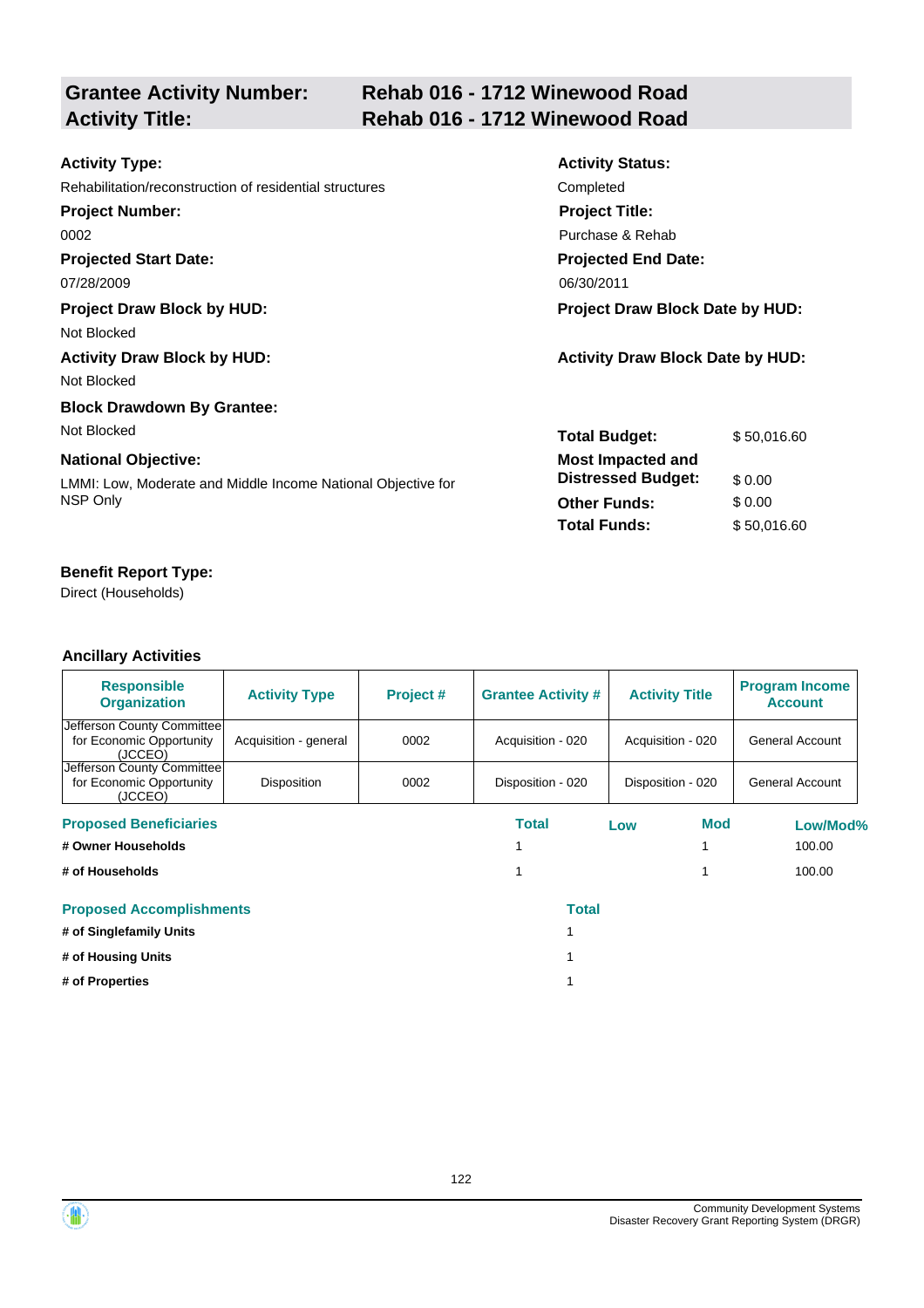### **Activity is being carried out through:**

No

**Organization carrying out Activity:** Jefferson County Committee for Economic Opportunity (JCCEO)

# **Proposed budgets for organizations carrying out Activity:**

**Responsible Organization COVID-10 COVID-10 Organization Type Proposed Budget** Jefferson County Committee for Economic Opportunity (JCCEO) Non-Profit \$ 50,016.60

**Location Description:**

1712 Winewood Road, Birmingham, AL.

### **Activity Description:**

Rehab 016 for 1712 Winewood Road, Birmingham, AL. Proposed Rehab Budget of \$37,225.00

**Environmental Assessment:** COMPLETED

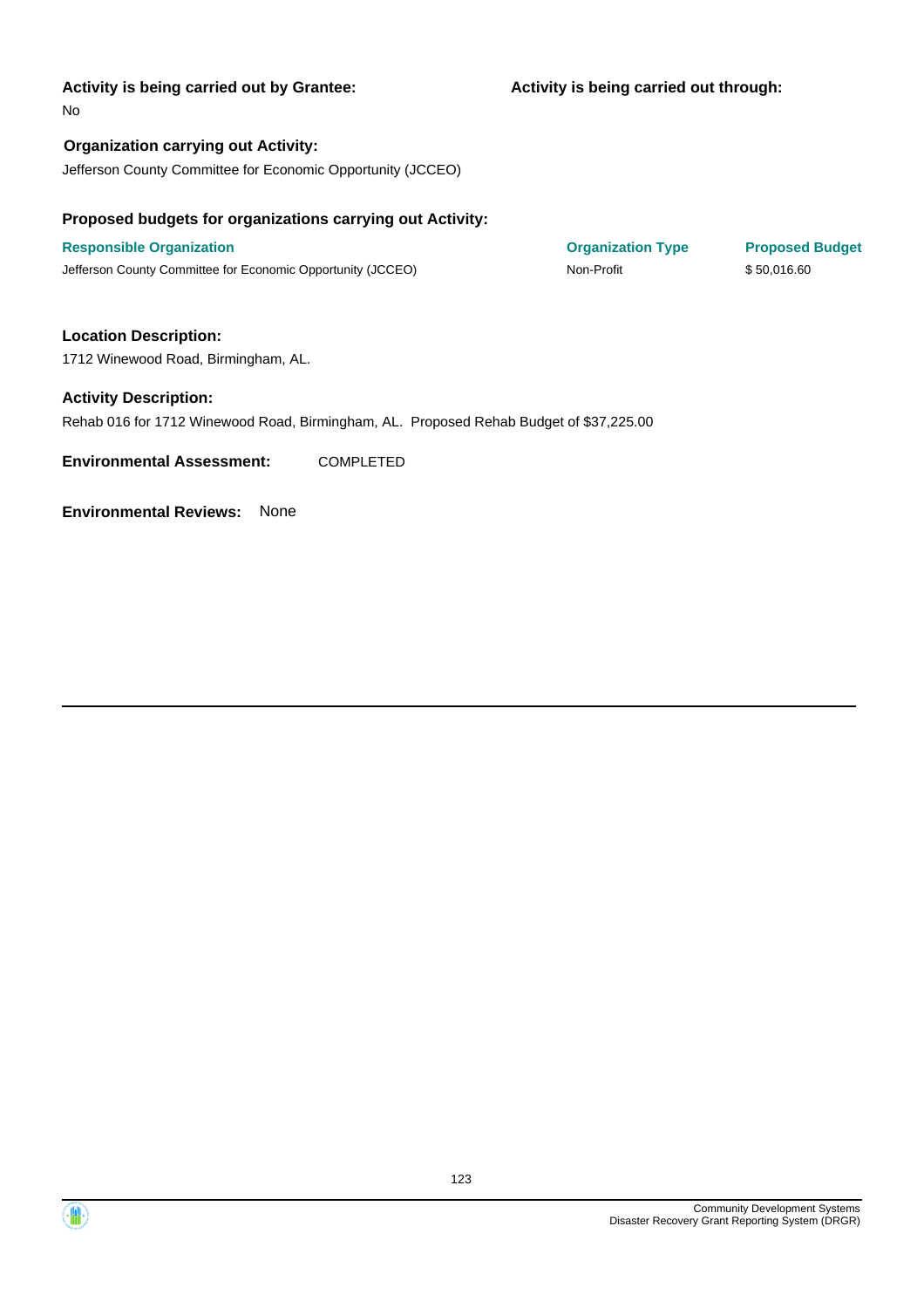# **Grantee Activity Number:**

# **Rehab 017 - 1037 Village Mill Road Activity Title: Rehab 017 - 1037 Village Mill Road**

| <b>Activity Type:</b>                                        | <b>Activity Status:</b>                 |             |  |
|--------------------------------------------------------------|-----------------------------------------|-------------|--|
| Rehabilitation/reconstruction of residential structures      | Completed                               |             |  |
| <b>Project Number:</b>                                       | <b>Project Title:</b>                   |             |  |
| 0002                                                         | Purchase & Rehab                        |             |  |
| <b>Projected Start Date:</b>                                 | <b>Projected End Date:</b>              |             |  |
| 07/28/2009                                                   | 06/30/2011                              |             |  |
| <b>Project Draw Block by HUD:</b>                            | <b>Project Draw Block Date by HUD:</b>  |             |  |
| Not Blocked                                                  |                                         |             |  |
| <b>Activity Draw Block by HUD:</b>                           | <b>Activity Draw Block Date by HUD:</b> |             |  |
| Not Blocked                                                  |                                         |             |  |
| <b>Block Drawdown By Grantee:</b>                            |                                         |             |  |
| Not Blocked                                                  | <b>Total Budget:</b>                    | \$59,625.00 |  |
| <b>National Objective:</b>                                   | <b>Most Impacted and</b>                |             |  |
| LMMI: Low, Moderate and Middle Income National Objective for | <b>Distressed Budget:</b>               | \$0.00      |  |
| NSP Only                                                     | <b>Other Funds:</b>                     | \$0.00      |  |
|                                                              | <b>Total Funds:</b>                     | \$59,625.00 |  |
|                                                              |                                         |             |  |

# **Benefit Report Type:**

Direct (Households)

| <b>Responsible</b><br><b>Organization</b>                         | <b>Activity Type</b>  | Project # | <b>Grantee Activity #</b> |     | <b>Activity Title</b> | <b>Program Income</b><br><b>Account</b> |
|-------------------------------------------------------------------|-----------------------|-----------|---------------------------|-----|-----------------------|-----------------------------------------|
| Jefferson County Committee<br>for Economic Opportunity<br>(JCCEO) | Acquisition - general | 0002      | Acquisition - 019         |     | Acquisition - 019     | General Account                         |
| Jefferson County Committee<br>for Economic Opportunity<br>(JCCEO) | Disposition           | 0002      | Disposition - 019         |     | Disposition - 019     | General Account                         |
| <b>Proposed Beneficiaries</b>                                     |                       |           | Total                     | Low | Mod                   | Low/Mod%                                |
| # Owner Households                                                |                       |           |                           |     |                       | 100.00                                  |
| # of Households                                                   |                       |           |                           |     |                       | 100.00                                  |
| <b>Proposed Accomplishments</b>                                   |                       |           | <b>Total</b>              |     |                       |                                         |
| # of Singlefamily Units                                           |                       |           |                           |     |                       |                                         |
| # of Housing Units                                                |                       |           |                           |     |                       |                                         |
| # of Properties                                                   |                       |           |                           |     |                       |                                         |

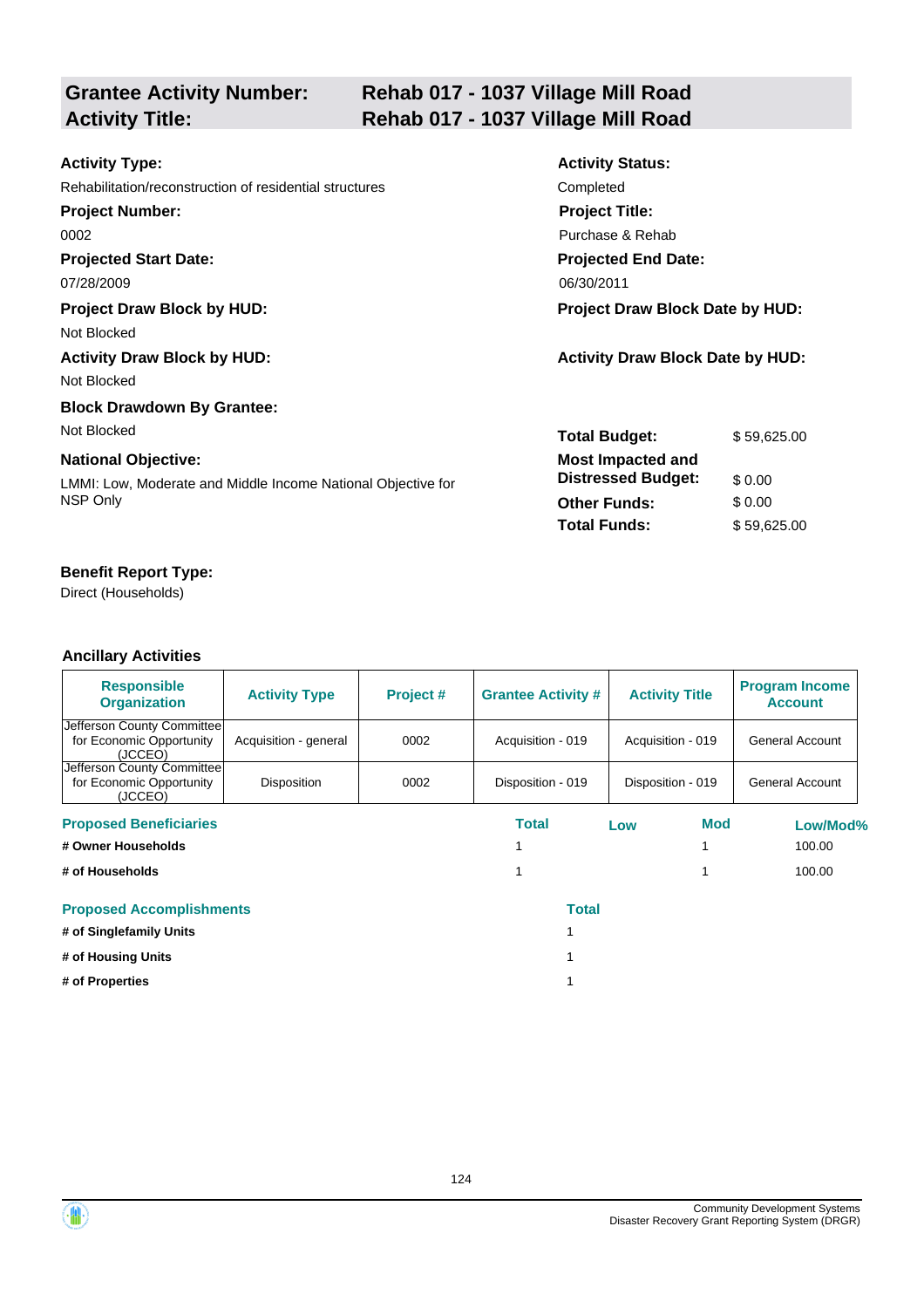### **Activity is being carried out through:**

No

**Organization carrying out Activity:** Jefferson County Committee for Economic Opportunity (JCCEO)

# **Proposed budgets for organizations carrying out Activity:**

**Responsible Organization COVID-10 COVID-10 Organization Type Proposed Budget** Jefferson County Committee for Economic Opportunity (JCCEO) Non-Profit \$ 59,625.00

**Location Description:**

1037 Village Mill Road, Birmingham, AL.

### **Activity Description:**

Rehab 017 for 1037 Village Mill Road, Birmingham, AL. Total Rehab Budget of \$47,705.00.

**Environmental Assessment:** COMPLETED



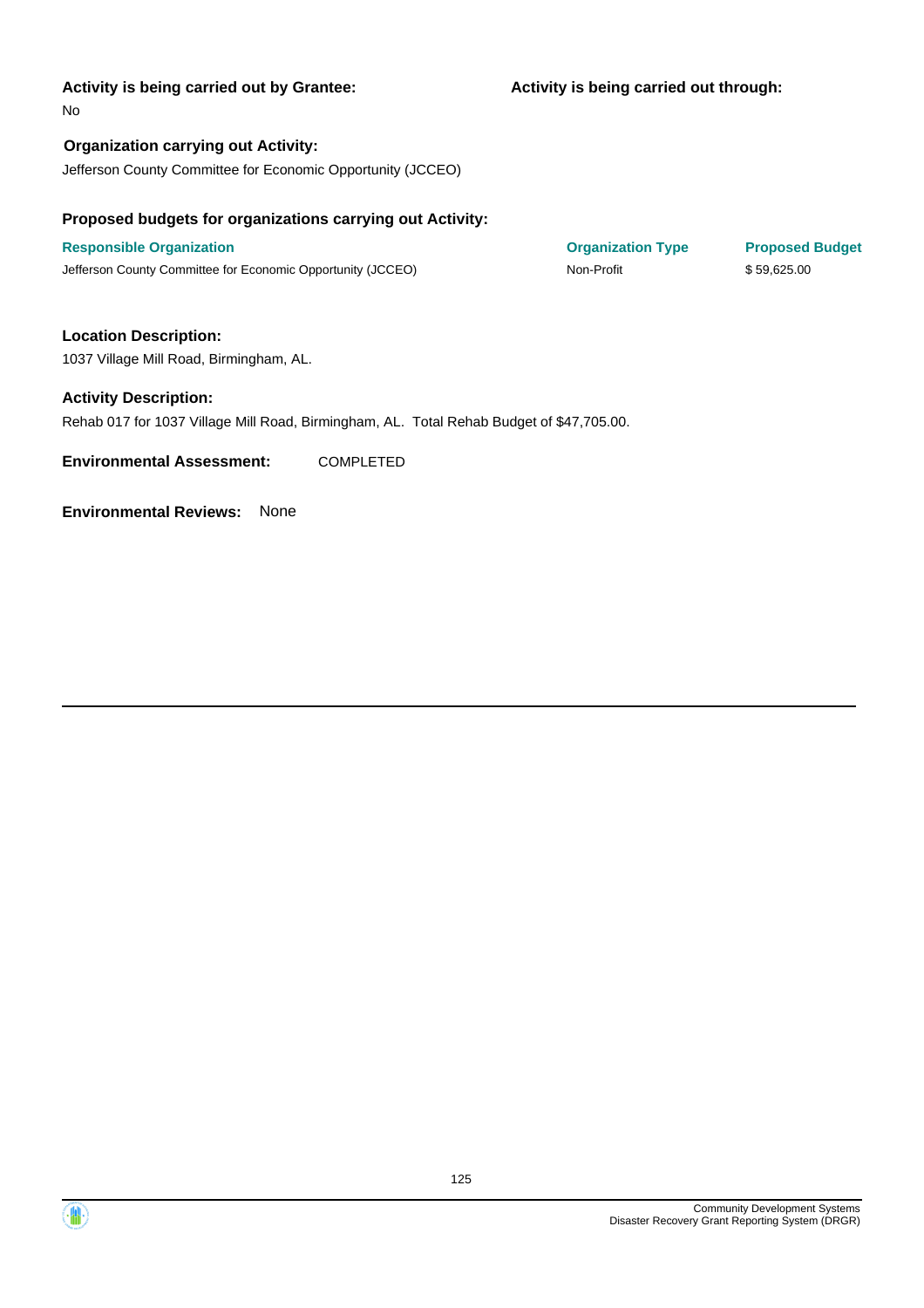# **Grantee Activity Number:**

# **Rehab 018 - 1957 Huntington Lane Activity Title: Rehab 018 - 1957 Huntington Lane**

| <b>Activity Type:</b>                                        | <b>Activity Status:</b>                 |             |  |
|--------------------------------------------------------------|-----------------------------------------|-------------|--|
| Rehabilitation/reconstruction of residential structures      | Completed                               |             |  |
| <b>Project Number:</b>                                       | <b>Project Title:</b>                   |             |  |
| 0002                                                         | Purchase & Rehab                        |             |  |
| <b>Projected Start Date:</b>                                 | <b>Projected End Date:</b>              |             |  |
| 07/28/2009                                                   | 06/30/2011                              |             |  |
| <b>Project Draw Block by HUD:</b>                            | <b>Project Draw Block Date by HUD:</b>  |             |  |
| Not Blocked                                                  |                                         |             |  |
| <b>Activity Draw Block by HUD:</b>                           | <b>Activity Draw Block Date by HUD:</b> |             |  |
| Not Blocked                                                  |                                         |             |  |
| <b>Block Drawdown By Grantee:</b>                            |                                         |             |  |
| Not Blocked                                                  | <b>Total Budget:</b>                    | \$40,883.32 |  |
| <b>National Objective:</b>                                   | <b>Most Impacted and</b>                |             |  |
| LMMI: Low, Moderate and Middle Income National Objective for | <b>Distressed Budget:</b>               | \$0.00      |  |
| NSP Only                                                     | <b>Other Funds:</b>                     | \$0.00      |  |
|                                                              | <b>Total Funds:</b>                     | \$40,883.32 |  |
|                                                              |                                         |             |  |

# **Benefit Report Type:**

Direct (Households)

| <b>Responsible</b><br><b>Organization</b>                         | <b>Activity Type</b>  | Project # | <b>Grantee Activity #</b> | <b>Activity Title</b> | <b>Program Income</b><br><b>Account</b> |
|-------------------------------------------------------------------|-----------------------|-----------|---------------------------|-----------------------|-----------------------------------------|
| Jefferson County Committee<br>for Economic Opportunity<br>(JCCEO) | Acquisition - general | 0002      | Acquisition - 008         | Acquisition - 008     | General Account                         |
| Jefferson County Committee<br>for Economic Opportunity<br>(JCCEO) | Disposition           | 0002      | Disposition - 008         | Disposition - 008     | General Account                         |
| <b>Proposed Beneficiaries</b>                                     |                       |           | Total                     | Mod<br>Low            | Low/Mod%                                |
| # Renter Households                                               |                       |           |                           |                       | 100.00                                  |
| # of Households                                                   |                       |           |                           |                       | 100.00                                  |
| <b>Proposed Accomplishments</b>                                   |                       |           | <b>Total</b>              |                       |                                         |
| # of Singlefamily Units                                           |                       |           |                           |                       |                                         |
| # of Housing Units                                                |                       |           |                           |                       |                                         |
| # of Properties                                                   |                       |           |                           |                       |                                         |

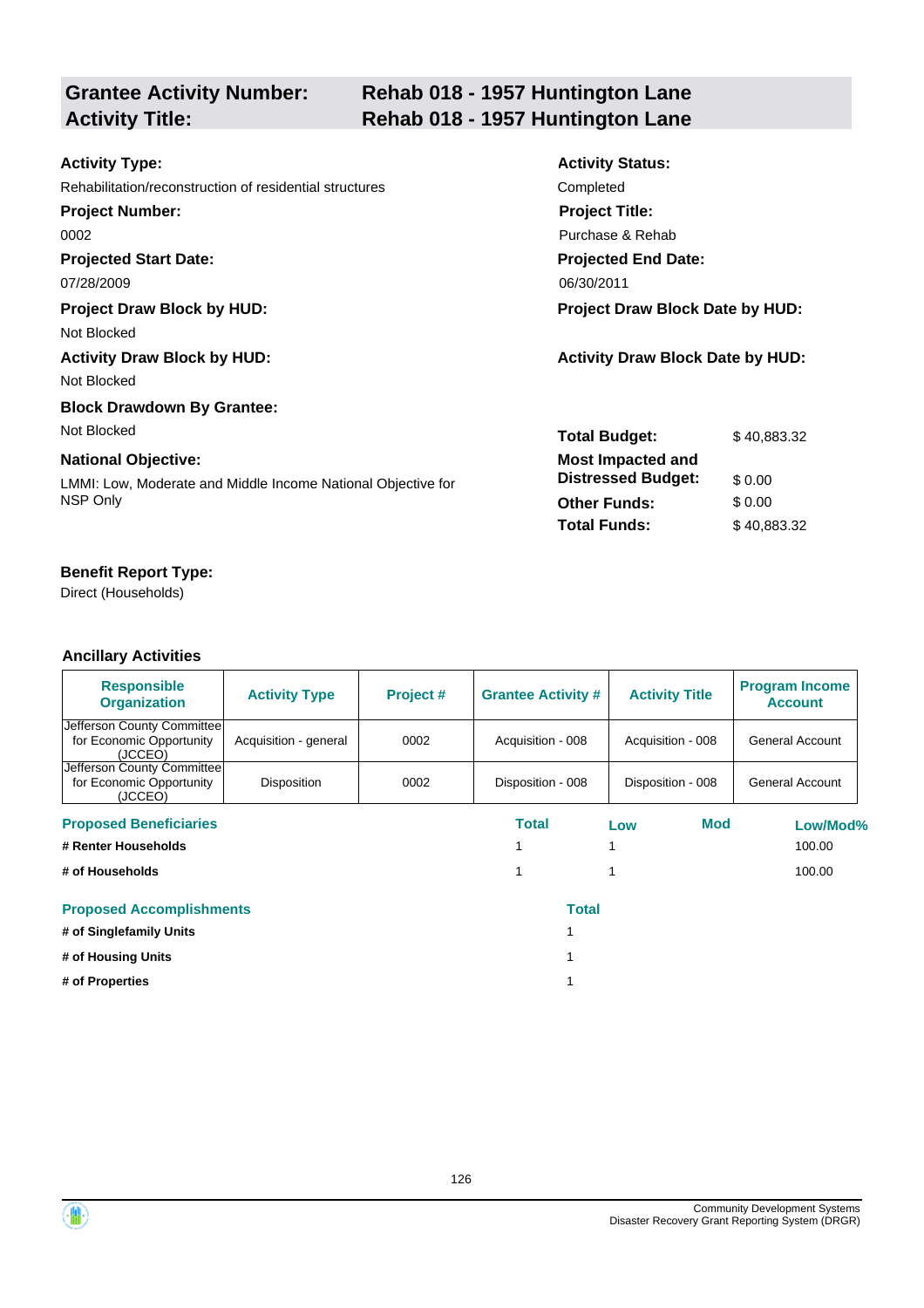### **Activity is being carried out through:**

No

**Organization carrying out Activity:** Jefferson County Committee for Economic Opportunity (JCCEO)

# **Proposed budgets for organizations carrying out Activity:**

**Responsible Organization COVID-10 COVID-10 Organization Type Proposed Budget** Jefferson County Committee for Economic Opportunity (JCCEO) Non-Profit \$ 40,883.32

**Location Description:**

1957 Huntington Lane, Birmingham, AL.

### **Activity Description:**

Rehab 018 for 1957 Huntington Lane, Birmingham, AL. Total Rehab Budget of \$40,900.00.

**Environmental Assessment:** COMPLETED

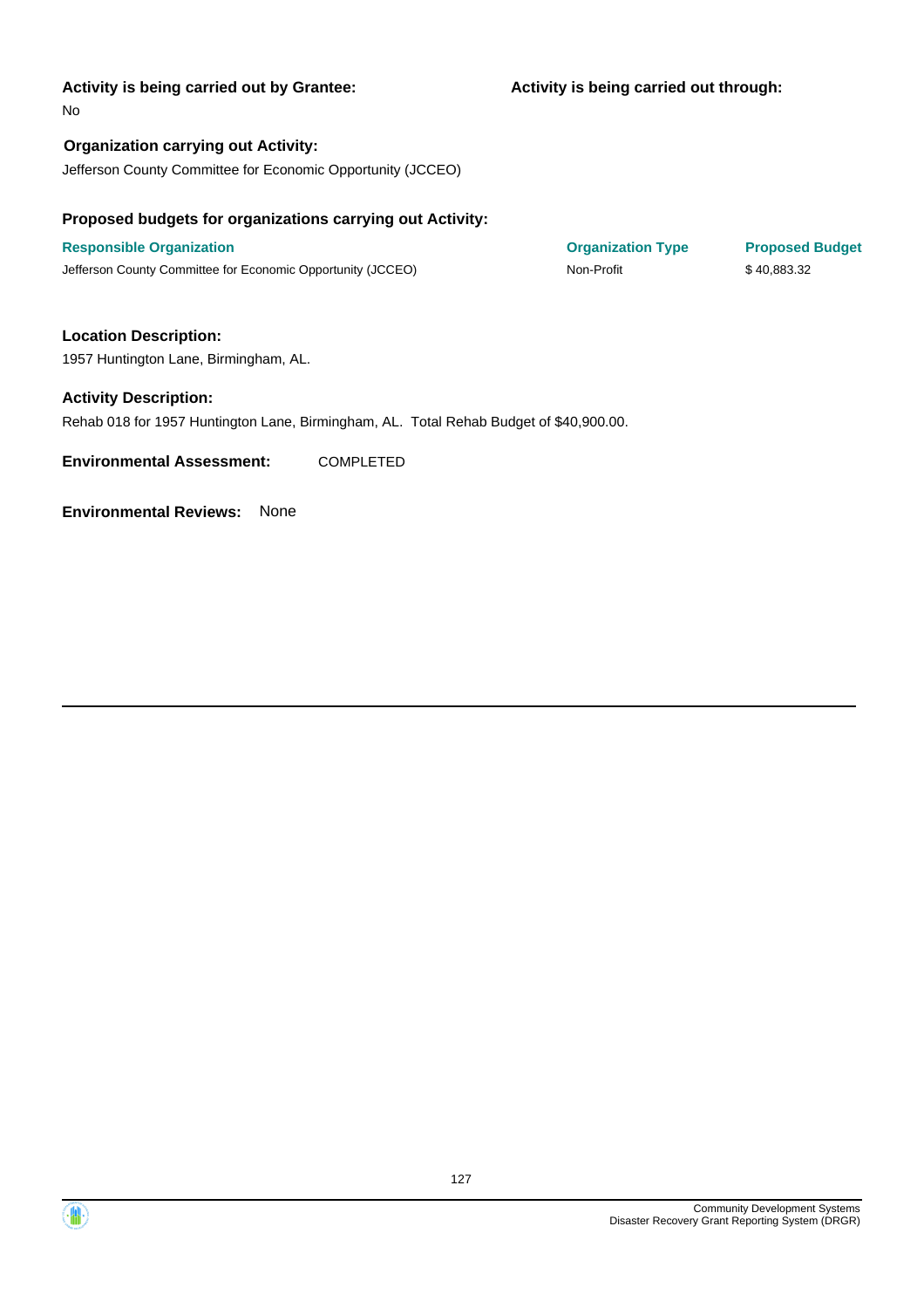# **Grantee Activity Number:**

# **Rehab 019 - 1336 Juniper Drive Activity Title: Rehab 019 - 1336 Juniper Drive**

| <b>Activity Type:</b>                                        | <b>Activity Status:</b>                 |             |  |
|--------------------------------------------------------------|-----------------------------------------|-------------|--|
| Rehabilitation/reconstruction of residential structures      | Completed                               |             |  |
| <b>Project Number:</b>                                       | <b>Project Title:</b>                   |             |  |
| 0002                                                         | Purchase & Rehab                        |             |  |
| <b>Projected Start Date:</b>                                 | <b>Projected End Date:</b>              |             |  |
| 07/28/2009                                                   | 06/30/2011                              |             |  |
| <b>Project Draw Block by HUD:</b>                            | <b>Project Draw Block Date by HUD:</b>  |             |  |
| Not Blocked                                                  |                                         |             |  |
| <b>Activity Draw Block by HUD:</b>                           | <b>Activity Draw Block Date by HUD:</b> |             |  |
| Not Blocked                                                  |                                         |             |  |
| <b>Block Drawdown By Grantee:</b>                            |                                         |             |  |
| Not Blocked                                                  | <b>Total Budget:</b>                    | \$44,642.50 |  |
| <b>National Objective:</b>                                   | <b>Most Impacted and</b>                |             |  |
| LMMI: Low, Moderate and Middle Income National Objective for | <b>Distressed Budget:</b>               | \$0.00      |  |
| NSP Only                                                     | <b>Other Funds:</b>                     | \$0.00      |  |
|                                                              | <b>Total Funds:</b>                     | \$44,642.50 |  |

# **Benefit Report Type:**

Direct (Households)

| <b>Responsible</b><br><b>Organization</b>                         | <b>Activity Type</b>  | Project # | <b>Grantee Activity #</b> | <b>Activity Title</b> | <b>Program Income</b><br><b>Account</b> |
|-------------------------------------------------------------------|-----------------------|-----------|---------------------------|-----------------------|-----------------------------------------|
| Jefferson County Committee<br>for Economic Opportunity<br>(JCCEO) | Acquisition - general | 0002      | Acquisition - 021         | Acquisition - 021     | General Account                         |
| Jefferson County Committee<br>for Economic Opportunity<br>(JCCEO) | Disposition           | 0002      | Disposition - 021         | Disposition - 021     | General Account                         |
| <b>Proposed Beneficiaries</b>                                     |                       |           | Total                     | Mod<br>Low            | Low/Mod%                                |
| # Renter Households                                               |                       |           |                           |                       | 100.00                                  |
| # of Households                                                   |                       |           |                           |                       | 100.00                                  |
| <b>Proposed Accomplishments</b>                                   |                       |           | <b>Total</b>              |                       |                                         |
| # of Singlefamily Units                                           |                       |           |                           |                       |                                         |
| # of Housing Units                                                |                       |           |                           |                       |                                         |
| # of Properties                                                   |                       |           |                           |                       |                                         |



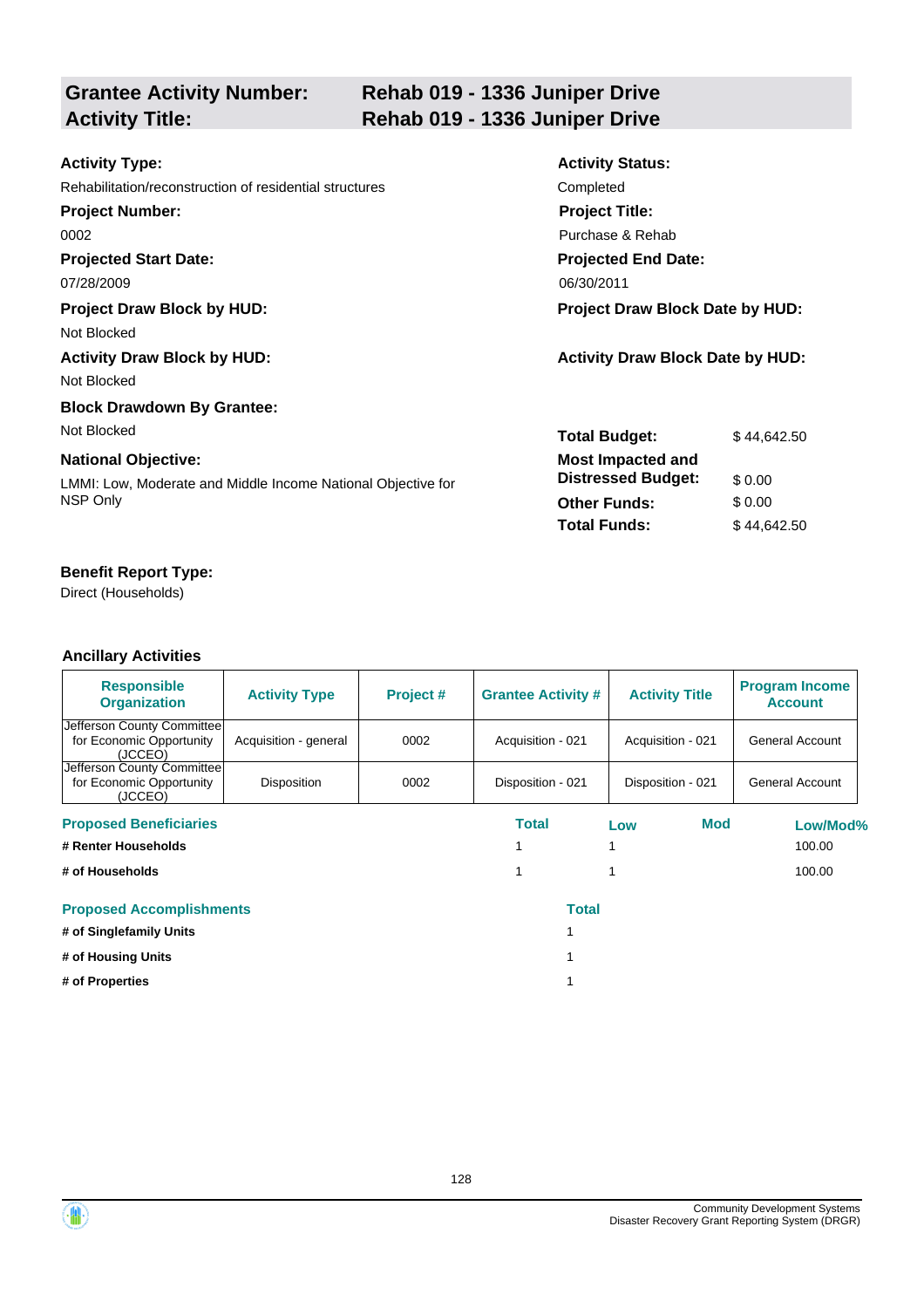### **Activity is being carried out through:**

#### No

**Organization carrying out Activity:** Jefferson County Committee for Economic Opportunity (JCCEO)

## **Proposed budgets for organizations carrying out Activity:**

**Responsible Organization COVID-10 COVID-10 Organization Type Proposed Budget** Jefferson County Committee for Economic Opportunity (JCCEO) Non-Profit \$44,642.50

# **Location Description:**

1336 Juniper Drive, Birmingham, AL.

## **Activity Description:**

Rehab 019 for 1336 Juniper Drive, Birmingham, AL. Total Rehab Budget of \$42,552.00

**Environmental Assessment:** COMPLETED



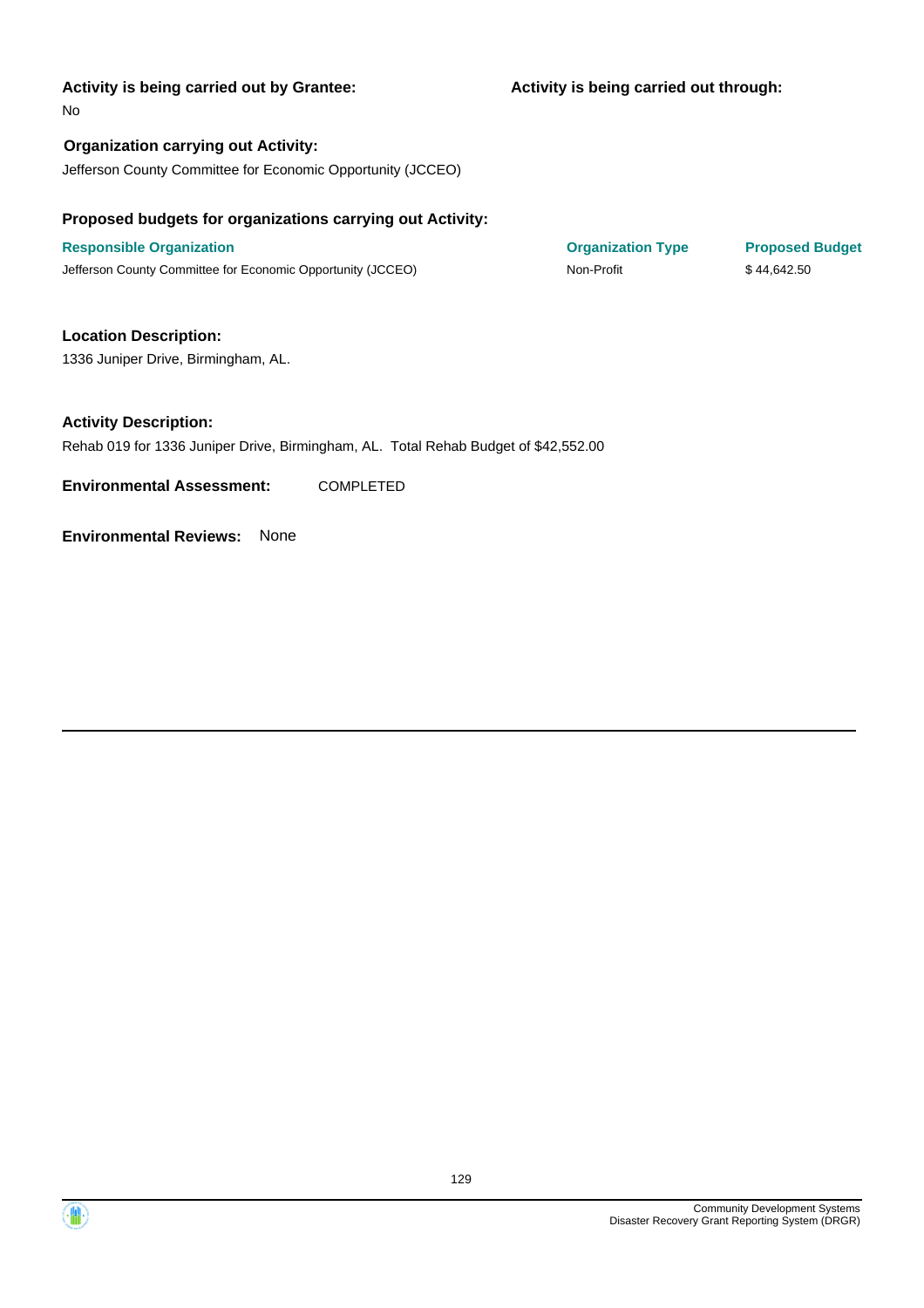| <b>Grantee Activity Number:</b> |  |
|---------------------------------|--|
| <b>Activity Title:</b>          |  |

# **Rehab 020 - 1625 13th St S Activity Title: Rehab 020 - 1625 13th St S**

| <b>Activity Type:</b>                                        | <b>Activity Status:</b>                 |              |
|--------------------------------------------------------------|-----------------------------------------|--------------|
| Rehabilitation/reconstruction of residential structures      | Completed                               |              |
| <b>Project Number:</b>                                       | <b>Project Title:</b>                   |              |
| 0002                                                         | Purchase & Rehab                        |              |
| <b>Projected Start Date:</b>                                 | <b>Projected End Date:</b>              |              |
| 07/28/2009                                                   | 01/31/2012                              |              |
| <b>Project Draw Block by HUD:</b>                            | <b>Project Draw Block Date by HUD:</b>  |              |
| Not Blocked                                                  |                                         |              |
| <b>Activity Draw Block by HUD:</b>                           | <b>Activity Draw Block Date by HUD:</b> |              |
| Not Blocked                                                  |                                         |              |
| <b>Block Drawdown By Grantee:</b>                            |                                         |              |
| Not Blocked                                                  | <b>Total Budget:</b>                    | \$127,256,93 |
| <b>National Objective:</b>                                   | <b>Most Impacted and</b>                |              |
| LMMI: Low, Moderate and Middle Income National Objective for | <b>Distressed Budget:</b>               | \$0.00       |
| NSP Only                                                     | <b>Other Funds:</b>                     | \$0.00       |
|                                                              | <b>Total Funds:</b>                     | \$127,256.93 |
|                                                              |                                         |              |

# **Benefit Report Type:**

Direct (Households)

| <b>Responsible</b><br><b>Organization</b>                         | <b>Activity Type</b>  | Project # | <b>Grantee Activity #</b> | <b>Activity Title</b> | <b>Program Income</b><br><b>Account</b> |
|-------------------------------------------------------------------|-----------------------|-----------|---------------------------|-----------------------|-----------------------------------------|
| Jefferson County Committee<br>for Economic Opportunity<br>(JCCEO) | Acquisition - general | 0002      | Acquisition - 010         | Acquisition - 010     | General Account                         |
| Jefferson County Committee<br>for Economic Opportunity<br>(JCCEO) | Disposition           | 0002      | Disposition - 010         | Disposition - 010     | General Account                         |
| <b>Proposed Beneficiaries</b>                                     |                       |           | Total                     | Mod<br>Low            | Low/Mod%                                |
| # Renter Households                                               |                       |           |                           |                       | 100.00                                  |
| # of Households                                                   |                       |           |                           |                       | 100.00                                  |
| <b>Proposed Accomplishments</b>                                   |                       |           | <b>Total</b>              |                       |                                         |
| # of Singlefamily Units                                           |                       |           |                           |                       |                                         |
| # of Housing Units                                                |                       |           |                           |                       |                                         |
| # of Properties                                                   |                       |           |                           |                       |                                         |

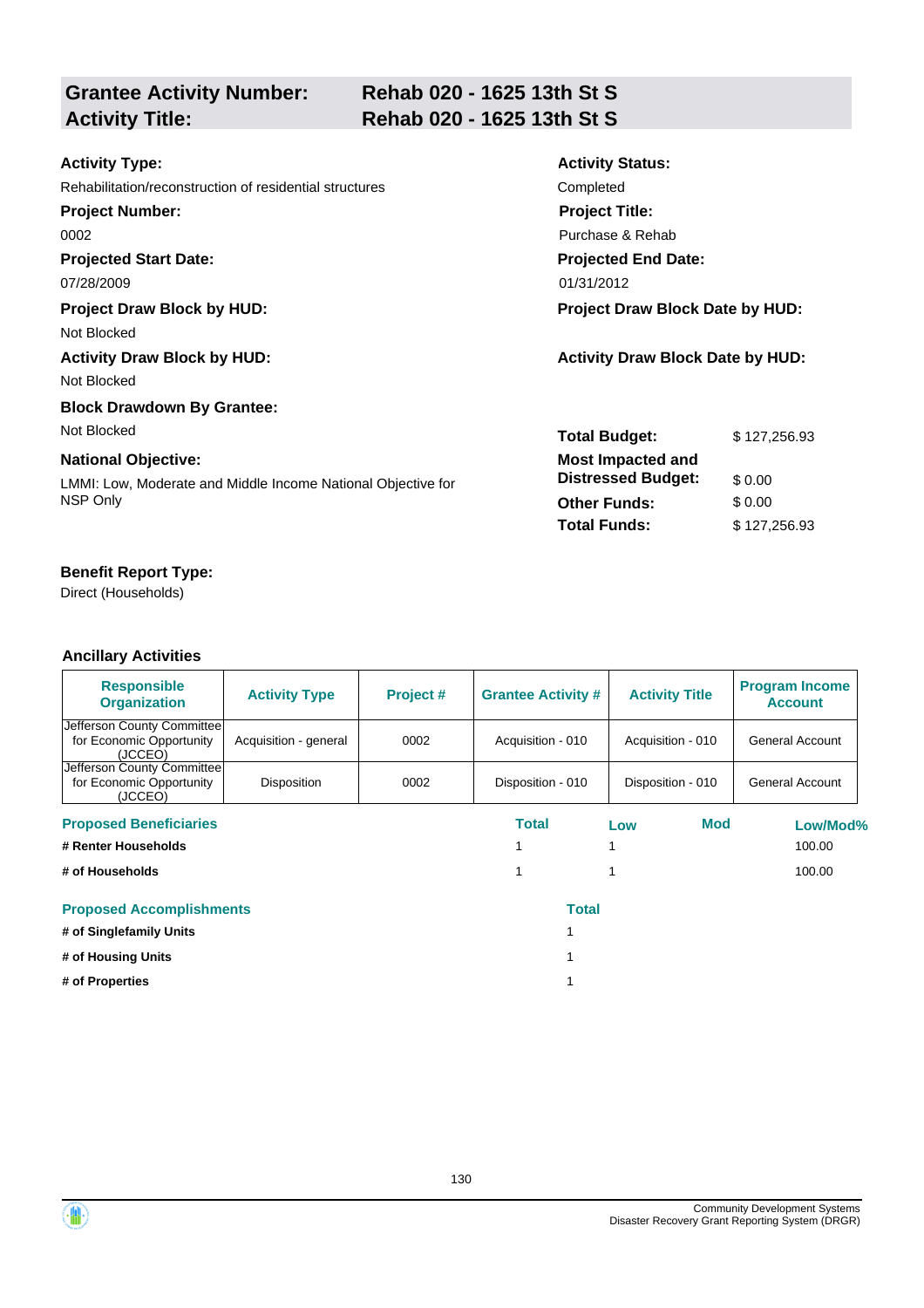### **Activity is being carried out through:**

#### No

**Organization carrying out Activity:** Jefferson County Committee for Economic Opportunity (JCCEO)

## **Proposed budgets for organizations carrying out Activity:**

**Responsible Organization COVID-10 COVID-10 Organization Type Proposed Budget** Jefferson County Committee for Economic Opportunity (JCCEO) Non-Profit \$ 127,256.93

### **Location Description:**

### **Activity Description:**

**Environmental Assessment:** COMPLETED



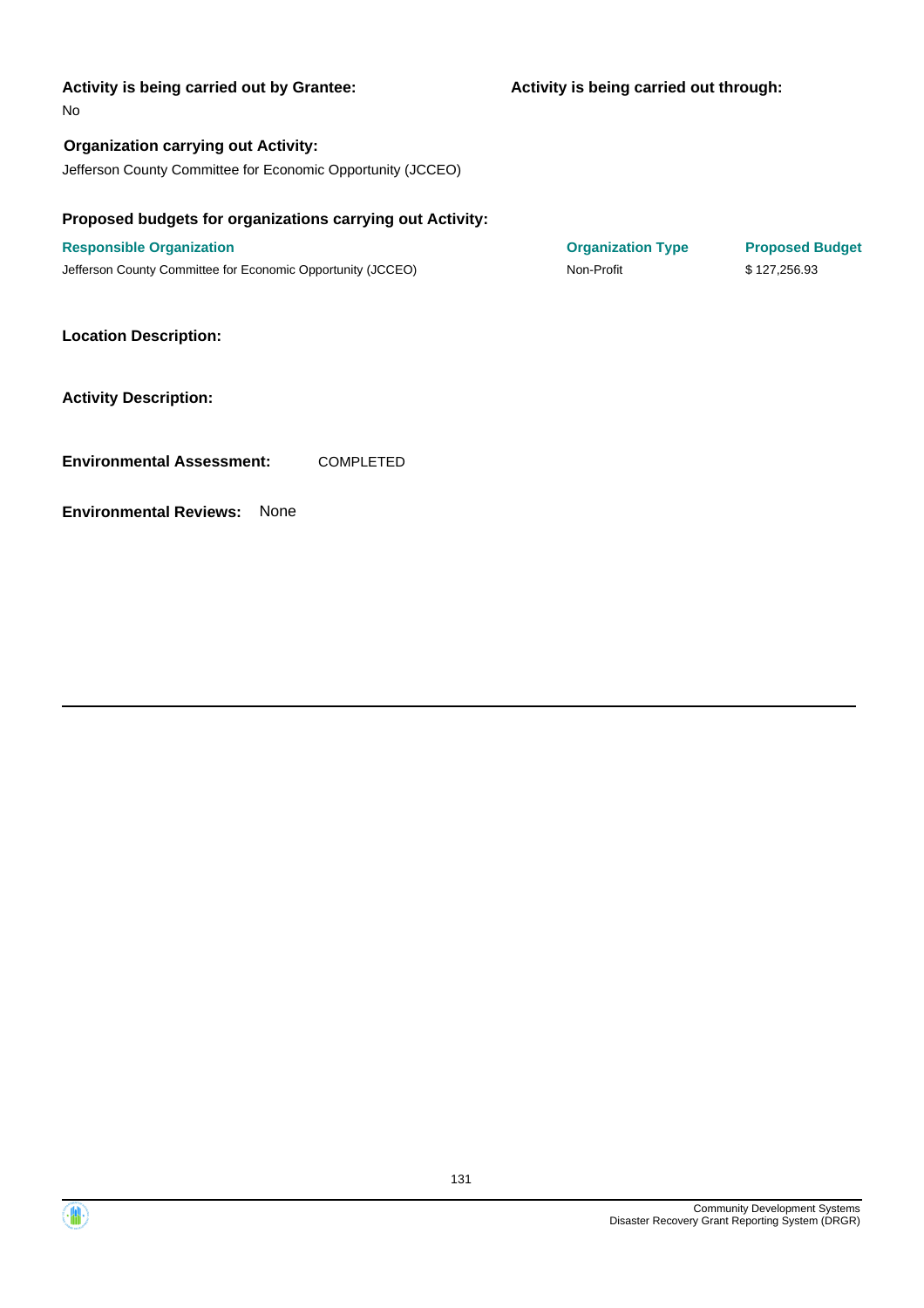| <b>Grantee Activity Number:</b> |  |
|---------------------------------|--|
| <b>Activity Title:</b>          |  |

# **Rehab 021 - 429 Hickory Street Activity Title: Rehab 021 - 429 Hickory Street**

| <b>Activity Type:</b>                                         | <b>Activity Status:</b>                 |             |
|---------------------------------------------------------------|-----------------------------------------|-------------|
| Rehabilitation/reconstruction of residential structures       | Completed                               |             |
| <b>Project Number:</b>                                        | <b>Project Title:</b>                   |             |
| 0002                                                          | Purchase & Rehab                        |             |
| <b>Projected Start Date:</b>                                  | <b>Projected End Date:</b>              |             |
| 06/01/2009                                                    | 08/01/2012                              |             |
| <b>Project Draw Block by HUD:</b>                             | <b>Project Draw Block Date by HUD:</b>  |             |
| Not Blocked                                                   |                                         |             |
| <b>Activity Draw Block by HUD:</b>                            | <b>Activity Draw Block Date by HUD:</b> |             |
| Not Blocked                                                   |                                         |             |
| <b>Block Drawdown By Grantee:</b>                             |                                         |             |
| Not Blocked                                                   | <b>Total Budget:</b>                    | \$44,263.22 |
| <b>National Objective:</b>                                    | <b>Most Impacted and</b>                |             |
| LH25: Funds targeted for housing for households whose incomes | <b>Distressed Budget:</b>               | \$0.00      |
| are at or under 50% Area Median Income.                       | <b>Other Funds:</b>                     | \$0.00      |
|                                                               | <b>Total Funds:</b>                     | \$44,263.22 |
|                                                               |                                         |             |

# **Benefit Report Type:**

Direct (Households)

| <b>Responsible</b><br><b>Organization</b>                         | <b>Activity Type</b>  | Project # | <b>Grantee Activity #</b> | <b>Activity Title</b> | <b>Program Income</b><br><b>Account</b> |
|-------------------------------------------------------------------|-----------------------|-----------|---------------------------|-----------------------|-----------------------------------------|
| Jefferson County Committee<br>for Economic Opportunity<br>(JCCEO) | Acquisition - general | 0002      | Acquisition - 007         | Acquisition - 007     | General Account                         |
| Jefferson County Committee<br>for Economic Opportunity<br>(JCCEO) | <b>Disposition</b>    | 0002      | Disposition - 007         | Disposition - 007     | General Account                         |
| <b>Proposed Beneficiaries</b>                                     |                       |           | Total                     | <b>Mod</b><br>Low     | Low/Mod%                                |
| # Owner Households                                                |                       |           |                           |                       | 100.00                                  |
| # of Households                                                   |                       |           |                           |                       | 100.00                                  |
| <b>Proposed Accomplishments</b>                                   |                       |           | <b>Total</b>              |                       |                                         |
| # of Singlefamily Units                                           |                       |           |                           |                       |                                         |
| # of Housing Units                                                |                       |           |                           |                       |                                         |



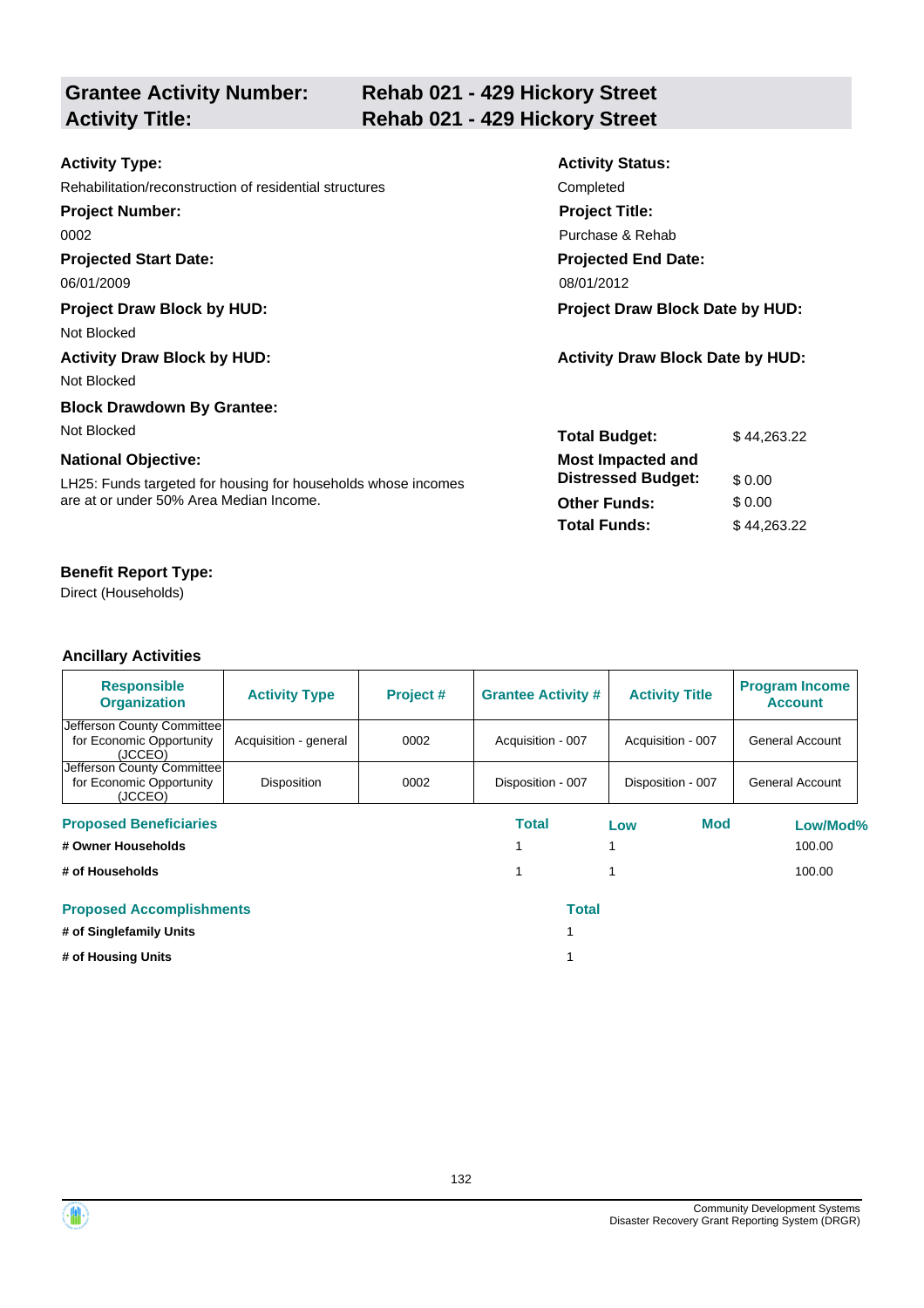| Activity is being carried out by Grantee:<br><b>No</b>                                                               | Activity is being carried out through: |                        |
|----------------------------------------------------------------------------------------------------------------------|----------------------------------------|------------------------|
| <b>Organization carrying out Activity:</b><br>Jefferson County Committee for Economic Opportunity (JCCEO)            |                                        |                        |
|                                                                                                                      |                                        |                        |
| Proposed budgets for organizations carrying out Activity:                                                            |                                        |                        |
| <b>Responsible Organization</b>                                                                                      | <b>Organization Type</b>               | <b>Proposed Budget</b> |
| Jefferson County Committee for Economic Opportunity (JCCEO)                                                          | Non-Profit                             | \$44,263.22            |
| <b>Location Description:</b><br><b>Activity Description:</b><br><b>Environmental Assessment:</b><br><b>COMPLETED</b> |                                        |                        |
| <b>Environmental Reviews:</b><br>None                                                                                |                                        |                        |
|                                                                                                                      |                                        |                        |

# **Action Plan Comments:**

DAVID Narrative statements are esentially the same as the approved application.

The Action Plan in DRGR is substantially the same as the Action Plan approved by the Birmingham Office. THe Administration activty has not been loaded due to the contract for the sub-grantee adminitering the grant not being signed. No activities have been identified for the Purchase/Rehab/Resale project as of the date of the review again due to no contract has been signed between the Grantee and the Sub-grantee. DAVID

The city's sub-grantee has begun to purchase properties and to incur administrative costs which are reflected in the above changes to their Action Plan. DAVID